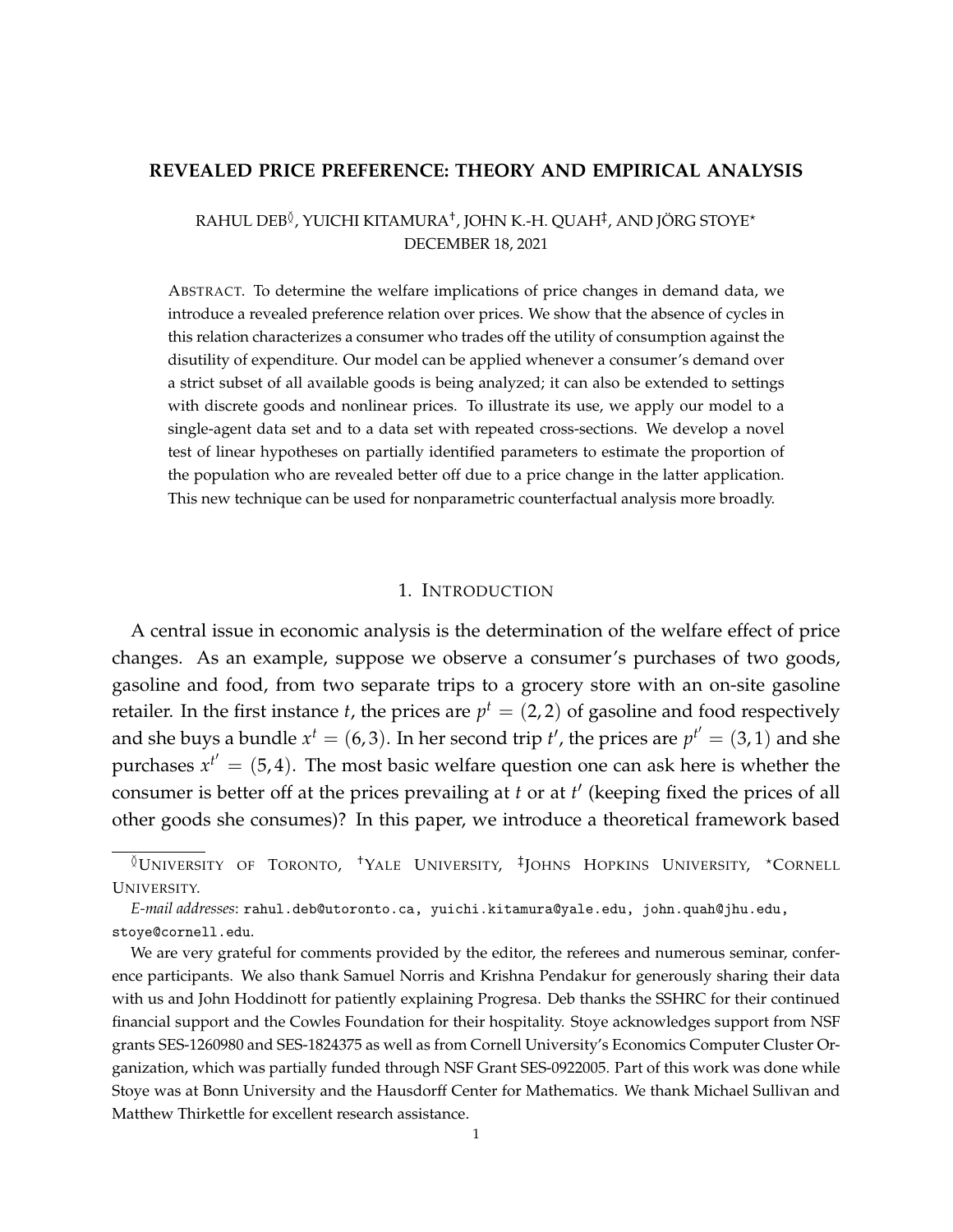on revealed preference, along with a nonparametric econometric technique, that would allow us to answer questions of this type.

A typical approach to this problem is to model the consumer as having a quasilinear utility  $\widetilde{U}(x) - p \cdot x$  since, in particular, this allows for simple "sufficient statistics" analysis of welfare gains or losses using a Harberger formula (see [Chetty,](#page-41-0) [2009](#page-41-0) and most recently [Kleven,](#page-42-0) [2021](#page-42-0) for an overview of this approach). The second term  $(-p \cdot x)$  in the quasilinear utility captures the fact that the goods being analyzed (food and gasoline in our example) do *not* constitute the universe of the consumer's consumption, so that expenditure lowers utility because it reduces the consumption of an outside (numeraire) good.

The point of departure of our analysis is the simple observation that, even without modeling the consumer's preference as quasilinear (or taking any other functional form) we can still conclude that she is better off at *t* compared to *t'*. This is because  $p^{t'} \cdot x^{t'} = 19$ whereas  $p^t \cdot x^{t'} = 18$ . If the prices at  $t'$  were  $p^t$  instead of  $p^{t'}$ , the consumer would be better off since purchasing the same bundle  $x^{t'}$  would cost less, leaving her with more money to buy other goods (apart from gasoline and food).<sup>[1](#page-0-0)</sup> More generally, the consumer has a *preference over prices* that an analyst could at least partially discern from the data: if at observations *t* and *t'*, we find that  $p^t \cdot x^{t'} \leq ($ 

the consumer has revealed that she (strictly) prefers the price  $p^t$  to the price  $p^{t^{\prime}}.$ 

Welfare comparisons made in this way are consistent only if the revealed preference relation over prices has no cycles, a property we call the *generalized axiom of price preference* (GAPP). A natural question then arises: what does GAPP mean for consumer behavior?

**Augmented Utility Functions:** To answer this question, we assume that the analyst collects a data set  $\mathcal{D} = \{p^t, x^t\}_{t=1}^T$  from a consumer; each observation  $t$  consists of the prices  $p^t \in \mathbb{R}_{++}^L$  of *L* goods (representing some but not all the goods she consumes) and the consumer's demand  $x^t \in \mathbb{R}^L_+$  at those prices. We show that GAPP (on  $\mathcal{D}$ ) is both necessary and sufficient for the existence of a strictly increasing function  $U: \mathbb{R}^L_+ \times \mathbb{R}_- \to \mathbb{R}$ that *rationalizes* D in the following sense:

$$
x^t \in \text{argmax}_{x \in \mathbb{R}_+^L} U(x, -p^t \cdot x) \text{ for all } t = 1, 2, ..., T.
$$

The function *U* should be interpreted as an *expenditure-augmented utility function*, where *U*(*x*, −*e*) is the consumer's utility when she purchases *x* after spending *e*. Note that the consumer's optimal expenditure on the observed goods is dependent on prices: she could in principle spend more than what she actually spent (as she optimizes over  $x \in \mathbb{R}^L_+$ ) but the trade-off is the disutility of greater expenditure. Observe that quasilinear utility  $U(x, -p \cdot x) = \widetilde{U}(x) - p \cdot x$  is a special case of an augmented utility function.

<sup>&</sup>lt;sup>1</sup>Another way of seeing this is the following. Suppose  $t'$  is a supermarket where the prices are  $p^{t'}$  and we observe the bundle  $x^{t'}$  being bought by a consumer. If at supermarket *t*, the prices are  $p^{t}$ , then we know that the consumer would prefer this supermarket, since the same purchases at *t'* would cost less at *t*.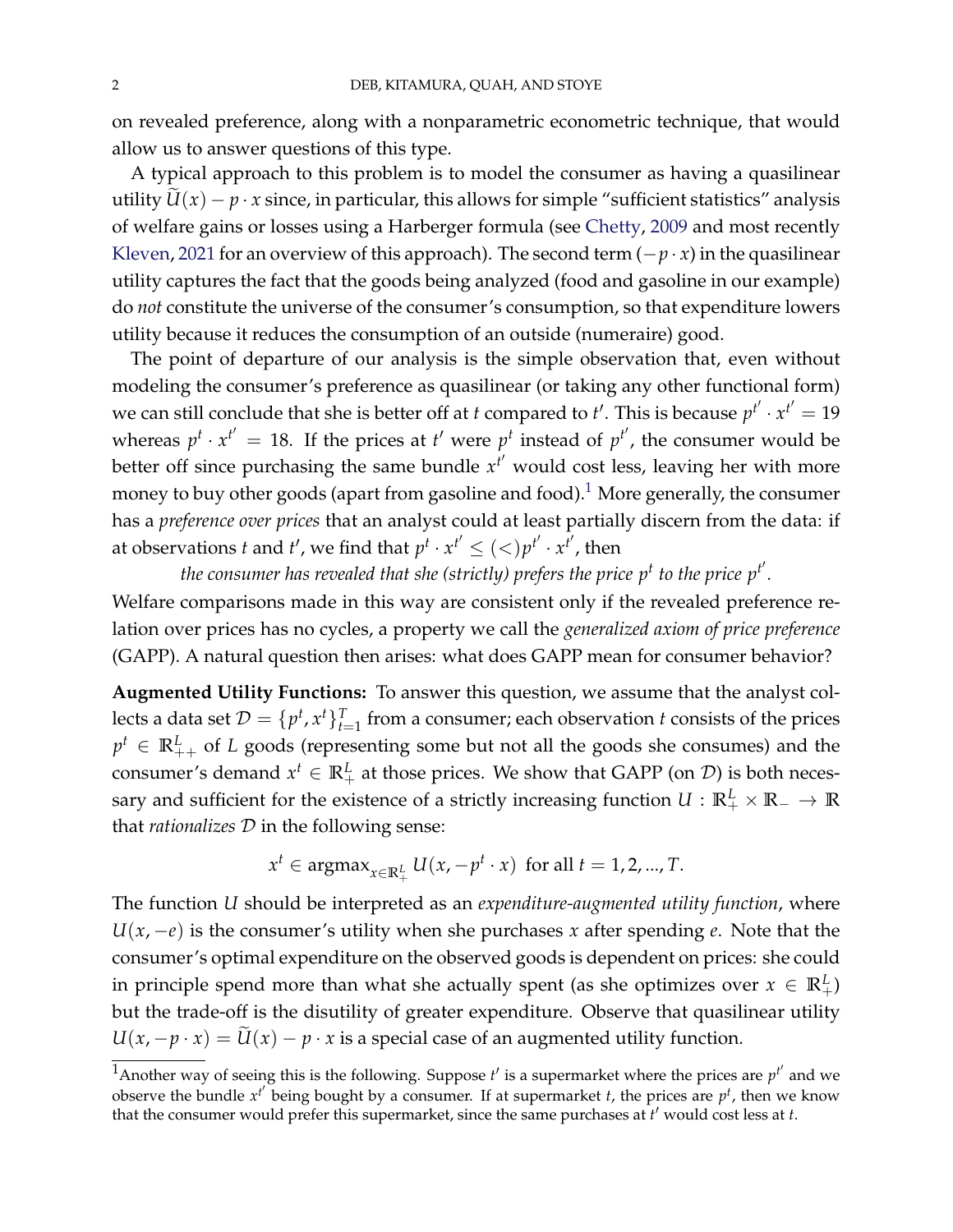Below are features of the augmented utility model that make it widely applicable.

(1) Being more general, it does not have the overly strong implications of the quasilinear model on consumer demand (see [Section](#page-9-0) [2.3\)](#page-9-0). In particular, it is broad enough to accommodate several prominent behavioral economics models such as reference dependence, mental budgeting and inattention to prices. We briefly describe the first of these here, [Section](#page-10-0) [2.4](#page-10-0) has a more detailed discussion. Kőszegi and Rabin [\(2006\)](#page-42-1) and [Heidhues](#page-42-2) and Kőszegi [\(2008\)](#page-42-2) argue that consumption decisions can depend not just on the actual prices but also on the prices the consumer *expected* to pay. Specifically, the disutility from spending is greater if the expected price was lower than the sticker price and vice versa. A simple way they propose of capturing this phenomenon is the following function

$$
U(x,-px) = U(x) - p \cdot x - F(p \cdot x - \tilde{p} \cdot x).
$$

The first two terms capture standard quasilinear preferences whereas the third term captures a general form of reference dependence. $^2$  $^2$  In Koszegi and Rabin's terminology, the consumer gets "gain-loss utility" by comparing the expenditure  $p \cdot x$  she incurs on a bundle *x* against the expenditure  $\tilde{p} \cdot x$  she expected to incur, where  $\tilde{p}$  are her reference prices.<sup>[3](#page-0-0)</sup> While the introduction of the third term means that this utility is no longer quasilinear, it remains an augmented utility function (when  $\tilde{p}$  is kept fixed).

(2) Since a consumer's utility at prices *p* is given by  $\max_{x \in \mathbb{R}^L_+} U(x, -p \cdot x)$ , this obviously leads to a ranking or preference on prices. Going further, it is possible to develop notions analogous to compensating and equivalent variations which gives us a *quantitative* sense of how much one set of prices is preferred to another (see [Section](#page-16-0) [3.3\)](#page-16-0).

(3) Readers familiar with [Afriat's Theorem](#page-44-0) [\(Afriat,](#page-40-0) [1967\)](#page-40-0) will no doubt have already noticed that we are working in a similar framework. That theorem characterizes a data set  $\mathcal{D} = \{p^t, x^t\}_{t=1}^T$  that could be rationalized in the following sense: there is  $\widetilde{U}: \mathbb{R}_+^L \to$  $\mathbb{R}$  such that  $\widetilde{U}(x^t) \ge \widetilde{U}(x)$  for all  $x \in \mathbb{R}^L_+$  that satisfy  $p^t \cdot x \le p^t \cdot x^t$ . The notion of rationalization in our model is distinct from that in [Afriat's Theorem](#page-44-0) (even the utility functions have different domains) and there are data sets that could be rationalized in one sense but not the other. We explain these differences in [Sections](#page-6-0) [2.2](#page-6-0) and [3.1.](#page-13-0)

(4) In [Section](#page-19-0) [4,](#page-19-0) we show that our framework generalizes to accommodate discrete choice, characteristics models, and nonlinear prices.

**Random Augmented Utility Model (RAUM):** In the second part of the paper, we develop the random version of the augmented utility model, in order to study the demand distribution of a population of consumers drawn from repeated cross-sectional data. We first devise a test to check if the data are consistent with the RAUM. We then develop a

 $^2$ For a related model of reference prices leading to a similar functional form, see [Sakovics](#page-43-0) [\(2011\)](#page-43-0).

<sup>&</sup>lt;sup>3</sup>A common choice for F is  $F(p \cdot x - \tilde{p} \cdot x) = \max{\{\bar{k}(p \cdot x - \tilde{p} \cdot x), 0\}} + \min{\{\underline{k}(p \cdot x - \tilde{p} \cdot x), 0\}}$  with  $\bar{k} > \underline{k} > 0$ or that the consumer feels losses relative to the reference point more severely than commensurate gains.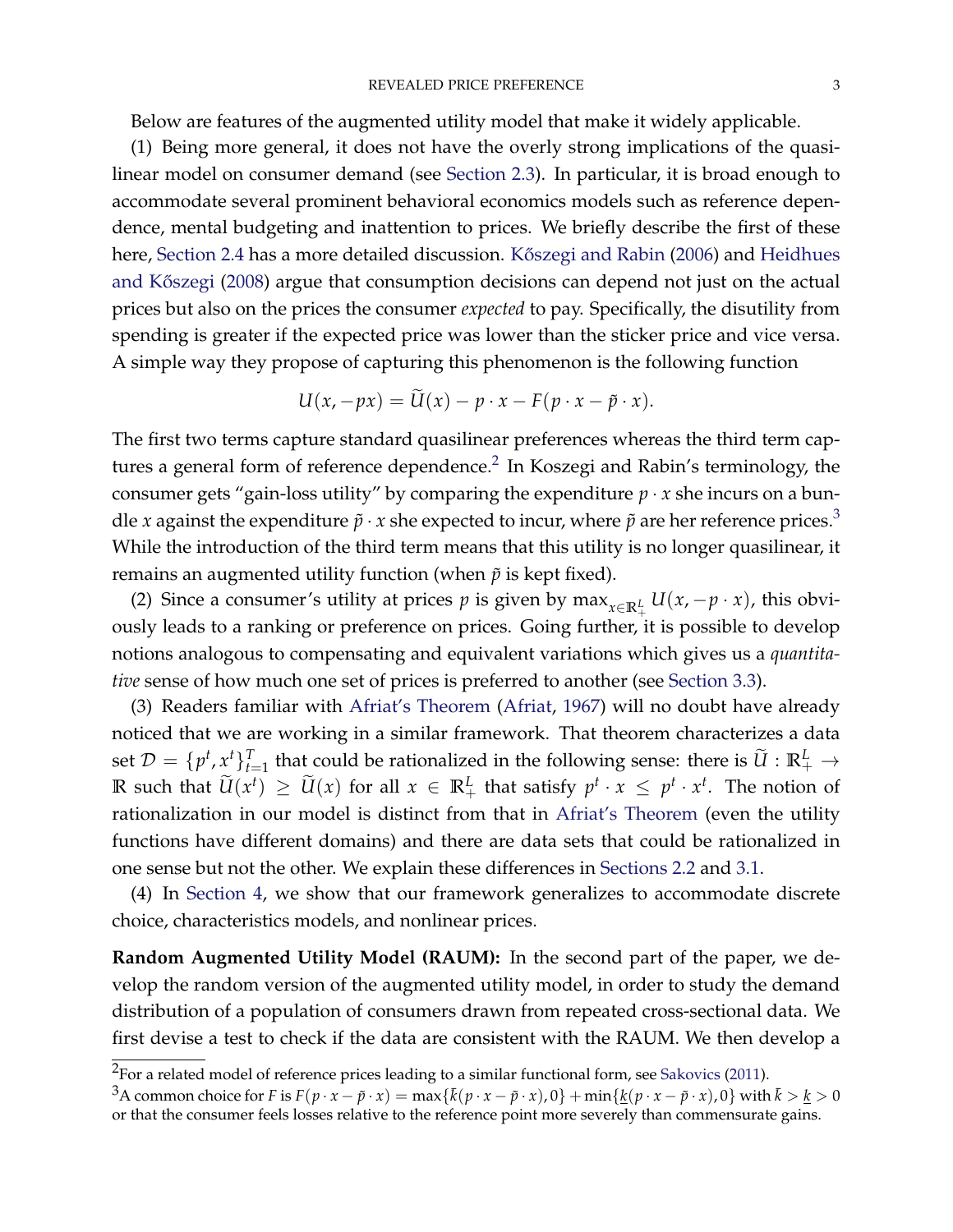procedure to *estimate* the *proportion* of consumers who are made better or worse off by a given change in prices; welfare analysis of this kind under general preference heterogeneity is a challenging empirical issue, and has attracted considerable recent research (see, for example, [Hausman and Newey](#page-42-3) [\(2016\)](#page-42-3) and its references).

Unlike the case of data collected from a single individual, it is worth noting that, in this case, both model testing and welfare analysis are statistical since we need to account for sampling error inherent in repeated cross sectional data. Our RAUM test uses existing (though recently developed) econometric methods. On the other hand, to carry out the welfare analysis, we have to develop new theoretical econometric results. This is a standalone contribution that has applications beyond this paper.

We argue that testing the RAUM on actual repeated cross-sectional data (such as household survey data) is easier than testing the random utility model (RUM), that is, the random version of the standard model where consumers maximize utility subject to a budget constraint. A test for the RUM is described in [McFadden and Richter](#page-42-4) [\(1991\)](#page-42-4) (henceforth [MR\)](#page-42-4), but two hurdles must be overcome before their test can be implemented. First, [MR](#page-42-4) do not account for finite sample issues as they assume that population distributions of demand are observed; recently, [Kitamura and Stoye](#page-42-5) [\(2018\)](#page-42-5) (henceforth [KS\)](#page-42-5) developed a testing procedure which incorporates sampling error. Second, the test suggested by [MR](#page-42-4) requires the observation of large samples of consumers who face not only the same prices but also make *identical* total expenditures (on the observed goods). This feature is not true of any real observational data where a consumer's demand (and thus total expenditure) on the observed goods is typically price dependent. Thus to implement their test, [KS](#page-42-5) first estimate demand distributions at a fixed (median) level of total expenditure, which requires the use of an instrumental variable technique (with all its attendant assumptions) to adjust for the dependence of the total expenditure on prices

In contrast, the RAUM can be tested directly on household survey data, even when the demand distribution at a given price vector implies *heterogenous levels of total expenditure across consumers*. [4](#page-0-0) This allows us to estimate the demand distribution by simply using sample frequencies and we can avoid the above-mentioned additional layer of demand estimation needed for testing the RUM.

The reason for this remarkable simplification is somewhat ironic: we show that a data set is consistent with the RAUM if, and only if, a converted version of the data set which has identical total expenditures among consumers at each price passes the RUM test devised by [MR.](#page-42-4) In other words, we apply the test suggested by [MR,](#page-42-4) but not for the model they have in mind. This trick also means that we can use, and in a more straightforward way, the econometric techniques in [KS.](#page-42-5)

<sup>&</sup>lt;sup>4</sup>We allow two demands *x*, *x'* in the support of the demand distribution at prices  $p^t$  to satisfy  $p^t \cdot x \neq p^t \cdot x'$ .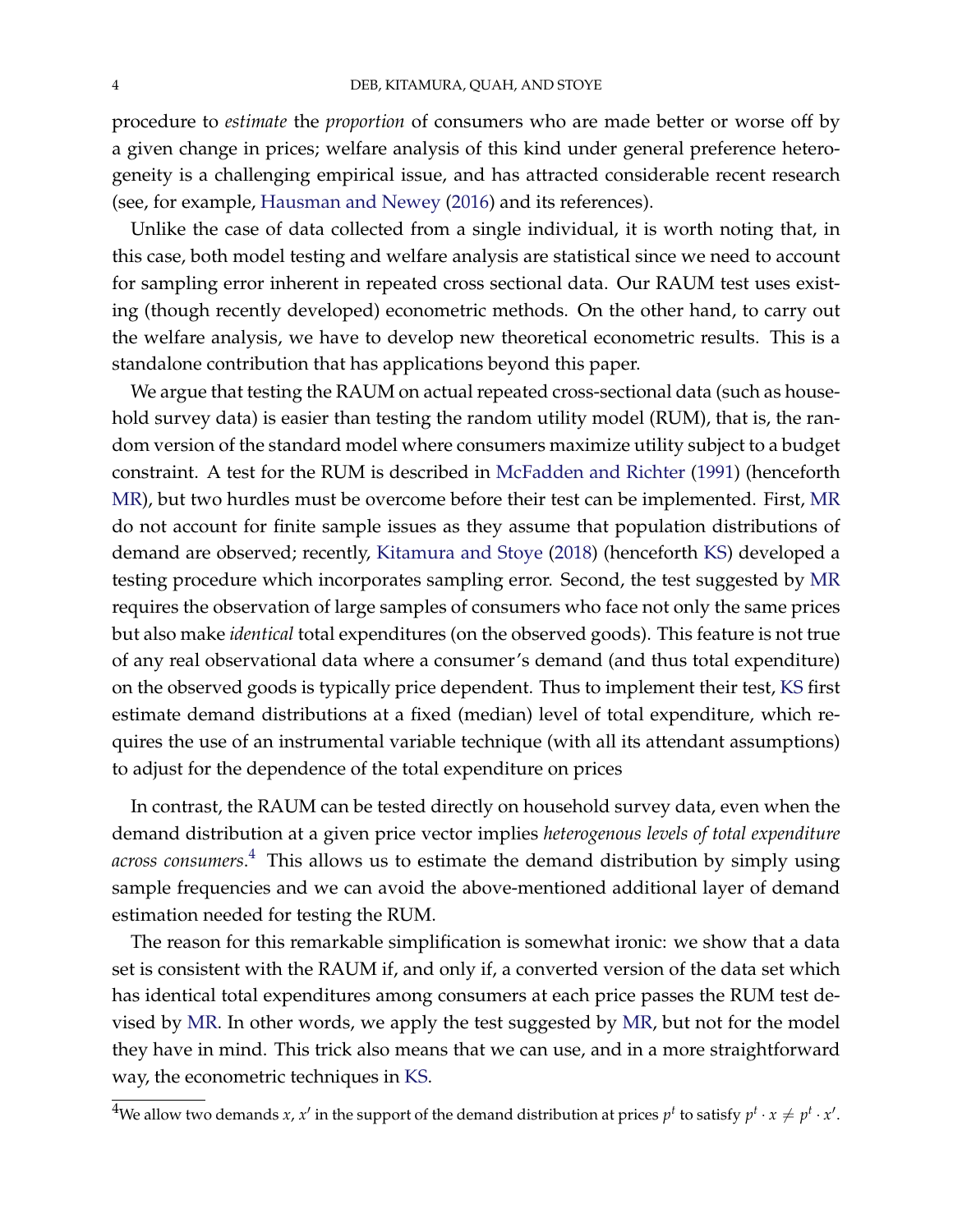Further, we can evaluate the welfare impact of an observed prices change. If we observe the true distribution of demand at each price, theoretical bounds can be derived for the population proportion who are revealed better or worse off after a price change. Of course, for finite samples, these bounds instead have to be estimated. To do so, we develop new econometric techniques to estimate confidence intervals on these population proportions; our methodology builds on the econometric theory in [KS](#page-42-5) but is novel.

We emphasize that these new econometric techniques can be more generally applied to linear hypothesis testing of parameter vectors that are partially identified, even in models that are unrelated to demand theory (see, for example, [Lazzati, Quah, and Shirai](#page-42-6) [\(2018\)](#page-42-6)). They provide a new method for estimation and inference in nonparametric counterfactual analysis and, since the evaluation of counterfactuals is an important goal of empirical research, they are potentially very useful to practitioners.

**Empirical Applications:** We use separate data sets to demonstrate how welfare analysis can be done using both the deterministic and random versions of our model. First, we use the deterministic model to analyze panel data from the Mexican conditional cash transfer program Progresa. We show that price changes by sellers in response to the cash transfers benefit the untreated households. Second, we conduct welfare analysis with the RAUM using repeated cross-sectional data on household expenditures from Canada and the U.K. This demonstrates how to operationalize our novel econometric methodology to conduct inference for counterfactuals.

#### 2. THE DETERMINISTIC MODEL

<span id="page-4-0"></span>We consider an econometrician who is studying a consumer's demand for *L* goods. We assume an idealized environment suitable for partial equilibrium analysis, where the consumer's demand for these goods at different prices are observed, while the consumer's wealth and the prices of all other goods are held fixed.<sup>[5](#page-0-0)</sup>

Specifically, the econometrician collects a data set with a finite number of observations; each observation *t* can be represented as  $(p^t, x^t)$ , where  $p^t \in \mathbb{R}^L_{++}$  are the prices of the *L* goods and  $x^t \in \mathbb{R}_+^L$  is the bundle of those goods purchased by the consumer.<sup>[6](#page-0-0)</sup> We denote the data set by  $\mathcal{D} := \{ (p^t, x^t) \}_{t=1}^T$ . (We shall slightly abuse notation and use *T* to refer both to the (finite) number of observations and to the set {1, . . . , *T*}; similarly, *L* could denote both the number, and the set, of commodities.)

We begin with a basic question: given  $D$ , can the econometrician sign the welfare impact of a price change from  $p^t$  to  $p^{t'}$ ? Perhaps the most intuitive welfare comparison that can be made is as follows: if at prices  $p^{t'}$ , the econometrician finds that  $p^{t'} \cdot x^t < p^t \cdot x^t$ 

 $^5$ Under fairly standard (but strong) assumptions, changes to the external environment can be precisely justified by deflating the prices of the *L* goods (see [Section](#page-18-0) [3.5\)](#page-18-0).

 $6$ We postpone the discussion of discrete consumption spaces and nonlinear pricing to [Section](#page-19-0) [4.](#page-19-0)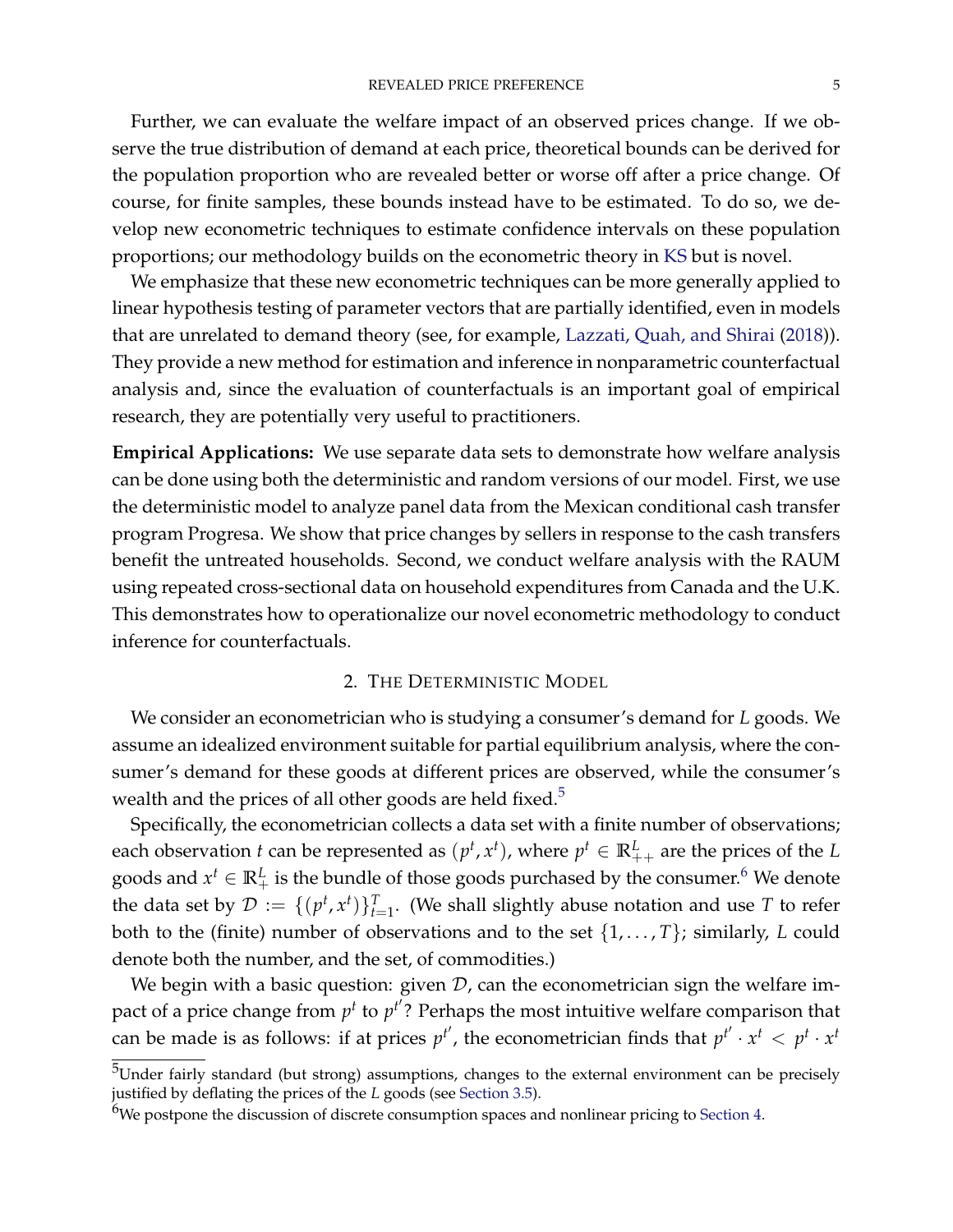then he may conclude that the agent is better off at the price vector  $p^{t'}$  compared to  $p^{t}$ . This is because, at the price  $p^{t'}$  the consumer can, if she wishes, buy the bundle bought at  $p^t$  and she would still have money left over to buy other things, so she must be strictly better off at  $p^{t'}$ . This ranking is eminently sensible*,* but can it lead to inconsistencies?

<span id="page-5-0"></span>**Example 1.** Consider a two observation data set

$$
p^{t} = (2, 1), x^{t} = (4, 0)
$$
 and  $p^{t'} = (1, 2), x^{t'} = (0, 1).$ 

Since  $p^{t'} \cdot x^t \leq p^t \cdot x^t$ , it seems that the consumer is better off at prices  $p^{t'}$  than at  $p^t$ ; however, it is also true that  $p^{t'} \cdot x^{t'} > p^t \cdot x^{t'}$ , which gives the opposite conclusion.

This example shows that a consistent welfare comparison at different prices requires the imposition of some restriction on the data set. To be precise, define the binary relations  $\succeq_{p}$ and  $\succ_p$  on  $\mathcal{P} := \{p^t\}_{t \in \mathcal{T}}$ , the set of price vectors observed in  $\mathcal{D}$ , in the following manner:

$$
p^{t'} \succeq_{p} (\succ_{p}) p^{t} \text{ if } p^{t'} \cdot x^{t} \leq (\lt) p^{t} \cdot x^{t}.
$$

We say that price  $p^{t'}$  is *directly (strictly) revealed preferred* to  $p^t$  if  $p^{t'}\succeq_{p}(\succ_{p})p^{t}$ , that is, whenever the bundle  $x^t$  is (strictly) cheaper at prices  $p^{t'}$  than at prices  $p^t$ . We denote the transitive closure of  $\succeq_p$  by  $\succeq^*_p$ , that is, for  $p^{t'}$  and  $p^t$  in  ${\cal P}$ , we have  $p^{t'}\succeq^*_p p^t$  if there are  $t_1$ ,  $t_2,...,t_N$  in  $T$  such that  $p^{t'}\succeq_p p^{t_1}$ ,  $p^{t_1}\succeq_p p^{t_2}$ ,…,  $p^{t_{N-1}}\succeq_p p^{t_N}$ , and  $p^{t_N}\succeq_p p^{t}$ ; in this case we say that  $p^{t'}$  is *revealed preferred* to  $p^t$ . If anywhere along this sequence,  $\succeq_p$  can be replaced with  $\succ_p$  then we say that  $p^{t'}$  is *revealed strictly preferred* to  $p^t$  and denote that relation by  $p^{t'} \succ_p^* p^{t}$ .<sup>[7](#page-0-0)</sup> The following restriction, which excludes circularity in the assessment of the consumer's wellbeing at different prices, is a bare minimum condition to impose on D.

**Definition 2.1.** The data set  $\mathcal{D} = \{(p^t, x^t)\}_{t=1}^T$  satisfies the *Generalized Axiom of Price Preference* or *GAPP* if there are no observations  $t, t' \in T$  such that  $p^{t'} \succeq^*_{p} p^{t}$  and  $p^{t} \succ^*_{p} p^{t'}$ .

This in turn leads naturally to the following question: if a consumer's observed demand behavior obeys GAPP, what could we say about her decision making procedure?

### 2.1. *The Expenditure-Augmented Utility Model*

An *expenditure-augmented utility function* or simply, an *augmented utility function*, is a function  $U: \mathbb{R}^L_+ \times \mathbb{R}_- \to \mathbb{R}$ , where  $U(x,-e)$  is the consumer's utility when she spends  $e$ to purchase bundle *x*. We require that  $U(x, -e)$  is strictly increasing in the last argument (in other words, is strictly decreasing in expenditure), which captures the tradeoff the consumer faces between consuming *x* and consuming other goods (outside the set *L*).

<sup>&</sup>lt;sup>7</sup>Notice that it makes sense to write  $\hat{p} \succeq_p p^t$  even if  $\hat{p}$  is not in P, since the demand at  $\hat{p}$  is not needed in the definition revealed preference. Similarly, it is possible to define  $\hat{p} \succ_p p^t$  and the transitive extensions  $\hat{p} \succeq^*_{p} p^t$  and  $\hat{p} \succ^*_{p} p^t$ . This observation is useful later on, in Sections [3.3](#page-16-0) and [5.3.](#page-28-0) .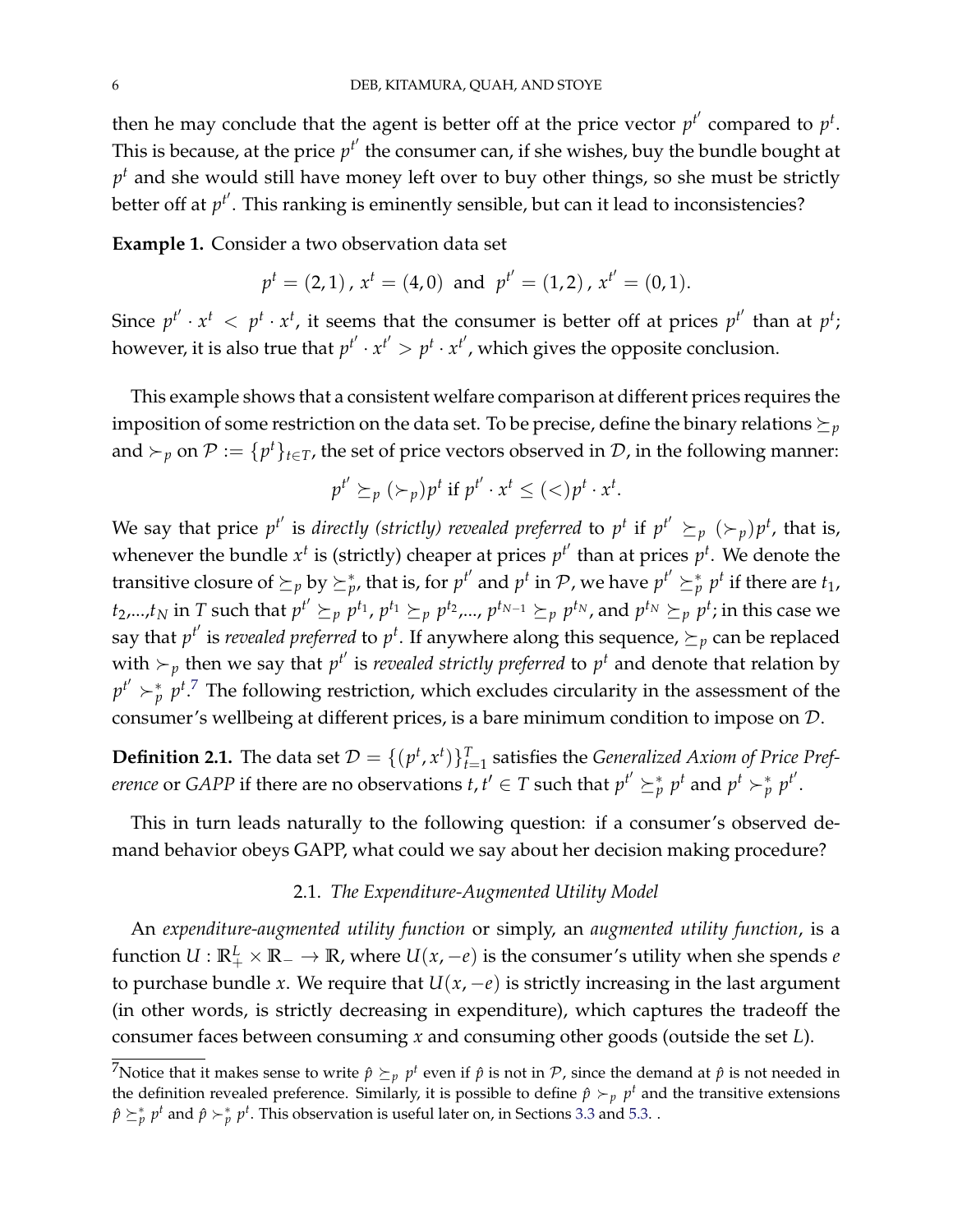At a given price *p*, the consumer chooses a bundle *x* to maximize  $U(x, -p \cdot x)$ . We denote the *indirect utility at price p* by

<span id="page-6-3"></span><span id="page-6-2"></span>
$$
V(p) := \sup_{x \in \mathbb{R}_+^L} U(x, -p \cdot x). \tag{1}
$$

If the consumer's augmented utility maximization problem has a solution at every price vector  $p \in \mathbb{R}^L_{++}$ , then *V* is also defined at those prices and this induces a reflexive, transitive, and complete preference over prices in  $\mathbb{R}^L_{++}.$ 

A data set  $\mathcal{D} = \{ (p^t, x^t) \}_{t=1}^T$  is *rationalized by an augmented utility function* if there exists such a function  $U:\mathbb{R}^L_+ \times \mathbb{R}_- \to \mathbb{R}$  with

$$
x^{t} \in \operatorname{argmax}_{x \in \mathbb{R}_{+}^{L}} U(x, -p^{t} \cdot x) \qquad \text{for all } t \in T. \tag{2}
$$

It is straightforward to see that GAPP is necessary for a data set to be rationalized by an augmented utility function. First, notice that if  $p^{t'} \succeq_{p} p^{t}$ , then  $p^{t'} \cdot x^{t} \leq p^{t} \cdot x^{t}$ , and so

$$
V(p^{t'}) \ge U(x^{t}, -p^{t'} \cdot x^{t}) \ge U(x^{t}, -p^{t} \cdot x^{t}) = V(p^{t}).
$$

Furthermore,  $U(x^t, -p^{t'}\cdot x^t) > U(x^t, -p^{t}\cdot x^t)$  if  $p^{t'} \succ_p p^t$ , and in that case  $V(p^{t'}) > V(p^t)$ . Suppose GAPP is not satisfied and there are two observations  $t, t' \in T$  such that  $p^{t'} \succeq^*_{p} p^{t}$ and  $p^t \succ^*_p p^{t'}$ . Then there exist  $t_1, t_2, \ldots, t_N \in T$  which yield the contradiction

$$
V(p^{t'}) \geq V(p^{t_1}) \geq \cdots \geq V(p^{t_N}) \geq V(p^{t}) > V(p^{t'}).
$$

Our main theoretical result, stated next, also establishes the sufficiency of GAPP for rationalization. Moreover, whenever  $D$  can be rationalized, it can be rationalized by an augmented utility function *U* with a list of properties that make it convenient for analysis.

<span id="page-6-1"></span>**Theorem 1.** *Given a data set*  $\mathcal{D} = \{(p^t, x^t)\}_{t=1}^T$ , the following are equivalent:

- *(1)* D *is rationalized by an augmented utility function.*
- *(2)* D *satisfies GAPP.*
- *(3)* D *is rationalized by an augmented utility function U that is strictly increasing, continuous,* and concave. Moreover, U is such that  $\max_{x\in \mathbb{R}^L_+} U(x,-p\cdot x)$  has a solution for all  $p\in \mathbb{R}^L_{++}.$

# 2.2. *[Afriat's Theorem](#page-44-0) and Proof of [Theorem](#page-6-1) [1](#page-6-1)*

<span id="page-6-0"></span>Before we prove [Theorem](#page-6-1) [1,](#page-6-1) it is worth providing a short description of the standard revealed preference theory of consumer demand and its central result, [Afriat's Theorem.](#page-44-0) This will be useful not just because we will invoke the result several times but also since it will serve as an important point of contrast for our axiom and results.

The standard theory due to [Afriat](#page-40-0) [\(1967\)](#page-40-0) is built formally on the same primitives as our model: a finite data set of prices and corresponding consumption bundles. Unlike our model however, it is assumed that the observed goods correspond to the *universe* of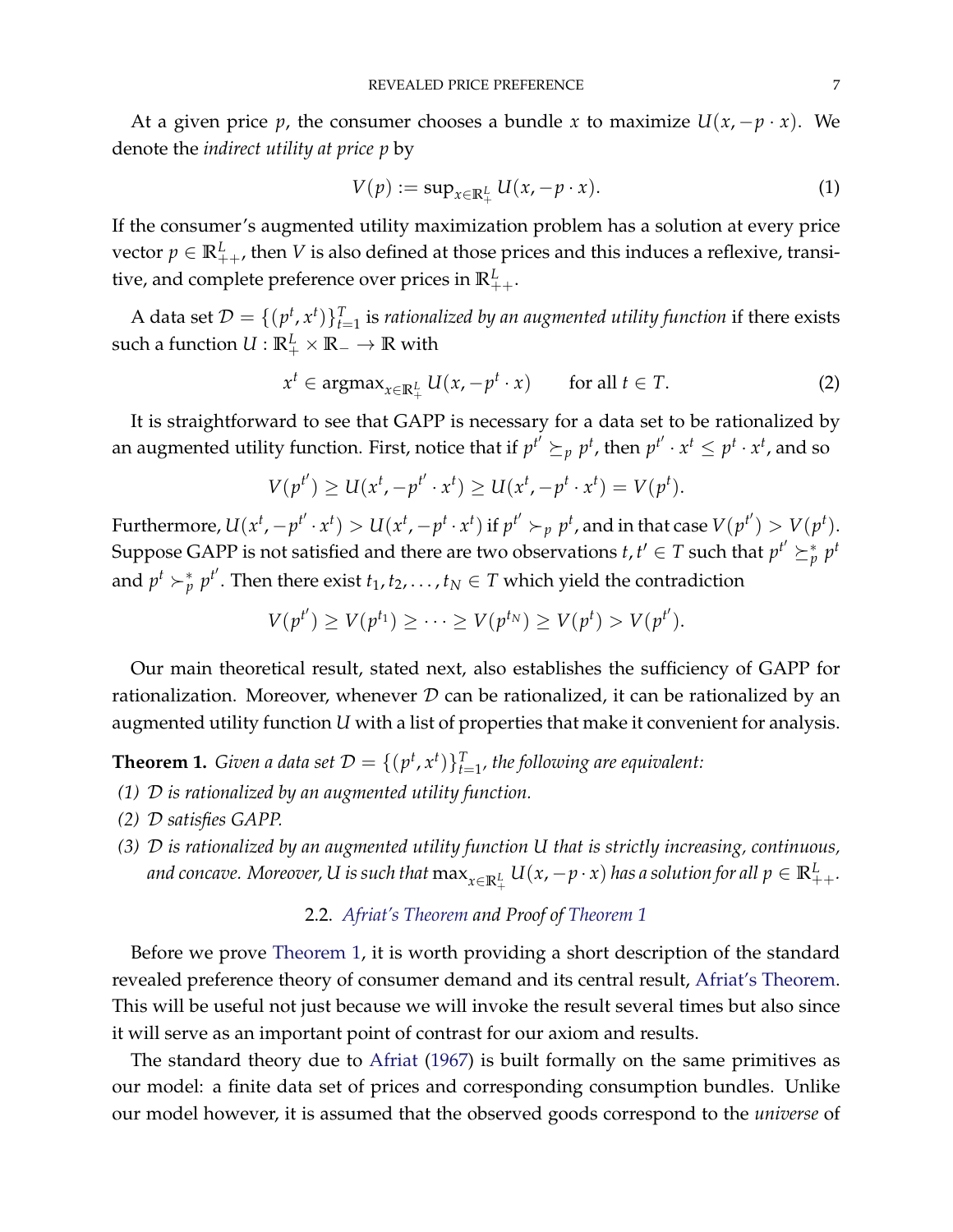the consumer's consumption. Formally, a data set D is said to be *rationalized by a utility function* if there exists a locally nonsatiated $^8$  $^8$  utility function  $\widetilde{U}:\mathbb{R}^L_+ \to \mathbb{R}$  such that

<span id="page-7-0"></span>
$$
x^{t} \in \operatorname{argmax}_{\left\{x \in \mathbb{R}^{L}_{+}: \, p^{t} \cdot x \le p^{t} \cdot x^{t}\right\}} \widetilde{U}(x) \qquad \text{for all } t \in T. \tag{3}
$$

In words, this criterion asks whether there is a utility function defined over the *L* observed goods such that the consumer is utility maximizing at every observation *t* over the fixed budget  $p^t \cdot x^t$  corresponding to the observed expenditure.

Of course, data sets (outside of laboratory data) almost never contain the universe of consumed goods and the consumer's *true* budget set is not observed, especially when one takes into account the possibility of borrowing and saving. Given this, when checking if a data set  $D$  can be rationalized in the sense of [\(3\)](#page-7-0), we are effectively testing whether the consumer is maximizing a sub-utility function  $\widetilde{U}:\mathbb{R}^L_+ \to \mathbb{R}$  defined specifically on those *L* goods (or equivalently, has weakly separable preferences).

It should be clear that rationalization in the sense of [\(3\)](#page-7-0) is distinct from rationalization by an augmented utility function. The augmented utility model specifically takes into account the impact of the prices of these *L* goods on the consumption of other goods: it is *necessarily* a partial equilibrium model, and designed for partial equilibrium welfare analysis of the type carried out in empirical industrial organization or public economics. An example is the study of the welfare impact of a sales tax levied on a subset of goods.

*Revealed preference* in Afriat's setting is captured by two binary relations,  $\succeq_x$  and  $\succ_x$ which are defined as follows on the set  $\mathcal{X} := \{x^t\}_{t \in T}$  of chosen bundles observed in  $\mathcal{D}$ :

$$
x^{t'} \succeq_x (\succ_x) x^t \text{ if } p^{t'} \cdot x^{t'} \geq (>) p^{t'} \cdot x^t.
$$

We say that the bundle  $x^{t'}$  is *directly revealed (strictly) preferred* to the bundle  $x^{t}$  if  $x^{t'} \succeq x$  $(\succ_x)$  *x*<sup>*t*</sup>, that is, whenever *x<sup>t</sup>* is (strictly) cheaper at prices *p*<sup>*t'*</sup> than *x<sup>t'</sup>*. This terminology is intuitive: if the agent is maximizing some locally nonsatiated utility function  $\widetilde{U}:\mathbb{R}^L_+ \to$ **R**, then  $x^{t'} \succeq_x x^t (x^{t'} \succ_x x^t)$  must imply that  $\widetilde{U}(x^{t'}) \geq (>) \widetilde{U}(x^t)$ .

We denote the transitive closure of  $\succeq_x$  by  $\succeq^*_x$ , that is, for  $x^{t'}$ ,  $x^t \in \mathcal{X}$ , we have  $x^{t'} \succeq^*_x x^t$  if there are  $t_1, t_2,...,t_N$  in T such that  $x^{t'} \succeq_x x^{t_1}, x^{t_1} \succeq_x x^{t_2},..., x^{t_{N-1}} \succeq_x x^{t_N} \succeq_x x^{t}$ , and  $x^{t_N} \succeq_x x^{t_N}$  $x^t$ ; in this case, we say that  $x^{t'}$  is *revealed preferred* to  $x^t$ . If any  $\succeq_x$  in this sequence can be replaced with  $\succ x$ , we say that  $x^{t'}$  is *revealed strictly preferred* to  $x^{t}$  and denote that relation by  $x^{t'} \succ_x^* x^t$ . Clearly, if  $\mathcal D$  is rationalizable by some locally nonsatiated utility function  $\widetilde U$ , then  $x^{t'} \succeq^*_x (\succ^*_x) x^t$  implies that  $\widetilde{U}(x^{t'}) \geq (>) \widetilde{U}(x^t)$ . Thus, a necessary condition for  $\mathcal{D}'s$ rationalizability is that the revealed preference relation has no cycles.

**Definition 2.2.** A data set  $\mathcal{D} = \{(p^t, x^t)\}_{t=1}^T$  satisfies the *Generalized Axiom of Revealed Preference* or *GARP* if there are no observations *t*,  $t' \in T$  such that  $x^{t'} \succeq^*_x x^t$  and  $x^t \succ^*_x x^{t'}$ .

 ${}^{8}$ This means that at any bundle *x* and open neighborhood of *x*, there is a bundle  $x'$  in the neighborhood with strictly higher utility.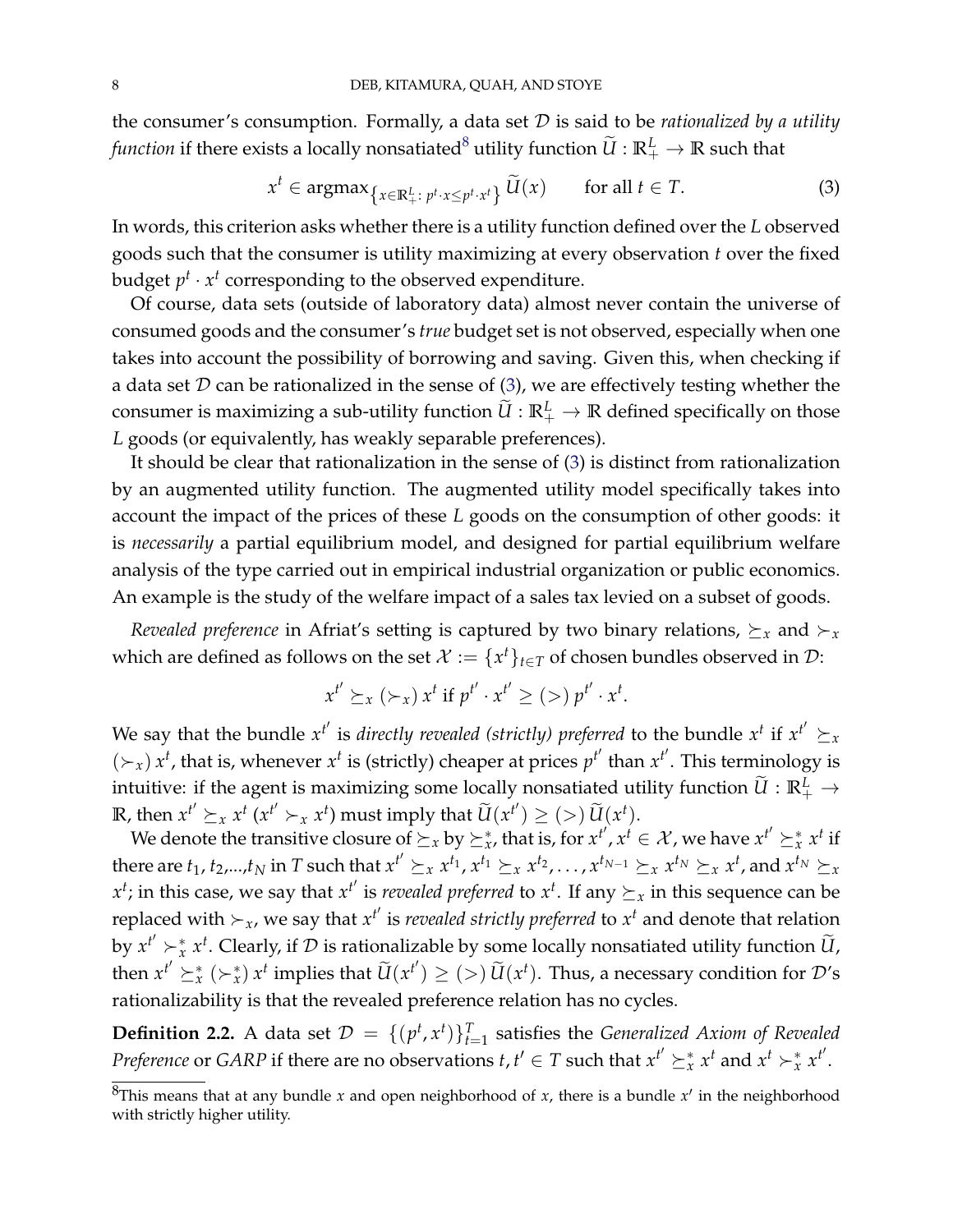The main claim of [Afriat's Theorem](#page-44-0) is that this condition is also *sufficient* (the formal statement can be found in the online [Appendix](#page-44-1) [A.1.1\)](#page-44-1). Having described [Afriat's Theo](#page-44-0)[rem,](#page-44-0) we are now in a position to prove [Theorem](#page-6-1) [1.](#page-6-1)

**PROOF OF T[HEOREM](#page-6-1) [1.](#page-6-1)** We will show that  $(2) \implies (3)$ . We have already argued that (1)  $\implies$  (2) and (3)  $\implies$  (1) by definition.

Choose a number  $M > \max_t p^t \cdot x^t$  and define the augmented data set  $\widetilde{\mathcal{D}} = \{(p^t, 1), (x^t, M - 1)\}$  $(p^t \cdot x^t)\}_{t=1}^T.$  This data set augments  $\mathcal D$  since we have introduced an  $L+1^{\text{th}}$  good, which we have priced at 1 across all observations, with the demand for this good equal to  $M-p^t\cdot x^t.$ 

The crucial observation to make here is that

$$
(p^t, 1)(x^t, M - p^t \cdot x^t) \ge (p^t, 1)(x^{t'}, M - p^{t'} \cdot x^{t'}) \text{ if and only if } p^{t'} \cdot x^{t'} \ge p^t \cdot x^{t'},
$$

which means that

$$
(x^t, M - p^t \cdot x^t) \succeq_x (x^{t'}, M - p^{t'} \cdot x^{t'})
$$
 if and only if  $p^t \succeq_p p^{t'}$ .

Similarly,

$$
(p^t, 1)(x^t, M - p^t \cdot x^t) > (p^t, 1)(x^{t'}, M - p^{t'} \cdot x^{t'})
$$
 if and only if  $p^{t'} \cdot x^{t'} > p^t \cdot x^{t'}$ ,

and so

$$
(xt, M-pt \cdot xt) \succ_x (xt', M-pt' \cdot xt') \text{ if and only if } pt \succ_p pt'.
$$

Consequently,  $D$  satisfies GAPP if and only if  $\tilde{D}$  satisfies GARP. Applying [Afriat's Theo](#page-44-0)[rem](#page-44-0) when  $\widetilde{\mathcal{D}}$  satisfies GARP, there is  $\widetilde{U}: \mathbb{R}^{L+1} \to \mathbb{R}$  (notice that  $\widetilde{U}$  is defined on  $\mathbb{R}^{L+1}$  and not just  $\mathbb{R}^{L+1}_+$ ; see Remark 3 in [Appendix](#page-44-1) [A.1.1\)](#page-44-1) such that

$$
(x^{t}, M-p^{t}\cdot x^{t}) \in \operatorname{argmax}_{\{(x,m)\in\mathbb{R}^L_{+}\times\mathbb{R}\colon p^{t}\cdot x+m\leq M\}} \widetilde{U}(x,m) \quad \text{for all } t \in T. \tag{4}
$$

The function  $\tilde{U}$  can be chosen to be strictly increasing, continuous, and concave, and the lower envelope of a finite set of affine functions. Clearly, the augmented utility function *U* :  $\mathbb{R}^L_+$  ×  $\mathbb{R}_-$  →  $\mathbb{R}$  defined by  $\overline{U}(x,-e) := \widetilde{U}(x,M-e)$  is strictly increasing in  $(x,-e)$ , continuous, concave and rationalizes D.

Define  $\widehat{U} : \mathbb{R}_+^L \times \mathbb{R}_- \to \mathbb{R}$  by

<span id="page-8-0"></span>
$$
\widehat{U}(x,-e) := \overline{U}(x,-e) - h(\max\{0,e-M\}),\tag{5}
$$

where  $h: \mathbb{R}_+ \to \mathbb{R}$  is a differentiable function satisfying  $h(0) = 0$ ,  $h'(k) > 0$ ,  $h''(k) \geq 0$  for  $k \in \mathbb{R}_+$ , and  $\lim_{k\to\infty} h'(k) = \infty$ . (For example,  $h(k) = k^3$ .) Like  $\overline{U}$ , the function  $\widehat{U}$  is strictly increasing in  $(x, -e)$ , continuous and concave and  $x^t$  solves  $\max_{x \in \mathbb{R}^L_+} \widehat{U}(x, -p^t x)$  (because  $\widehat{U}(x,-e) \le \overline{U}(x,-e)$  for all  $(x,-e)$ , and  $\widehat{U}(x^t,-p^t \cdot x^t) = \overline{U}(x^t,-p^t \cdot x^t)$ ). Furthermore, for every *p* ∈  $\mathbb{R}^L_{++}$ , argmax<sub>*x*∈*X*</sub>  $\widehat{U}(x, -p \cdot x)$  is nonempty.<sup>[9](#page-0-0)</sup>

<sup>&</sup>lt;sup>9</sup>Choose a sequence  $x^n \in \mathbb{R}^L_+$  such that  $\widehat{U}(x^n, -p\cdot x^n)$  tends to  $\sup_{x\in\mathbb{R}^L_+}\widehat{U}(x, -p\cdot x)$  (which we allow to be infinity). It is impossible for  $p \cdot x^n \to \infty$  because the piecewise linearity of  $U(x,-e)$  in *x* and the assumption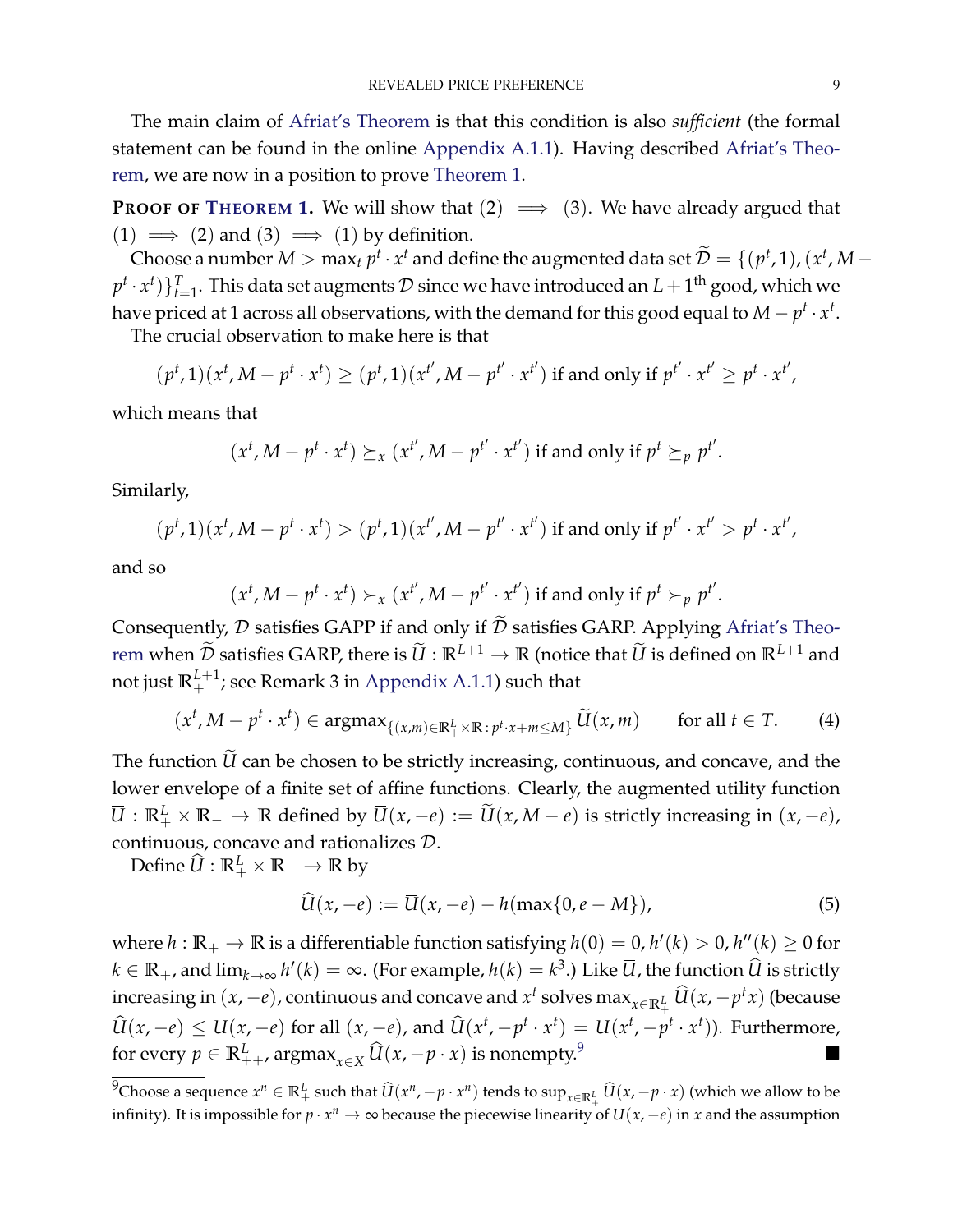<span id="page-9-1"></span>Note that GARP imposes testable restrictions distinct from GAPP (we postpone a de-tailed discussion to [Section](#page-13-0) [3.1\)](#page-13-0). This can be seen from [Figure](#page-9-1) [1](#page-9-1) which plots not just the observed consumption bundles from [Example](#page-5-0) [1](#page-5-0) but also the corresponding budget sets (derived from the observed prices and expenditures). As we argued, GAPP does not hold



FIGURE 1. GARP consistent choices that don't allow for consistent welfare predictions.

but, since the budget sets do not even cross, it is clear that GARP does.

From this point onwards, when we refer to 'rationalization' without additional qualifiers, we shall mean rationalization by an augmented utility function, that is, in the sense given by [\(2\)](#page-6-2) rather than in the sense given by [\(3\)](#page-7-0).

# 2.3. *'Standard' consumer theory and the augmented utility function*

<span id="page-9-0"></span>Perhaps the clearest motivation for our model is to think of it as a generalization of the quasilinear utility model, in which the consumer derives utility  $\widetilde{U}(x)$  from the bundle *x* and maximizes utility net of expenditure, that is, she chooses *x* to maximize

<span id="page-9-2"></span>
$$
U(x,-e) := U(x) - e,\tag{6}
$$

where  $e = p \cdot x$ . The familiar textbook way of justifying this objective function is to think of the consumer as having a utility function  $\overline{U}$  defined over  $L + 1$  goods, with the last 'outside' good entering additively and linearly into the utility function, so that  $\overline{U}(x, z) =$  $\widetilde{U}(x) + z$ . If the consumer has total wealth *W*, the utility of buying bundle  $x \in \mathbb{R}^L_+$  is then

$$
U(x, W - p \cdot x) = U(x) - p \cdot x + W.
$$

that  $\lim_{k\to\infty} h'(k)\to\infty$  implies that  $\widehat{U}(x^n,-p\cdot x^n)\to-\infty$ . So the sequence  $p\cdot x^n$  is bounded, which in turn means that there is a subsequence of  $x^n$  that converges to  $x^* \in \mathbb{R}^L_+$ . By the continuity of  $\widehat{U}$ , we obtain  $\widehat{U}(x^{\star}, -p \cdot x^{\star}) = \sup_{x \in \mathbb{R}^L_+} \widehat{U}(x, -p \cdot x).$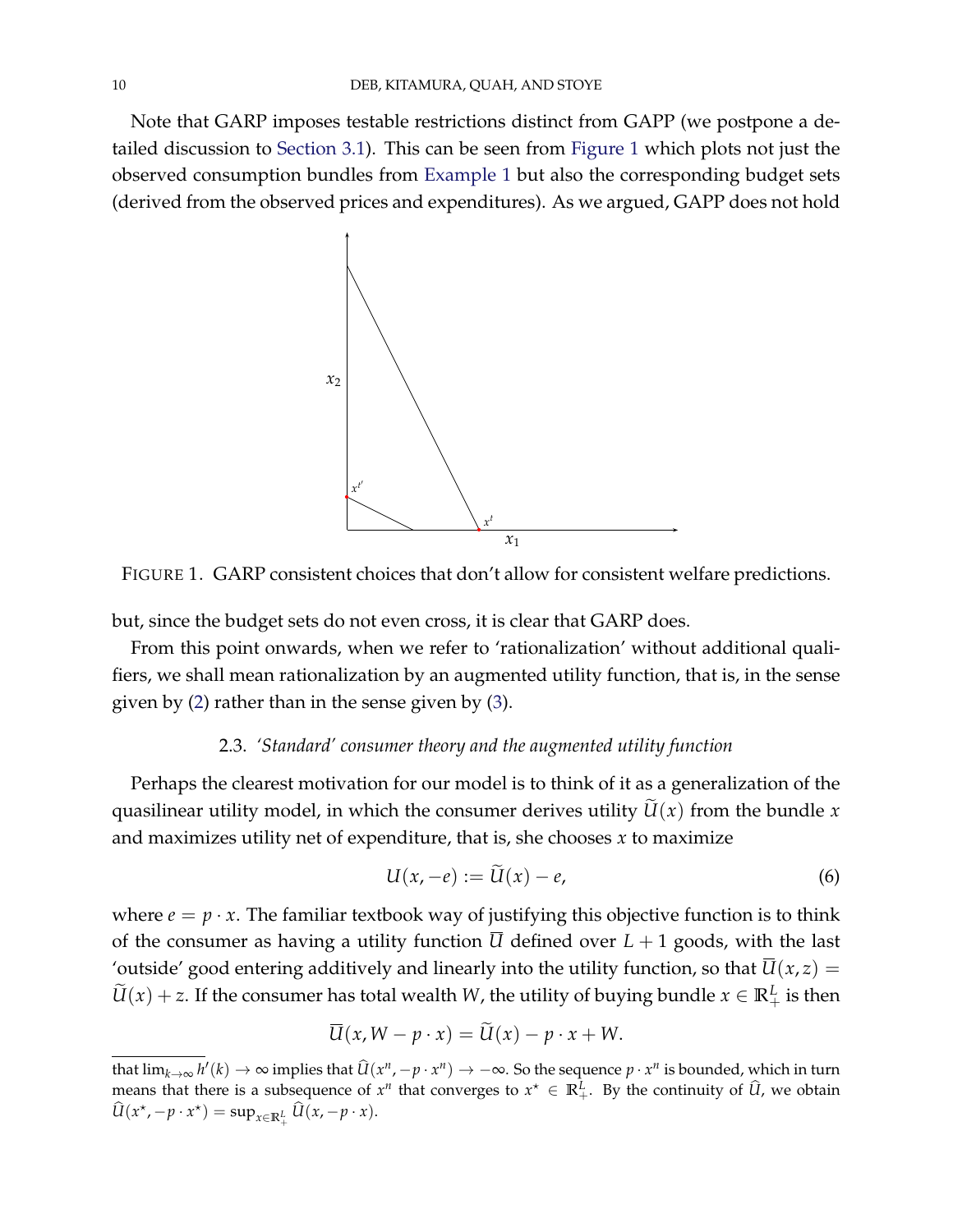Ignoring boundary issues, the consumer is effectively maximizing [\(6\)](#page-9-2).

Despite widespread use in partial equilibrium analysis, the complete absence of income effects makes the quasilinear model unsuitable for certain empirical applications. For this reason, it is common to relax the linearity of  $\overline{U}$  while retaining the assumption that outside consumption is captured by a *single* outside good; this is true, for example, in the literature on modeling the demand for differentiated goods.<sup>[10](#page-0-0)</sup> Then the utility of purchasing bundle  $x \in \mathbb{R}^L_+$  is  $\overline{U}(x, W - p \cdot x)$  and provided W is fixed, the consumer effectively maximizes an augmented utility function: simply let  $U(x, -e) = \overline{U}(x, W - e)$ .

Obviously, a consumer's outside consumption opportunities would in reality involve more than one good, and the prices of those outside goods could change as well. Within the familiar constrained-optimal model of consumer theory, there are known conditions that justify the representation of those consumption opportunities by a representative good (with its corresponding price index). This is explained in detail in [Section](#page-18-0) [3.5.](#page-18-0)

Finally, it is worth mentioning that the augmented utility function captures, as a special case, quasilinear utility maximization subject to certain constraints. One example is consumption with a subsistence constraint, which we describe in the empirical application in [Section](#page-33-0) [7.1.](#page-33-0) Loosely speaking, we can capture constraints on  $(x, -e)$  with an augmented utility  $U(x, -e)$  that assigns very low values at  $(x, -e)$  that violate the constraint.

# 2.4. *Behavioral preferences captured by the augmented-utility model*

<span id="page-10-0"></span>The central feature of the augmented utility model is that consumers experience disutility from expenditure. As we explained in the previous subsection, this disutility could be interpreted in a purely opportunity cost sense – more expenditure on the consumed goods imply less money available for other goods. In this understanding, the augmented utility function is a reduced form of a broader 'true' utility function defined on all goods.

However, it is also reasonable to think that the consumer has – *directly* – a preference over bundles of the observed *L* goods and their associated expenditure, which she has developed as a way of guiding purchasing decisions. Thus it is the basic object of analysis and not the reduced form of something more fundamental. This understanding of choice behavior is exploited in the behavioral economics literature and the following quote from [Prelec and Loewenstein](#page-42-7) [\(1998\)](#page-42-7) is effectively a description of augmented utility:

*each time a consumer engages in an episode of consumption, we assume she asks herself: "How much is this pleasure costing me?" The answer to this question is the imputed cost of consumption. This imputed cost is "real" in the sense that it actually detracts from consumption pleasure.*

<sup>&</sup>lt;sup>10</sup>For example, in [Berry, Levinsohn, and Pakes](#page-41-1) [\(1995\)](#page-41-1) and in [Nevo](#page-42-8) [\(2000\)](#page-42-8),  $\overline{U}$  is additively separable between the *L* goods and the outside good; in the former, the utility of consuming *y* units of the outside good is *α* ln *y*, for some *α* > 0, whereas in the latter it is *αy* (in other words, *U* is quasilinear). In [Bhattacharya](#page-41-2) [\(2015\)](#page-41-2), *U* is allowed to be a general function defined on  $L + 1$  goods.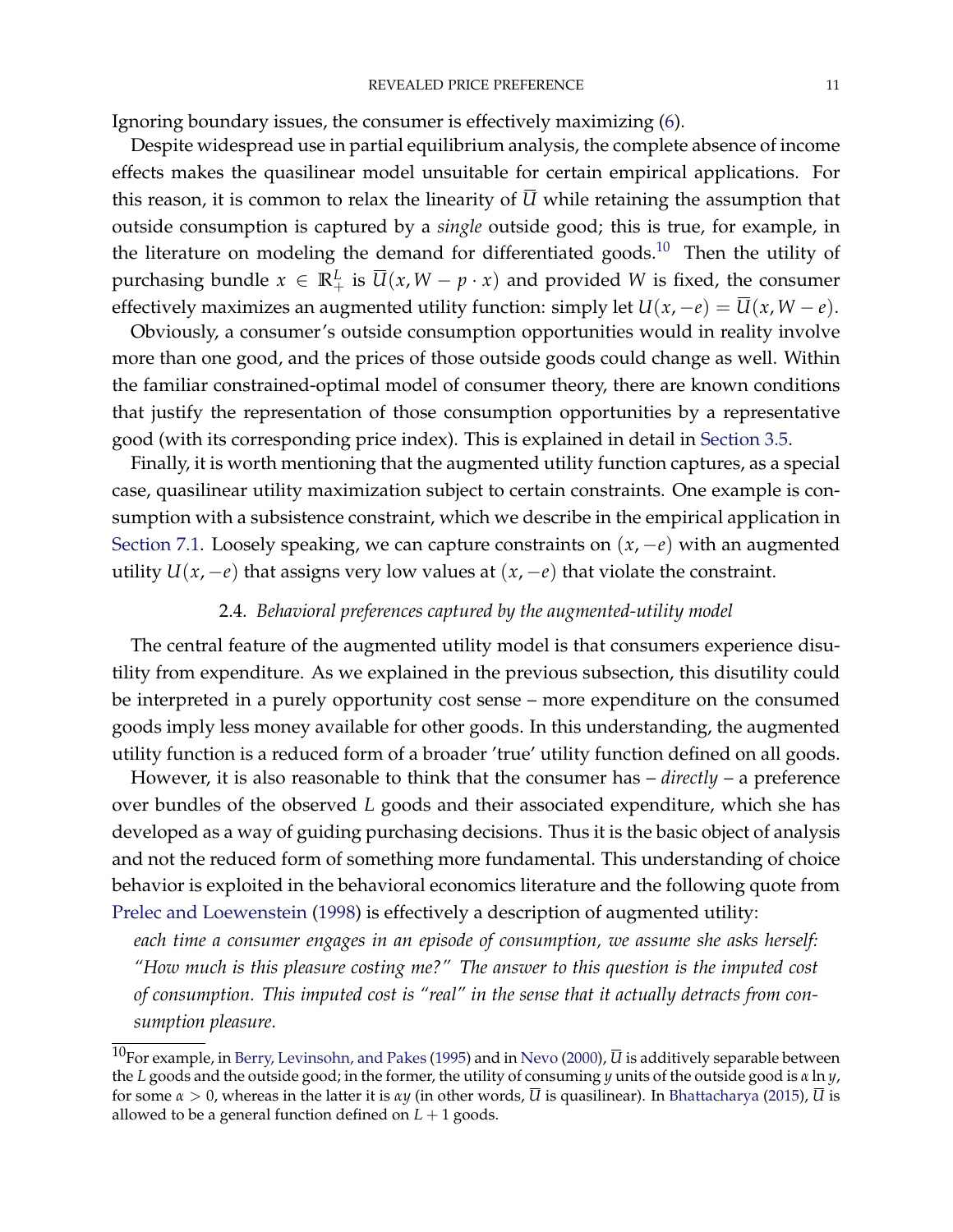In this understanding, the disutility of expenditure is still related to opportunity cost, but the relationship is more flexible than what is permitted in a classical framework.

In the Introduction, we described how reference-dependent preferences could be captured by an augmented utility function. In the remainder of this section, we describe how our model relates to two other prominent themes in the behavioral literature.

# *Inattention to Prices and Expenditure*

[Chetty, Looney, and Kroft](#page-41-3) [\(2009\)](#page-41-3) (and the literature that followed) observe that consumers often misperceive prices: specifically, they show that shoppers at grocery stores often do not internalize the price effect of taxes. [Gabaix](#page-41-4) [\(2019\)](#page-41-4) summarizes this literature and argues that many behavioral biases take the form of inattention.

Our model captures a version of price inattention discussed in [Bordalo, Gennaioli, and](#page-41-5) [Shleifer](#page-41-5) [\(2013\)](#page-41-5) and [Gabaix](#page-41-6) [\(2014\)](#page-41-6). Here, a consumer perceives the expenditure of a bundle *x* at prices *p* as  $f(x, p \cdot x)$ , where *f* is increasing in the true expenditure  $p \cdot x$  and can potentially depend on *x*. With this misperception, a consumer with a quasilinear preference chooses  $x \in \mathbb{R}^L_+$  to maximize

<span id="page-11-0"></span>
$$
U(x, -p \cdot x) = \tilde{U}(x) - f(x, p \cdot x)
$$
 (7)

A special case is where a consumer has a default price  $p^d$  and misperceives the actual price *p* to be  $ap + (1 - a)p^d$  where  $a \in [0, 1]$  is the 'attention parameter.' The perceived expenditure is then  $f(x, p \cdot x) = ap \cdot x + (1 - a)p^d \cdot x$ . More generally, the model accommodates  $f(x, p \cdot x) = a(x)p \cdot x + (1 - a(x))p^d \cdot x$ , where the attention parameter  $a(x) \in [0, 1]$  varies across bundles.<sup>[11](#page-0-0)</sup> Among other things, this allows a consumer to be more attentive if she is purchasing large bundles compared to small ones (so that  $a(x)$  tends to 1 when *x* is large). Another possibility is that the consumer pays attention to marginal increases in expenditure only when certain thresholds are crossed; this would correspond to the case where *f* is a step function that depends only on the expenditure  $e = p \cdot x$ . Clearly, inattention as modeled by [\(7\)](#page-11-0) is an instance where the agent has an augmented utility function, even though it will typically not be quasilinear (in actual expenditure).<sup>[12](#page-0-0)</sup>

Notice that using an augmented utility function (such as [\(7\)](#page-11-0)) to capture price inattention is particularly apt because, as noted by [Gabaix](#page-41-6) [\(2014\)](#page-41-6), the numeraire serves as "the shock absorber that adjusts to the budget constraint." The alternative is to model the consumer as having *both* price misperception over a given set of goods *and* a budget on those goods that must be satisfied, which inevitably leads to the added complication of modelling

 $11$ This formulation of perceived expenditure is more general than [Gabaix](#page-41-6) [\(2014\)](#page-41-6) in that it allows the attention parameter *a* to depend on *x* but is less general in that the parameter does not vary across goods.

 $12$ We should add that formulae such as [\(7\)](#page-11-0) would typically have observable implications that are stronger than GAPP. In other words, price inattention models do *not* have precisely the same empirical content as the augmented utility model.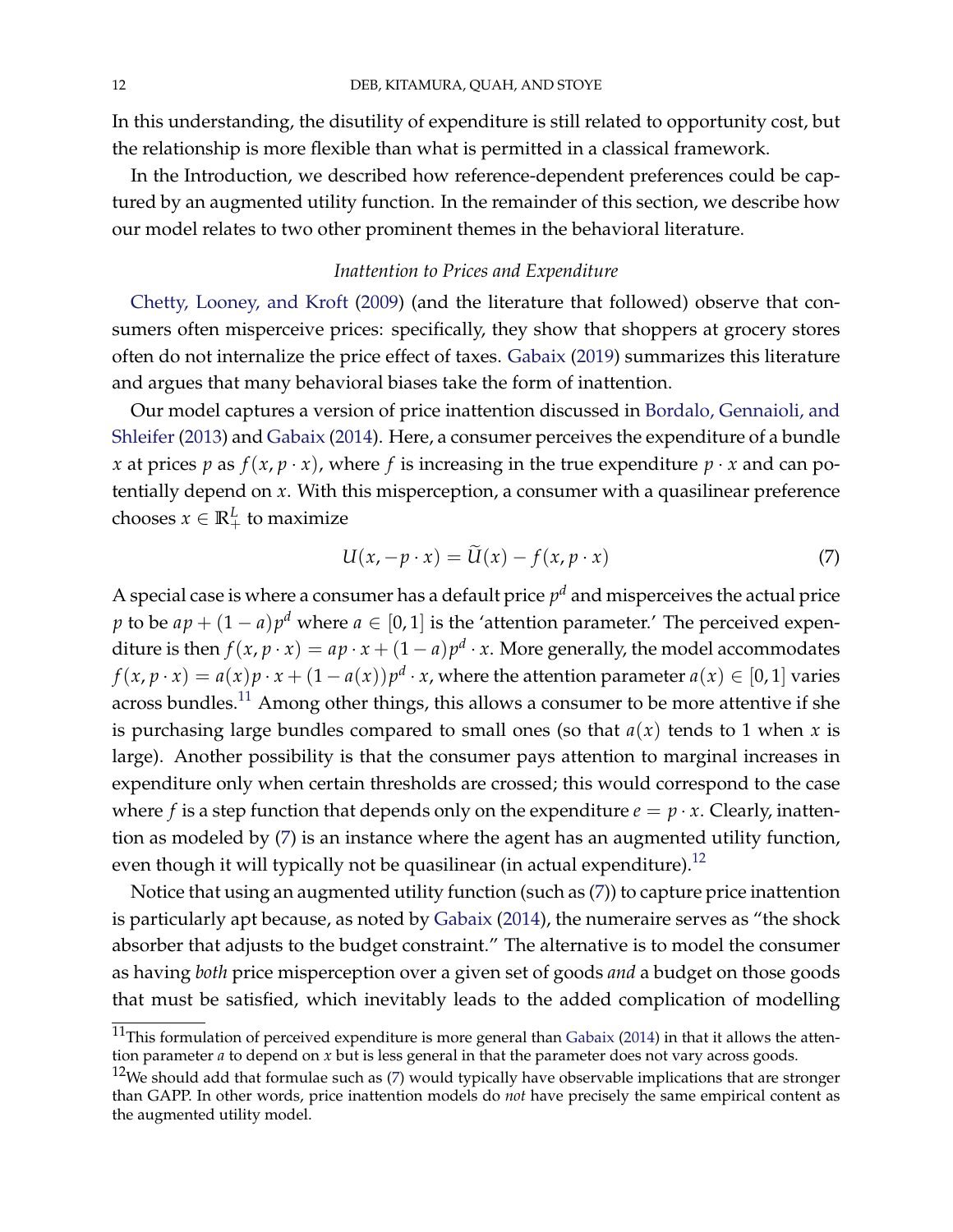how the agent adjusts her intended demand when she realizes it violates (because prices are misperceived) the budget constraint at the true prices.

# *Budgeting and Mental Budgeting*

As explained in [Section](#page-9-0) [2.3,](#page-9-0) it is common in partial equilibrium analysis to introduce a numeraire good and assume that the agent has a (standard) utility function and budget set defined on  $L + 1$  goods, with price and income information used to determine the level of the numeraire consumed. Obviously, this approach requires income information which is not always in the data<sup>[13](#page-0-0)</sup> and even when it is available, it is strictly speaking not the right value to use as the global budget if the consumer can save and borrow (as acknowledged, for example, in [Hausman and Newey](#page-42-3) [\(2016\)](#page-42-3)). More generally, determining 'the real budget' is not always straightforward, even in a classical setting.

Regularities highlighted by behavioral economists add a further wrinkle to the concept of a budget. It has been widely observed that households do not always treat money as fungible and instead create separate accounts for various categories of goods [\(Thaler,](#page-43-1) [1999\)](#page-43-1). This is not only true for consumption decisions (see, for instance, [Hastings and](#page-41-7) [Shapiro](#page-41-7) [\(2013,](#page-41-7) [2018\)](#page-41-8)) but also for savings decisions, which is why consumers often save more when they have access to commitment savings options (important theoretical and empirical contributions are [Amador, Werning, and Angeletos](#page-41-9) [\(2006\)](#page-41-9) and [Feldman](#page-41-10) [\(2010\)](#page-41-10), [Dupas and Robinson](#page-41-11) [\(2013\)](#page-41-11) respectively).

Now consider a researcher modeling the demand for a subset of *L* goods. If mental accounting effects are important, she must allow for the fact that she cannot observe how the agent categorizes goods, nor does she know the true mental budget that determines expenditure (on the *L* observed goods and their perceived alternatives). In this situation, augmented utility is a natural way to model the demand for those *L* goods: it is consistent with constrained utility maximization incorporating an outside good (see [Section](#page-9-0) [2.3\)](#page-9-0) but *does not require* the researcher to take a stand on the unobserved mental budget.<sup>[14](#page-0-0)</sup>

### 3. PROPERTIES OF THE AUGMENTED UTILITY MODEL

In this section, we explore various aspects of the augmented utility model, beginning with a discussion of the relationship between GAPP and GARP.

 $13$ Several widely used data sets, such as supermarket scanner panel data, that contain rich purchase information, do not have accurate income measures. Here, income information is typically the self-reported category (income ranges) when households apply for loyalty cards (so even this information becomes dated).  $14$ Here, the assumption is that the data spans a period over which the mental budget for the observed and unobserved goods is stable. Varying mental budgets would manifest as GAPP violations (see [Example](#page-20-0) [3\)](#page-20-0).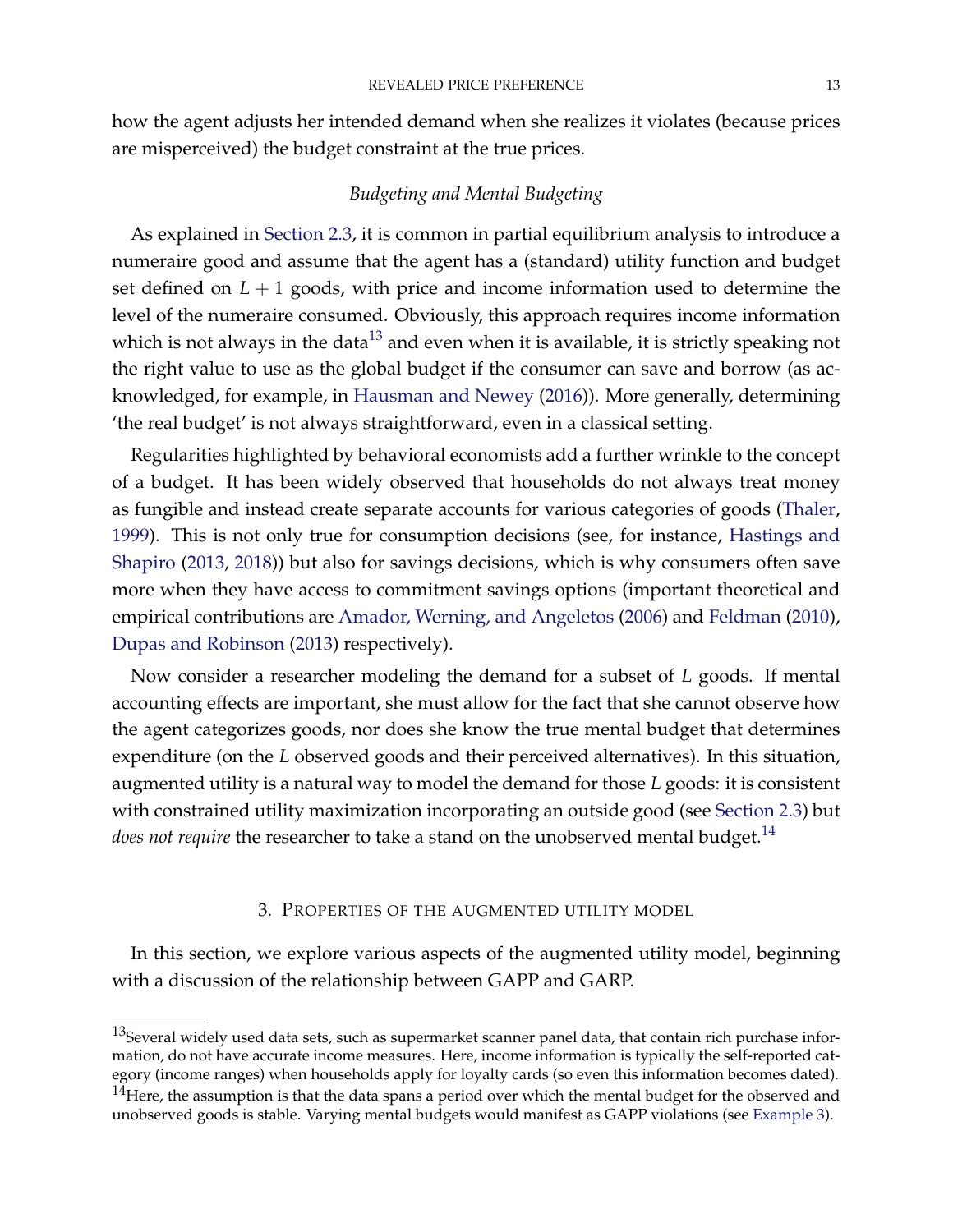#### 3.1. *Comparing GAPP and GARP*

<span id="page-13-2"></span><span id="page-13-1"></span><span id="page-13-0"></span>Recall that [Example](#page-5-0) [1](#page-5-0) in [Section](#page-4-0) [2](#page-4-0) is an example of a data set that obeys GARP but fails GAPP. We now present an example of a data set that satisfies GAPP but fails GARP. **Example 2.** Consider the data set consisting of the following two choices:



FIGURE 2. Choices that satisfy GAPP but not GARP

These choices, as shown in [Figure](#page-13-1) [2,](#page-13-1) violate GARP as  $p^t \cdot x^t = 5 > 2 = p^t \cdot x^{t'} (x^t > x^{t'})$ and  $p^{t'} \cdot x^{t'} = 8 > 6 = p^{t'} \cdot x^{t} (x^{t'} \succ_x x^{t})$ . However, these choices satisfy GAPP as  $p^{t'}\cdot x^{t'}=8>2=p^t\cdot x^{t'}$   $(p^t\succ_p p^{t'})$  but  $p^t\cdot x^t=5\ngeq 6=p^{t'}\cdot x^t$   $(p^{t'}\nsucceq_{p} p^{t}).$ 

 $1\geq(>)\;p^t\cdot x^{t'}.$  Given a data set  $\mathcal{D}=\{(p^t,x^t)\}_{t=1}^T$ , we define the *iso-expenditure version of* GAPP and GARP are distinct conditions but they coincide in data sets where  $p^t \cdot x^t = 1$ for all  $t \in T$ . This is because  $x^t \succeq_x (\succ_x) x^{t'}$  if and only if  $p^t \succeq_p (\succ_p) p^{t'}$  as both require  ${\cal D}$  as a data set  $\breve{\cal D}:=\left\{(p^t,\breve{x}^t)\right\}_{t=1}^T$ , such that  $\breve{x}^t=x^t/(p^t\cdot x^t)$  and note that  $p^t\cdot \breve{x}^t=1$  for all *t*  $\in$  *T*. Observe that the revealed price preference relations  $\succeq_{p}$ ,  $\succ_{p}$  remain unchanged when consumption bundles are scaled. Thus a data set obeys GAPP if and only if its iso-expenditure version obeys GAPP, which in this case is equivalent to GARP.[15](#page-0-0)

<sup>&</sup>lt;sup>15</sup>There is a similar 'GARP-version' of [Proposition](#page-14-0) [1](#page-14-0) and that result has been exploited before in the litera-ture (see, for example, [Sakai](#page-42-9) [\(1977\)](#page-42-9)). Suppose  $\mathcal{D} = \{(p^t, x^t)\}_{t=1}^T$  obeys GARP. Then GARP holds even if each observed price vector  $p^t$  is arbitrarily scaled. In particular, D obeys GARP if and only if  $\hat{\mathcal{D}} = \{(\hat{p}^t, x^t)\}_{t \in \mathcal{T}}$ , where  $\hat{p}^t = p^t/(p^t \cdot x^t)$ , obeys GARP (equivalently, GAPP) since  $\hat{p}^t \cdot x^t = 1$  for all  $t \in T$ . The latter perspective is useful because it highlights the possibility of applying [Afriat's Theorem](#page-44-0) on <sup>D</sup><sup>ˆ</sup> , *in the space of prices* (in other words, with the roles of prices and bundles reversed). This immediately gives us a different, 'dual' rationalization of  $D$  in terms of indirect utility, that is, there is a continuous, strictly decreasing, and convex  $\widetilde{V}: \mathbb{R}^L_{++} \to \mathbb{R}$  such that  $\hat{p}^t \in \argmin_{\{p \in \mathbb{R}^L_{++}: \, p \cdot x^t \geq 1\}} \widetilde{V}(p).$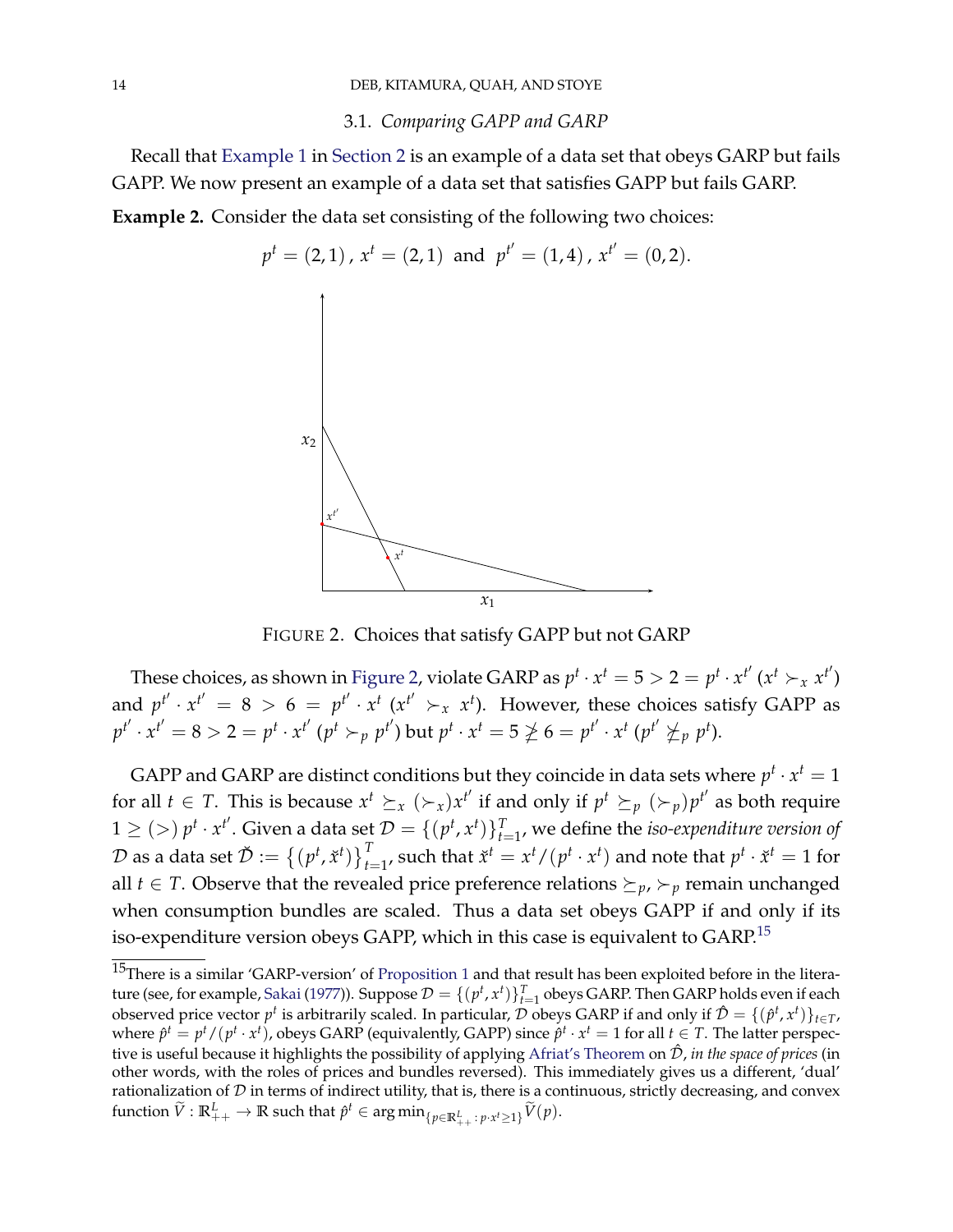<span id="page-14-0"></span>**Proposition 1.** Let  $\mathcal{D} = \{(p^t, x^t)\}_{t=1}^T$  be a data set and let  $\check{\mathcal{D}} = \{(p^t, \check{x}^t)\}_{t \in T}$ , where  $\check{x}^t =$  $x^t/(p^t \cdot x^t)$ . Then the revealed preference relations  $\succeq^*_p$  and  $\succ^*_p$  on  $\mathcal{P}=\{p^t\}_{t=1}^T$  and the revealed  $\phi$  *preference relations*  $\succeq^*_x$  *and*  $\succ^*_x$  *on*  $\breve{\mathcal{X}}=\{\breve{x}^t\}_{t=1}^T$  *are related in the following manner:* 

- (1)  $p^t \succeq^*_{p} p^{t'}$  *if and only if*  $\check{x}^t \succeq^*_{x} \check{x}^{t'}$ *.*
- (2)  $p^t \succ^*_{p} p^{t'}$  *if and only if*  $\check{x}^t \succ^*_{x} \check{x}^{t'}$ *.*

*As a consequence,*  $D$  *obeys GAPP if and only if its iso-expenditure version,*  $\check{D}$ *, obeys GARP.* 

**Proof.** Notice that

$$
p^t \cdot \frac{x^t}{p^t \cdot x^t} \ge (>) p^t \cdot \frac{x^{t'}}{p^{t'} \cdot x^{t'}} \iff p^{t'} \cdot x^{t'} \ge (>) p^t \cdot x^{t'}.
$$

The left side of the equivalence says that  $\check{x}^t \succeq_x \check{x}^{t'}$  while the right side says that  $p^t \succeq_p p^{t'}$ . This implies (1) since  $\succeq^*_p$  and  $\succeq^*_x$  are the transitive closures of  $\succeq_p$  and  $\succeq_x$  respectively.

Similarly, it follows (from the strict inequality version of the above equivalence) that  $\tilde{x}^t$   $\succ_x$   $\tilde{x}^{t'}$  if and only if  $p^t$   $\succ_p$   $p^{t'}$ , which leads to (2). The claims (1) and (2) together guarantee that there is a sequence of observations in  $D$  that lead to a GAPP violation if and only if the analogous sequence in  $\breve{\mathcal{D}}$  lead to a GARP violation.

As an illustration, compare the data sets in [Figure](#page-13-1) [1](#page-9-1) and Figure [2](#page-13-1) to the iso-expenditure data sets in [Figure](#page-14-1) [3a](#page-14-1) and Figure [3b.](#page-14-1) It can be clearly observed that the iso-expenditure data in [Figure](#page-14-1) [3a](#page-14-1) contains a GARP violation (which implies it does not satisfy GAPP) whereas the data in [Figure](#page-14-1) [3b](#page-14-1) does not violate GARP (and, hence, satisfies GAPP).

<span id="page-14-1"></span>

FIGURE 3. Expenditure-Normalized Choices

[Proposition](#page-14-0) [1](#page-14-0) implies that the augmented utility model can be tested in two ways: we can either test GAPP directly or test GARP on its iso-expenditure version. If we are simply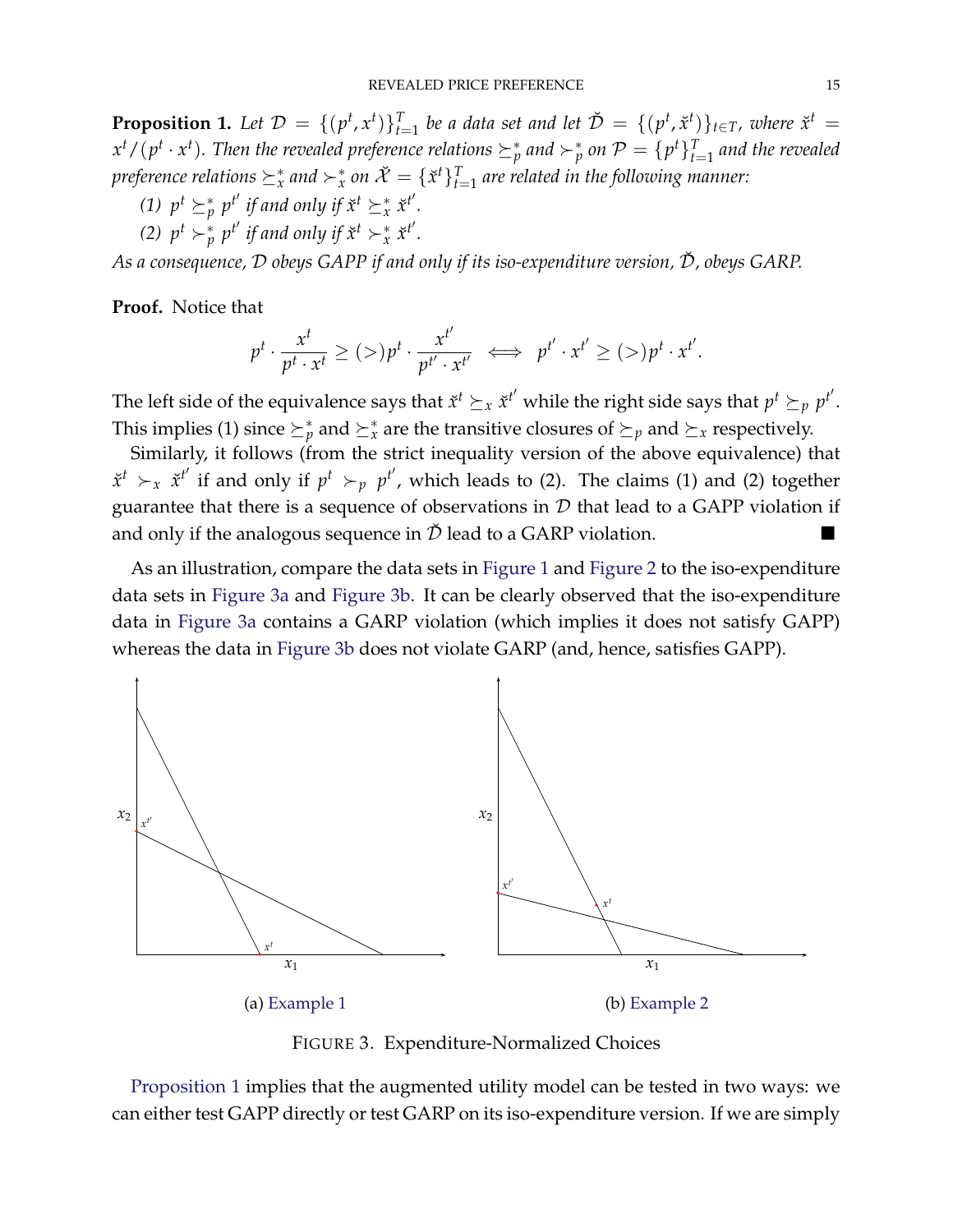interested in testing GAPP on a single-agent data set  $D$ , normalization brings no advantage: the test is computationally straightforward in either case. However, as we shall see in [Section](#page-22-0) [5,](#page-22-0) iso-expenditure scaling plays an important role in the test we develop (on repeated cross-sectional demand data) for the random utility version of our model.

GARP and GAPP are distinct but not mutually exclusive properties. For instance, data collected from a consumer who maximizes a quasilinear augmented utility satisfies both properties.[16](#page-0-0) However, even when both properties are satisfied, demand predictions at an out-of-sample price will differ based on the property employed. Further discussion on the relationship between GAPP and GARP is found in online [Appendix](#page-44-2) [A.1.](#page-44-2)

[Proposition](#page-14-0) [1](#page-14-0) and the fact that scaling consumption bundles does not affect the revealed price preference relation makes it natural to wonder about the relationship between the augmented-utility model and the standard model (as in [\(3\)](#page-7-0)) with homothetic preferences. A data set that is rationalized in the latter sense [\(Varian](#page-43-2) [\(1983\)](#page-43-2) provides a characterization) has the feature that it must satisfy GARP for *any* arbitrary scaling of consumption bundles and thus will satisfy GAPP. By contrast, a data set that satisfies GAPP must only satisfy GARP for the particular scaling that equalizes expenditure across observations. Thus, GAPP is a less stringent property; that it is *strictly* less stringent is clear from [Example](#page-13-2) [2,](#page-13-2) which satisfies GAPP but violates GARP and therefore cannot be rationalized in Afriat's sense for any locally nonsatiated preference, let alone a homothetic preference.<sup>[17](#page-0-0)</sup>

# 3.2. *Preference over Prices*

We know from [Theorem](#page-6-1) [1](#page-6-1) that if  $D$  obeys GAPP then it can be rationalized by an augmented utility function with an indirect utility *V* that is defined at all price vectors in  $\mathbb{R}^L_{++}.$  It is easy to check that any  $V$  as defined by [\(1\)](#page-6-3) has the following properties:

- (a) *V* is *nonincreasing*; that is, if  $p' \ge p$  (element by element) then  $V(p') \le V(p)$ , and
- (b) *V* is *quasiconvex*; that is,  $V(\beta p + (1 \beta)p') \le \max\{V(p), V(p')\}$  for all  $\beta \in [0, 1]$ .

Any rationalizable data set  $D$  is potentially rationalizable by many augmented utility functions, with each one leading to a different indirect utility. We denote this set of indirect utilities by  $V(D)$ . We previously noted that if  $p^t \succeq^*_{p} (\succ^*_{p}) p^{t'}$  then  $V(p^t) \geq (>) V(p^{t'})$ for any  $V \in V(\mathcal{D})$ ; in other words, the conclusion that the consumer prefers the prices  $p^t$  to  $p^{t'}$  is *nonparametric* in that it is independent of the precise augmented utility used to rationalize  $D$ . The next result (proved in [Appendix](#page-50-0) [A.2\)](#page-50-0) says that, absent further information on the augmented utility, this is *all* the information on the consumer's preference

<sup>&</sup>lt;sup>16</sup>When *U* has the form [\(6\)](#page-9-2),  $x^t$  maximizes  $U(x, -p^t \cdot x)$  only if  $x^t$  maximizes  $\widetilde{U}(x)$  in  $\{x \in \mathbb{R}^L_+ : p^t \cdot x \leq$  $p^t \cdot x^t$ . Thus D must also obey GARP. A broader class of augmented utility functions that satisfy both GAPP and GARP is given in [Section](#page-45-0) [A.1.2](#page-45-0) of the online appendix.

 $17$ [Example](#page-47-0) [A.5](#page-47-0) in the online appendix contrasts demand predictions using the augmented utility model and the constrained-optimization model (both with and without imposing homotheticity on the preference).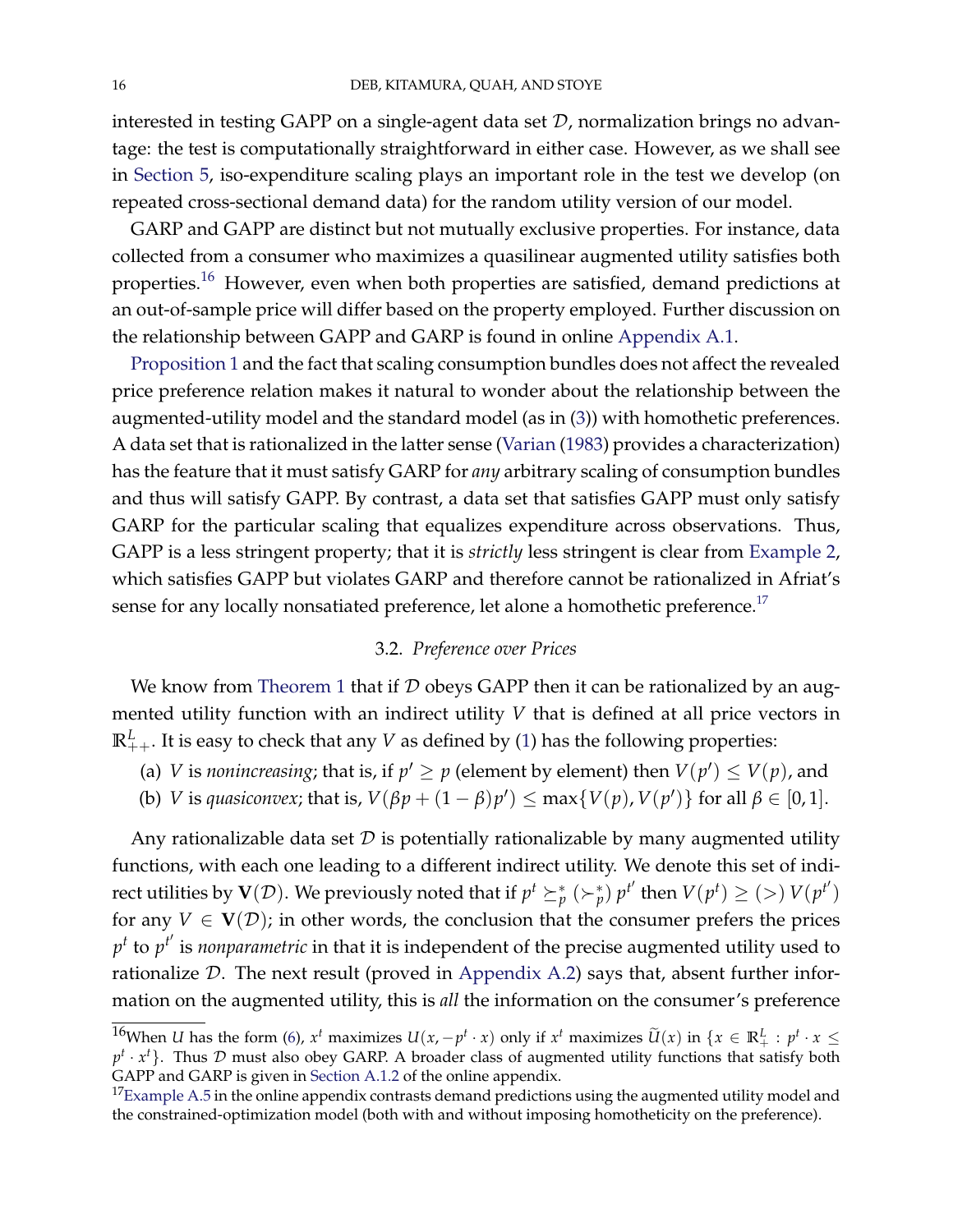over prices in  $P$  that we can glean from the data. Thus, the revealed price preference relation contains the most detailed information for welfare comparisons.

<span id="page-16-2"></span>**Proposition 2.** Suppose  $\mathcal{D} = \{(p^t, x^t)\}_{t=1}^T$  is rationalizable by an augmented utility function. *Then for any*  $p^t$ *,*  $p^{t'}$  *in*  $P$ *:* 

\n- (1) 
$$
p^t \succeq_p^* p^{t'}
$$
 if and only if  $V(p^t) \ge V(p^{t'})$  for all  $V \in \mathbf{V}(\mathcal{D})$ .
\n- (2)  $p^t \succ_p^* p^{t'}$  if and only if  $V(p^t) > V(p^{t'})$  for all  $V \in \mathbf{V}(\mathcal{D})$ .
\n

# 3.3. *Compensation for a price change*

<span id="page-16-0"></span>In the standard consumer model, the compensating and equivalent variations are used to quantify the welfare impact of a price change. Analogous concepts exist for the aug-mented utility model and bounds for them can be recovered from the data.<sup>[18](#page-0-0)</sup>

Let *U* be the consumer's augmented utility function. Suppose, the price changes from  $p^{t_1}$  to  $p^{t_2}$  leading to a change of  $x^{t_1}$  to  $x^{t_2}$  in consumption. Then, there exists  $\mu_c$  such that

<span id="page-16-1"></span>
$$
\max_{x \in \mathbb{R}_+^L} U(x, -p^{t_2} \cdot x - \mu_c) = V(p^{t_1}).
$$
\n(8)

Note that  $\mu_c$  is unique since *U* is strictly increasing in the last argument. We can think of  $\mu_c$  as the lump sum transferred from the consumer after the price change that makes her just indifferent between the situation before and after the change.

Suppose we interpret *U* as arising from an overall utility function  $\tilde{U}(x, z)$  (that depends on the observed goods *x* and the level *z* of an outside good), given the consumer's wealth of *M*, so that  $U(x, -e) = \tilde{U}(x, M - e)$ . Since  $\mu_c$  solves [\(8\)](#page-16-1), it will also satisfy

$$
\max_{\{x \in \mathbb{R}^L_+ : \ p^{t_2} \cdot x \le M - \mu_c\}} \widetilde{U}(x, (M - \mu_c) - p^{t_2} \cdot x) = \widetilde{U}(x^{t_1}, M - p^{t_1} \cdot x^{t_1}).
$$

In other words,  $\mu_c$  is the reduction in total wealth that will leave the consumer's overall utility at  $p^{t_2}$  the same as it was at  $p^{t_1}$ . Thus, with this interpretation of the augmented utility function, *µ<sup>c</sup>* coincides with what is called the *compensating variation* in standard consumer theory and we shall use this term to also refer to  $\mu_c$  (defined by [\(8\)](#page-16-1)).

Pushing the analogy further, we can use the compensating variation in our model in the same way it is typically used. For example, a price change from  $p^{t_1}$  to  $p^{t_2}$  may benefit some but hurt others. The Kaldor criterion deems this change an overall improvement if the sum of the compensating variations across consumers is positive as it guarantees that those who benefit could, in principle, compensate the losers and still be better off.

<sup>&</sup>lt;sup>18</sup>Calculations of the compensating and equivalent variations in either the standard model or in ours assume that the preference recovered from consumption data is indeed the consumer's true preference and that is the position we take in this subsection. If behavioral considerations of the type discussed in Section [2.4](#page-10-0) are at play, then one could conceptually distinguish between an agent's true preference and that which is recovered from the data under some type of bounded rationality (such as price inattention). The latter preference will still be useful for a positive analysis of demand (for example, in estimating behavior at outof-sample prices) but compensation which is calculated based on such a preference could be problematic.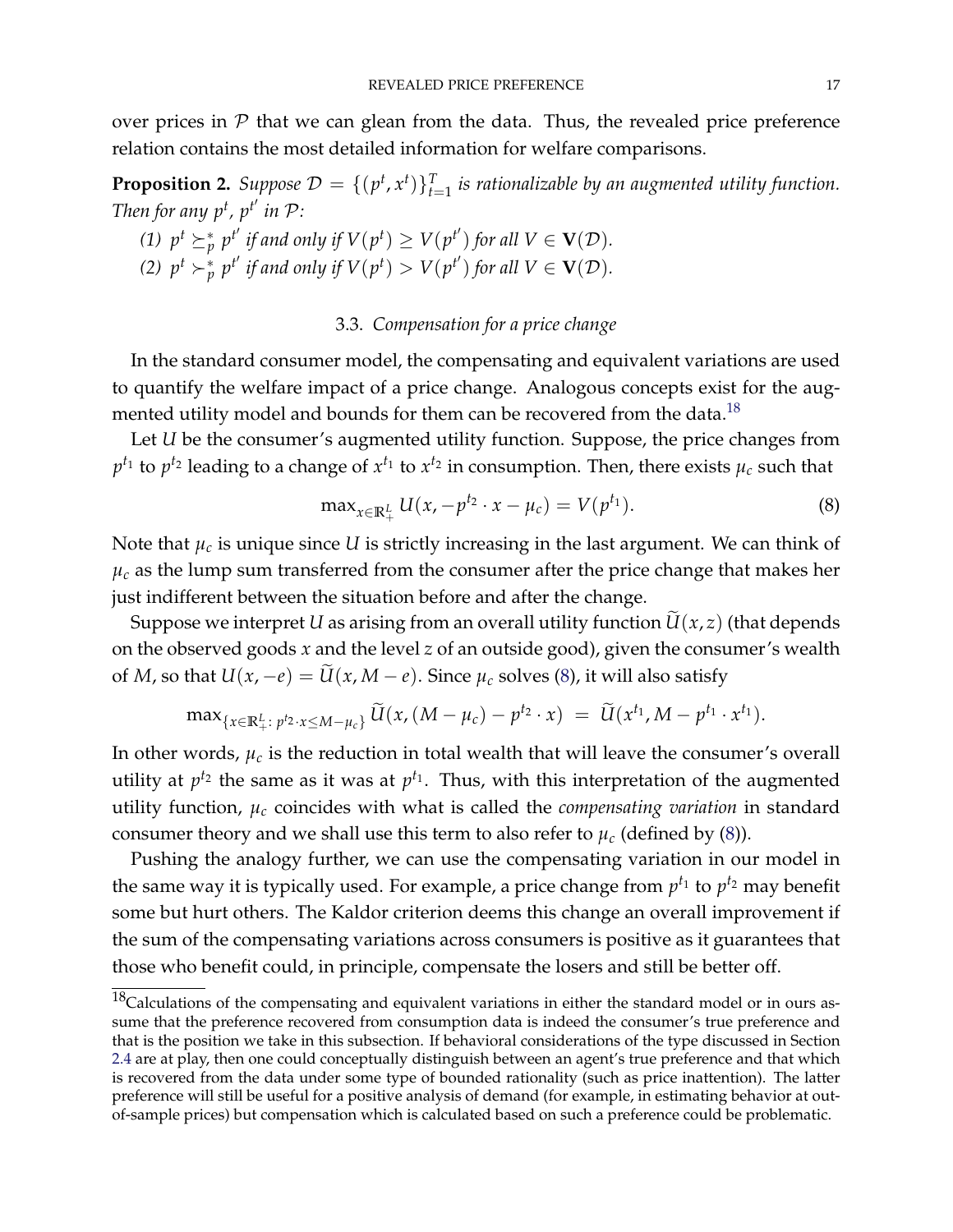In a similar way, we can define the *equivalent variation* as the value  $\mu_e$  that solves

$$
\max_{x \in \mathbb{R}_+^L} U(x, -p^{t_1} \cdot x + \mu_e) = V(p^{t_2}). \tag{9}
$$

If  $U(x, -e) = \widetilde{U}(x, M - e)$ ,  $\mu_e$  coincides with the usual equivalent variation as it solves

$$
\max_{\{x\in\mathbb{R}^L_+:\;p^{t_2}\cdot x\leq M+\mu_e\}}\widetilde{U}(x,(M+\mu_e)-p^{t_1}\cdot x)=\widetilde{U}(x^{t_2},M-p^{t_2}\cdot x^{t_2}).
$$

If  $\mathcal D$  satisfes GAPP and contains observation  $(p^{t_1}, x^{t_1})$ , what can we say about the compensating variation of a price change from  $p^{t_1}$  to  $p^{t_2}$  (where the latter may not be a price observed in D)? Even though there is typically a range of these values since there is more than one augmented utility that rationalizes D, it is possible to obtain a *tight* lower bound for the set of possible compensating variation values. This is given by

inf{ $\mu_c$  :  $\mu_c$  solves [\(8\)](#page-16-1) for some augmented utility function *U* that rationalizes  $\mathcal{D}$ }.

Abusing terminology somewhat, we shall denote this term simply by inf(*µc*).

We now describe how to compute this bound; we omit the analogous exercise for the equivalent variation. Let  $S \subset T$  be the set of observations such that  $s \in S$  if  $p^s \succeq^*_p p^{t_1}$ . This set is nonempty since it contains  $p^{t_1}$  itself. For each  $s \in S$ , there is  $m_c^s$  such that

<span id="page-17-0"></span>
$$
p^{t_2} \cdot x^s + m_c^s = p^s x^s. \tag{10}
$$

We claim that for any *U* that rationalizes  $D$ , the compensating variation  $\mu_c \geq m_c^s$ . This is because if  $m < m_c^s$ , then  $m \neq \mu_c$  for any utility function rationalizing  $\mathcal{D}$ . Indeed,

$$
\max_{x \in \mathbb{R}_+^L} U(x, -p^{t_2} \cdot x - m) \ge U(x^s, -p^{t_2} \cdot x^s - m) > U(x^s, -p^{t_2} \cdot x^s - m_c^s)
$$
  
=  $U(x^s, -p^s \cdot x^s) \ge U(x^{t_1}, -p^{t_1} \cdot x^{t_1}) = V(p^{t_1}).$ 

Thus  $\inf(\mu_c) \geq m_c^s$  for all  $s \in S$ . In fact, it is possible to obtain a stronger conclusion:

<span id="page-17-1"></span>
$$
\inf(\mu_c) = \max\{m_c^s : m_c^s \text{ satisfies (10) for some } s \in S\}. \tag{11}
$$

Note that the right side of this equation can be easily computed from the data.

Notice that if  $p^{t_2}$  is revealed preferred to  $p^{t_1}$  (equivalently, that there is  $s' \in S$  such that  $m_c^{s'} \geq 0$ ,<sup>[19](#page-0-0)</sup> then  $\inf(\mu_c) \geq 0$ ; in other words, at  $p = p^{t_2}$ , a lump sum *tax* of  $\inf(\mu_c)$  will leave the agent no worse off than at  $t_1$  and potentially better off. On the other hand, if  $p^{t_2}$ is *not* revealed preferred to  $p^{t_1}$ , that is, for every  $s \in S$ , we have  $m_c^s < 0$ , then  $\inf(\mu_c) < 0$ ; in other words, at  $p = p^{t_2}$ , a lump sum *transfer* of  $\inf(\mu_c)$  to the agent will leave the agent no worse off than at *t*<sup>1</sup> and potentially better off.

[Appendix](#page-61-0) [A.5](#page-61-0) has a fuller discussion and includes a proof of [\(11\)](#page-17-1).

<sup>&</sup>lt;sup>19</sup>Recall that  $p^{t_2} \succeq^*_p p^{t_1}$  makes sense even if  $p^{t_2}$  is not observed in the data set; see footnote [7.](#page-5-0)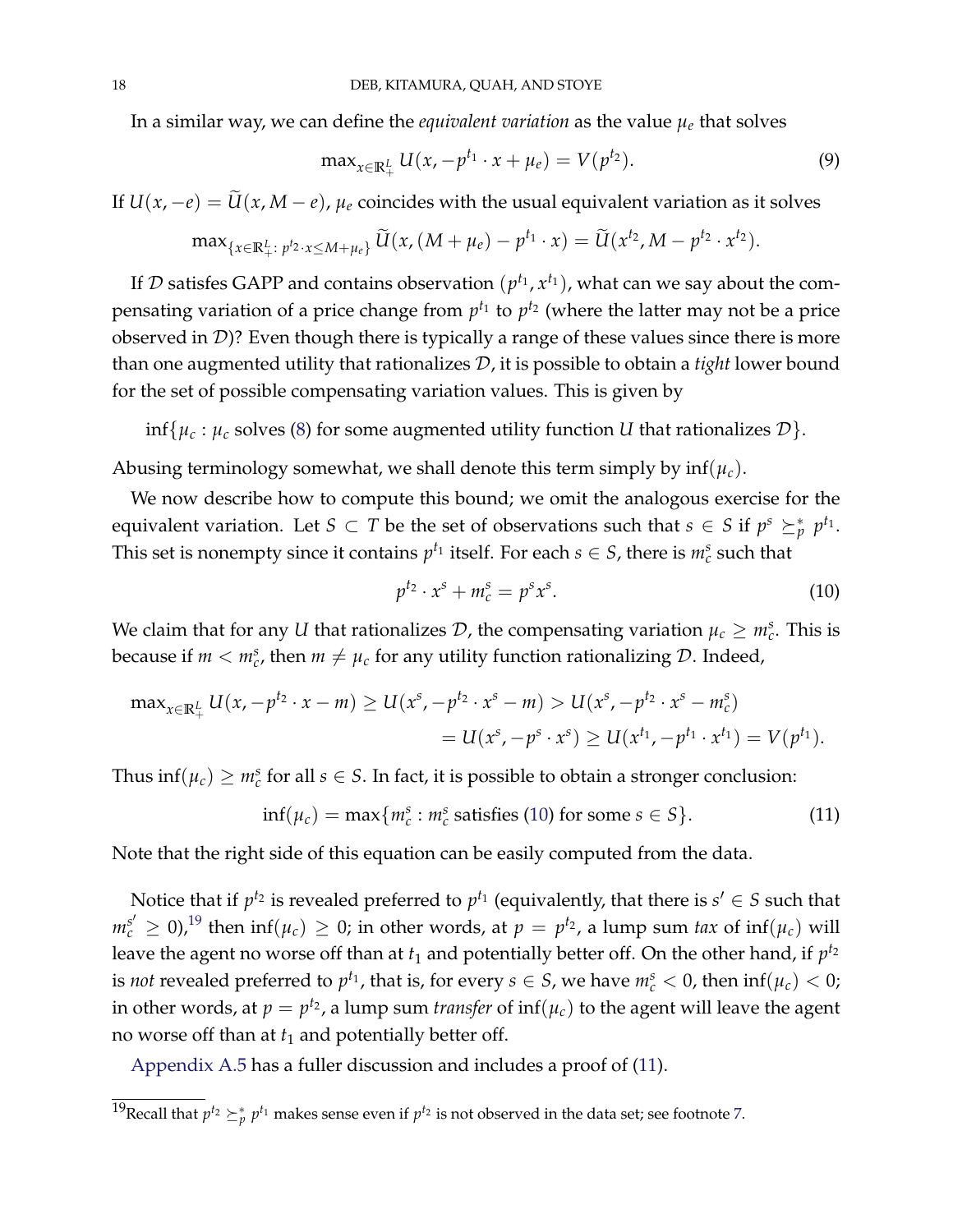### 3.4. *Measuring departures from rationality*

<span id="page-18-2"></span>GARP is frequently violated in empirical applications. The *extent* of such violations for a data set D is typically measured by the *critical cost efficiency index* [\(Afriat,](#page-41-12) [1973\)](#page-41-12). This is the largest  $e \in (0,1]$  for which there is a locally-nonsatiated utility function  $\widetilde{U}$  such that  $\widetilde{U}(x^t) \geq \widetilde{U}(x)$  for all x in the 'shrunken' budget set  $B_e^t = \{x \in \mathbb{R}_+^L : p^t \cdot x \leq e p^t \cdot x^t\}.$ Calculating this index is straightforward via a modified version of GARP (see [Afriat,](#page-41-12) [1973\)](#page-41-12). Rationality is imperfect if  $e < 1$  since the consumer behaves as though she ignores bundles *x'* that satisfy  $ep^t \cdot x^t < p^t \cdot x' \leq p^t \cdot x^t$  and, there could be some observation  $\hat{t}$ and bundle  $x'$  in this range for which  $\widetilde{U}(x') > \widetilde{U}(x^{\hat{t}})$ .

We can similarly measure the extent to which a data set  $D$  fails to be rationalized by an augmented utility function. We say that  $D$  is  $\vartheta$ -rationalized by an augmented utility function if there is an augmented utility  $U:\mathbb{R}^L_+ \times \mathbb{R}_- \to \mathbb{R}$  such that, at each *t*,

$$
U(x^t, -p^t \cdot x^t) \ge U(x, -\vartheta^{-1}p^t \cdot x) \text{ for all } x \in \mathbb{R}^L_+.
$$

Note that if  $\mathcal D$  can be  $\vartheta$ -rationalized then it can be  $\vartheta'$ -rationalized for any  $\vartheta' < \vartheta$ , since  $U$ is strictly decreasing in expenditure. A consumer who is  $\vartheta$ -rational (for  $\vartheta$  < 1) has limited rationality in the sense that there could be a bundle  $x'$  and an observation  $\hat{t}$  such that

$$
U(x^{\hat{t}}, -p^{\hat{t}}\cdot x') > U(x^{\hat{t}}, -p^{\hat{t}}\cdot x^{\hat{t}}) \geq U(x', -\vartheta^{-1}p^{\hat{t}}\cdot x').
$$

In words, the consumer fails to recognize that  $x'$  is superior to  $x^{\hat{t}}$  at  $t = \hat{t}$  because she has inflated (by  $\vartheta^{-1}$ ) the cost of *x'*. Any data set can be  $\vartheta$ -rationalized for some  $\vartheta \in$  $(0, 1]$  and the supremum  $\vartheta^*$  over these values provides a natural measure of rationality which we shall refer to as the *rationality index*. The next result (proved in [Appendix](#page-58-0) [A.4.3\)](#page-58-0) establishes a connection between this rationality index and Afriat's efficiency index.

<span id="page-18-1"></span>**Proposition 3.** Let  $\mathcal{D} = \{(p^t, x^t)\}_{t=1}^T$  be a data set and let  $\check{\mathcal{D}} = \{(p^t, \check{x}^t)\}_{t \in T}$ , where  $\check{x}^t =$  $x^t$  /  $(p^t \cdot x^t)$  *, be its iso-expenditure version. Then*  $\vartheta^*$  *is the rationality index for*  ${\cal D}$  *if and only if it is the critical cost efficiency index for*  $\check{\mathcal{D}}$ *.* 

A consequence of this proposition is that the rationality index (like the efficiency index) is easy to compute. [Appendix](#page-57-0) [A.4.2](#page-57-0) discusses its computation in more general settings.

### 3.5. *Deflating prices*

<span id="page-18-0"></span>For a data set  $\mathcal{D} = \{ (p^t, x^t) \}_{t=1}^T$  spanning a long period, nominal expenditure may not be an accurate opportunity cost measure due to price changes of both the observed and unobserved goods. This can be accounted for by deflating the prices of the *L* goods with a general price index. In other words, we can check if  $\widetilde{\mathcal{D}} = \{(p^t/k^t, x^t)\}_{t=1}^T$  obeys GAPP,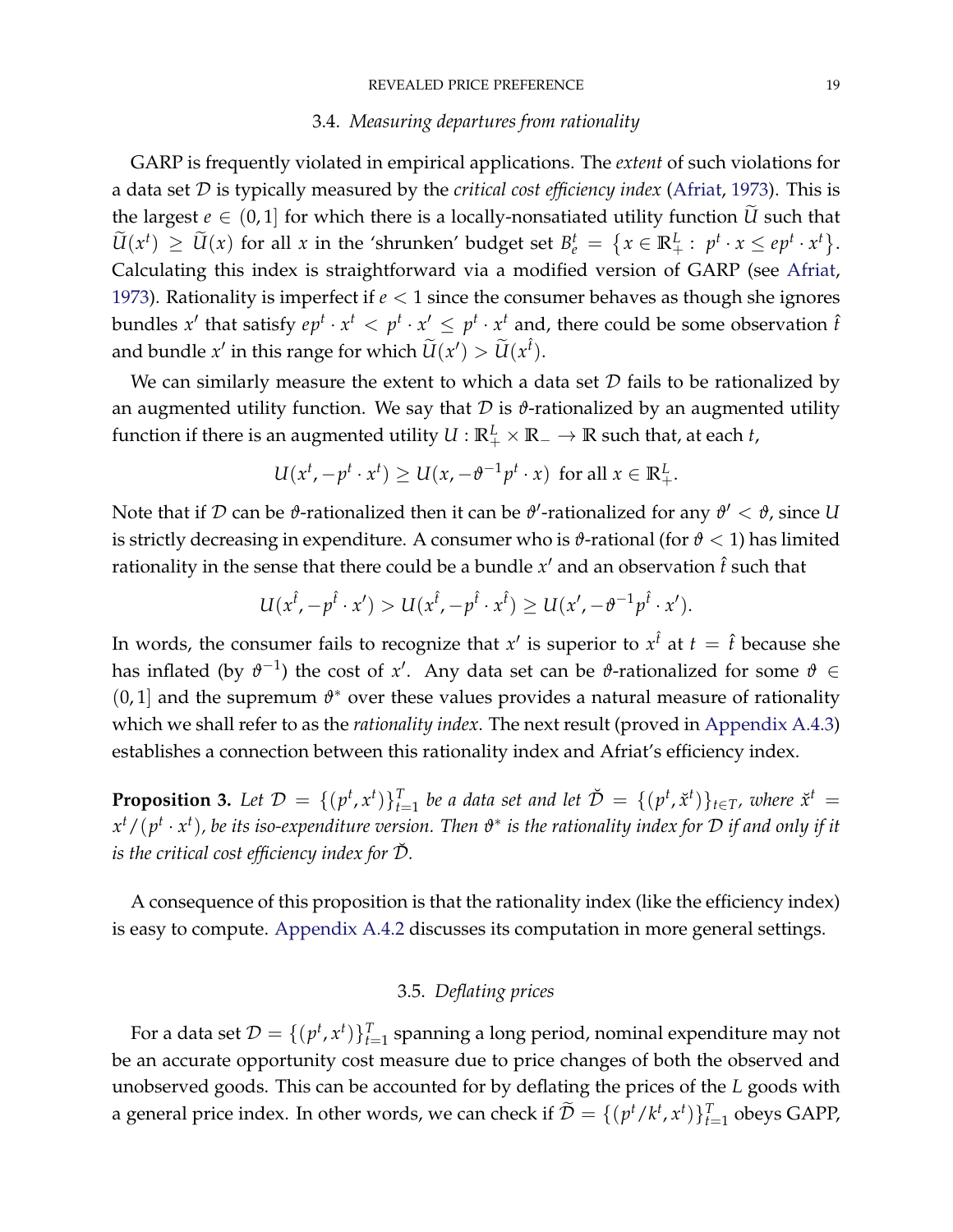where  $k^t \in \mathbb{R}_{++}$  is an index of the general price level. If it does, it implies that there is an augmented utility function *U* that rationalizes the data after deflation; in other words,

$$
x^{t} \in \operatorname*{argmax}_{x \in \mathbb{R}_{+}^{L}} U(x, -(p^{t} \cdot x)/k^{t}) \text{ for all } t \in T.
$$

This simple adjustment can be precisely justified when the augmented utility is the reduced form of a larger constrained optimization problem. Indeed, suppose that the consumer is maximizing an overall utility  $\widetilde{U}(x, y)$  subject to  $p \cdot x + q \cdot y \leq M$ , where *x* is the observed bundle and *y* is a bundle of other goods with prices *q*. Keeping *q* and *M* fixed, let  $U(x, -e)$  be the greatest overall utility the consumer can achieve by choosing *y* optimally, subject to expenditure  $M - e$  and conditional on consuming  $x$ , that is,

<span id="page-19-1"></span>
$$
U(x,-e) = \max\{U(x,y) : y \ge 0 \text{ and } q \cdot y \le M - e\}. \tag{12}
$$

At the prices  $p^t$  for the observed goods and  $q$  for the outside goods, the consumer chooses a bundle  $(x^t, y^t)$  to maximize  $\widetilde{U}$  subject to  $p^t \cdot x + q \cdot y \le M$ . Then  $\mathcal{D} = \{(p^t, x^t)\}_{t=1}^T$  will obey GAPP, since  $x^t$  maximizes  $U(x, -p^t \cdot x)$ , with *U* as defined by [\(12\)](#page-19-1).

Now suppose that the prices of the other goods and global budget are changing and consider the simplest case where they move proportionately: at *t*, they are *k t q* and *k <sup>t</sup>M* for some scalar  $k^t > 0$ . In other words, the consumer's nominal wealth is keeping pace with price inflation. Then, at *t*, the consumer maximizes  $\widetilde{U}(x, y)$  subject to  $(x, y)$  obeying  $p^t \cdot x + k^t q \cdot y \leq k^t M$ . Dividing this inequality by  $k^t$ , we see that the consumer's choice is identical to the case where the price of the observed goods is  $p^t/k^t$ , with constant external prices  $q$  and total wealth  $M$  respectively. Therefore,  $\widetilde{\mathcal{D}}$  obeys GAPP.

In [Appendix](#page-50-1) [A.3,](#page-50-1) we derive a price index (so GAPP holds after deflating *p t* ) when the relative prices of the outside goods change but this requires stronger assumptions on  $\widetilde{U}$ .

#### 4. GENERAL CONSUMPTION SPACES AND NONLINEAR PRICING

<span id="page-19-0"></span>We now assume that the consumption space is a set  $X \subseteq \mathbb{R}_+^L$  and we define a *price system* as a map  $\psi$  :  $X \to \mathbb{R}_+$ , where  $\psi(x)$  is the cost of purchasing  $x \in X$ . A special case of a price system is  $\psi(x) = p \cdot x$  but the more general formulation with  $\psi$  allows for quantity discounts, bundle pricing and other pricing features that can be important in certain contexts (such as our empirical application in [Section](#page-33-0) [7.1\)](#page-33-0). A data set  $\mathcal{D} = \{(\psi^t, x^t)\}_{t=1}^T$ consists of price systems and the observed consumption bundles;  $D$  is rationalized by an augmented utility function  $U : X \times \mathbb{R}_{-} \to \mathbb{R}$  if

$$
x^{t} \in \underset{x \in X}{\operatorname{argmax}} U(x, -\psi^{t}(x)) \text{ for all } t \in T. \tag{13}
$$

The notion of revealed preference over prices can be extended to a revealed preference over price systems. We say that  $ψ<sup>t'</sup>$  is *directly revealed preferred (directly revealed strictly*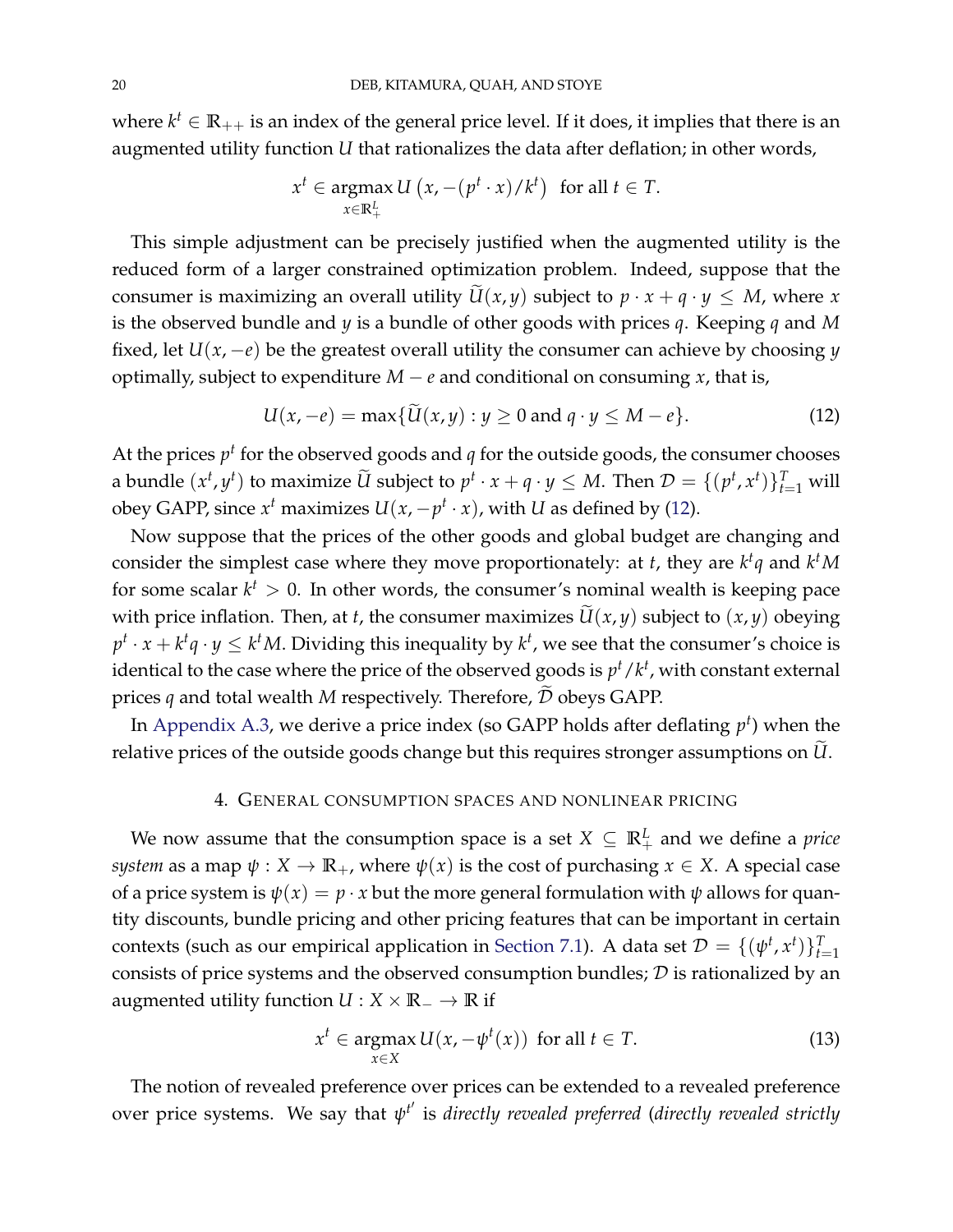*preferred*) to  $\psi^t$  if  $\psi^{t'}(x^t) \leq (<)\psi^t(x^t)$ ; we denote this by  $\psi^{t'}\succeq_p({\succ_p})\psi^t.$  We denote the transitive closure of  $\succeq_p$  by  $\succeq^*_{p'}$ , that is,  $\psi^{t'} \succeq^*_{p} \psi^t$  if there are  $t_1, t_2, \ldots, t_N$  in *T* such that  $\psi^{t'}\succeq_{p}\psi^{t_1}$ ,  $\psi^{t_1}\succeq_{p}\psi^{t_2}$ ,..., $\psi^{t_{N-1}}\succeq_{p}\psi^{t_N}$ , and  $\psi^{t_N}\succeq_{p}\psi^{t}$ ; in this case we say that  $\psi^{t'}$  is *revealed preferred* to  $\psi^t$ . If anywhere along this sequence, it is possible to replace  $\succeq_p$  with  $\succ_p$  then we denote that relation by  $\psi^{t'} \succ_p^* \psi^t$  and say that  $\psi^{t'}$  is *strictly revealed preferred* to  $\psi^t$ . It is straightforward to check that if,  ${\cal D}$  can be rationalized by an augmented utility function, then it obeys the following generalization of GAPP to price systems:

there do not exist observations  $t, t' \in T$  such that  $\psi^{t'} \succeq_p^* \psi^t$  and  $\psi^t \succ_p^* \psi^{t'}$ .

The next result shows that the converse is also true. The proof (in fact, of a more general result that allows for errors) is in [Appendix](#page-52-0) [A.4.1.](#page-52-0)

<span id="page-20-1"></span>**Theorem 2.** A data set  $\mathcal{D} = \{(\psi^t, x^t)\}_{t=1}^T$  can be rationalized by an augmented utility function *if and only if satisfies GAPP.*

*Furthermore, suppose that*  $D$  *satisfies GAPP, X is closed and that, for all*  $t \in T$ *, the price systems have the following properties: (i) ψ t is a continuous function; (ii) for any number M,*  $\{x \in X : \psi^t(x) \leq M\}$  is a compact set; and (iii)  $\psi^t$  is strictly increasing in  $x_K$  for some  $K \subseteq L^{20}$  $K \subseteq L^{20}$  $K \subseteq L^{20}$ Then, for any closed set  $Y\subseteq \mathbb{R}_+^L$  containing  $X$ , there is a continuous augmented utility function  $U: Y \times \mathbb{R}_- \to \mathbb{R}$  *that rationalizes*  $D$ *, with*  $U(x, -e)$  *strictly increasing in x<sub>K</sub>*.

REMARKS: (1) Note that condition (ii) is a weak assumption requiring that there be no arbitrarily large bundles with a bounded price. (2) By definition, an augmented utility function is strictly decreasing in expenditure, but in certain cases it may be natural to require *U* to be strictly increasing in  $x_K$  for some set  $K$  (which can be empty). The theorem says that this is possible, so long as the price systems are also strictly increasing in  $x_K$ . (3) Note the theorem establishes the additional properties for domains larger than *X*. We show in Section [4.1](#page-21-0) that this is natural in certain applications.

The literature on mental accounting has emphasized the possibility of actors in the economy manipulating the mental budgets of agents. The following example shows how a nonlinear GAPP test can be used to detect such phenomena.

<span id="page-20-0"></span>**Example 3.** A store initially prices two goods at  $p^t = (1, 2)$  and a shopper purchases  $x<sup>t</sup> = (10, 20)$  from the store. The store introduces a scheme where regular customers receive a voucher of 12 dollars for in-store purchases; prices are changed to  $p^{t'} = (2, 3/2)$ and the shopper buys  $x^{t'} = (20, 20).^{21}$  $x^{t'} = (20, 20).^{21}$  $x^{t'} = (20, 20).^{21}$  What is the impact of the voucher?

Since the value of the voucher is small in terms of total income, the shopper could spread this reward widely across all purchases (including purchases from other stores)

<sup>&</sup>lt;sup>20</sup>This means that if  $x', x \in X$ ,  $x' \neq x$ ,  $x_\ell = x'_\ell$  for all  $\ell \notin K$ , and  $x'_\ell \geq x_\ell$  for all  $\ell \in K$ , then  $\psi^t(x') > \psi^t(x)$ .

 $^{21}$ If good 1 is cheap to procure, this scheme is advantageous to the store, since in the first instance, the shopper spends 50 dollars while in the second, she spends 58 (net of the voucher).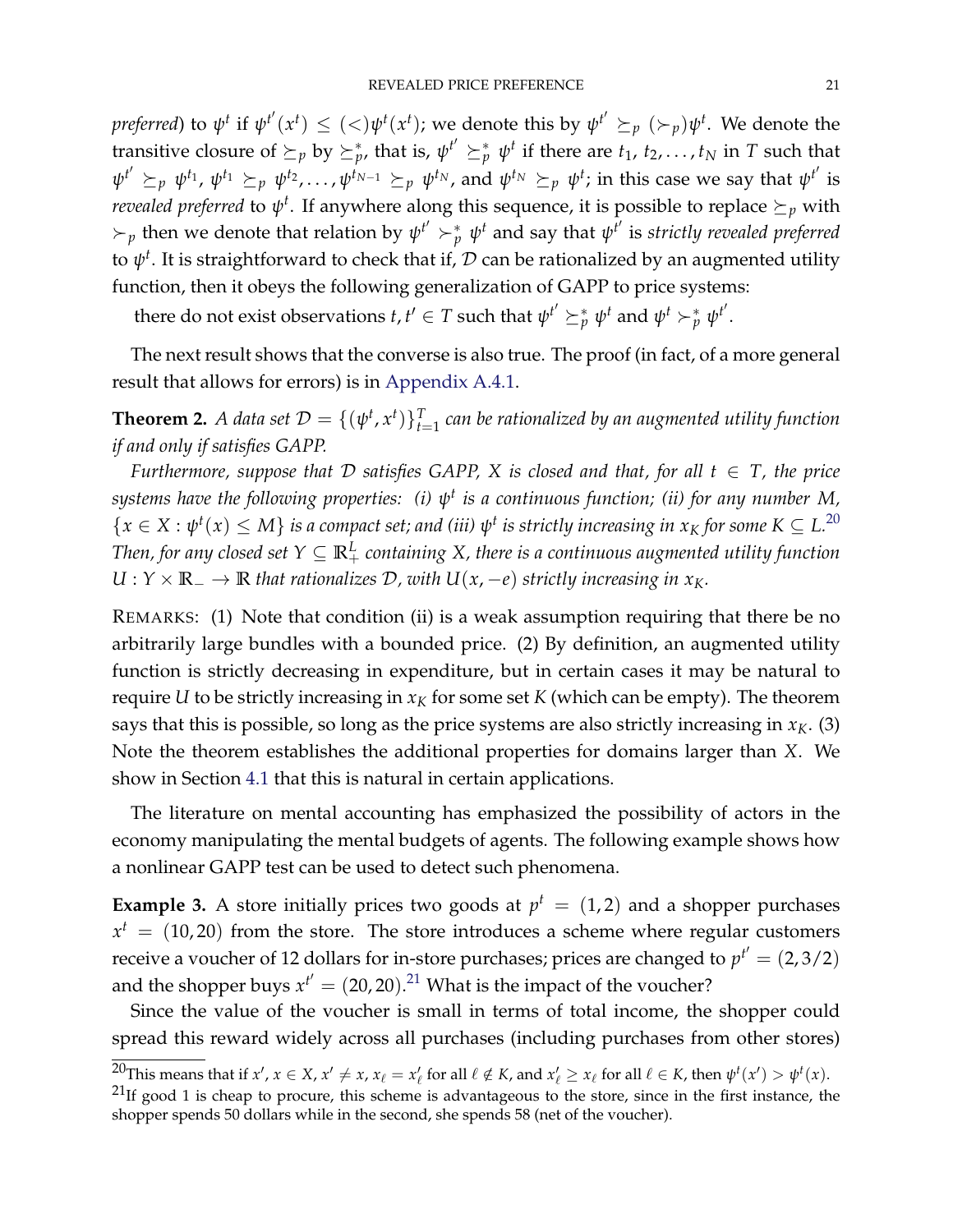and this should result in no (or at least a very small) impact on demand for the store's products. On the other hand, she may have a mental budget for purchases at that store, and the voucher represents an appreciable increase in *that* mental budget by 12 dollars.

A revealed preference analysis supports the latter hypothesis. If we ignore the voucher, the data are not compatible with the maximization of an augmented utility function since  $p^t \cdot x^t = 50 = p^{t'} \cdot x^t$  and  $p^{t'} \cdot x^{t'} = 70 > 60 = p^t \cdot x^{t'}$ , which violates GAPP. On the other hand, at observation t', we could model the shopper as mentally discounting 12 dollars from her expenditure at the shop. In formal terms, the price system at *t'* is a function  $\psi^{t'}(x) = \max\{p^{t'} \cdot x - 12, 0\}$ , so  $\psi^{t'}(x^{t'}) = 58$ . In this case, we have  $\psi^{t'} \succ^*_{p} \psi^{t}$  (where  $\psi^t(x)=p^t\cdot x$ ), but now  $\psi^t\nsucceq^*_p\psi^{t'}$  since  $\psi^t(x^{t'})=60>\psi^{t'}(x^{t'})=58.$  So the data satisfies GAPP, but with a nonlinear pricing system based on the shopper's mental accounting.<sup>[22](#page-0-0)</sup>

### 4.1. *Discrete consumption spaces*

<span id="page-21-0"></span>Below are three instances where [Theorem](#page-20-1) [2](#page-20-1) could be applied.

(1) Suppose that the consumption space  $X = \mathbb{N}^K \times \mathbb{R}^{L-K}_+$  (where  $\mathbb N$  is the set of natural numbers) consists of *L* goods of which the first *K* can only be consumed in discrete quantities. [Theorem](#page-20-1) [2](#page-20-1) is applicable whether or not prices are linear. In the latter case, the price system is  $\psi^t(x) = p^t \cdot x$ , which is strictly increasing in *x*. [Theorem](#page-20-1) [2](#page-20-1) guarantees that, if GAPP holds, then there is a continuous augmented utility function that is strictly increasing in *x* and rationalizes D.

(2) Another natural environment is one where the consumer purchases a subset of objects from a set with *L* items. Then each subset can be represented as an element of  $X = \{0,1\}^L$ . For  $x \in X$ , the  $\ell^{\text{th}}$  entry  $x_{\ell}$  equals 1 if and only if the  $\ell^{\text{th}}$  object is chosen. If only certain subsets are permissible, then *X* would be a strict subset of  $\{0,1\}^L$ . The price system  $\psi$ specifies the cost of different bundles in *X*. Let  $e_\ell$  denote the vector with 1 in the  $\ell^{\text{th}}$  entry and zero everywhere else. Then  $\psi(e_\ell)$  is the price of purchasing good  $\ell$  alone. The price system is nonlinear if  $\psi(x) \neq \sum_{\ell=1}^{L} x_{\ell} \psi(e_{\ell})$  for some  $x \in X$ .

(3) Empirical demand models of differentiated goods typically model goods in terms of their characteristics (see [Nevo](#page-42-8) [\(2000\)](#page-42-8)). Suppose that there are *L* characteristics and *I* goods. Let  $Y_\ell \subseteq \mathbb{R}_+$  be the set of values that characteristic  $\ell$  can take. Then, the characteristics space is  $Y = \times_{\ell=1}^L Y_\ell$ .<sup>[23](#page-0-0)</sup> Each good *i* has characteristics  $x^i \in Y$ . Assuming (as is common) that a consumer purchases only one good, the consumption space is  $X = \{x^i\}_{i=1}^I$ and a price system  $\psi$  :  $X \to \mathbb{R}_{++}$  is just a list of prices for the different goods.

 $22$ Notice (in connection with our discussion of mental accounting in [Section](#page-10-0) [2.4\)](#page-10-0) that the total mental budget of the shopper remains unknown, though the researcher observes an event that has altered that budget.

<sup>&</sup>lt;sup>23</sup>If characteristic 1 naturally takes on continuous values (such as calories) then we let  $Y_\ell = \mathbb{R}_+$ . Characteristic 2 could be the brand. Suppose there are two brands, then  $Y_2 = \{1, 2\}$ , and so on.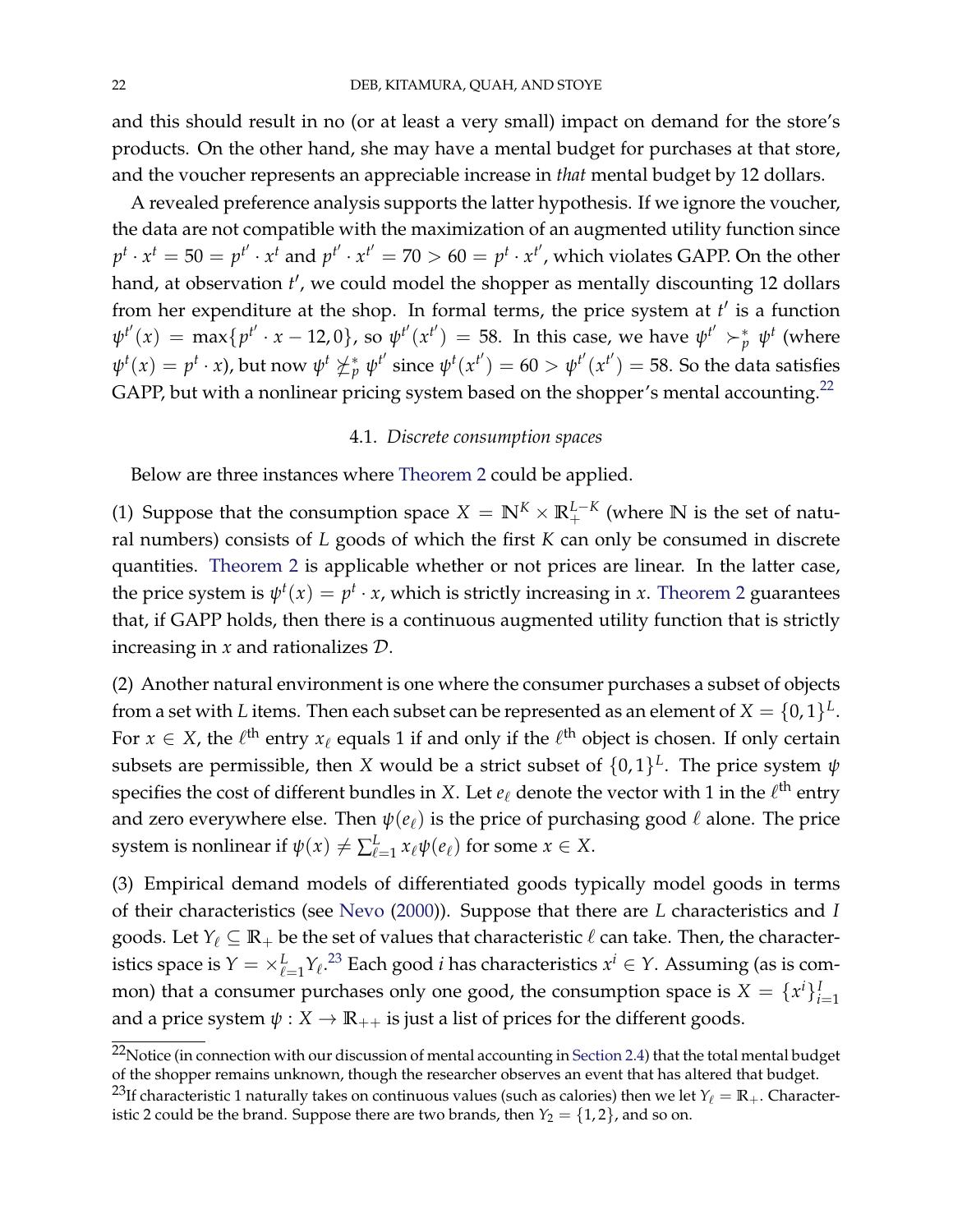Here, it is natural to model the consumer with an augmented utility function defined on characteristics and expenditures *Y* × **R**−, even though the products available are only those in *X*. Furthermore, among the characteristics, there could be those where higher values are unambiguously better, in which case it is natural to require that utility is strictly increasing in those characteristics. [Theorem](#page-20-1) [2](#page-20-1) allows for these considerations. If  $D$  obeys GAPP then it can be rationalized by a continuous augmented utility function *U* : *Y* × **R**<sup>−</sup> → **R**. Additionally, for a set of characteristics *K* ⊆ *L*, one could guarantee that  $U(y, -e)$  is strictly increasing in  $y_K$  so long as  $\psi^t(x)$  is strictly increasing in  $x_K$ , for all *t*.

In models of differentiated goods, it is also common to allow for the introduction of new goods and for changes to a product's characteristics. $^{24}$  $^{24}$  $^{24}$  Changes to a product's characteristics could potentially lead to a change in the product's utility which, unless taken into account by the test, could lead to a spurious rejection of augmented utility-maximization. When changes to product characteristics are observable, they can be formally captured by allowing the set of alternatives to depend on *t*; in [Section](#page-60-0) [A.4.4,](#page-60-0) we explain how it is possible to modify the GAPP test in [Theorem](#page-20-1) [2](#page-20-1) to account for changes of this type.

# 4.2. *Characteristics models with continuous consumption spaces*

Now consider the characteristics space  $Y = \mathbb{R}^L_+$ , with each product *i* represented by a vector of characteristics  $x^i \in Y$ . Goods can be bought in bundles, so the consumption space is the convex cone *X* generated by  $\{x^i\}_{i=1}^I$ .<sup>[25](#page-0-0)</sup> We assume that the vectors  $\{x^i\}_{i=1}^I$ are linearly independent; this guarantees that for each  $\hat{x} \in X$ , there is a *unique* bundle of goods,  $\hat{\alpha} = (\hat{\alpha}_i)_{i=1}^I \in \mathbb{R}^I_+$  such that  $\sum_{i=1}^I \hat{\alpha}_i x^i = \hat{x}$ . We denote  $\hat{\alpha}$  by  $\alpha(\hat{x})$ . Let  $p^t \in \mathbb{R}^I_{++}$  be the prices of the *I* goods at observation *t* and so a bundle  $x \in X$  costs  $\psi^t(x) = p^t \cdot \alpha(x)$ .

The researcher observes prices  $p^t$  and bundles  $\alpha^t \in \mathbb{R}^I_+$ . We assume  $\{x^i\}_{i=1}^I$  is known so the consumption in characteristics space,  $x^t = \sum_{i=1}^I \alpha_i^t$  $i<sub>i</sub>$ <sup>*xi*</sup>, and the price system  $\psi<sup>t</sup>$  can be imputed. [Theorem](#page-20-1) [2](#page-20-1) guarantees that if  $\mathcal{D} = \{(\psi^t, x^t)\}_{t \in T}$  satisfies GAPP then it can be rationalized by a continuous augmented utility  $U: \mathbb{R}^L_+ \times \mathbb{R}_- \to \mathbb{R}$ . If  $\psi^t(x)$  is strictly increasing in *x* ∈ *X* for each *t*, we can also ensure that *U*(*y*, −*e*) is increasing in *y*.

#### 5. THE RANDOM AUGMENTED UTILITY MODEL

<span id="page-22-0"></span>In this section, we develop the random version of the expenditure-augmented utility model, beginning with an example in which computations can be done in closed form.

 $^{24}$ These changes could be substantive (for example, a change to a breakfast cereal formula) or it could be a change in advertising expenditure that serves as a proxy for a change in a product's public profile.

<sup>&</sup>lt;sup>25</sup>For a GARP-based test of a model of this type, see [Blow, Browning, and Crawford](#page-41-13) [\(2008\)](#page-41-13).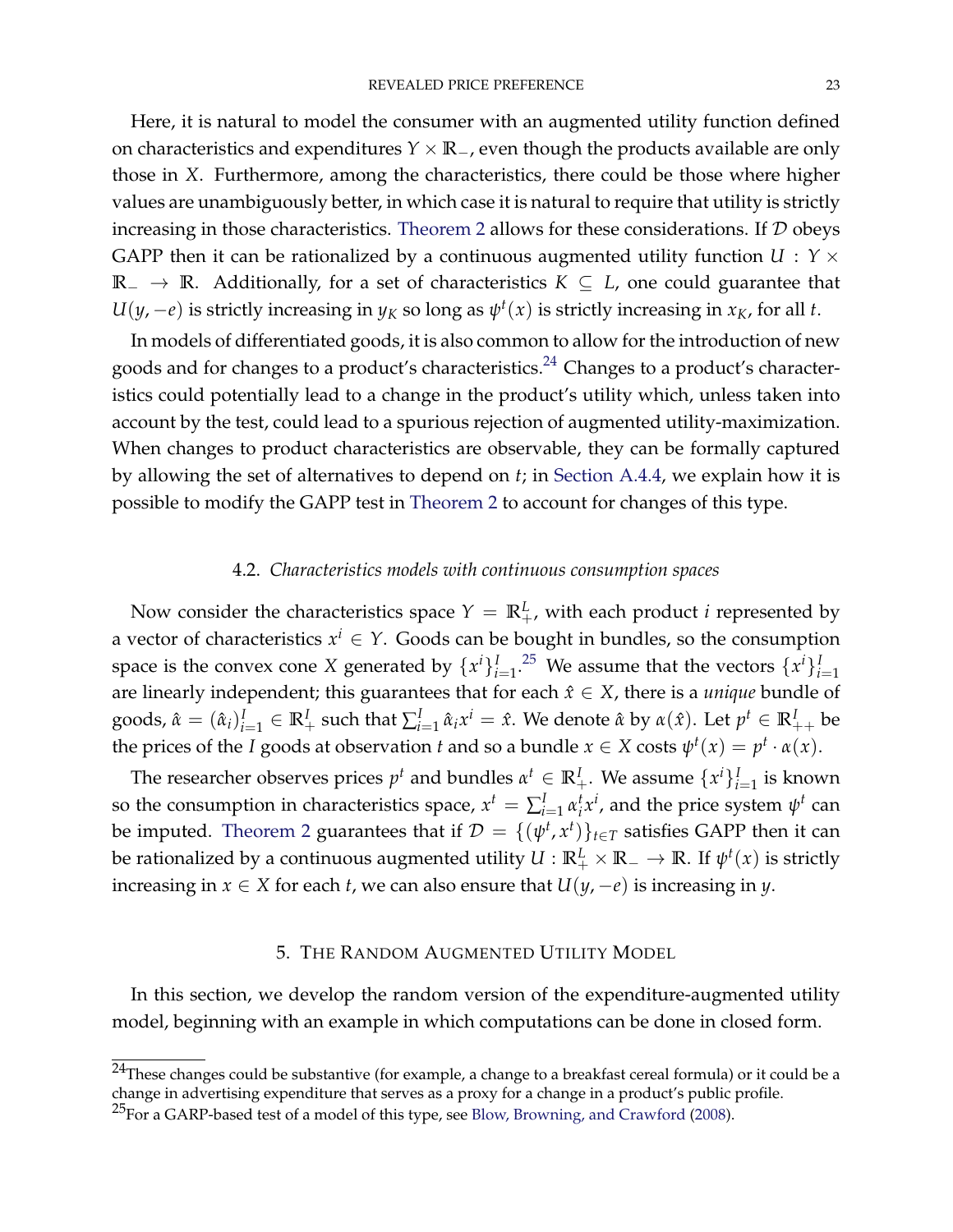### <span id="page-23-2"></span>5.1. An Illustrative Example

<span id="page-23-1"></span>**Example 4.** Suppose we have repeated cross-sectional data consisting of the demand of a population of ten consumers at two price vectors. This is illustrated in [Figure](#page-23-0) [4,](#page-23-0) where the collection of points in the left and right panels indicate the demand bundles at  $p^t = (2, 1)$ and  $p^{t'} = (1, 2)$  respectively. The lines in [Figure](#page-23-0) [4](#page-23-0) merely indicate relative prices.

<span id="page-23-0"></span>

FIGURE 4. The Data Set

As this is a repeated cross-section, we cannot match consumption bundles across the two panels by consumer identity. The question is whether this data set can be *rationalized*, by which we mean the following:

13 14 *rationalized by an augmented utility function (or, equivalently, satisfies GAPP)? Can the choices at t and t*0 *be matched to form ten distinct pairs such that each pair is*

The interpretation is that each pair of choices corresponds to the demand of a single consumer and so rationalization requires the existence of a (time-invariant) distribution of consumer types or, equivalently, a *random augmented utility*. For more conventional models of utility maximization, this question was analyzed by [McFadden and Richter](#page-42-4) [\(1991,](#page-42-4) for discrete choice) and [McFadden](#page-42-10) [\(2005,](#page-42-10) for linear budgets). While these settings appear quite different from ours, the tight link established in [Proposition](#page-18-1) [3](#page-18-1) allows us to build on these results.

Specifically, a pair  $\mathcal{D} = \{(p^t, x), (p^{t'}, x')\}$  created by choosing bundle *x* from observation *t* and x' from observation *t*' obeys GAPP if and only if its *iso-expenditure* analog,  $\check{\mathcal{D}} = \{ (p^t, \check{x}), (p^{t'}, \check{x}') \}$  as defined in [Proposition](#page-18-1) [3,](#page-18-1) obeys GARP. This is visualized in Figures [5a](#page-24-0) and [5b:](#page-24-0) replacing data points by iso-expenditure analogs is equivalent to projecting them along origin rays onto the budget corresponding to unit expenditure. [Figure](#page-24-0) [5c](#page-24-0) superimposes the scaled bundles from both cross-sections. Rationalizability by a random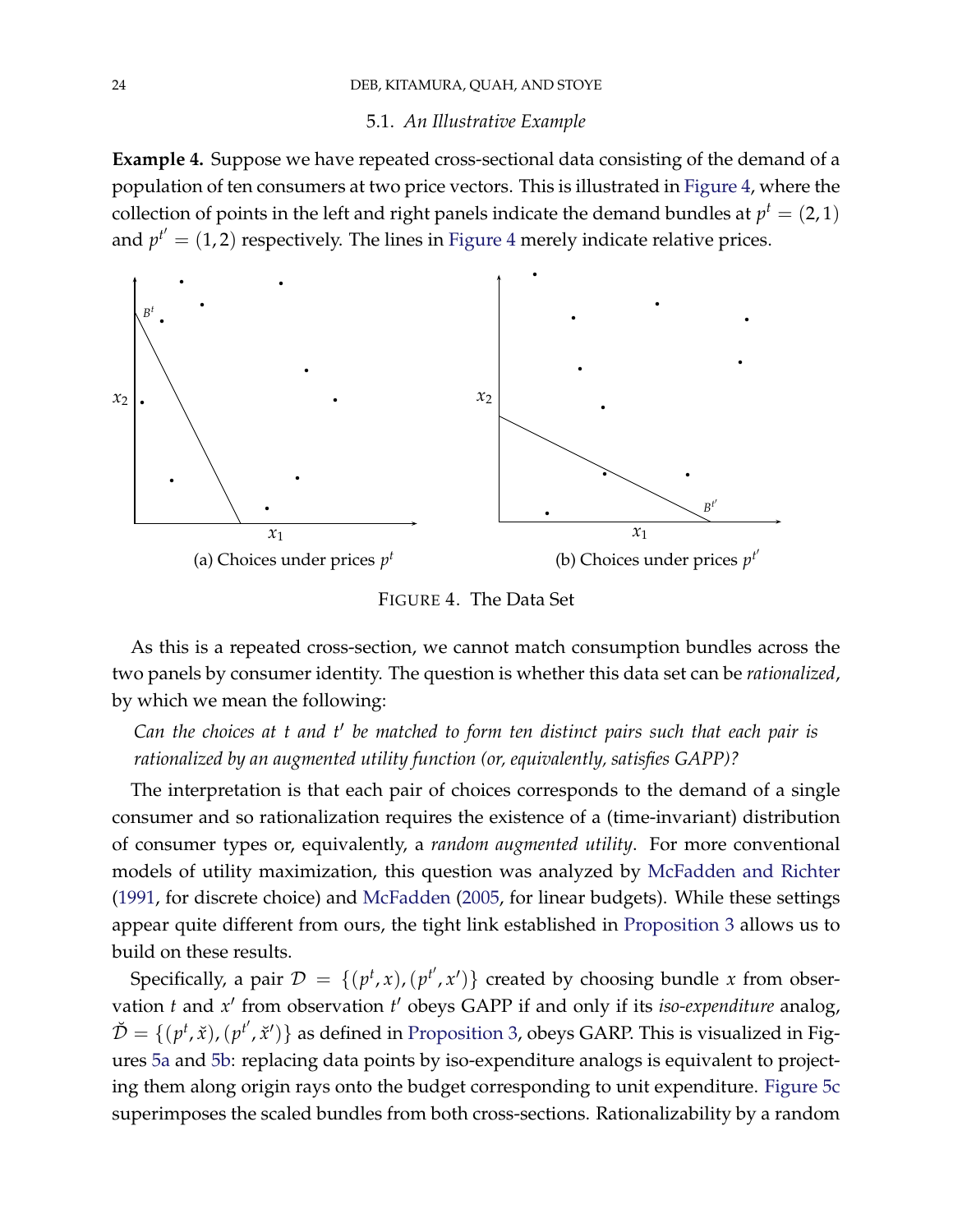augmented utility is therefore equivalent to asking whether these rescaled observations can be rationalized by a standard random utility model (which in this simple case means sorting them into pairs of observations that each obey GARP).

<span id="page-24-0"></span>

FIGURE 5. Observed and Rescaled Choices

In this example,  $\check{\mathcal{D}}$  satisfies GARP if, and only if, it is *not* the case that  $\check{x} \in B^{2,t}$  and  $\check{x}' \in B^{1,t'}$ , where  $(B^{2,t}, B^{1,t'})$  are indicated in [Figure](#page-24-0) [5c.](#page-24-0) Instead  $\check{\mathcal{D}}$  must be one of three individually rationalizable choice types: either  $(\check{x}, \check{x}') \in B^{1,t} \times B^{2,t'}$  (no revealed preference), or  $(\check{x}, \check{x}') \in B^{1,t} \times B^{1,t'}$  ( $\check{x}$  revealed preferred to  $\check{x}'$ ), or  $(\check{x}, \check{x}') \in B^{2,t'} \times B^{2,t'}$  ( $\check{x}'$ ) revealed preferred to  $\check{x}$ ).

served proportion of choices on the segments  $(B^{1,t}, B^{2,t}, B^{1,t'}, B^{2,t'})$ . [Figure](#page-25-0) [6a](#page-25-0) visualizes Denote the population share of these types by  $(v_1, v_2, v_3)$ . They must generate the ob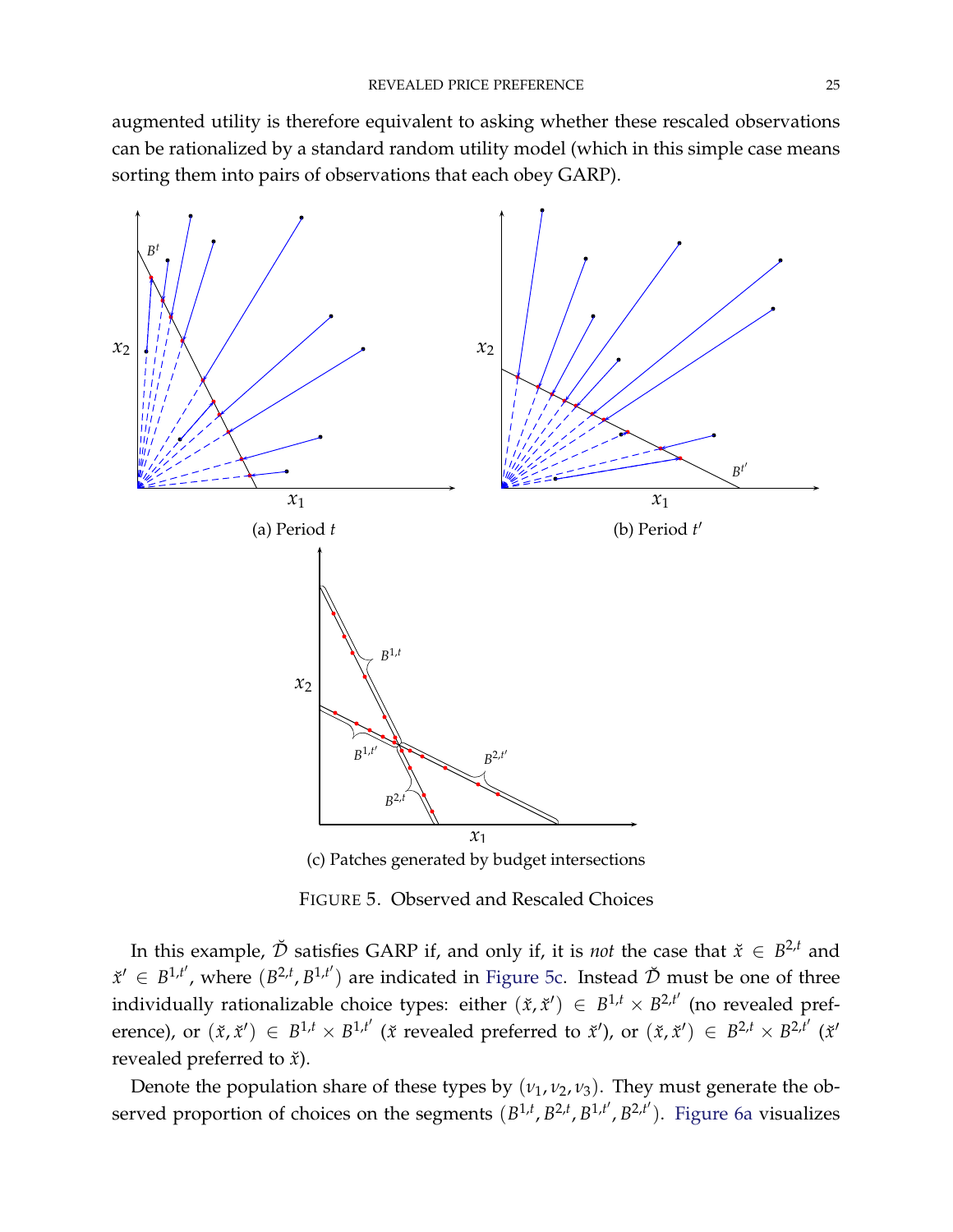how observed choice probabilities relate to (*ν*1, *ν*2, *ν*3); [Figure](#page-25-0) [6b](#page-25-0) gives the corresponding sample proportions

<span id="page-25-1"></span>
$$
\hat{\pi} = \left(\hat{\pi}^{1,t}, \hat{\pi}^{1,t'}, \hat{\pi}^{2,t}, \hat{\pi}^{2,t'}\right)' = \left(\frac{3}{5}, \frac{2}{5}, \frac{1}{2}, \frac{1}{2}\right)'.
$$
\n(14)

The empirical choice frequencies are rationalizable by a random augmented utility if

$$
\nu_1 + \nu_2 = \hat{\pi}^{1,t}, \ \nu_1 + \nu_3 = \hat{\pi}^{2,t'}, \ \nu_2 = \hat{\pi}^{1,t'}, \ \nu_3 = \hat{\pi}^{2,t} \tag{15}
$$

 $\alpha$  can be solved for nonnegative  $(\nu_1, \nu_2, \nu_3)$ .

This is indeed the case in the example, where the equations are uniquely solved by  $(\nu_1, \nu_2, \nu_3)' = \left(\frac{1}{10}, \frac{1}{2}\right)$  $\frac{1}{2}$ ,  $\frac{2}{5}$ 5  $\int_{0}^{1.26}$  $\int_{0}^{1.26}$  $\int_{0}^{1.26}$  To further confirm this, we could pair up the bundles on the two budget lines in order of the consumption of *x*2. Then it is easily seen that each pair satisfies GARP (and hence the corresponding un-scaled pairs satisfy GAPP).

<span id="page-25-0"></span>

FIGURE 6. Choice Distribution and Empirical Frequency

### 5.2. *Rationalization by Random Augmented Utility*

<span id="page-25-2"></span>nalizability for such a data set. Consider now a *repeated cross-sectional data set,*  $\mathscr{D} := \{(p^t, \mathring{\pi}^t)\}_{t=1}^T$ *, where each observa*tion consists of a price  $p^t$  and a probability measure  $\mathring{\pi}^t$  on  $\mathbb{R}^L_+$  representing the demand distribution in the population at that price. We now provide a general definition of ratio-

**Definition 5.1.** The repeated cross-sectional data set  $\mathscr{D} = \{(p^t, \hat{\pi}^t)\}_{t=1}^T$  is *rationalized* by the *random augmented utility model* (RAUM) if there exists a probability space  $(\Omega, \mathcal{F}, \mu)$ 

 $^{26}$  In general, the solution is not unique. In this simple example, it is straightforward to check that the data can be rationalized by a random augmented utility if, and only if,  $\hat{\pi}^{1,t} + \hat{\pi}^{2,t'} \ge 1$ .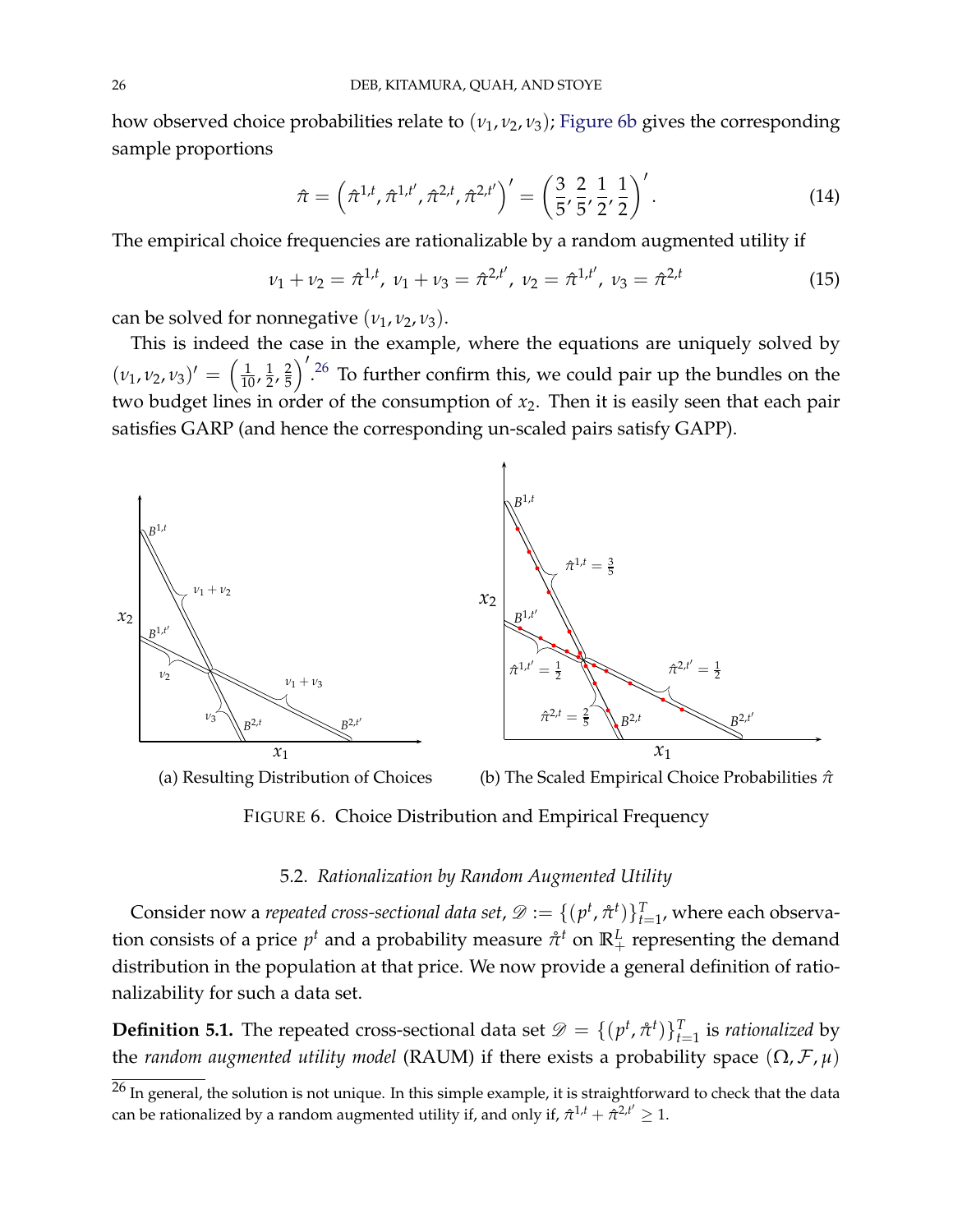and a random variable  $\chi: \Omega \to (\mathbb{R}^L_+)^T$  such that, almost surely,  $\{(p^t, \chi^t(\omega))\}_{t\in T}$  can be rationalized by an augmented utility function (equivalently, obeys GAPP) and

<span id="page-26-0"></span>
$$
\hat{\pi}^{t}(Y) = \mu(\{\omega \in \Omega : \chi^{t}(\omega) \in Y\}) \text{ for any measurable } Y \subseteq \mathbb{R}_{+}^{L}.
$$
 (16)

In this definition, one could interpret Ω as the population of consumers and *χ t* (*ω*) as the demand of consumer type  $\omega$  at price  $p^t$ . All consumer types in the support of  $\mu$  must be consistent with the augmented utility model and, for all *t*, the observed distribution of demand *π*˚ *<sup>t</sup>* must coincide with that induced by the distribution *µ* over consumer types. Alternatively, individuals' augmented utility functions might change over time but in such a way that the population distribution is stationary.

In [Example](#page-23-1) [4,](#page-23-1) the data set contains two cross-sectional distributions, both of which are discrete with 10 mass points. A RAUM-rationalization involves matching observations in *t* with those in *t' ,* so that each pair obeys GAPP. In the general case with *T* cross-sections*,* the function  $\chi$  solves a *T*-fold matching problem, where each group  $\{\chi^t(\omega)\}_{t\in T}$  (along with the associated prices) satisfies GAPP and agrees with the observations (that is, [\(16\)](#page-26-0) is satisfied). $27$ 

[Theorem](#page-28-1) [3](#page-28-1) below characterizes the rationalizability of  $\mathscr{D} = \{(p^t, \hat{\pi}^t)\}_{t=1}^T$ . It is proved in the online appendix, but we now explain it heuristically. Let  $B^t := \{x \in \mathbb{R}^L_+ : p^t \cdot x = 1\}$ be the budget plane at prices  $p^t$  and expenditure 1 and let  $\vec{\pi}^t$  be the distribution that obtains after projecting  $\mathring{\pi}^t$  onto  $B^t.^{28}$  $B^t.^{28}$  $B^t.^{28}$  We refer to  $\check{\mathscr{D}} = \{(p^t, \check{\pi}^t)\}_{t=1}^T$  as the iso-expenditure analog of  $\mathscr{D}$ . We say that  $\check{\mathscr{D}}$  is rationalized by the random utility model (RUM) if there is a probability space  $(\Omega, \mathcal{F}, \mu)$  and a random variable  $\chi: \Omega \to (\mathbb{R}^L_+)^T$  such that, almost surely,  $\{(p^t, \chi^t(\omega))\}_{t \in T}$  obeys GARP and  $\check{\pi}^t(Y) = \mu(\{\omega \in \Omega : \chi^t(\omega) \in Y\})$  for any measurable  $Y\subseteq \mathbb{R}_+^L.$  Crucially, reasoning along the lines of [Proposition](#page-18-1) [3](#page-18-1) establishes that  $D$  can be RAUM-rationalized if, and only if,  $\check{\mathcal{D}} = \{(p^t, \check{\pi}^t)\}_{t=1}^T$  can be RUM-rationalized. Finally, to check the latter, we simply adopt the procedure laid out in [McFadden](#page-42-10) [\(2005\)](#page-42-10) and KS for testing RUM on iso-expenditure data sets, which we now explain.

For ease of exposition, we impose the following assumption.

<span id="page-26-1"></span>**Assumption 1.** For all  $t, t' \in T$  with  $B^t \neq B^{t'}$ ,

$$
\mathring{\pi}^t\left(\left\{x \in \mathbb{R}_+^L : \frac{x}{p^t \cdot x} \in B^t \text{ and } \frac{x}{p^{t'} \cdot x} \in B^{t'}\right\}\right) = 0.
$$

This assumption excludes (with probability 1) choices on the intersection of budget planes. It is not required for any of our results but simplifies the exposition because it

 $^{27}$ It is straightforward to check that, with two observations, finding a rationalization is equivalent to finding a zero-cost solution to the transportation problem (see [Galichon and Henry](#page-41-14) [\(2011\)](#page-41-14)) where the cost of a pair of bundles is 0 if it obeys GAPP and 1 otherwise.

 $^{28}$ Formally, given a measurable set C in  $B^t$ ,  $\check{\pi}^t(C)=\mathring{\pi}^T(\overline{C})$ , where  $\overline{C}$  is the cone generated by C.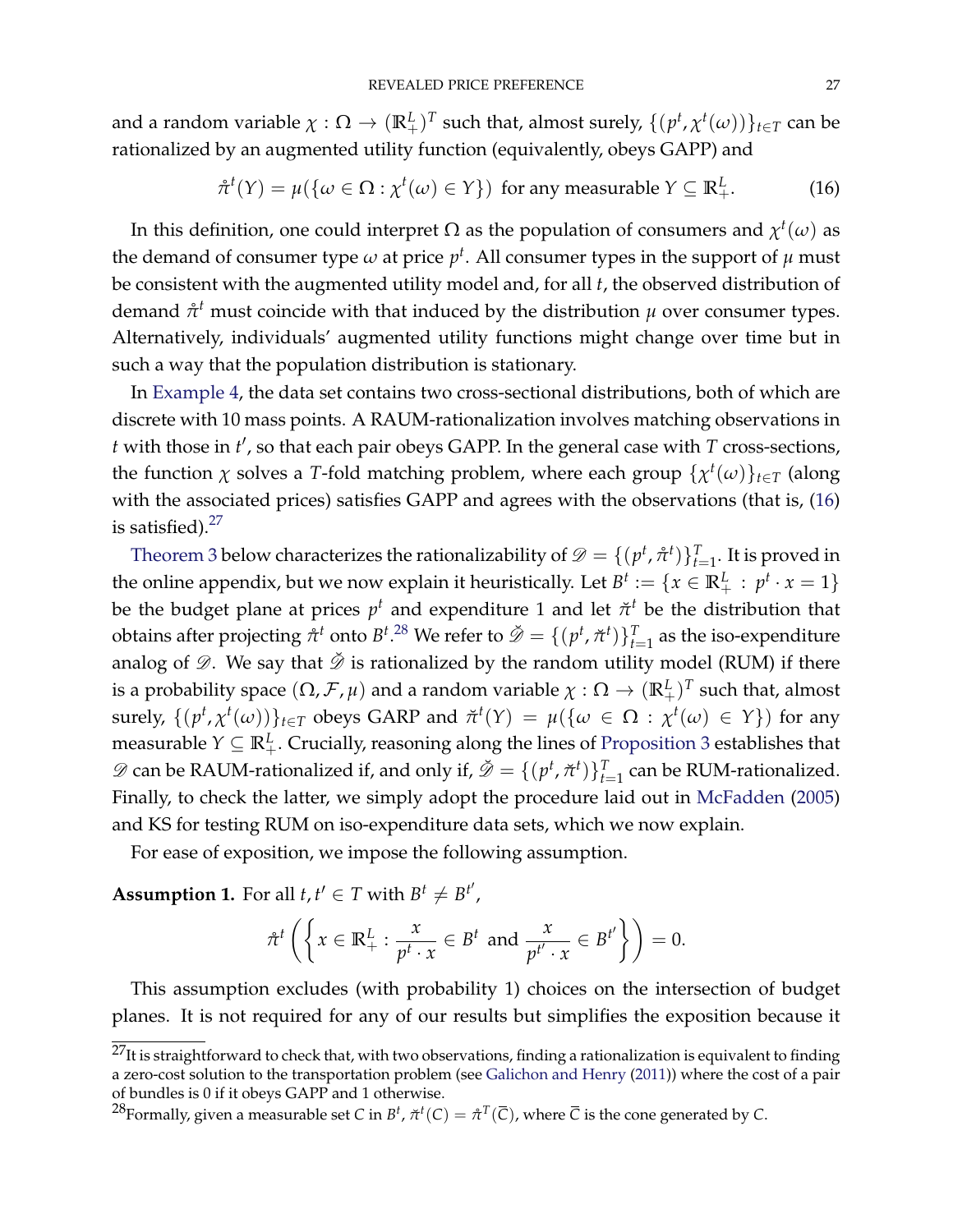forces revealed preferences to be strict.<sup>[29](#page-0-0)</sup> It is always satisfied if  $\mathring{\pi}^t$  is absolutely continuous with respect to Lebesgue measure and is unlikely to be violated in any application with a continuous consumption space and linear prices.

Next, for any budget  $B^t$ , let  $\{B^{1,t}, \ldots, B^{I_t,t}\}$  denote the collection of subsets such that each subset has as its boundaries the intersection of  $B^t$  with other budget sets and/or the boundary planes of the positive orthant. These are the higher-dimensional and multi-period analogs to the line segments in [Figure](#page-24-0) [5c.](#page-24-0) Formally, for all  $t \in T$  and  $i_t \neq i'_t$ , each set in  $\{B^{1,t}, \ldots, B^{I_t,t}\}$  is closed and convex and satisfies the following conditions:

- $(i)$   $\cup_{1 \leq i_t \leq I_t} B^{i_t,t} = B^t$ ,
- (ii)  $\mathrm{int}(B^{i_t,t}) \cap B^{t'} = \phi$  for all  $t' \neq t$  that satisfy  $B^t \neq B^{t'}$  (where  $\mathrm{int}(B^{i_t,t})$  denotes the relative interior of *B it* ,*t* ),
- (iii)  $B^{i_t,t} \cap B^{i'_t,t} \neq \phi$  implies that  $B^{i_t,t} \cap B^{i'_t,t} \subset B^{t'}$  for some  $t' \neq t$  that satisfies  $B^t \neq B^{t'}$ .

We will henceforth call these sets *patches*. For each patch *B it* ,*t* , let

<span id="page-27-0"></span>
$$
\pi^{i_t,t} := \hat{\pi}^t \left( \left\{ x \in \mathbb{R}_+^L : \frac{x}{p^t \cdot x} \in B^{i_t,t} \right\} \right) \tag{17}
$$

be the probability that a period-*t* choice after scaling lies on patch  $B^{i_t,t}.$  Denote by  $\pi^t$  the  $\mathrm{vector}\,(\pi^{i_t,t})_{i_t}^{I_t}$  $a_{i_t=1}^{I_t}$  and by  $\pi$  the column vector  $(\pi^1, \pi^2, \dots, \pi^T)'$  of *observed patch probabilities*. [\(Assumption](#page-26-1) [1](#page-26-1) here causes simplification because it guarantees that  $\sum_{i}^{I_t}$  $\frac{I_t}{i_t=1}$   $\pi^{i_t,t} = 1$ .) These patch probabilities are relevant because, as we shall explain, rationalizability depends only on the patch probabilities and not on the distribution within each patch.

To any deterministic, iso-expenditure data set  $\check{\mathcal{D}} = \{(p^t, \check{x}^t)\}$  we can associate a vector  $a = (a^{1,1}, \ldots, a^{I_T,T})$ , where  $a^{i_t,t} = 1$  if  $\check{x}^t \in B^{i_t,t}$  and 0 otherwise. The first crucial observation is that any two deterministic iso-expenditure data sets that are represented by the same vector *a* would either *both* obey or fail GARP (because their revealed preference relations have the same structure). $30$  Thus, even though there are infinitely many deterministic iso-expenditure data sets  $\check{\mathcal{D}}$  that obey GARP, they belong to a *finite* set of equivalence classes, each of which is represented by a vector *a*. We gather these vectors into the set  $\mathcal{A}$ . The second crucial observation is that  $\check{\mathscr{D}} = \{ (p^t, \check{\pi}^t) \}_{t=1}^T$  can be RUMrationalized if, and only if,  $\pi$  is in the the convex hull of vectors in A (so  $\pi$  is generated by a distribution over GARP-consistent types).

 $^{29}$ If we allow for mass at budget intersections, then we would have to include them in our definition of patches. This is notationally cumbersome but once included our arguments (and [Theorem](#page-28-1) [3\)](#page-28-1) remain correct. 30This observation is made in Section 3.1 of [McFadden](#page-42-10) [\(2005\)](#page-42-10).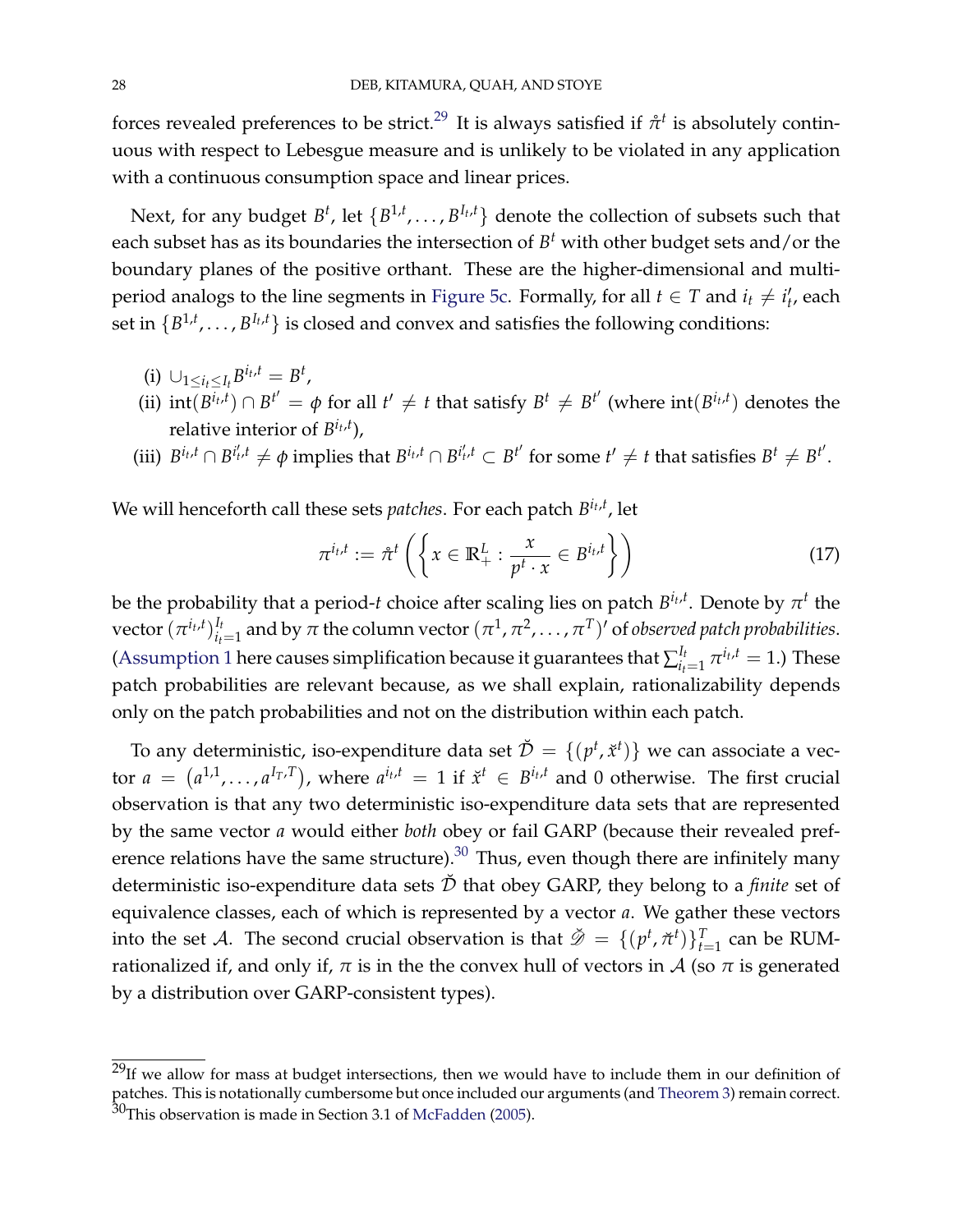To state this a bit more formally, collect all distinct GARP-consistent vectors  $a \in A$  into the columns of a matrix *A*. In [Example](#page-23-1) [4,](#page-23-1) this matrix equals

<span id="page-28-2"></span>
$$
A = \begin{pmatrix} 1 & 1 & 0 \\ 0 & 0 & 1 \\ 0 & 1 & 0 \\ 1 & 0 & 1 \end{pmatrix},
$$
 (18)

with column *j* representing type  $j$  ( $j = 1, 2, 3$ ).<sup>[31](#page-0-0)</sup> Then the cross-sectional data set  $\mathscr{D}$  can be RAUM-rationalized if, and only if, its iso-expenditure analog  $\check{\mathscr{D}}$  can be RUM-rationalized and the latter holds if, and only if, there is  $v_a \geq 0$  (corresponding to weight of type  $a \in A$ ), such that  $\sum_{a \in A} v_a = 1$  and

$$
\pi^{i_t, t} = \sum_{a \in \mathcal{A}} \nu_a \, a^{i_t, t} \tag{19}
$$

for all  $B^{i_t,t}$ . More succinctly,  $Av = \pi$ , where  $\nu$  is the column vector  $(\nu_a)_{a \in A}$ .<sup>[32](#page-0-0)</sup> The next theorem summarizes our discussion.

<span id="page-28-1"></span>**Theorem 3.** Let  $\mathscr{D} = \{ (p^t, \hat{\pi}^t) \}_{t=1}^T$  be a repeated cross-sectional data set obeying [Assumption](#page-26-1) [1.](#page-26-1) *Then*  $\mathscr D$  *can be RAUM-rationalized if and only if there exists a*  $v \in \Delta^{|\mathcal A|-1}$  *such that*  $Av = \pi$ *.* 

It is worth reiterating that even though the RAUM-test given by this theorem requires the (straightforward) calculation of  $\pi$  from an iso-expenditure analog of  $\mathscr{D}$ , the data set  $\mathscr D$  need not be an iso-expenditure data set. In contrast, the RUM-test set out in [McFadden](#page-42-10) [\(2005\)](#page-42-10) requires  $\mathscr D$  *itself* to be an iso-expenditure data set. Of course, actual data generated by heterogeneous consumers will typically not be iso-expenditure, and indeed the Family Expenditure Survey data used by [KS](#page-42-5) in their implementation of the RUM-test are not. For this reason, their empirical analysis starts by *estimating* an iso-expenditure data set (corresponding to the median expenditure), before implementing the RUM-test on this estimated data set. Obviously, this requires additional econometric work and, therefore, introduces both more assumptions and (albeit asymptotically negligible) noise.

# 5.3. *Welfare Comparisons*

<span id="page-28-0"></span>Since the test for rationalizability involves finding a distribution *ν* over different types, it is possible to use this distribution for welfare analysis. To be specific, suppose that a government is contemplating a change in sales tax that could lead to prices changing from its current value  $p^{t'}$  to  $\hat{p}$ . Relevant to the government's re-election prospects is the

 $31$ Each column has four entries because there are four patches in total. For example, the first column represents type 1 data sets  $\check{\mathcal{D}} = \{(p^t, \check{x}), (p^{t'}, \check{x}')\}$ , where  $(\check{x}, \check{x}') \in B^{1,t} \times B^{2,t'}$  (see Figure [5c\)](#page-24-0).

 $32$ In [Example](#page-23-1) [4,](#page-23-1) *A* and  $\pi$  are given by [\(18\)](#page-28-2) and [\(14\)](#page-25-1) respectively.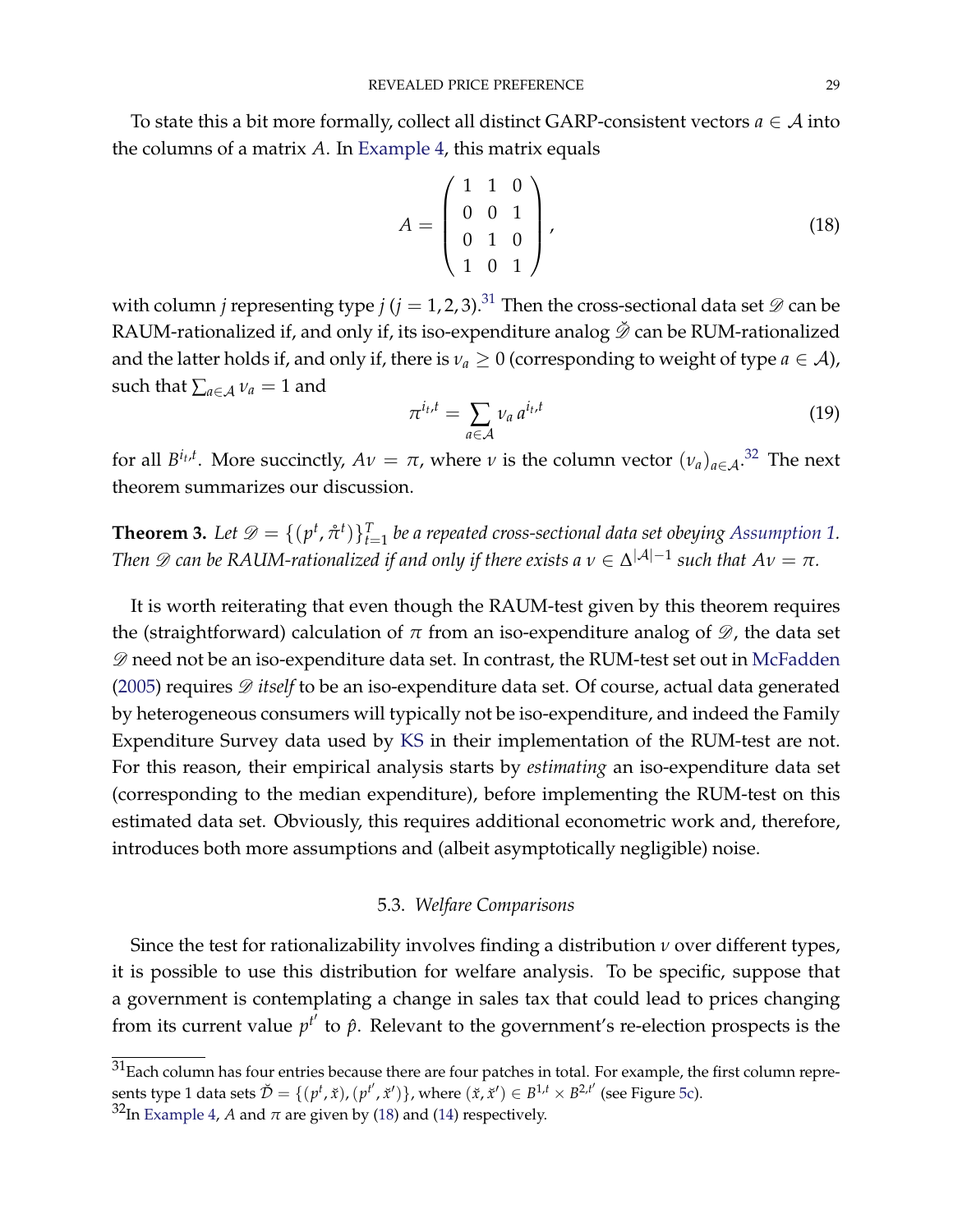proportion of consumers who will be better off as a result of this price change.<sup>[33](#page-0-0)</sup> Our methods allow us to obtain information on this proportion.

So consider a data set  ${\mathscr{D}}$  that contains among its observations the prevailing prices  $p^{t'}$ and the demand distribution  $\mathring{\pi}^{t'}$ . To determine the welfare effect of a price change from  $p^{t'}$  to  $\hat{p}$ , let  $\mathbb{1}_{\hat{p}\succeq p^{t'}}$  denote the row vector with its length equal to the number of rational types ( $|{\cal A}|$ ), such that the *j*<sup>th</sup> element is 1 if  $\hat{p} \succeq^*_{p} p^{t'}$  for the rational type corresponding to column *j* of *A* and 0 otherwise.<sup>[34](#page-0-0)</sup> In words,  $\mathbb{1}_{\hat{p}\succeq_p^*p^{t'}}$  enumerates the set of rational types for which  $\hat{p}$  is revealed preferred to  $p^{t'}$ . If  ${\mathscr{D}}$  is rationalizable, [Theorem](#page-28-1) [3](#page-28-1) guarantees that

<span id="page-29-0"></span>
$$
\underline{\mathcal{N}}_{\hat{p}\succeq_{p}^{*}p^{t'}} := \min_{\nu} \mathbb{1}_{\hat{p}\succeq_{p}^{*}p^{t'}} \nu, \quad \text{subject to } A\nu = \pi,
$$
\n(20)

is the lower bound on the proportion of consumers who are revealed better off at prices  $\hat{p}$  compared to  $p^{t'}$ , while the upper bound is

<span id="page-29-1"></span>
$$
\overline{\mathcal{N}}_{\hat{p}\succeq_{p}^{*}p^{t'}} := \max_{\nu} \mathbb{1}_{\hat{p}\succeq_{p}^{*}p^{t'}} \nu, \quad \text{subject to } A\nu = \pi. \tag{21}
$$

Since [\(20\)](#page-29-0) and [\(21\)](#page-29-1) are both linear programs (which have solutions if, and only if,  $\mathscr D$  is rationalizable), they are easy to implement in practice. Suppose that the solutions are *ν* and  $\overline{\nu}$  respectively; then for any  $\beta \in [0,1]$ ,  $\beta \underline{\nu} + (1 - \beta)\overline{\nu}$  is also a solution to  $A\nu = \pi$  and, in this case, the proportion of consumers who are revealed better off at  $\hat{p}$  compared to  $p^{t'}$ is exactly  $\beta\frac{\mathcal{N}}{\hat{p}\succeq_{p}^{*}p^{t'}}+(1-\beta)\mathcal{N}_{\hat{p}\succeq_{p}^{*}p^{t'}}.$  In other words, the proportion of consumers who are revealed better off can take any value in the interval  $[\mathcal{N}_{\hat{p}\succeq_{p}^{*}p^{t'}}$ ,  $\mathcal{N}_{\hat{p}\succeq_{p}^{*}p^{t'}}]$ .

[Proposition](#page-16-2) [2](#page-16-2) tells us that the revealed preference relations are tight, in the sense that if, for some consumer,  $\hat{p}$  is not revealed preferred to  $p^{t'}$  then there exists an augmented utility function which rationalizes her consumption choices and for which she strictly prefers  $p^{t'}$  to  $\hat{p}$ . Given this, we know that, amongst all rationalizations of  $\mathscr{D}$ ,  $\underline{\mathcal{N}}_{\hat{p}\succeq_{p}^{*}p^{t'}}$  is also the infimum on the proportion of consumers who are better off at  $\hat{p}$  compared to  $p^{t'}$ .

The following proposition summarizes these observations.

<span id="page-29-2"></span>**Proposition 4.** Let  $\mathscr{D} = \{ (p^t, \hat{\pi}^t) \}_{t=1}^T$  be a repeated cross-sectional data set that satisfies [As](#page-26-1) $s$ *umption [1](#page-26-1) and is rationalized by the RAUM. Then, for every*  $\eta\in[\underline{\mathcal{N}}_{\hat{p}\succeq_{p}^{*}p^{t'}}]$ *, there is a rationalization of* D *for which η is the proportion of consumers who are revealed better off at*  $\hat{p}$  compared to  $p^{t'}$ . Furthermore,  $\mathcal{N}_{\hat{p}\succeq_{p}^{*}p^{t'}}$  is the infimum of the proportion of consumers who are better off at  $\hat{p}$  compared to  $p^{t'}$ , among all the rationalizations of  $\mathscr{D}.$ 

It is helpful to apply [Proposition](#page-29-2) [4](#page-29-2) to [Example](#page-23-1) [4.](#page-23-1) There, the solution to  $Av = \pi$  is unique. Of the three types discussed in [Section](#page-23-2) [5.1,](#page-23-2) only the second one reveals  $p^t \succeq^*_p$  $p^{t'}$ , so the proportion of consumers revealed better off at  $p^t$  compared to  $p^{t'}$  equals  $\nu_2$ .

 $33$ We would like to thank an anonymous referee for suggesting this motivation.

 $^{34}$ Even though  $\hat{p}$  is not among the observed prices, one could still define  $\hat{p}\succeq^*_{p}p^{t'}$ ; see footnote [7.](#page-5-0)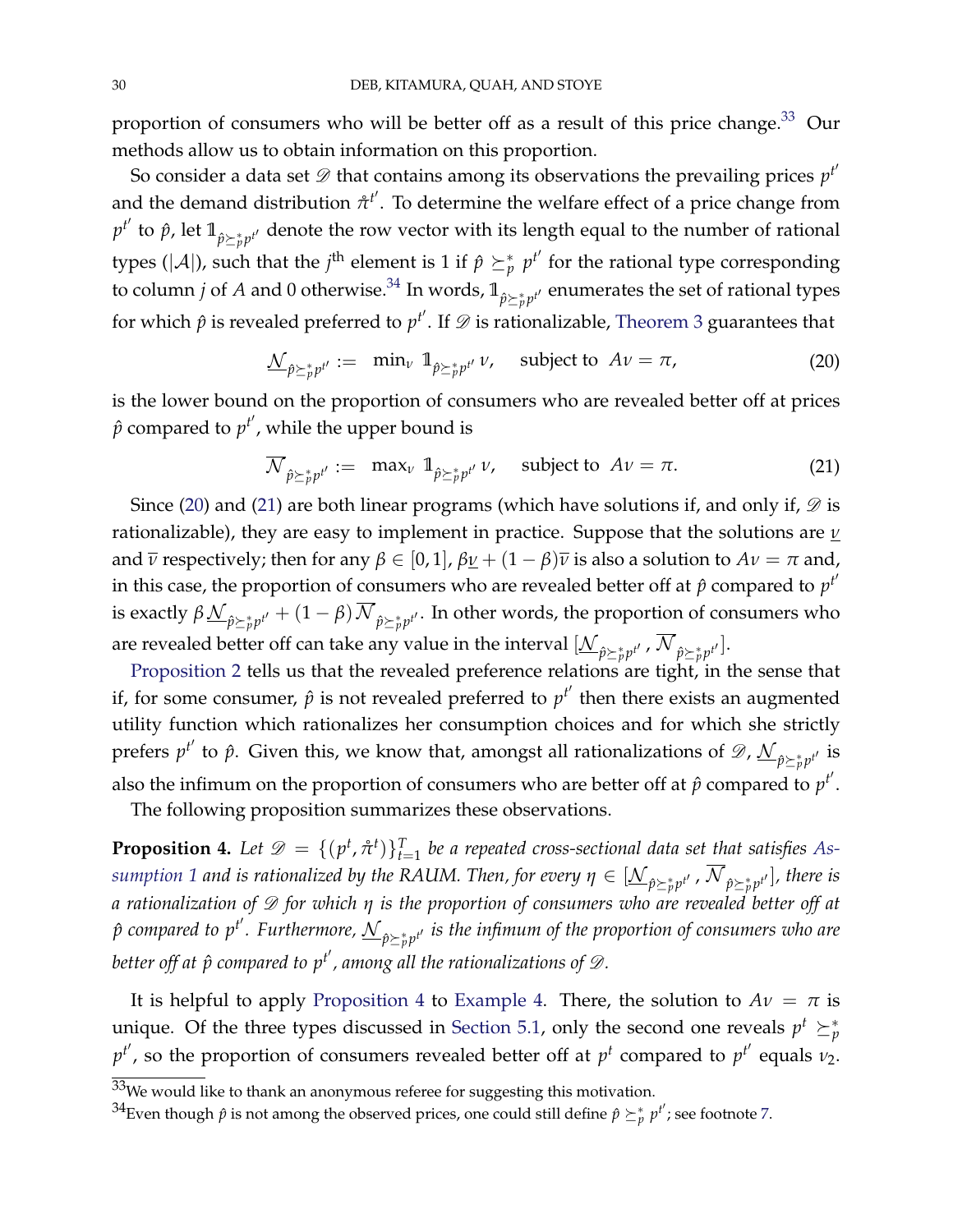Formally, we have  $1\hskip-3.5pt1_{p^t\succeq^*_p p^{t'}}=(0,1,0)$ ,  $1\hskip-3.5pt1_{p^t\succeq^*_p p^{t'}}\cdot\nu=1/2$ , and  ${\cal N}_{p^t\succeq^*_p p^{t'}}={\cal N}_{p^t\succeq^*_p p^{t'}}=1/2.$ By similar reasoning, we have  $\mathcal{N}_{p^{t'}\succeq^*_{p}p^{t}} = \mathcal{N}_{p^{t'}\succeq^*_{p}p^{t}} = 2/5$ . The point identification of these quantities is due to the uniqueness of  $\nu$ , which is specific to that simple example.

### 6. STATISTICAL TEST OF RAUM AND INFERENCE FOR COUNTERFACTUALS

<span id="page-30-3"></span>This section outlines our econometric methodologies. First, [Section](#page-30-0) [6.1](#page-30-0) provides a statistical test of the RAUM (presented in [Section](#page-22-0) [5\)](#page-22-0). Second, and more importantly, [Section](#page-30-1) [6.2](#page-30-1) develops a new method for obtaining asymptotically uniformly valid confidence intervals for counterfactual objects. This result applies to a general class of random utility models, including the RAUM. It can be used for statistical analyses of welfare comparisons and we use it for that purpose in our empirical study in [Section](#page-36-0) [7.2.](#page-36-0)

### 6.1. *Testing the Random Augmented Utility Model*

<span id="page-30-0"></span>Recall from [Theorem](#page-28-1) [3](#page-28-1) that, given a set of prices and corresponding demand distributions  $\mathscr{D} = \{ (p^t, \hat{\pi}^t) \}_{t=1}^T$  and an implied vector  $\pi$  of choice probabilities on rescaled and discretized budgets, a test of the random augmented utility model is a test of

$$
H_0: \exists \nu \in \Delta^{|\mathcal{A}|-1} \text{ such that } A\nu = \pi \Longleftrightarrow \min_{\nu \in \mathbb{R}_+^{|\mathcal{A}|}} [\pi - A\nu]' \Omega[\pi - A\nu] = 0, \tag{22}
$$

where  $\Omega$  is a positive definite matrix. The equivalence was noted and exploited in [KS.](#page-42-5) $^{35}$  $^{35}$  $^{35}$ 

In practice, we estimate  $\pi$  by its sample analog  $\hat{\pi} = (\hat{\pi}^1, \dots, \hat{\pi}^T)$  obtained by rescaling the empirical distribution of choices  $\{x_{n_t}^t\}_{n_t=1}^{N_t}$  where  $N_t$  is the number of observed choices in the data in period *t*. This gives rise to test statistic

<span id="page-30-2"></span>
$$
J_N := N \min_{\nu \in \mathbb{R}_+^{\vert A \vert}} [\hat{\pi} - A\nu]' \Omega [\hat{\pi} - A\nu], \tag{23}
$$

where  $N = \sum_{t=1}^{T} N_t$  denotes the total number of observations. We use the modified bootstrap procedure of [KS](#page-42-5) to compute critical values for this test.

### 6.2. *Inference for Counterfactuals in a General Class of Random Utility Models*

<span id="page-30-1"></span>A counterfactual quantity in a random utility model can be generally regarded as a function of the underlying distribution *ν* of individual preferences. This section focuses on the case where this mapping is linear, so that we are concerned with statistical inference for  $\theta = \rho \cdot v$ , where  $\rho \in \mathbb{R}^{|\mathcal{A}|}$  is a known vector which varies with the counterfactual of interest. Our analysis of welfare comparisons in [Section](#page-28-0) [5.3](#page-28-0) falls into this framework,

 $^{35}\!$ The strategy to configure  $H_0$  as a quadratic program also appears in [De Paula, Richards-Shubik, and](#page-41-15) [Tamer](#page-41-15) [\(2018\)](#page-41-15), albeit for a different program and in a different context.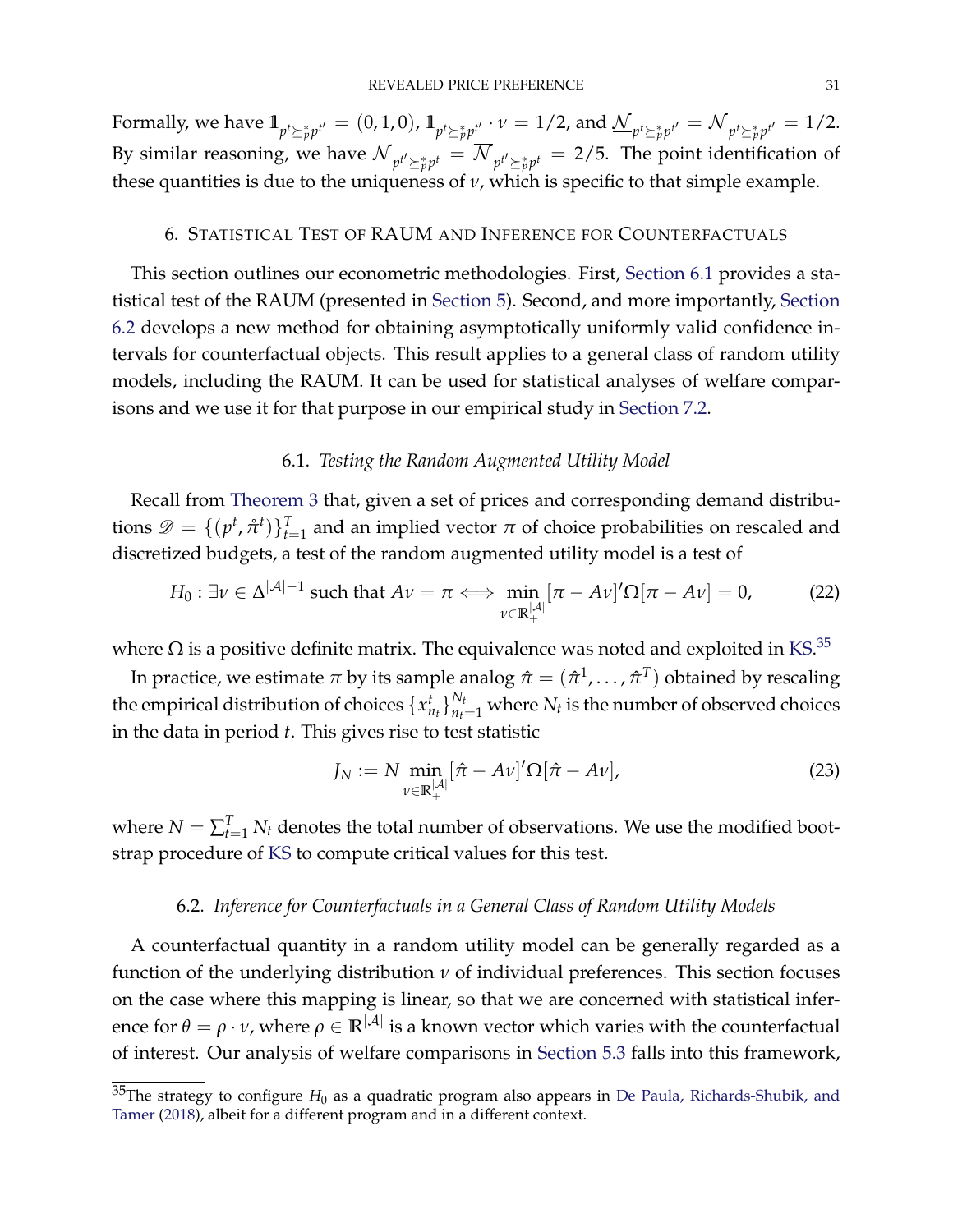by letting *θ* be the proportion of consumers who are revealed better off at prices *p*ˆ compared to  $p^{t'}$ , with  $\rho = \mathbb{1}_{\hat{p} \succeq \hat{p} p^{t'}}$ . It is worth emphasizing that the methodology developed in this section has broad applicability: it can be used to study other random utility models (such as the model in [Kitamura and Stoye](#page-42-11) [\(2019\)](#page-42-11)) and to investigate other objects of interest in random utility models; for example, [Lazzati, Quah, and Shirai](#page-42-6) [\(2018\)](#page-42-6) applies our technique to estimate the proportion of non-strategic players in a game.

Note that  $\theta$  is partially identified as follows:

$$
\theta \in \Theta_I
$$
 where  $\Theta_I := {\rho \cdot \nu | \nu \geq 0, A\nu = \pi}.$ 

Our confidence interval inverts a test of

<span id="page-31-0"></span>
$$
\pi \in \mathcal{S}(\theta) \quad \text{where} \quad \mathcal{S}(\theta) := \left\{ A \nu \, | \, \rho \cdot \nu = \theta, \, \nu \in \Delta^{|\mathcal{A}|-1} \right\} \tag{24}
$$

or equivalently,

$$
\min_{\nu \in \Delta^{|\mathcal{A}|-1}, \theta = \rho \cdot \nu} [\pi - A\nu]' \Omega[\pi - A\nu] = 0.
$$

The test statistic is a scaled sample analog

<span id="page-31-1"></span>
$$
J_N(\theta) = N \min_{\nu \in \Delta^{|\mathcal{A}|-1}, \theta = \rho \cdot \nu} [\hat{\pi} - A\nu]' \Omega[\hat{\pi} - A\nu] = N \min_{\eta \in \mathcal{S}(\theta)} [\hat{\pi} - \eta]' \Omega[\hat{\pi} - \eta], \tag{25}
$$

where the second equality follows from [\(24\)](#page-31-0). The naive bootstrap fails to deliver valid critical values for [\(25\)](#page-31-1) as its asymptotic distribution changes discontinuously, depending on the location of  $\pi$  relative to the polytope  $\mathcal{S}(\theta)$ . A simple application of the modified bootstrap algorithm in [KS](#page-42-5) does not work, as their method relies on, among other things, the polytope  $\{Av : v \ge 0\}$  being a cone. This is not necessarily the case for counterfactual analysis, and we need to deal with  $S(\theta)$  without relying on conical properties.

That said, as in [KS,](#page-42-5) we do gain an insight from Weyl-Minkowski duality. In [Appendix](#page-65-0) [A.7,](#page-65-0) we show that there exist nonstochastic matrices  $B$ ,  $\tilde{B}$  and a nonstochastic vectorvalued function  $d(\theta)$  such that  $\pi \in \mathcal{S}(\theta)$  if, and only if,

<span id="page-31-2"></span>
$$
B\pi \leq 0, \ \tilde{B}\pi = d(\theta) \ \text{and} \ \mathbf{1} \cdot \pi = 1,
$$
 (26)

where **1** is the *I*-vector of ones where  $I = \sum_{t=1}^{T} I_t$  is the total number of patches. Thus, in principle this is a linear (in)equality testing problem. There is a rich literature on such problems. However, we cannot directly invoke that literature because we cannot compute  $(B, \tilde{B})$  in practice for a problem with a relevant scale.

While we therefore need to work with representation  $(24)$ , representation  $(26)$  is useful. It illustrates that the inference problem is non-standard; in particular, the limiting distribution of the test statistic depends on how close to binding each of the constraints encoded in  $(B, \tilde{B}, d(\theta))$  is. From analogy to the moment inequalities literature, it also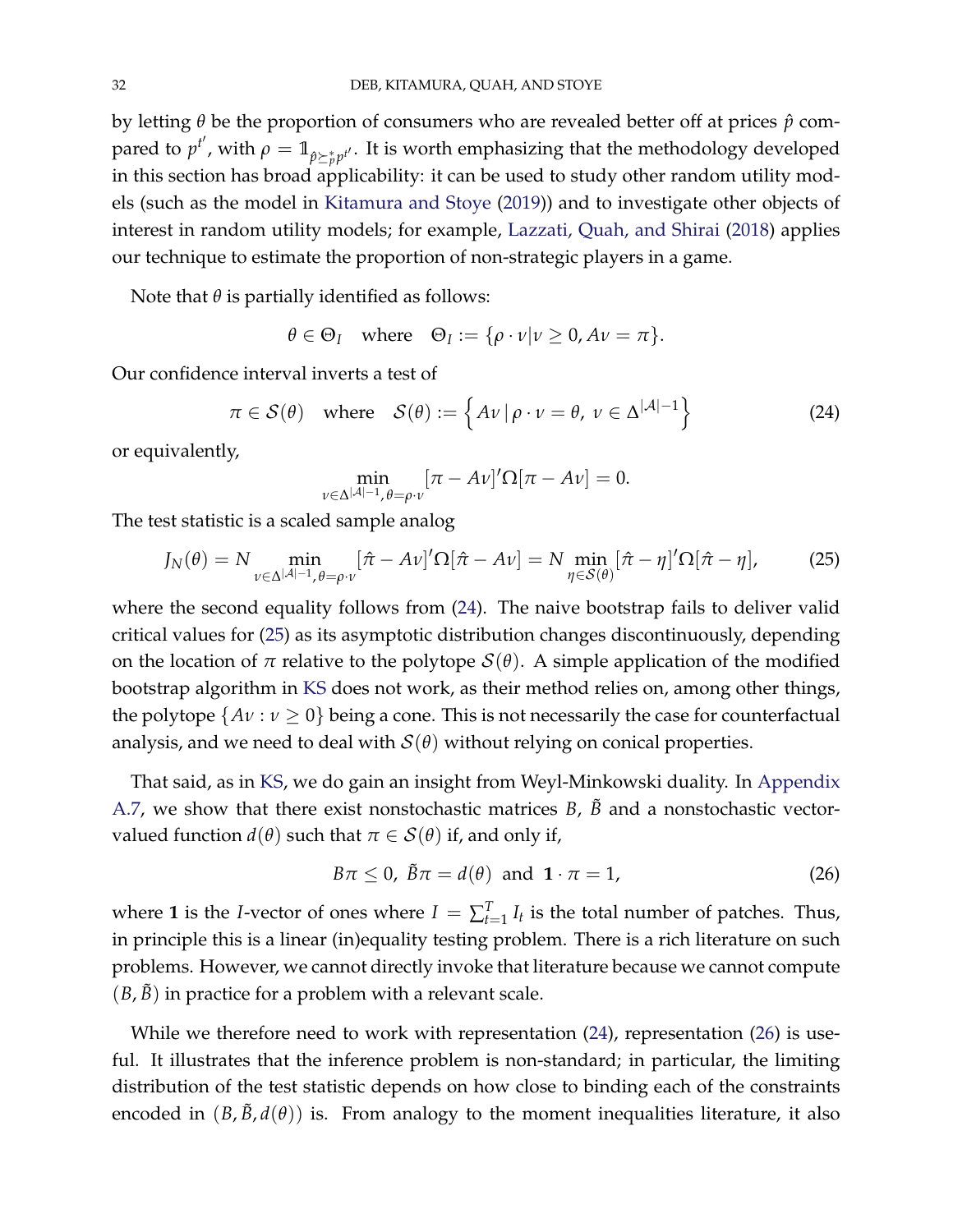pretty much implies that the constraints' slackness cannot be pre-estimated with sufficient accuracy; the reason being that it enters the test's asymptotic representation scaled by  $\sqrt{N}$ . However, we also know that certain existing procedures which shrink the estimated slack of all inequalities to zero before computing the distribution of  $J_N$  will work. Our proposal is inspired by these but must implement the idea with the computationally feasible representation [\(24\)](#page-31-0) instead of [\(26\)](#page-31-2), which is only theoretically available. This means that we cannot calculate the empirical slack, which is explicit in (the empirical version of) representation [\(26\)](#page-31-2) but not in [\(24\)](#page-31-0), which is why a new method is called for.

Intuitively, we contract (or "tighten") the polytope  $\mathcal{S}(\theta)$  toward a point in its relative interior, thereby effectively (but non-obviously) reducing the empirical slack in any inequality constraint. This forces all the constraints with small slacks to be binding after "tightening". Note that, unlike in [KS,](#page-42-5) we face substantial added complications because (i) we need to deal with a non-conical  $\mathcal{S}(\theta)$ , and (ii) the appropriate way to tighten the polytope S(*θ*) varies with the value of *θ* through the dependence of S(*θ*) on *θ*. This leads to a *restriction-dependent tightening* approach which we now describe in broad strokes.

Choose a sequence  $\tau_N$  such that  $\tau_N\downarrow 0$  and  $\sqrt{N}\tau_N \uparrow \infty$  (we make a specific proposal in the appendix) and define

$$
\mathcal{S}_{\tau_N}(\theta) := \{ A \nu \mid \rho \cdot \nu = \theta, \nu \in \mathcal{V}_{\tau_N}(\theta) \},
$$

where  $\mathcal{V}_{\tau_N}(\theta)$  is obtained by appropriately constricting  $\Delta^{|\mathcal{A}|-1}$ ; in particular, some components of  $\nu$  are forced to be boundedly above 0. Note that  $\mathcal{S}_{\tau_N}(\theta)$  depends on  $\theta$  through the equation  $ρ \cdot ν = θ$  but also because, as the notation suggests, the construction of  $\mathcal{V}_{\tau_N}(\theta)$ will change with *θ,* a key feature of our algorithm. The definition of  ${\cal V}_{\tau_N}(\theta)$  for general  $\rho$ is rather involved and thus deferred to [Appendix](#page-65-0) [A.7,](#page-65-0) but it considerably simplifies for binary  $\rho$  as in our application.

The set  $\mathcal{S}_{\tau_N}(\theta)$  replaces  $\mathcal{S}(\theta)$  in the bootstrap population. The precise algorithm proceeds as follows. For each *θ* ∈ Θ:

(i) Compute the *τN-tightened restricted* estimator of the empirical choice distribution

$$
\hat{\eta}_{\tau_N}:=\operatornamewithlimits{argmin}\limits_{\eta\in\mathcal{S}_{\tau_N}(\theta)}N[\hat{\pi}-\eta]'\Omega[\hat{\pi}-\eta].
$$

(ii) Define the *τN-tightened recentered* bootstrap estimators

$$
\hat{\pi}_{\tau_N}^{*(r)} := \hat{\pi}^{*(r)} - \hat{\pi} + \hat{\eta}_{\tau_N}, \quad r = 1, ..., R,
$$

where  $\hat{\pi}^{*(r)}$  is a bootstrap analog of  $\hat{\pi}$  and  $R$  is the number of bootstrap samples. For instance, in our application,  $\hat{\pi}^{*(r)}$  is generated by the simple nonparametric bootstrap of choice frequencies.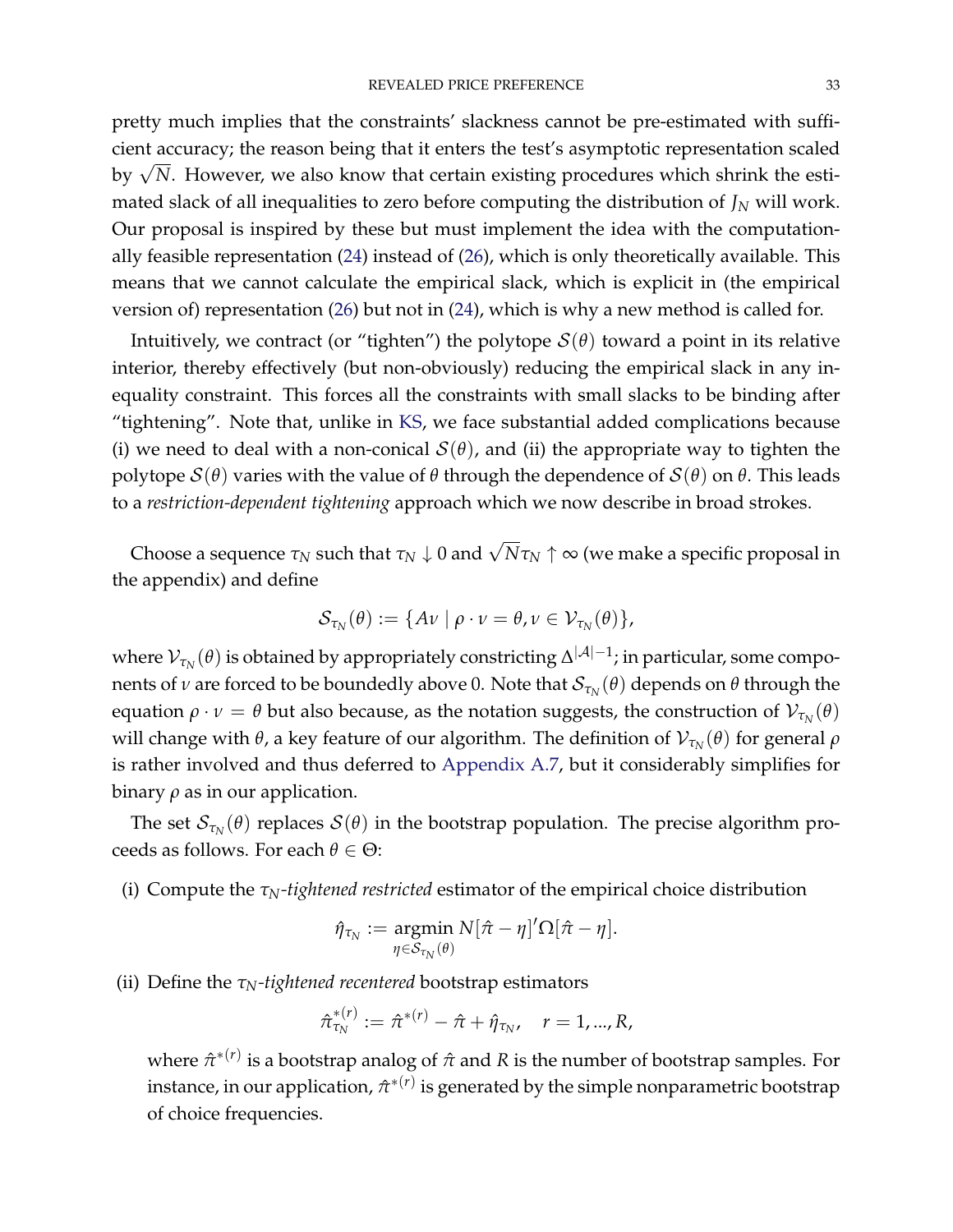(iii) For each  $r = 1, ..., R$ , compute

$$
J_{N,\tau_N}^{*(r)}(\theta) = \min_{\eta \in \mathcal{S}_{\tau_N}(\theta)} N[\hat{\pi}_{\tau_N}^{*(r)} - \eta]' \Omega[\hat{\pi}_{\tau_N}^{*(r)} - \eta].
$$

(iv) Use the empirical distribution of  $J_{N,\tau}^{*(r)}$  $N$ <sup>*x*</sup>(*θ*) to obtain the critical value for *J*<sub>*N*</sub>(*θ*). A confidence interval for *θ* collects values of *θ* that are not rejected.

[Theorem](#page-33-1) [4](#page-33-1) below (proved in [Appendix](#page-65-0) [A.7\)](#page-65-0) establishes asymptotic validity of the above procedure. Let

$$
\mathcal{F} := \{(\theta, \pi) \mid \theta \in \Theta, \pi \in \mathcal{S}(\theta) \cup \mathcal{P}\}
$$

where  $P$  denote the set of all  $\pi$  that satisfy [Condition](#page-67-0) [1](#page-67-0) in [Appendix](#page-65-0) [A.7.](#page-65-0)

<span id="page-33-1"></span>**Theorem 4.** *Choose*  $\tau_N$  *so that*  $\tau_N \downarrow 0$  *and*  $\sqrt{N} \tau_N \uparrow \infty$ *. Also, let*  $\Omega$  *be diagonal. Then under Assumptions [2](#page-67-1) and [3](#page-67-2) stated in [Appendix](#page-65-0) [A.7,](#page-65-0)*

$$
\liminf_{N\to\infty}\inf_{(\theta,\pi)\in\mathcal{F}}\Pr\{J_N(\theta)\leq \hat{c}_{1-\alpha}\}=1-\alpha,
$$

 $\alpha$  *where*  $0 \leq \alpha \leq \frac{1}{2}$  and  $\hat{c}_{1-\alpha}$  is the  $1-\alpha$  quantile of  $J^*_{N,\tau_N}.$ 

Note that we have assumed the prices are exogenous throughout our analysis in this section. If the exogeneity condition holds *conditional* on some observable covariates, it is straightforward to incorporate it by replacing the sample analogue  $\hat{\pi}$  of  $\pi$  with an appropriate conditional choice probability estimator. Or, in situations where the control function approach is applicable, we can deal with endogeneity along the line of analysis in [KS](#page-42-5) (see their Theorem 5.2). On the other hand, a satisfactory treatment of, for example, price endogeneity caused by unobserved characteristics calls for further extension of our approach. If an appropriate instrumental variable is available, then it might be possible to generalize the "V-representations" of identified sets to accommodate it, though we leave such analysis to future research.

#### 7. EMPIRICAL APPLICATIONS

We now present two separate applications meant to show how both the deterministic and random versions of our model can be tested and employed for welfare analysis.

### 7.1. *Augmented utility model: testing and welfare analysis on Progresa data*

<span id="page-33-0"></span>We apply the deterministic model to the Progresa-Oportunidades data set, a workhorse of the treatment evaluation literature. Progresa was a conditional cash transfer program aimed at poor communities in Mexico. The program was remarkable in that it was rolled out in random order so the causal effect of the cash transfers could be studied. For brevity, we do not describe the program in detail; information on the program is widely available including in the paper we discuss next.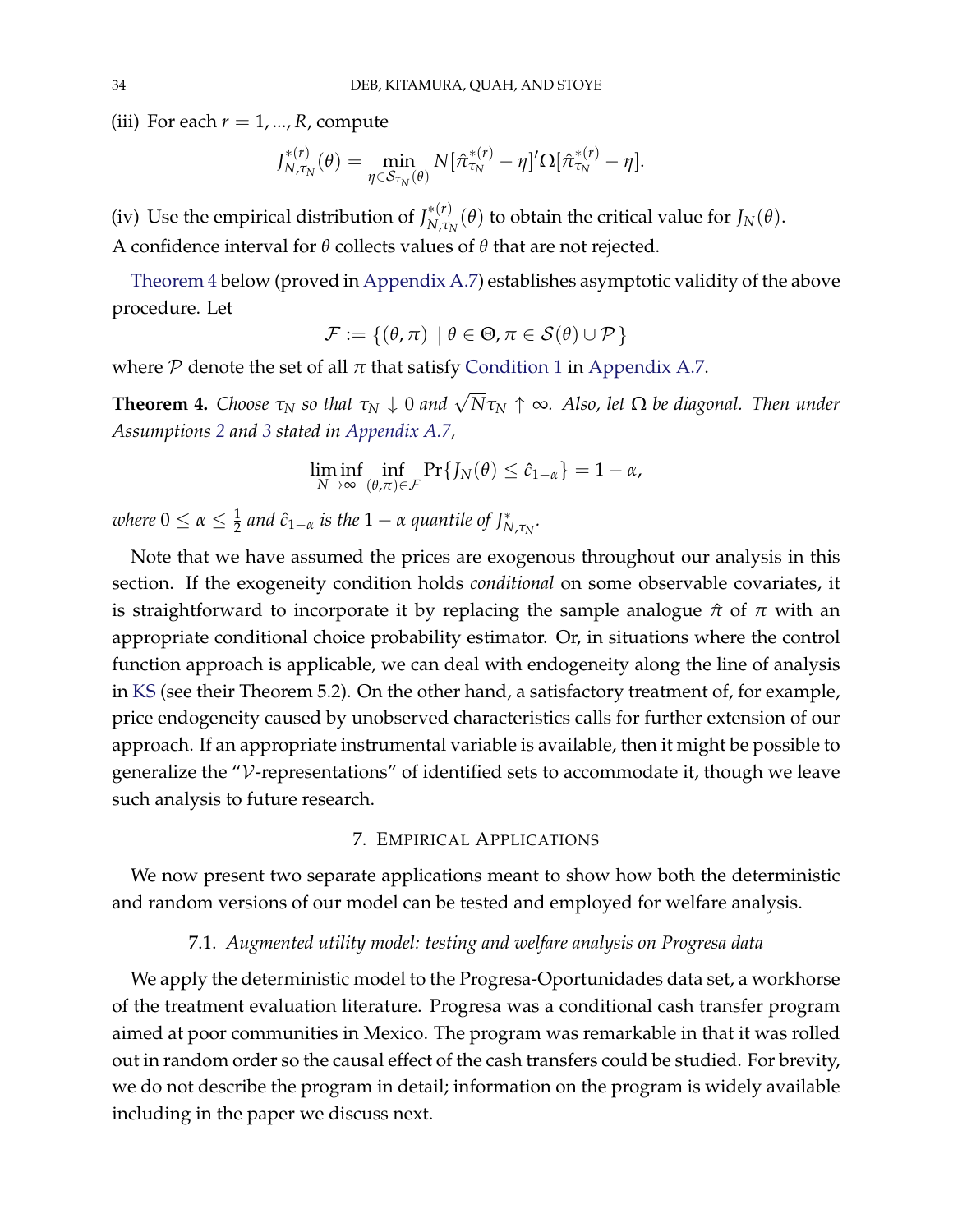Our application builds on recent work of [Attanasio and Pastorino](#page-41-16) [\(2020\)](#page-41-16) (henceforth [AP\)](#page-41-16) who analyze whether the program led to changes in the market prices for basic staples: rice, kidney beans, and sugar. This is an important question because the welfare effect of these transfers would clearly depend in part on their impact on prices. While the previous literature had documented that *average* prices were not affected by the program [\(Hoddinott, Skoufias, and Washburn,](#page-42-12) [2000\)](#page-42-12), [AP](#page-41-16) argue that sellers charge nonlinear prices and that these nonlinear price schedules had changed.

Because treatment was randomized across villages but means-tested at the household level, some households faced a changing price schedule but no shock to their own income. In our study, we focus our attention on these households because we can be more confident that their augmented utility functions are unchanged across the observation periods. Our objectives are, firstly, to test the augmented utility model and, secondly, to evaluate the welfare impact of price changes using that model. This data set is well suited for analysis using our deterministic model because its panel structure means that we can study each household separately. Following [AP,](#page-41-16) we consider nonlinear prices, which allows us to implement the results in [Section](#page-19-0) [4.](#page-19-0)

The theoretical part of [AP](#page-41-16) derives the optimal (nonlinear) pricing schedule under the assumption that there is a heterogenous population of households, each of which maximizes a quasilinear utility function subject to a subsistence constraint. This constraint requires a household to consume a minimum number of calories which can be obtained from either the observed bundle *x* or the numeraire; given *x*,  $\underline{z}(x)$  denotes the minimum amount of the numeraire good needed to meet the calorie threshold. Thus the household can only choose bundles *x* that satisfy  $\psi(x) + \underline{z}(x) \leq M$ , where  $\psi$  is the price system and *M* is household wealth. It is worth noting that the augmented utility framework is sufficiently flexible to accommodate this behavior. Indeed, the household could be thought of as maximizing an augmented utility function of the modified-quasilinear form

$$
U(x,-e) = U(x) - K(e + \underline{z}(x) - M)e,
$$

where  $\mathbf{K}(w) = 1$  if  $w \leq 0$  and  $\mathbf{K}(w)$  is a very large positive number if  $w > 0$ . In this way, any (*x*, −*e*) (a bundle and its associated expenditure) that leads to a violation of the subsistence constraint incurs a very large disutility and so will never be chosen.

We work with [AP'](#page-41-16)s data and refer to them for a detailed explanation. Compared to their analysis, we restrict ourselves to the narrower definition of village ("locality") because the larger units of analysis ("municipality") may not be contained in either the treatment or the control group. Also, because we are interested in intertemporal within-village price variation, we estimate separate price schedules for the same village in different waves as opposed to one price schedule (estimated across waves) per village. This necessitates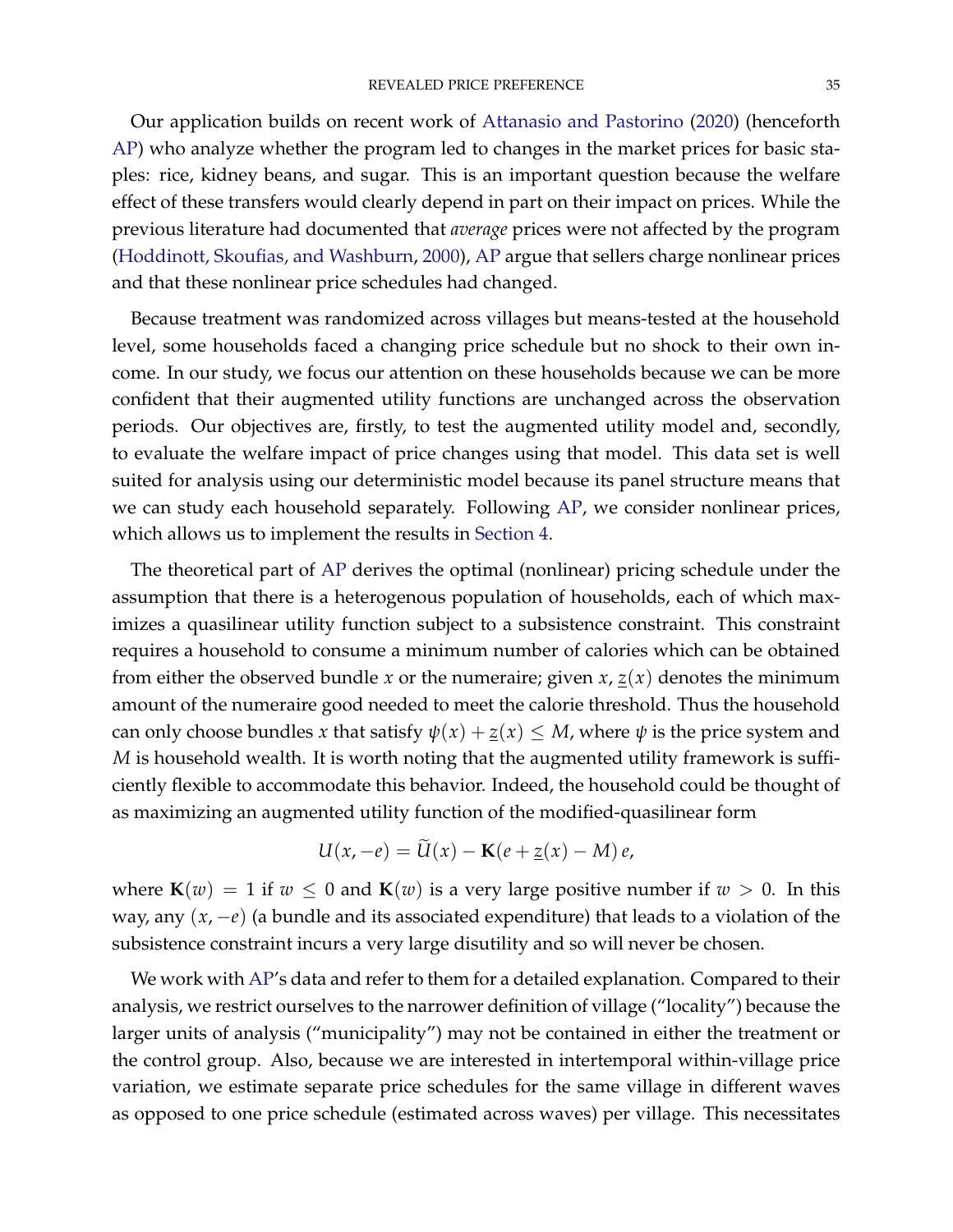|       |                | 10/98 03/99 11/99 11/00 2003 |      |      |              |
|-------|----------------|------------------------------|------|------|--------------|
| 10/98 |                | .035                         | .024 | .006 | $\mathbf{0}$ |
| 03/99 | .913           |                              | .198 | .052 | .015         |
| 11/99 | .936           | .686                         |      | .105 | .034         |
| 11/00 | .981           | .914                         | .847 |      | .240         |
| 2003  | $\overline{1}$ | .980                         | .927 | .520 |              |

<span id="page-35-0"></span>TABLE 1. Fraction of GAPP rationalizable consumers revealed preferring the row wave to the column wave.

being slightly more permissive about data needs, and we estimate prices for all villagegood-wave triples that have 20 or more (as opposed to 75 or more) observations. We follow [AP](#page-41-16) in rejecting data for villages where prices strictly increase with quantity sold and where there is insufficient variation in quantities purchased.

We estimate the price schedule for good *i* in village *v* at wave *t* by applying Ordinary Least Squares to

$$
\log(\psi_{\text{vti}}(q_{\text{vtih}})) = b_{\text{vti0}} + b_{\text{vti1}} \log(x_{\text{vtih}}) + \varepsilon_{\text{vtih}}.\tag{27}
$$

Here *h* indexes households and  $\psi_{vti}(q_{vtih}) = \mathbb{E}[p_{vti}(x_{vtih})|x_{vtih}]x_{vtih}$ , where  $p_{vti}(x_{vtih})$  is the unit price corresponding to quantity  $x_{v}$ *tih*,  $\varepsilon$  is measurement error, and the expected value is taken over the empirical distribution of reported unit prices corresponding to the same quantity purchased of good *i* in village-wave  $(v, t)$ . This is exactly Equation (15) in [AP](#page-41-16) except for being estimated at a less aggregated level.

We test GAPP on untreated households in treated villages (for which we estimate price schedules) with observations in more than one wave and who purchased at least one of the three goods. In our final sample, this leaves us with 2488 households in 177 villages.<sup>[36](#page-0-0)</sup>

We emphasize that GAPP is not vacuously satisfied on these data. Recall that GAPP cannot be violated when two price systems  $\psi$ ,  $\psi'$  are ranked, in the sense that  $\psi(x) \geq$  $\psi'(x)$  for all  $x \in \mathbb{R}^L_+$ . Of the 20556 possible combinations of pairs of waves encountered by households in the data, about 4% have this feature, and only 20 out of 2488 households exclusively face such price pairs and therefore satisfy GAPP vacuously. Nonetheless, 83% of households pass the GAPP test. Most violations were small in the sense of the rationality index  $\vartheta$  (defined in [Section](#page-18-2) [3.4\)](#page-18-2) being close to 1: fewer than 1% of households were below .9, and fewer than 4% were below .95.

We carried out some illustrative welfare analysis, the results of which are displayed in Tables [1](#page-35-0) and [2.](#page-36-1) [Table](#page-35-0) [1](#page-35-0) displays the fractions of GAPP-compliant households that reveal prefer a given wave to another wave. Specifically, each cell in the table corresponds to the

 $36$  For 554 of these households we have two observations, for 840 households we have three, for 934 households we have four, and for 160 households we have five. There are so few with five observations because many households were enrolled into the program in the final wave and thus removed from our sample.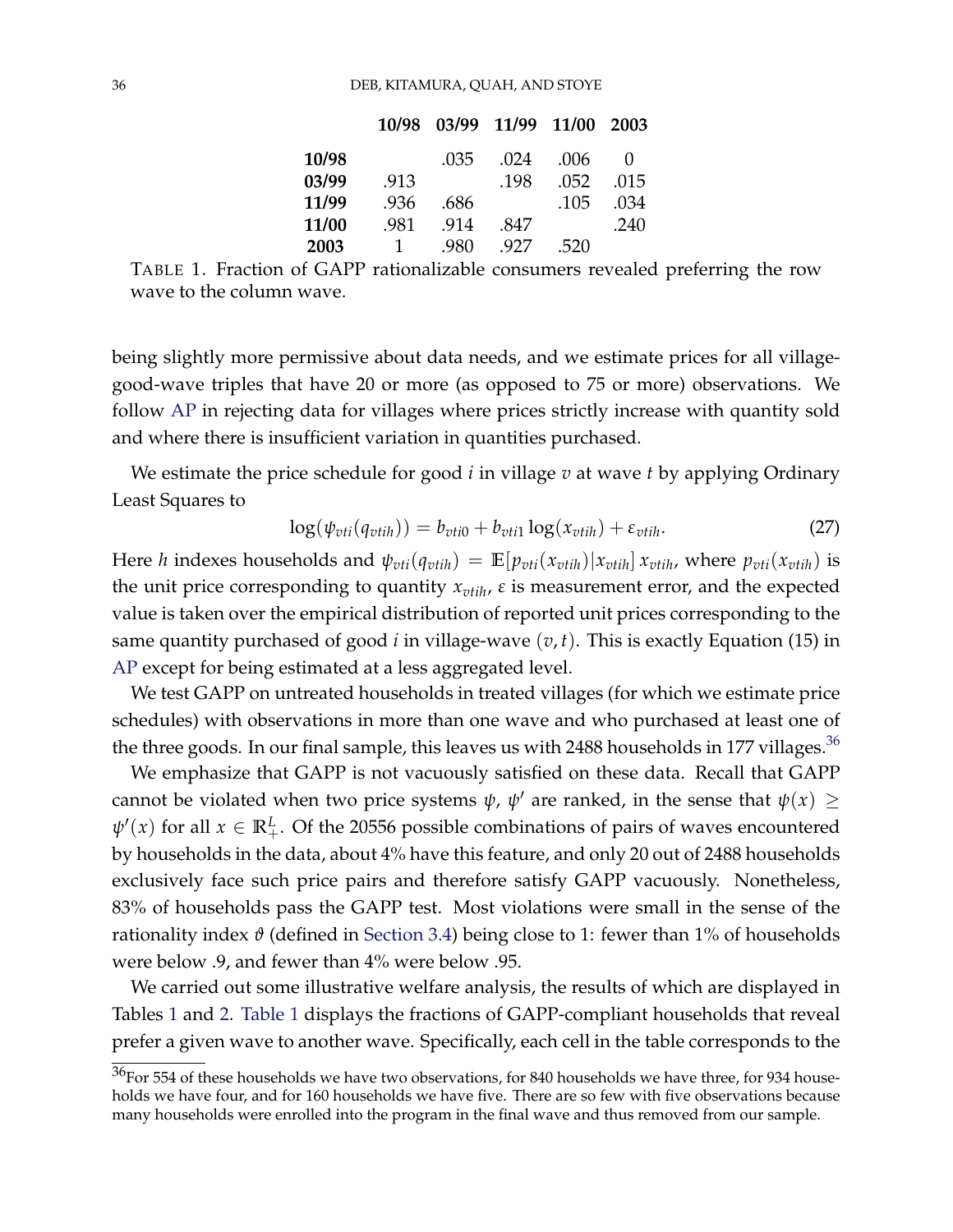#### REVEALED PRICE PREFERENCE 37

|                                                     |      | 03/99 11/99 11/00 |  |
|-----------------------------------------------------|------|-------------------|--|
| 75th percentile                                     |      | 5.36 7.26 11.65   |  |
| Median                                              | 3.27 | 4.66 6.98         |  |
| 25th percentile                                     |      | 1.58 2.44 4.12    |  |
| $\mathbf{1}$ $\mathbf{1}$ $\mathbf{1}$ $\mathbf{1}$ |      |                   |  |

<span id="page-36-1"></span>TABLE 2. Lower bound of the compensating variation, with 10/98 as the base

fraction of GAPP-rationalizable consumers who reveal prefer (directly or indirectly) the price system in the row wave to the price system in the corresponding column wave.<sup>[37](#page-0-0)</sup> Notice that the data indicates a strong tendency to prefer price systems in later waves. For example, 91.3% of households reveal prefer prices in 03/99 to those in 10/98; the same is true even more strongly when 10/98 is compared against later waves.

[Table](#page-36-1) [2](#page-36-1) provides scale for this welfare improvement. We calculate, for each household, the lower bound on the compensating variation, with the price system faced by the household at 10/98 as the base.<sup>[38](#page-0-0)</sup> These values are then ranked. Since more than 90% of households reveal prefer (price systems at) subsequent waves to 10/98, the lower bound of the compensating variation must be positive for more than 90% of households. For example, between 03/99 and 10/98, the median compensating variation is 3.27; thus, based on its observed behavior, one could remove 3.27 from this household in 03/99 and still leave it as well off in 03/99 as in 10/98. Note that the values in this table are not small, given that the household median expenditure in 10/98 on the items considered is 27.48.

These results are consistent with [AP'](#page-41-16)s finding that the change in the income distribution induced by Progresa caused a change in sellers' intensity of price discrimination. As a result, poorer households faced higher average prices and wealthier households faced lower ones; since Progresa was means-tested, untreated households fall into the latter category. Thus, the general equilibrium effects of the program could be the reason for the welfare improvements observed in untreated households.

### 7.2. *RAUM: Testing and welfare analysis on household expenditure data*

<span id="page-36-0"></span>We test the RAUM and conduct welfare analyses on two repeated cross-sectional data sets: the U.K. Family Expenditure Survey (FES) and the Canadian Surveys of Household Spending (SHS). Our aim is to show that the data supports the model and to demonstrate that the estimated welfare bounds are informatively tight.

We first analyze the FES which is widely used in the nonparametric demand estimation literature (for instance, by [Blundell, Browning, and Crawford](#page-41-17) [\(2008\)](#page-41-17), [KS,](#page-42-5) [Hoderlein and](#page-42-13) [Stoye](#page-42-13) [\(2014\)](#page-42-13) and [Adams](#page-40-1) [\(2020\)](#page-40-1)). In the FES, about 7000 households are interviewed each

<sup>&</sup>lt;sup>37</sup>Note that the (indirect) revealed preference relation  $\succeq^*_p$  uses demand information at *all* waves in each binary comparison; see the definition of  $\succeq^*_p$  in [Section](#page-19-0) [4.](#page-19-0)

 $38$ The formula for the lower bound when prices are nonlinear is in [Section](#page-61-0) [A.5.](#page-61-0)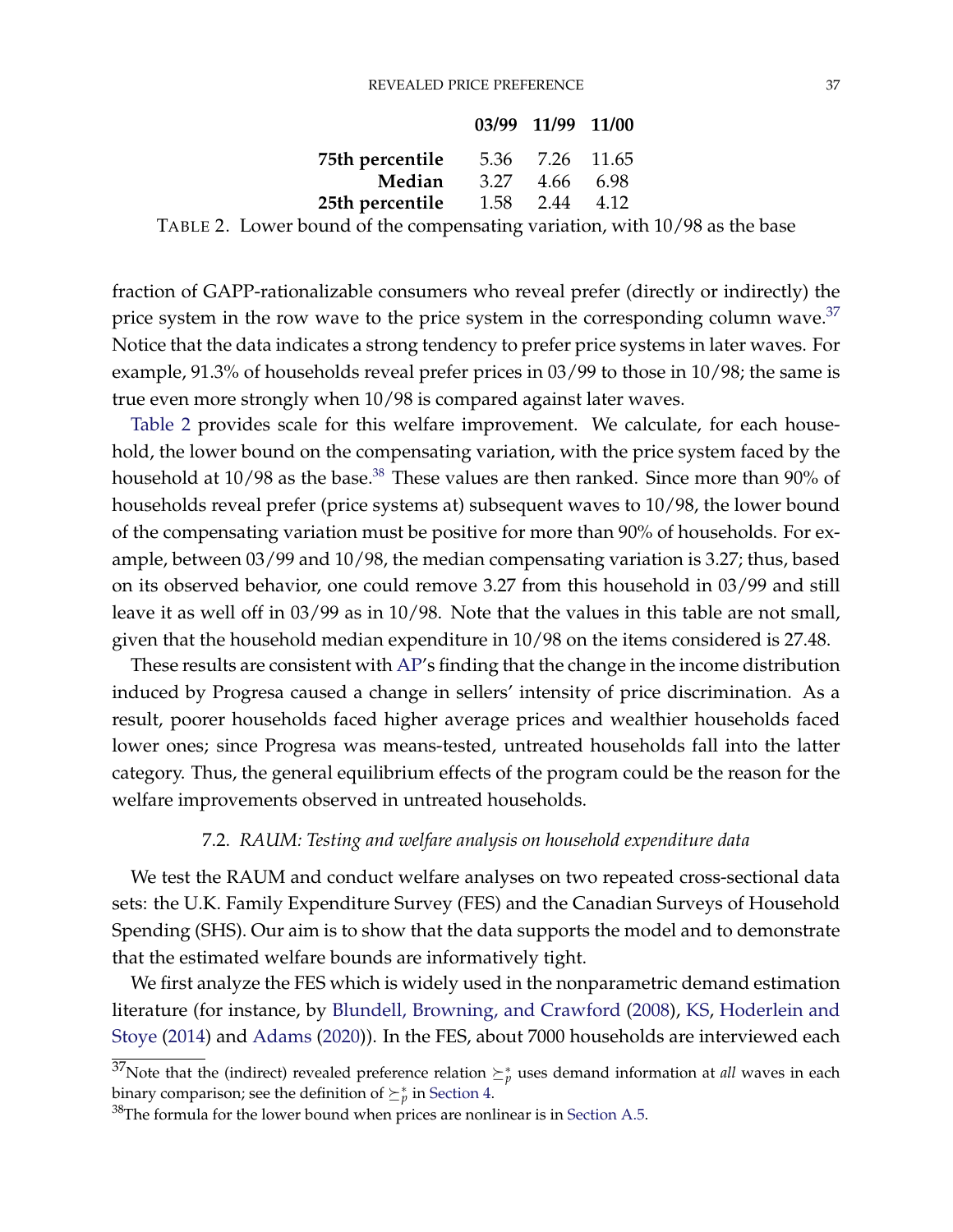year and they report their consumption expenditures in different commodity groups. Following [Blundell, Browning, and Crawford](#page-41-17) [\(2008\)](#page-41-17), we derive the real consumption level for each commodity group by deflating it with a price index for that group (which is taken from the annual Retail Prices index). Again following them, we restrict attention to households with cars and children, leaving us with roughly 25% of the original data. We implement tests for 3, 4, and 5 composite goods. [Blundell, Browning, and Crawford](#page-41-17) [\(2008\)](#page-41-17) analyze the coarsest partition of 3 goods—food, services, and nondurables—and we use their replication files. As in [KS,](#page-42-5) we introduce more commodities by first separating out clothing and then alcoholic beverages from the nondurables.

The data is the sample analog of  $\mathscr{D} = \{(p^t, \hat{\pi}^t)\}_{t=1}^T$  (see [Section](#page-25-2) [5.2\)](#page-25-2). We reiterate the point that, even though this data set is *not* iso-expenditure, we can directly test the RAUM on this data; this contrasts with testing the RUM on this data, which cannot be done directly and must involve a further procedure to estimate an iso-expenditure data set.

We implement the test in blocks of 6 years, i.e., we set  $T = 6$ . We avoid covering a longer period partly due to the computational demands of calculating *A* (the matrix of GARP-consistent types; see  $(18)$ ,<sup>[39](#page-0-0)</sup> but also because a time-invariant distribution of augmented utility functions is only plausible over shorter time horizons, for example because of long term first-order changes to the U.K. income distribution [\(Jenkins,](#page-42-14) [2016\)](#page-42-14).

[Table](#page-38-0) [3](#page-38-0) displays our results: columns correspond to different blocks of 6 years and rows contain the values of the test statistic and the corresponding p-values. The test statistic  $J_N$  is defined by [\(23\)](#page-30-2), with the identity matrix serving as  $\Omega$ . Note that for the years 90-95, the test statistic is zero; this means that the sample distribution *π*ˆ satisfies the rationality condition in [Theorem](#page-28-1) [3](#page-28-1) exactly. That is, there is a distribution *ν* on GARP-consistent types such that  $\hat{\pi} = Av$ . Apart from this case, the sample distribution does not exactly satisfy the rationality condition and so the test statistic is strictly positive; nonetheless, the p-values make it very clear that, overall, our model is not rejected by the FES data.

We also estimated the bounds  $[\underline{\mathcal{N}}_{p^t\succeq_p^*p^{t'}}$  ,  $\mathcal{N}_{p^t\succeq_p^*p^{t'}}]$  (as defined by [\(20\)](#page-29-0) and [\(21\)](#page-29-1)) on the proportion of households that are revealed better off at prices  $p^t$  than at prices  $p^{t'}$ . For brevity, [Table](#page-38-1) [4](#page-38-1) presents a few representative estimates using data from 1975-1980. The second column are the bounds obtained by calculating  $1\!\!1_{p^t \succeq^*_p p^{t'}}\nu$  from the (not necessarily unique) values of  $\nu$  that minimize the test statistic [\(23\)](#page-30-2). In two cases this estimate is unique. Applying the procedure for calculating confidence intervals in [Section](#page-30-1) [6.2,](#page-30-1) we

 $39$ That said, new techniques developed in [Smeulders, Cherchye, and de Rock](#page-43-3) [\(2021\)](#page-43-3) have significantly reduced the computational demands of the problem.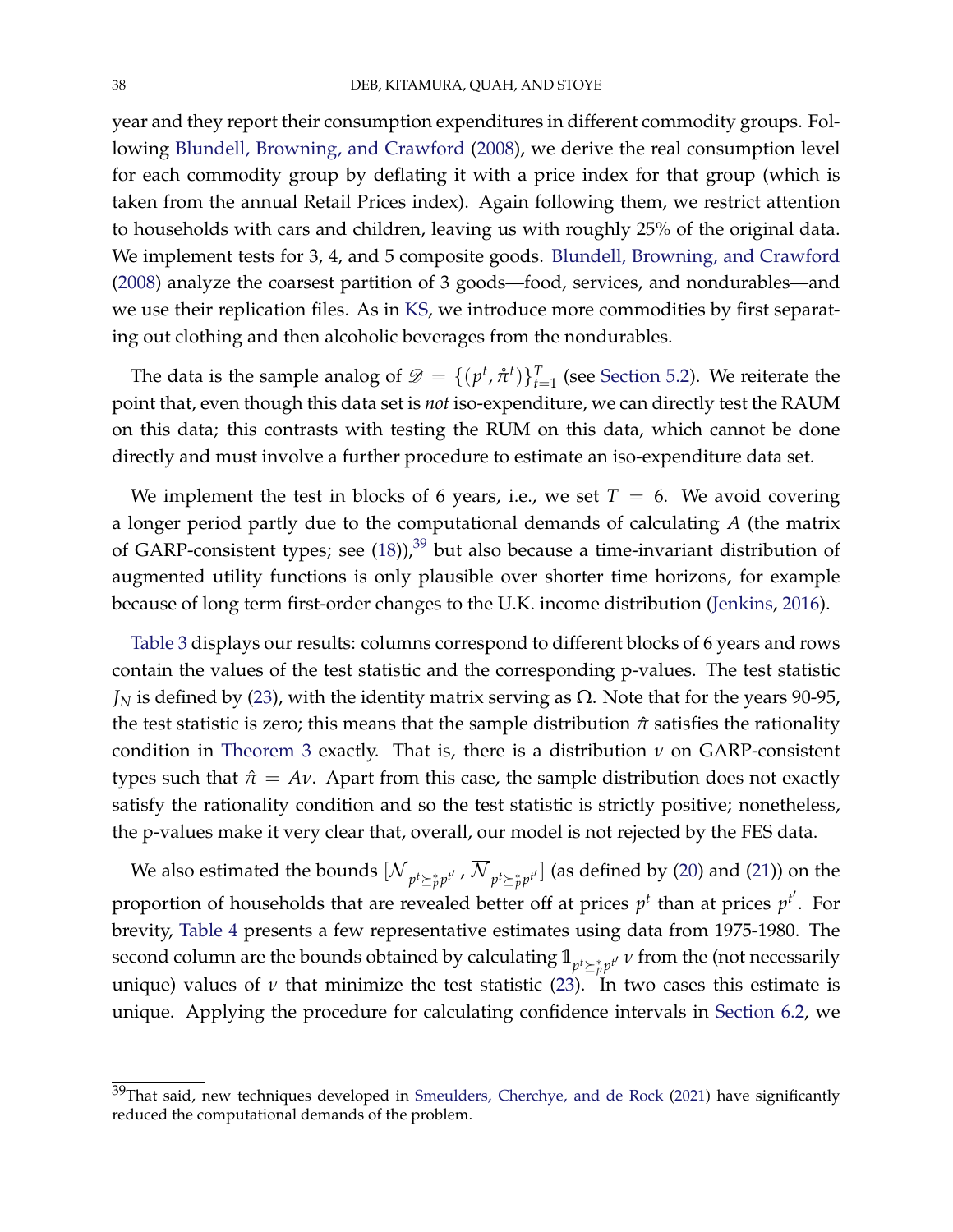<span id="page-38-0"></span>

|         |                        | Year Blocks        |       |         |       |       |                |       |       |       |       |
|---------|------------------------|--------------------|-------|---------|-------|-------|----------------|-------|-------|-------|-------|
|         |                        | 75-80              | 76-81 | 77-82   | 78-83 | 79-84 | 80-85          | 81-86 | 82-87 | 83-88 | 84-89 |
| 3 Goods | Test Statistic $(J_N)$ | 0.337              | 0.917 | 0.899   | 0.522 | 0.018 | 0.082          | 0.088 | 0.095 | 0.481 | 0.556 |
|         | p-value                | 0.04               | 0.34  | 0.55    | 0.59  | 0.99  | 0.67           | 0.81  | 0.91  | 0.61  | 0.48  |
| 4 Goods | Test Statistic $(J_N)$ | 0.4                | 0.698 | 0.651   | 0.236 | 0.056 | 0.036          | 0.037 | 0.043 | 0.043 | 0.232 |
|         | p-value                | 0.25               | 0.58  | 0.63    | 0.91  | 0.96  | 0.99           | 0.96  | 0.95  | 0.99  | 0.68  |
| 5 Goods | Test Statistic $(J_N)$ | 0.4                | 0.687 | 0.705   | 0.329 | 0.003 | 0.082          | 0.088 | 0.104 | 0.103 | 0.144 |
|         | p-value                | 0.3                | 0.66  | 0.68    | 0.88  | 0.999 | 0.96           | 0.79  | 0.85  | 0.9   | 0.83  |
|         |                        |                    |       |         |       |       |                |       |       |       |       |
|         |                        | <b>Year Blocks</b> |       |         |       |       |                |       |       |       |       |
|         |                        | 85-90              | 86-91 | $87-92$ | 88-93 | 89-94 | 90-95          | 91-96 | 92-97 | 93-98 | 94-99 |
| 3 Goods | Test Statistic $(J_N)$ | 0.027              | 1.42  | 2.94    | 1.51  | 1.72  | $\overline{0}$ | 0.313 | 0.7   | 0.676 | 0.26  |
|         | p-value                | 0.69               | 0.3   | 0.18    | 0.24  | 0.21  | $\mathbf{1}$   | 0.59  | 0.48  | 0.6   | 0.83  |
| 4 Goods | Test Statistic $(J_N)$ | 0.227              | 0.025 | 0.157   | 0.154 | 0.004 | 1.01           | 0.802 | 0.872 | 0.904 | 0.604 |
|         | p-value                | 0.48               | 0.96  | 0.8     | 0.73  | 0.97  | 0.21           | 0.31  | 0.57  | 0.65  | 0.74  |
| 5 Goods | Test Statistic $(J_N)$ | 0.031              | 0.019 | 0.018   | 0.019 | 0.023 | 0.734          | 0.612 | 0.643 | 0.634 | 0.488 |
|         | p-value                | 0.85               | 0.98  | 0.97    | 0.91  | 0.83  | 0.22           | 0.4   | 0.72  | 0.78  | 0.79  |

<span id="page-38-1"></span>TABLE 3. Test Statistics, p-values for 6 budget sequences of the FES. Bootstrap size is  $R = 1000$ .

|                               |              | Comparison Estimated Bounds Confidence Interval |
|-------------------------------|--------------|-------------------------------------------------|
| $p^{1976} > p^{1977}$         | [.150, .155] | [.13, .183]                                     |
| $p^{1977} \succ_p^* p^{1976}$ | ${.803}$     | [.784, .831]                                    |
| $p^{1979} \succ_n^* p^{1980}$ | [.517, .530] | [.487, .56]                                     |
| $p^{1980} \succ_n^k p^{1979}$ | ${463}$      | [.436, .497]                                    |

TABLE 4. Estimated bounds and confidence intervals for the proportion of consumers who reveal prefer one price to another one in the FES data. Data used are for 1975-1980. Bootstrap size is  $R = 1000$ .

obtain the intervals displayed (which necessarily contain the estimated bounds). We note that the width of these intervals is less than .1 throughout, so they are quite informative. $^{40}$  $^{40}$  $^{40}$ 

For our second empirical application using Canadian data, we use the replication kit of [Norris and Pendakur](#page-42-15) [\(2013,](#page-42-15) [2015\)](#page-42-16). Like the FES, the SHS is a publicly available, annual data set of household expenditures in different categories. We study annual expenditures in 5 categories that constitute a large share of the overall expenditure on nondurables:

 $^{40}$ Note that, the true values of the proportion of the population satisfying  $p^t \succ^*_p p^{t'}$  and  $p^{t'} \succ^*_p p^t$  typically add up to strictly less than 1 because there is no revealed price preference relation between  $p^t$  and  $p^{t'}$  for some share of the population. See, for example, type 1 consumers in [Example](#page-23-1) [4.](#page-23-1)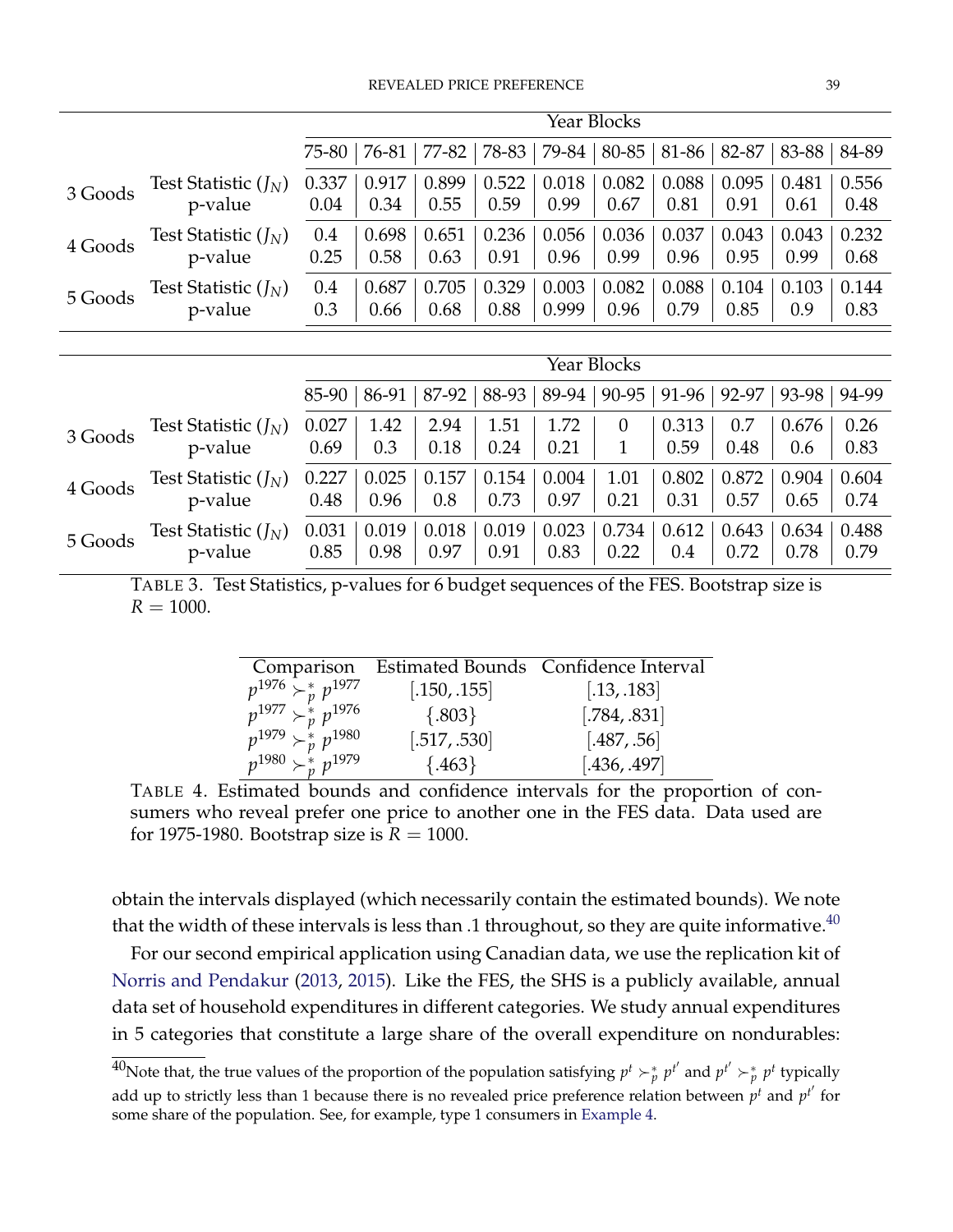| Province                |                        | Year Blocks  |                |                |                |                |                |          |                |
|-------------------------|------------------------|--------------|----------------|----------------|----------------|----------------|----------------|----------|----------------|
|                         |                        | 97-02        | 98-03          | 99-04          | $00 - 05$      | $01-06$        | $02 - 07$      | $03-08$  | 04-09          |
| Alberta                 | Test Statistic $(J_N)$ | .07          | $\theta$       | $\theta$       | $\theta$       | $\theta$       | $\theta$       | .003     | 4.65           |
|                         | p-value                | .94          | 1              | 1              | $\mathbf 1$    | $\mathbf{1}$   | 1              | .98      | .04            |
| <b>British Columbia</b> | Test Statistic $(J_N)$ | .89          | .56            | .48            | .07            | .05            | 6.23           | 8.87     | 8.71           |
|                         | p-value                | .47          | .47            | .98            | .96            | .97            | .05            | .02      | .01            |
| Manitoba                | Test Statistic $(J_N)$ | $\theta$     | $\overline{0}$ | $\theta$       | $\theta$       | $\theta$       | $\overline{0}$ | .01      | .01            |
|                         | p-value                | 1            | 1              | 1              | $\mathbf 1$    | $\mathbf{1}$   | 1              | 1        | 1              |
| New Brunswick           | Test Statistic $(J_N)$ | .08          | .05            | $\theta$       | $\theta$       | $\theta$       | .60            | .58      | .57            |
|                         | p-value                | .94          | .94            | 1              | 1              | 1              | .58            | .79      | .68            |
| Newfoundland            | Test Statistic $(J_N)$ | .10          | .32            | .29            | .29            | .38            | 3.08           | 2.30     | 2.08           |
|                         | p-value                | .85          | .90            | .91            | .87            | .81            | .21            | .35      | .27            |
| Nova Scotia             | Test Statistic $(J_N)$ | .05          | .03            | $\theta$       | $\theta$       | $\overline{0}$ | $\overline{0}$ | .93      | 1.02           |
|                         | p-value                | .97          | .98            | 1              | 1              | 1              | 1              | .69      | .58            |
| Ontario                 | Test Statistic $(I_N)$ | .064         | .040           | .035           | $\theta$       | $\theta$       | 0              | $\theta$ | $\overline{0}$ |
|                         | p-value                | .98          | .95            | .91            | 1              | 1              | 1              | 1        | 1              |
| Quebec                  | Test Statistic $(J_N)$ | .11          | $\overline{0}$ | $\theta$       | $\overline{0}$ | $\theta$       | .51            | .54      | .49            |
|                         | p-value                | .88          | $\mathbf{1}$   | 1              | $\mathbf{1}$   | 1              | .67            | .67      | .65            |
| Saskatchewan            | Test Statistic $(J_N)$ | $\theta$     | 0              | $\overline{0}$ | $\overline{0}$ | $\overline{0}$ | .02            | .02      | $\overline{0}$ |
|                         | p-value                | $\mathbf{1}$ | $\mathbf{1}$   | $\overline{1}$ | $\overline{1}$ | $\mathbf{1}$   | 1              | 1        | $\mathbf 1$    |

<span id="page-39-0"></span>TABLE 5. Test Statistics and p-values for sequences of 6 budgets of the SHS. Bootstrap size is  $R = 1000$ .

|                                 |              | Comparison Estimated Bounds Confidence Interval |
|---------------------------------|--------------|-------------------------------------------------|
| $p^{1998} \rightarrow p^{2001}$ | $\{.099\}$   | [.073, .125]                                    |
| $p^{2001} \succ_p^* p^{1998}$   | $\{.901\}$   | [.875, .927]                                    |
| $p^{1999} \succ_n^* p^{2002}$   | [.299, .341] | [.272, .385]                                    |
| $p^{2002} \succ_n^k p^{1999}$   | [.624, .701] | [.594, .728]                                    |

TABLE 6. Estimated bounds and confidence intervals for the proportion of consumers who reveal prefer one price to another one in the SHS data. Data used are for 1997-2002 in British Columbia. Bootstrap size is  $R = 1000$ .

food purchased (at home and in restaurants), clothing and footwear, health and personal care, recreation, and alcohol and tobacco. As [Table](#page-38-1) [4](#page-38-1) shows, the SHS data allows us to analyze the data separately for the nine most populous provinces. The number of households in each province-year range from 291 (Manitoba, 1997) to 2515 (Ontario, 1997). We use province-year prices indices (as constructed by [Norris and Pendakur](#page-42-16) [\(2015\)](#page-42-16)) and deflate them using province-year CPI data from Statistics Canada to get real price indices.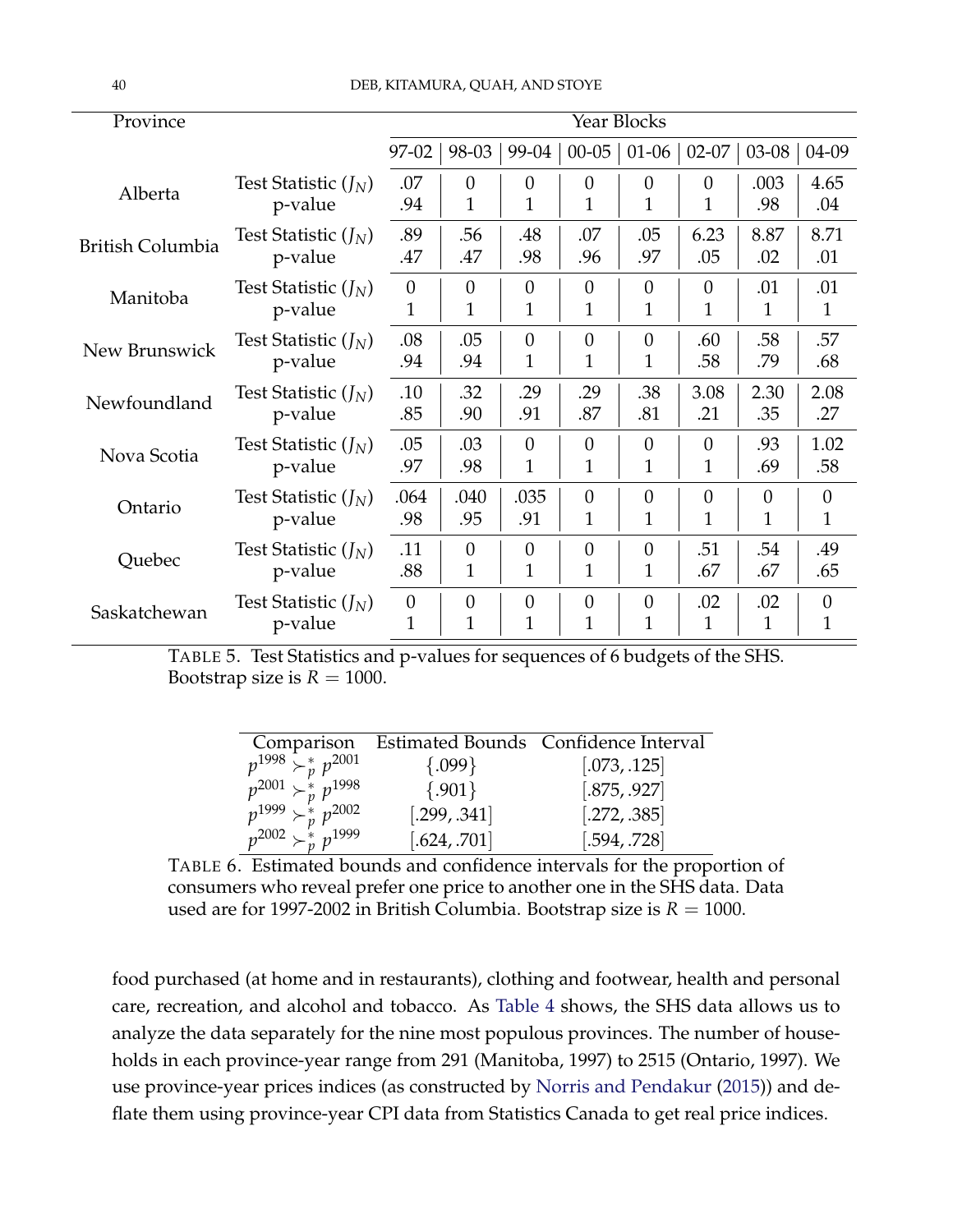[Table](#page-39-0) [6](#page-39-0) displays the test statistics and associated p-value for each province and every 6 year block. Compared to the FES data, there are two notable differences. The first is that many more test statistics are exactly zero; that is, the observed choice frequencies are rationalized by the random augmented utility model. The second is that, for a small proportion of year blocks, there are statistically significant positive test statistics (in particular, the last three columns for British Columbia). Nonetheless, the p-values taken together do not reject the model if multiple testing is taken into account; for example, step-down procedures would terminate at the first step (that is, Bonferroni adjustment). Finally, we can also estimate the proportion of the population with a revealed preference for one year's prices over another. We provide an illustration in [Table](#page-39-0) [6;](#page-39-0) notice that the confidence intervals are informative, with a width no greater than 0.15.

### 8. CONCLUSION

We propose a revealed price preference relation that generates a nonparametric ranking of price vectors; a consistency (no-cycles) condition in this relation characterizes an augmented utility model in which consumers get utility from consumption and disutility from expenditure. This model is a natural generalization of quasilinearity and, furthermore, captures some prominent behavioral models of consumption. The model is also flexible enough to accommodate nonlinear prices, discrete choice and other consumption environments. We develop the theoretical basis for welfare analysis in our model.

We generalize our model to a random utility context which is suitable for welfare analysis using repeated cross-sectional (as opposed to single-agent) data and show how to statistically test this random augmented utility model. A strength of this model is that it can be directly taken to household expenditure data in contrast to the standard random utility model which requires an additional round of estimation to account for the dependence of expenditure on prices. We develop novel econometric theory to determine the proportion of consumers who are made better or worse off by a price change. This theory—which derives bounds on linear transforms of partially identified vectors—is a standalone contribution which has broader applications beyond those in this paper.

Finally, we operationalize both the deterministic and random versions of our model in separate applications to single-agent and repeated cross-sectional data. We confirm that our model is supported by data and can be used for meaningful welfare analysis.

#### **REFERENCES**

- <span id="page-40-1"></span>ADAMS, A. (2020): "Mutually Consistent Revealed Preference Bounds," *American Economic Journal: Microeconomics*, 12(1), 42–74.
- <span id="page-40-0"></span>AFRIAT, S. N. (1967): "The Construction of Utility Functions from Expenditure Data," *International Economic Review*, 8(1), 67–77.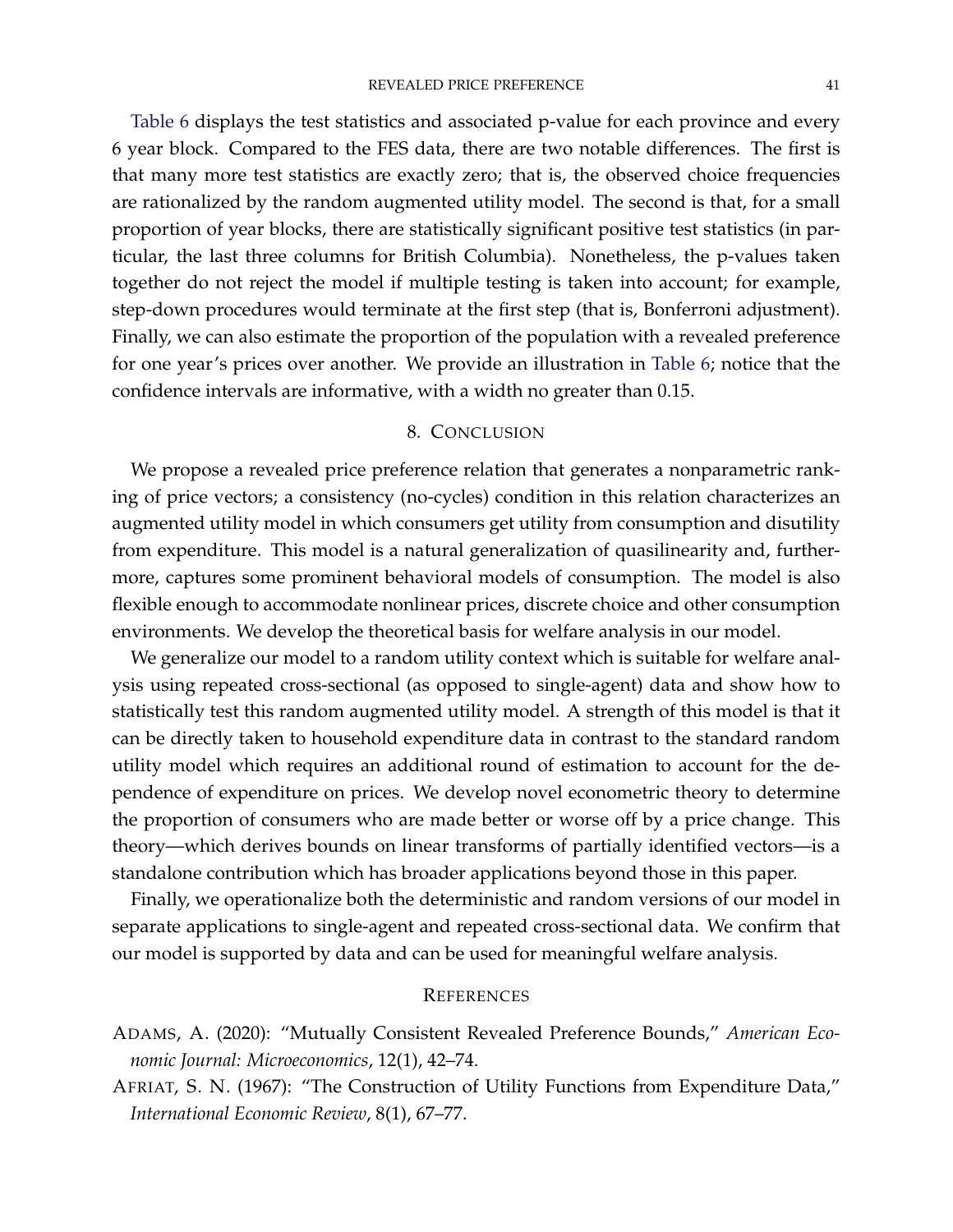- <span id="page-41-12"></span>AFRIAT, S. N. (1973): "On a System of Inequalities in Demand Analysis: An Extension of the Classical Method," *International Economic Review*, 14(2), 460–472.
- <span id="page-41-9"></span>AMADOR, M., I. WERNING, AND G.-M. ANGELETOS (2006): "Commitment vs. Flexibility," *Econometrica*, 74(2), 365–396.
- <span id="page-41-16"></span>ATTANASIO, O., AND E. PASTORINO (2020): "Nonlinear Pricing in Village Economies," *Econometrica*, 88(1), 207–263.
- <span id="page-41-1"></span>BERRY, S., J. LEVINSOHN, AND A. PAKES (1995): "Automobile Prices in Market Equilibrium," *Econometrica*, 63(4), 841–890.
- <span id="page-41-2"></span>BHATTACHARYA, D. (2015): "Nonparametric Welfare Analysis for Discrete Choice," *Econometrica*, 83(2), 617–649.
- <span id="page-41-13"></span>BLOW, L., M. BROWNING, AND I. CRAWFORD (2008): "Revealed Preference Analysis of Characteristics Models," *Review of Economic Studies*, 75(2), 371–389.
- <span id="page-41-17"></span>BLUNDELL, R., M. BROWNING, AND I. CRAWFORD (2008): "Best Nonparametric Bounds on Demand Responses," *Econometrica*, 76(6), 1227–1262.
- <span id="page-41-5"></span>BORDALO, P., N. GENNAIOLI, AND A. SHLEIFER (2013): "Salience and Consumer Choice," *Journal of Political Economy*, 121(5), 803–843.
- <span id="page-41-0"></span>CHETTY, R. (2009): "Sufficient Statistics for Welfare Analysis: A Bridge between Structural and Reduced-Form Methods," *Annual Review of Economics*, 1(1), 451–488.
- <span id="page-41-3"></span>CHETTY, R., A. LOONEY, AND K. KROFT (2009): "Salience and Taxation: Theory and Evidence," *American Economic Review*, 99(4), 1145–77.
- <span id="page-41-15"></span>DE PAULA, A., S. RICHARDS-SHUBIK, AND E. TAMER (2018): "Identifying Preferences in Networks With Bounded Degree," *Econometrica*, 86(1), 263–288.
- <span id="page-41-11"></span>DUPAS, P., AND J. ROBINSON (2013): "Why Don't the Poor Save More? Evidence from Health Savings Experiments," *American Economic Review*, 103(4), 1138–71.
- <span id="page-41-10"></span>FELDMAN, N. E. (2010): "Mental Accounting Effects of Income Tax Shifting," *Review of Economics and Statistics*, 92(1), 70–86.
- <span id="page-41-6"></span>GABAIX, X. (2014): "A Sparsity-Based Model of Bounded Rationality," *Quarterly Journal of Economics*, 129(4), 1661–1710.
- <span id="page-41-4"></span>(2019): "Behavioral Inattention," in *Handbook of Behavioral Economics: Applications and Foundations 1*, vol. 2, pp. 261–343.
- <span id="page-41-14"></span>GALICHON, A., AND M. HENRY (2011): "Set Identification in Models with Multiple Equilibria," *Review of Economic Studies*, 78(4), 1264–1298.
- <span id="page-41-8"></span>HASTINGS, J., AND J. M. SHAPIRO (2018): "How are SNAP Benefits Spent? Evidence from a Retail Panel," *American Economic Review*, 108(12), 3493–3540.
- <span id="page-41-7"></span>HASTINGS, J. S., AND J. M. SHAPIRO (2013): "Fungibility and Consumer Choice: Evidence from Commodity Price Shocks," *Quarterly Journal of Economics*, 128(4), 1449–1498.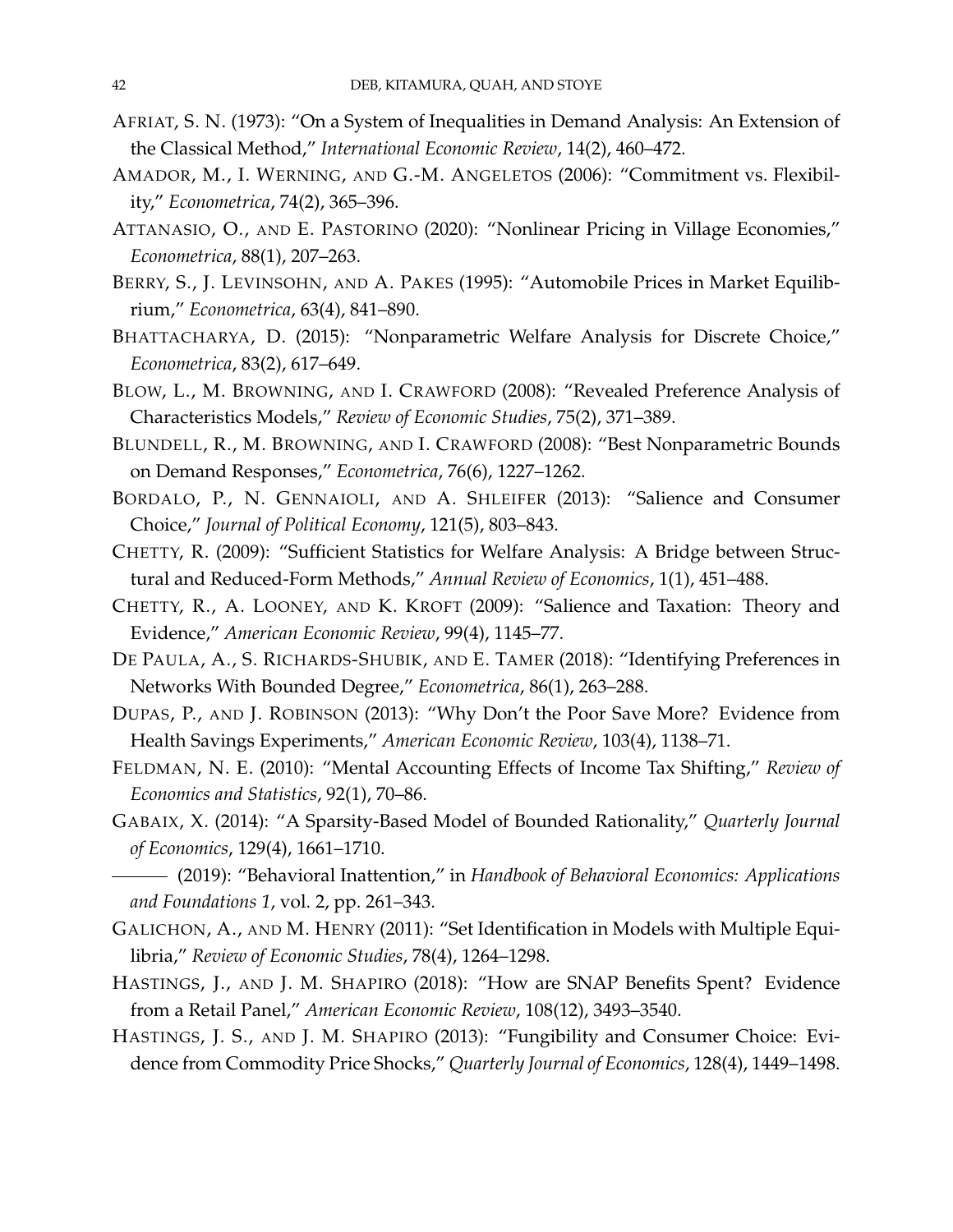- <span id="page-42-3"></span>HAUSMAN, J. A., AND W. K. NEWEY (2016): "Individual Heterogeneity and Average Welfare," *Econometrica*, 84(3), 1225–1248.
- <span id="page-42-2"></span>HEIDHUES, P., AND B. KŐSZEGI (2008): "Competition and Price Variation when Consumers are Loss Averse," *American Economic Review*, 98(4), 1245–68.
- <span id="page-42-12"></span>HODDINOTT, J., E. SKOUFIAS, AND R. WASHBURN (2000): "The Impact of PROGRESA on Consumption: A Final Report," Discussion paper.
- <span id="page-42-13"></span>HODERLEIN, S., AND J. STOYE (2014): "Revealed Preferences in a Heterogeneous Population," *The Review of Economics and Statistics*, 96(2), 197–213.
- <span id="page-42-14"></span>JENKINS, S. P. (2016): "The Income Distribution in the UK," in *Social Advantage and Disadvantage*, ed. by H. Dean, and L. Platt, pp. 135–160. Oxford University Press.
- <span id="page-42-5"></span>KITAMURA, Y., AND J. STOYE (2018): "Nonparametric Analysis of Random Utility Models," *Econometrica*, 86(6), 1883–1909.
- <span id="page-42-11"></span>(2019): "Nonparametric Counterfactuals of Random Utility Models," *Discussion paper*, arXiv:1902.08350.
- <span id="page-42-0"></span>KLEVEN, H. (2021): "Sufficient Statistics Revisited," *Annual Review of Economics*, forthcoming.
- <span id="page-42-1"></span>KŐSZEGI, B., AND M. RABIN (2006): "A Model of Reference-Dependent Preferences," *Quarterly Journal of Economics*, 121(4), 1133–1165.
- <span id="page-42-6"></span>LAZZATI, N., J. K.-H. QUAH, AND K. SHIRAI (2018): "Nonparametric Analysis of Monotone Choice," *Working Paper*.
- <span id="page-42-4"></span>MCFADDEN, D., AND K. RICHTER (1991): "Stochastic rationality and revealed stochastic preference," in *Preferences, Uncertainty and Rationality*, ed. by J. Chipman, D. McFadden, and K. Richter, pp. 161–186. Westview Press, Boulder.
- <span id="page-42-10"></span>MCFADDEN, D. L. (2005): "Revealed Stochastic Preference: A Synthesis," *Economic Theory*, 26(2), 245–264.
- <span id="page-42-8"></span>NEVO, A. (2000): "A Practitioner's Guide to Estimation of Random-Coefficients Logit Models of Demand," *Journal of Economics and Management Strategy*, 9(4), 513–548.
- <span id="page-42-15"></span>NORRIS, S., AND K. PENDAKUR (2013): "Imputing Rent in Consumption Mmeasures, with an Application to Consumption Poverty in Canada, 1997–2009," *Canadian Journal of Economics*, 46(4), 1537–1570.
- <span id="page-42-16"></span>(2015): "Consumption Inequality in Canada, 1997 to 2009," *Canadian Journal of Economics*, 48(2), 773–792.
- <span id="page-42-7"></span>PRELEC, D., AND G. LOEWENSTEIN (1998): "The Red and the Black: Mental Accounting of Savings and Debt," *Marketing science*, 17(1), 4–28.
- <span id="page-42-9"></span>SAKAI, Y. (1977): "Revealed Favorability, Indirect Utility, and Direct Utility," *Journal of Economic Theory*, 14(1), 113–129.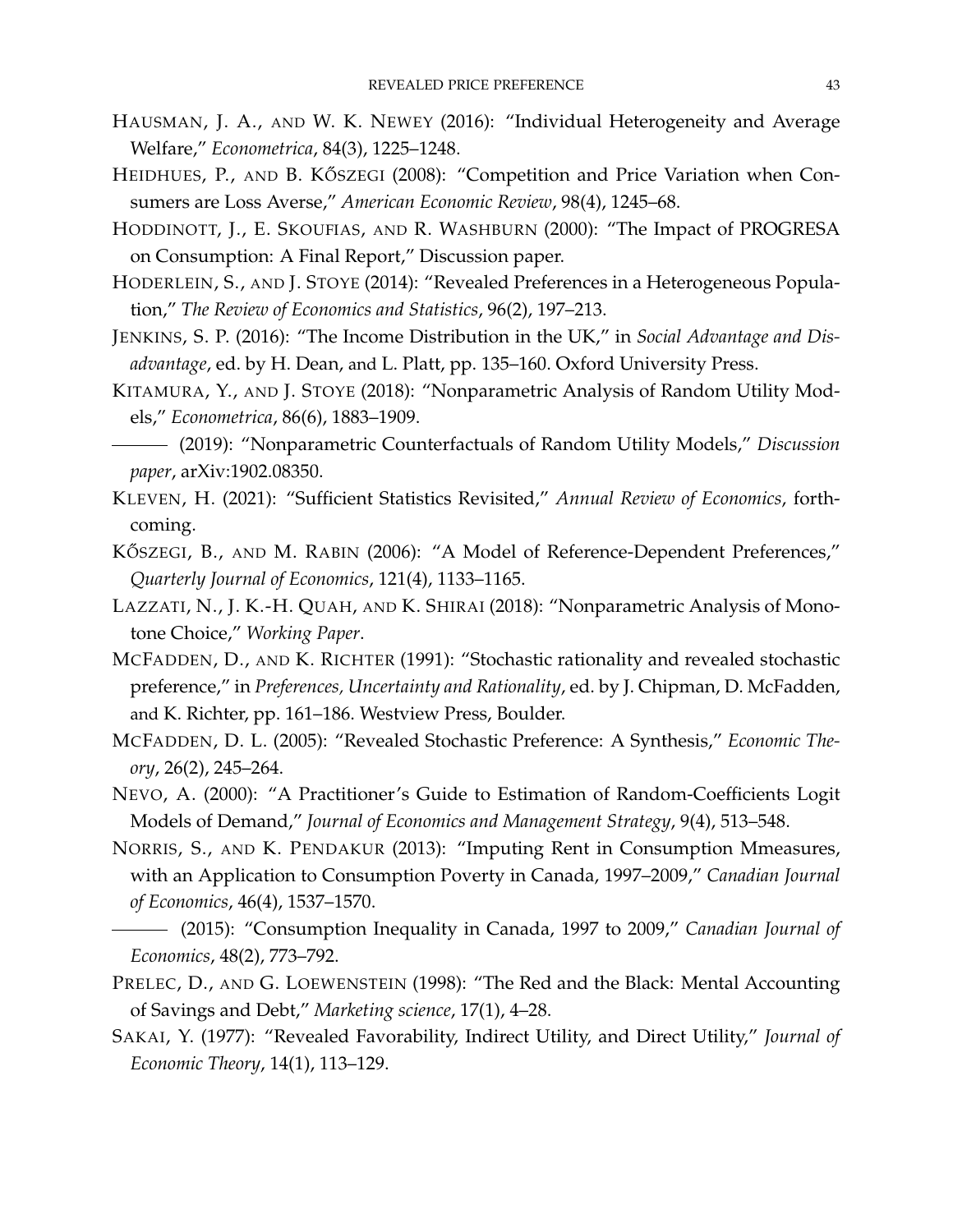- <span id="page-43-0"></span>SAKOVICS, J. (2011): "Reference Distorted Prices," *Quantitative Marketing and Economics*, 9(4), 339–363.
- <span id="page-43-3"></span>SMEULDERS, N., L. CHERCHYE, AND B. DE ROCK (2021): ""Nonparametric Analysis of Random Utility Models: Computational Tools for Statistical Testing," *Econometrica*, 89(1), 437–455.
- <span id="page-43-1"></span>THALER, R. H. (1999): "Mental Accounting Matters," *Journal of Behavioral Decision Making*, 12(3), 183–206.
- <span id="page-43-2"></span>VARIAN, H. R. (1983): "Non-Parametric Tests of Consumer Behaviour," *Review of Economic Studies*, 50(1), 99–110.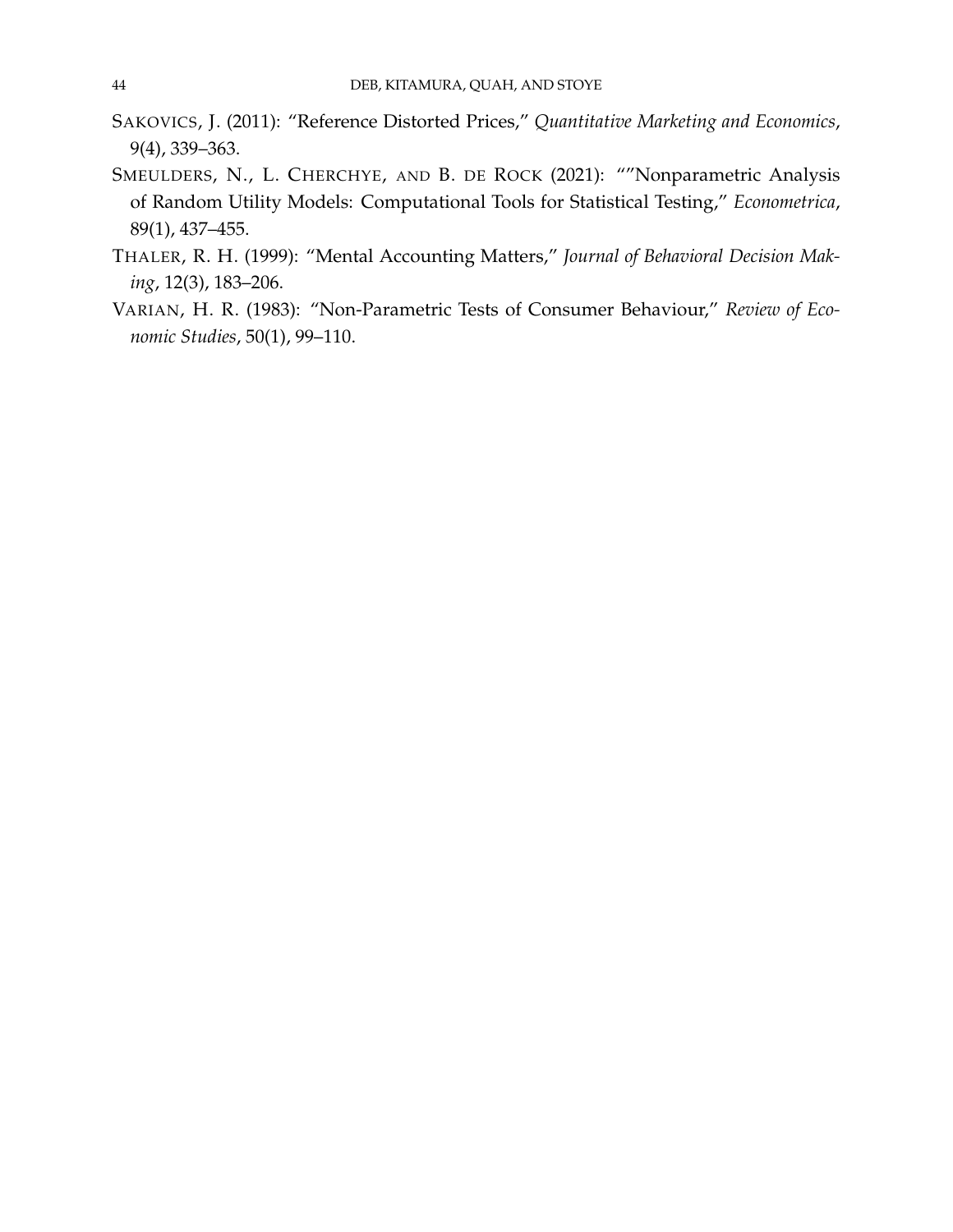#### \* \* \* \* \* \*

# ONLINE APPENDIX

\* \* \* \* \* \*

### APPENDIX A.1. GAPP AND GARP

<span id="page-44-2"></span>In this section, we first state and explain Afriat's Theorem. After that we cover a number of topics on GAPP and GARP and their relationship: augmented utility functions that lead to both properties holding in a data set [\(Section](#page-45-0) [A.1.2\)](#page-45-0); demand predictions at out-ofsample prices under GAPP and under GARP [\(Section](#page-46-0) [A.1.3\)](#page-46-0); and on reconciling differing revealed preference relations under GAPP and GARP [\(Section](#page-48-0) [A.1.4\)](#page-48-0).

### A.1.1. *Afriat's Theorem*

<span id="page-44-1"></span>Recall that, given a data set  $\mathcal{D} = \{(p^t,x^t)\}_{t=1}^T$ , a utility function  $\widetilde{U}:\mathbb{R}_+^L\to\mathbb{R}$  is said to rationalize  $\mathcal D$  if, for all  $t\in T$ , we have  $\widetilde U(x^t)\geq \widetilde U(x)$  for all  $x\in \{x\in {\mathbb R}^L_+:\ p^t\cdot x\leq p^t\cdot x^t\};$ in other words,  $x^t$  is the bundle that maximizes  $\widetilde{U}$  among all bundles that cost  $p^t \cdot x^t$  or less. [Afriat's Theorem](#page-44-0) characterizes those data sets that can be rationalized in this sense. Below is the formal statement of [Afriat's Theorem](#page-44-0) along with some remarks that relate this theorem to results in the paper.

<span id="page-44-0"></span>**Afriat's Theorem** [\(Afriat](#page-40-0) [\(1967\)](#page-40-0)). *Given a data set*  $\mathcal{D} = \{(p^t, x^t)\}_{t=1}^T$ , the following are equiv*alent:*

- *(1)* D *can be rationalized by a locally nonsatiated utility function.*
- *(2)* D *satisfies GARP.*
- *(3)* D *can be rationalized by a strictly increasing, continuous, and concave utility function.*

REMARK 1. That (1) implies (2) is clear, given the definition of GARP (see [Section](#page-6-0) [2.2](#page-6-0) in the main paper). The substantive part of [Afriat's Theorem](#page-44-0) is the claim that (2) implies (3). Standard proofs (see, for instance, [Fostel, Scarf, and Todd](#page-70-0) [\(2004\)](#page-70-0) or [Quah](#page-70-1) [\(2014\)](#page-70-1)) work by showing that a consequence of GARP is that there exist numbers  $\phi^t$  and  $\lambda^t > 0$  (for all *t* ∈ *T*) that solve the so-called *Afriat inequalities*

$$
\phi^{t'} \le \phi^t + \lambda^t p^t \cdot (x^{t'} - x^t) \text{ for all } t' \ne t. \tag{A.1}
$$

Once this is established, it is straightforward to show that

<span id="page-44-3"></span>
$$
\widetilde{U}(x) = \min_{t \in T} \left\{ \phi^t + \lambda^t p^t \cdot (x - x^t) \right\}
$$
\n(A.2)

rationalizes D, with the utility of the observed consumption bundles satisfying  $\widetilde{U}(x^t) =$  $\phi^t$ . The function  $\widetilde{U}$  is the lower envelope of a finite number of strictly increasing affine functions, and so it is strictly increasing, continuous, and concave. A remarkable feature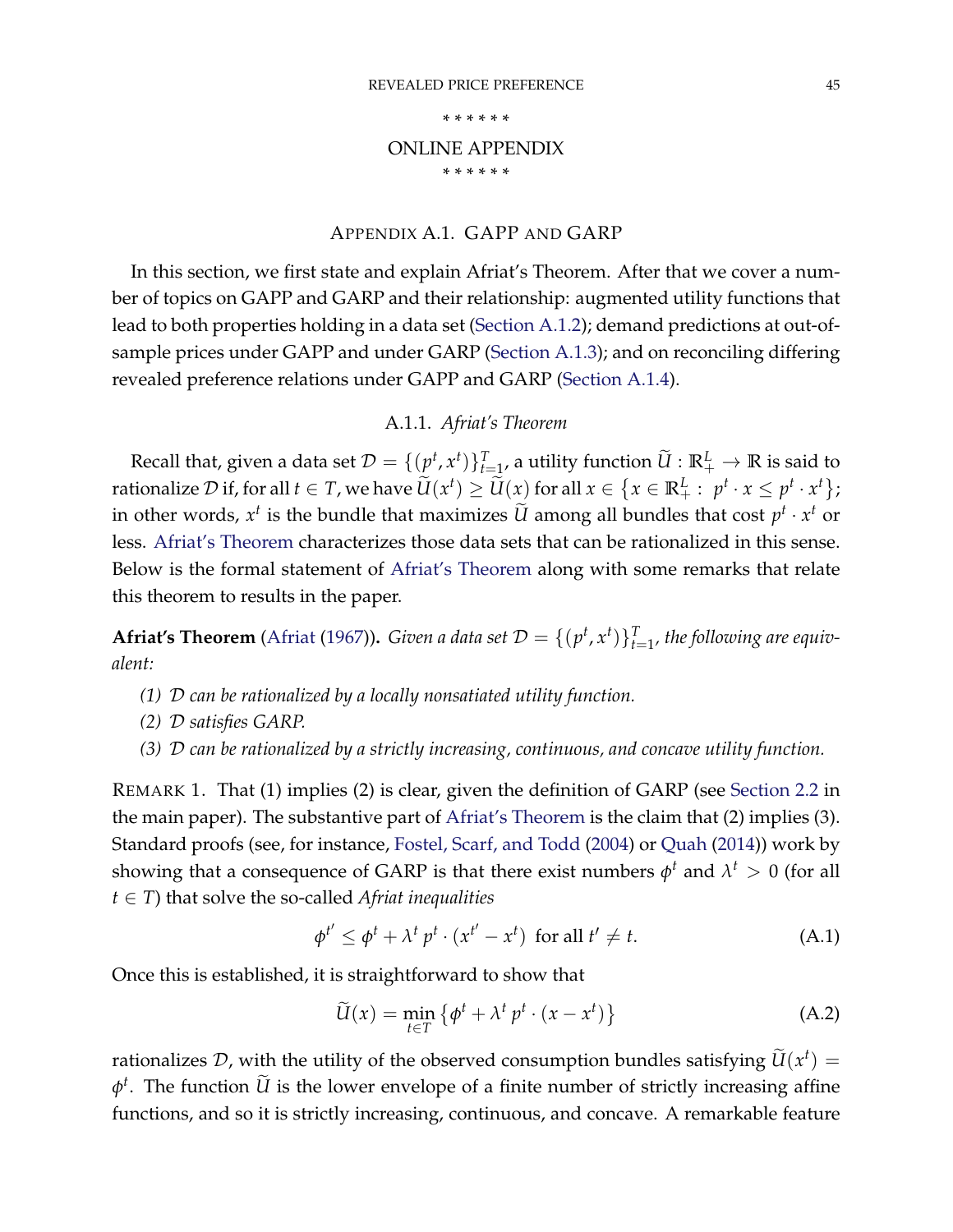of this theorem is that while GARP follows simply from local nonsatiation of the utility function, it is nonetheless sufficient to guarantee that  $D$  is rationalized by a utility function with significantly stronger properties. Our results [Theorem](#page-6-1) [1](#page-6-1) and [Theorem](#page-20-1) [2](#page-20-1) share this feature.

REMARK 2. To be precise, GARP guarantees that there is preference  $\succsim$  (i.e., a complete, reflexive, and transitive binary relation) on  $X$  that extends the (potentially incomplete) revealed preference relations  $\succeq_x^*$  and  $\succ_x^*$  in the following sense: if  $x^{t'} \succeq_x^* x^t$ , then  $x^{t'} \succsim_x^* x^t$  $x^t$  and if  $x^{t'} \succ x^t$  then  $x^{t'} \succ x^t$ . One could then proceed to show that, for *any* such preference  $\succsim$ , there is in turn a utility function  $\widetilde{U}$  that rationalizes  ${\cal D}$  and extends  $\succsim$  (from  $\mathcal{X}$  to  $\mathbb{R}^L_+$ ) in the sense that  $\widetilde{U}(x^{t'}) \geq (>)\widetilde{U}(x^t)$  if  $x^{t'} \succsim (>)x^t$  (see [Quah](#page-70-1) [\(2014\)](#page-70-1)). This has implications on the inferences one could draw from the data. If  $x^{t'} \nucceq_{x}^{*} x^{t}$  (or if  $x^{t'} \succeq_{x}^{*} x^{t}$  $x^t$  but  $x^{t'}$   $\nearrow x^t$  then it is *always possible* to find a preference extending the revealed preference relations such that  $x^t > x^{t'}$  (or  $x^{t'} \sim x^t$  respectively).<sup>[41](#page-0-0)</sup> Therefore,  $x^{t'} \geq x^*$  ( $\succ x$ ) $x^t$ if and only if every locally nonsatiated utility function rationalizing  $D$  has the property that  $\widetilde{U}(x^{t'}) \geq (>)\widetilde{U}(x^{t}).$ 

Similarly, we show in [Proposition](#page-16-2) [2](#page-16-2) that the revealed price preference relation contains the most detailed information for welfare comparisons in our model.

REMARK 3. A feature of [Afriat's Theorem](#page-44-0) that is less often remarked upon is that in fact  $\tilde{U}$ , as given by [\(A.2\)](#page-44-3), is well-defined, strictly increasing, continuous, and concave on the domain **R***<sup>L</sup>* , rather than just the positive orthant **R***<sup>L</sup>* <sup>+</sup>. Furthermore,

<span id="page-45-1"></span>
$$
x^{t} \in \underset{\{x \in \mathbb{R}^{L}: \ p^{t} \cdot x \le p^{t} \cdot x^{t}\}}{\operatorname{argmax}} \widetilde{U}(x) \quad \text{for all } t \in T. \tag{A.3}
$$

In other words,  $\widetilde{U}$  can be extended beyond the positive orthant and  $x^t$  remains optimal under  $\widetilde{U}$  in the set  $\{x \in \mathbb{R}^L : p^t \cdot x \leq p^t \cdot x^t\}$ . (Compare [\(A.3\)](#page-45-1) with [\(3\)](#page-7-0).) We utilize this feature when we apply [Afriat's Theorem](#page-44-0) in our proof of [Theorem](#page-6-1) [1.](#page-6-1)

### A.1.2. *Models that satisfy both GAPP and GARP*

<span id="page-45-0"></span>Suppose that a data  $\mathcal{D} = \{(p^t, x^t)\}_{t+1}^T$  is collected from a consumer who is maximizing an augmented utility function of the form

<span id="page-45-2"></span>
$$
U(x, -e) = h(\dot{U}(x), -e), \tag{A.4}
$$

where *h* is strictly increasing (in both its arguments) and  $\widetilde{U}:\mathbb{R}^L_+\to\mathbb{R}$  is strictly increasing. In this case, obviously the data set obeys GAPP, but it must also obey GARP, because if  $x^t$  maximizes *U* then  $x^t$  also maximizes  $\widetilde{U}$  in the set  $\{x \in \mathbb{R}^L_+ : p^t \cdot x \leq p^t \cdot x^t\}$ . Thus

 $41$ We use  $x^{t'} \sim x^t$  to mean that  $x^{t'} \succsim x^t$  and  $x^t \succsim x^{t'}$ .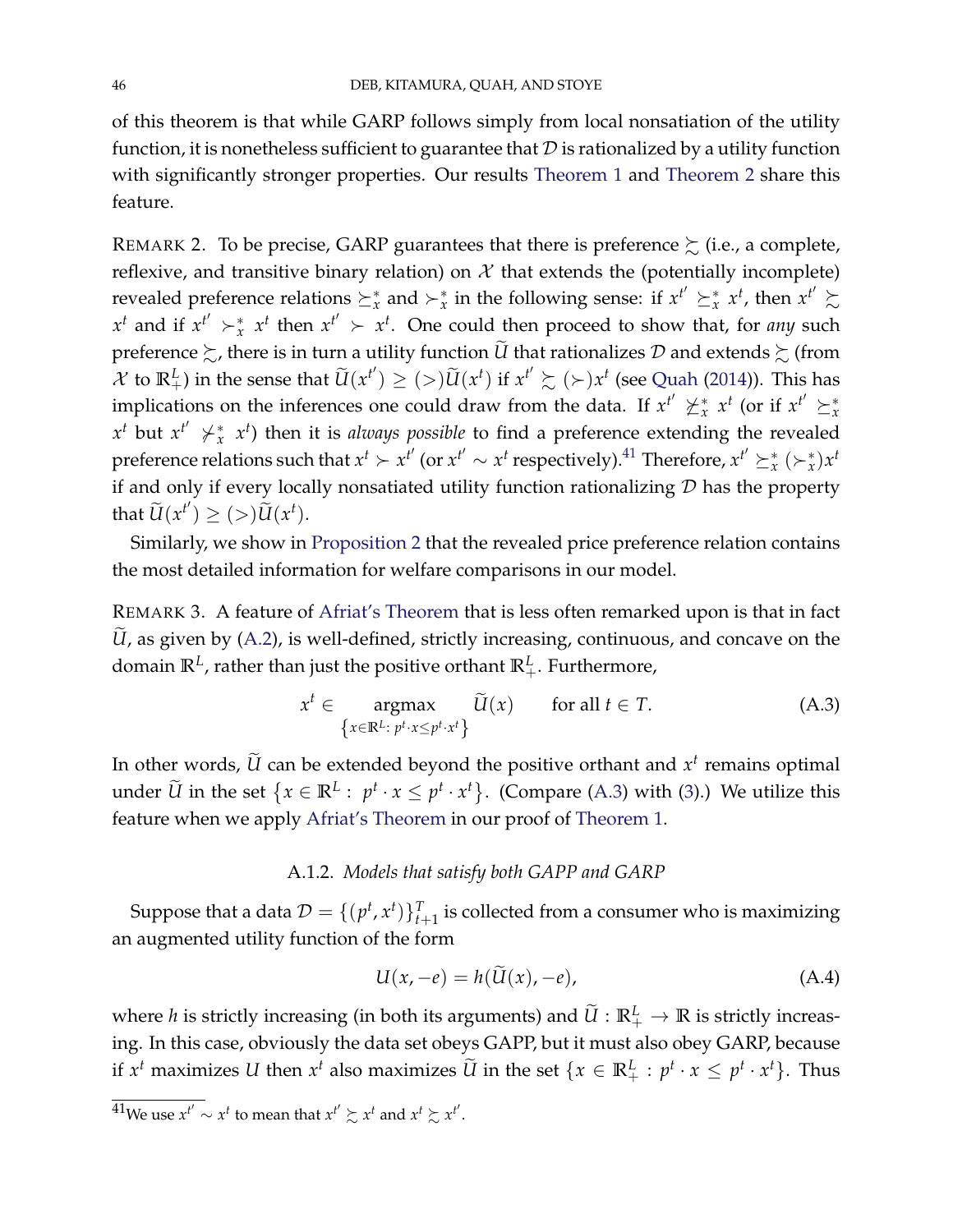GAPP and GARP are not mutually exclusive properties and to say that a data set satisfies one is not to say that it violates the other; depending on the issue being studied, the analyst could exploit GAPP, or GARP, or perhaps even both in conjunction.

An interesting question worth investigating is the characterization of those data sets  $\mathcal D$ generated by consumers who maximize an augmented utility function of the form [\(A.4\)](#page-45-2). Such a characterization must involve a property stronger than both GAPP and GARP; indeed, related work that characterizes rationalization by weakly separable preferences in the context of the constrained-maximization model (see [Quah](#page-70-1) [\(2014\)](#page-70-1)) suggests that rationalization by an augmented utility function of the form [\(A.4\)](#page-45-2) will involve a property *strictly* stronger than the combination of GAPP and GARP. A special case of [\(A.4\)](#page-45-2) is, of course, the quasilinear form, where  $U(x, -e) = \widetilde{U}(x) - e$ . In this case, a full characterization is known and the rationalizing property is sometimes referred to as the *strong law of demand* (see [Brown and Calsamiglia](#page-70-2) [\(2007\)](#page-70-2)); obviously the strong law of demand implies both GAPP and GARP.

In our analysis of the Progresa data reported in [Section](#page-33-0) [7.1,](#page-33-0) we find that 2061 out of 2488 houesholds pass GAPP (83%), 2375 households pass GARP (95%), and 35 households (a bit more than 1%) fail both tests. Interestingly, 1983 households (80%) pass both GAPP and GARP, which is suggestive (but not conclusive) evidence that a very large proportion of households from the Progresa data could be rationalized by an augmented utility function of the form [\(A.4\)](#page-45-2).

# A.1.3. *Comparing demand predictions under GAPP and GARP*

<span id="page-46-0"></span>Suppose a data set  $\mathcal{D} = \{ (p^t, x^t) \}_{t=1}^T$  obeys GARP. Then we know from Afriat's Theorem that there is a utility function  $\widetilde{U}:\mathbb{R}^L_+ \to \mathbb{R}$  for which  $x^t$  is constrained optimal, for all *t*. What could this model tell us about the demand at some price  $\hat{p}$  that is not among the observed prices? In this model, the predicted demand also depends on the level of total expenditure on the observed goods. Suppose the expenditure is required to be some *w* > 0; then the predicted demand will be those bundles *x* with  $\hat{p} \cdot x = w$  that are compatible with the model when combined with D. By Afriat's Theorem, this is means that *x* is a predicted demand if and only if the following conditions are satisfied:  $\hat{p} \cdot x = w$  and the data set  $\mathcal{D} \cup \{(\hat{p}, x)\}\$ obeys GARP.

Now suppose that  $\mathcal{D} = \{ (p^t, x^t) \}_{t=1}^T$  also obeys GAPP. Then we know it is also compatible with the augmented utility model and we could ask what the augmented utility model would say about demand at the price  $\hat{p}$ . This is equivalent to identifying bundles *x* such that  $\mathcal{D} \cup \{(\hat{p}, x)\}$  obeys GAPP. Since  $\mathcal{D} \cup \{(\hat{p}, x)\}$  obeys GAPP if and only if  $\mathcal{D} \cup \{(\hat{p}, \lambda x)\}\)$  obeys GAPP for any  $\lambda > 0$  (see [Section](#page-13-0) [3.1\)](#page-13-0), we know that *the set of predicted demands at*  $\hat{p}$  *forms a cone.*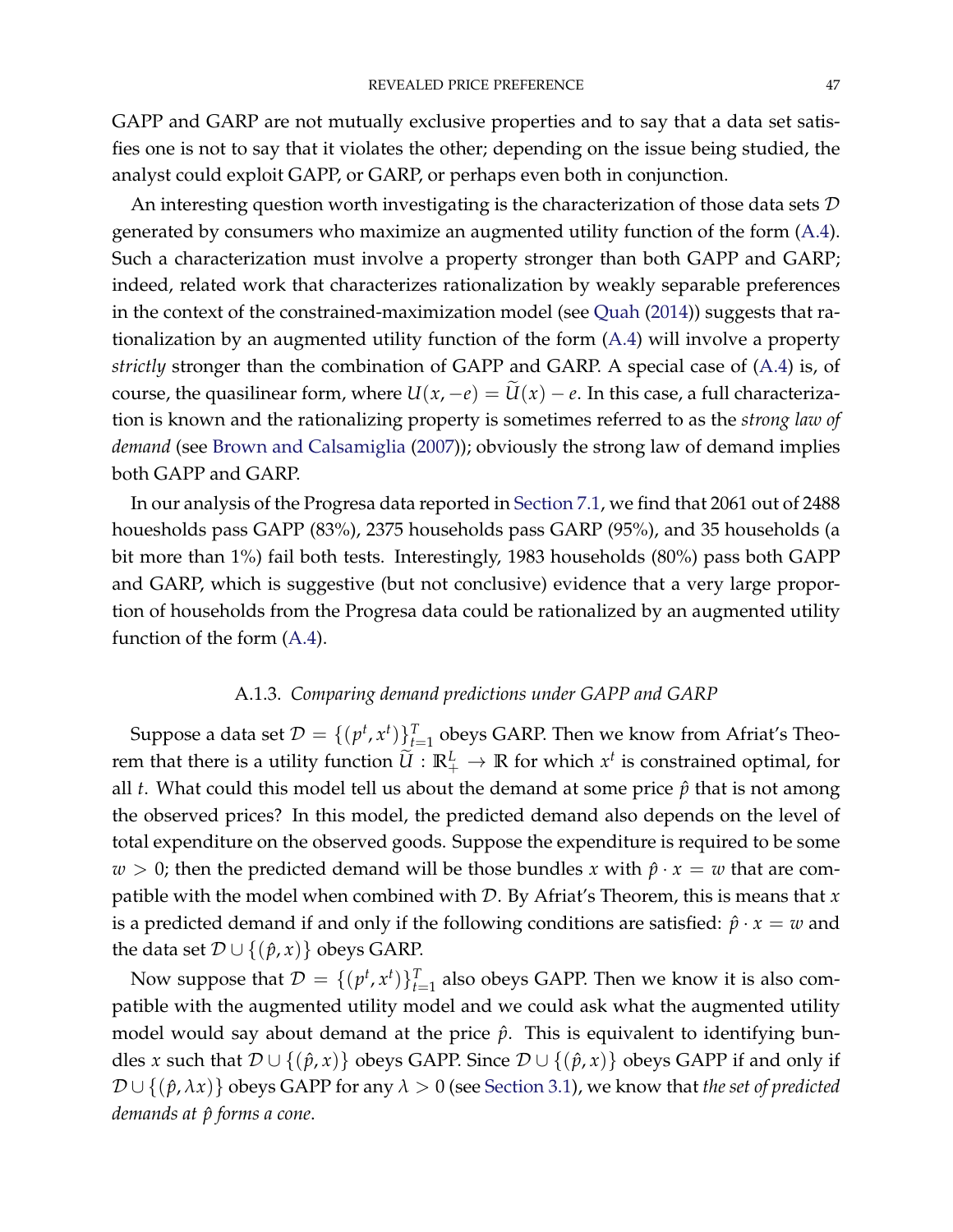Not surprisingly, these two models will typically have different predictions, even at the same expenditure level  $w > 0$ . To illustrate this, consider the following example.

<span id="page-47-0"></span>**Example A.5.** Suppose  $D$  consists of the single observation  $p^1 = (1, 1)$  and  $x^1 = (1, 1)$ . What is the predicted demand at  $\hat{p} = (1/4, 3/2)$ ? We study the predictions under the constrained-optimization model, with and without imposing homotheticity on the utility function, and the augmented utility model.

Consider first the constrained-optimization model. (a) Suppose that  $w < \hat{p} \cdot x^1 = 7/4$ ; the line of points/bundles incurring this level of expenditure is depicted by *B'* in [Figure](#page-48-1) [A.1a.](#page-48-1) In this case, any bundle with  $\hat{p} \cdot x = w$  will *not* be revealed preferred to  $x^1$  and so *x* can be any bundle in gray shaded area without violating GARP. (b) Now suppose  $w \ge \hat{p} \cdot (0, 2) = 3$ ; the bundles with  $\hat{p} \cdot x = w$  is depicted as  $B'''$  in [Figure](#page-48-1) [A.1a.](#page-48-1) Then if  $x \cdot \hat{p} = w$ , we have  $x \cdot p^1 > 2$ . In other words,  $x^1$  will never be revealed preferred to *x*. Once again, *x* can be any bundle in the red shaded area (that extends indefinitely towards the north east) without GARP being violated. (c) Lastly, we turn to the case where  $w \in [7/4, 3)$ ; a line with bundles satisfying this property is  $B''$ . Then any bundle satisfying  $\hat{p} \cdot x = w$  will be revealed preferred to  $x^1$ . So GARP requires that  $x^1$  is *not* revealed preferred to *x*, that is,  $p^1 \cdot x > p^1 \cdot x^1 = 2$  and therefore, all bundles in the blue shaded area will not violate GARP.

The shaded area in [Figure](#page-48-1) [A.1a](#page-48-1) gives the predicted demands at  $\hat{p}$  using GARP.

What happens to the predictions of the constrained-maximization model when the utility function is required to be homothetic? It is well known that homothetic utility functions generate demand that is linear in cones. Therefore, for any  $x \in \mathbb{R}^2_+$ , the data set  $\{(p^1, x^1), (\hat{p}, x)\}\)$  can be rationalized (in the constrained-maximization sense) by a homothetic utility function if and only if  $\{(p^1, x^1), (\hat{p}, \lambda x)\}$  can also be rationalized in this sense, for any  $\lambda > 0$ . In other words, as in the augmented utility model, the set of predicted demands forms a cone.

The characterization of data sets that are constrained-optimal according to some homothetic preference is given in [Varian](#page-43-2) [\(1983\)](#page-43-2), where the precise condition is known as the *homothetic axiom of revealed preference* or HARP, for short. In our simple case, to guarantee that  $\{(p^1, x^1), (\hat{p}, \lambda x)\}\$  satisfies HARP, we set  $w = \hat{p} \cdot x^1$  and consider the bundles with  $\hat{p} \cdot x = w$ ; the bundles at this expenditure level are depicted by  $\tilde{B}$  in [Figure](#page-48-1) [A.1b.](#page-48-1) At this expenditure level, GARP requires that *x* satisfies  $p^1 \cdot x > p^1 \cdot x^1$  and, for any such *x*, we have  $\{(p^1, x^1),(\hat{p}, \lambda x)\}$  satisfying HARP; in other words, the set of predicted demands is the cone generated by these bundles of *x*. This cone is depicted by the shaded region in [Figure](#page-48-1) [A.1b.](#page-48-1)

In the case of the augmented utility model, recall that if *x* satisfies  $\hat{p} \cdot x = p^1 \cdot x^1 = 2$ , then  $\{(p^1, x^1), (\hat{p}, x)\}$  $\{(p^1, x^1), (\hat{p}, x)\}$  $\{(p^1, x^1), (\hat{p}, x)\}$  satisfies GAPP if and only if it satisfies GARP (see [Proposition](#page-14-0) 1).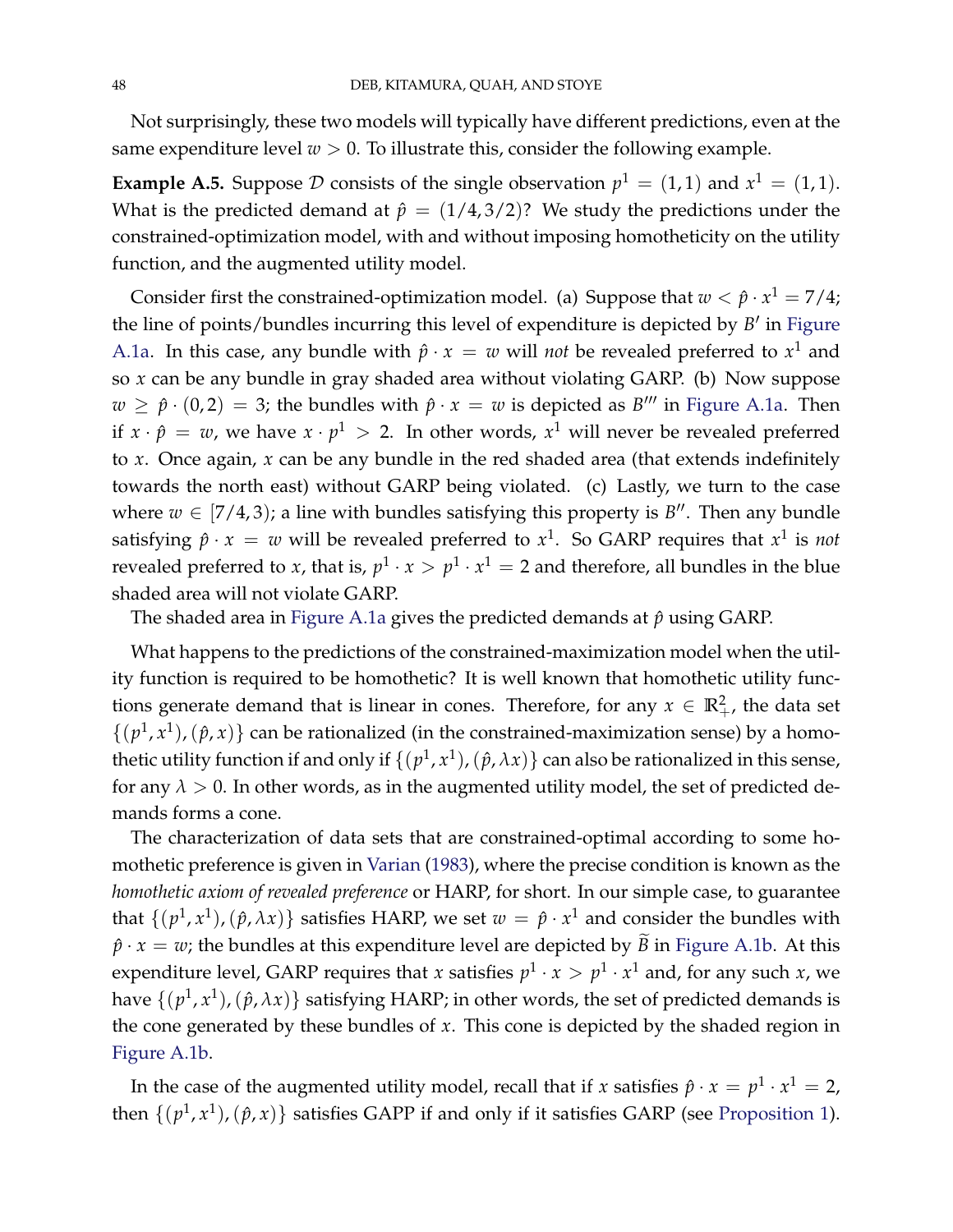<span id="page-48-1"></span>

FIGURE A.1. Counterfactuals with different consumption models

2 3 more, the predicted demands under GAPP is neither a subset nor a superset of that under The budget line with the property that  $\hat{p} \cdot x = 2$  is  $\hat{B}$  in [Figure](#page-48-1) [A.1c](#page-48-1) and, in this case, GARP (equivalently, GAPP) requires that  $p^1 \cdot x > p^1 \cdot x^1 = 2$ . The shaded area gives the predicted demands at  $\hat{p}$ . Notice that the cone in this case contains the cone in [Figure](#page-48-1) [A.1b,](#page-48-1) which is consistent with the fact that HARP is a stronger property than GAPP. Further-GARP, which is again unsurprising given that these two properties are not comparable.

# A.1.4. *Revealed preferences under GAPP and GARP*

<span id="page-48-0"></span>Both GARP and GAPP forbids the existences of strict cycles over revealed preference relations: in the case of GARP, the revealed preference relation is defined over bundles and in the case of GAPP it is defined over prices. It is entirely possible for these revealed preference relations to disagree with each other; this occurrence should not be thought of as strange, nor is it an indication that one model is better of worse compared to the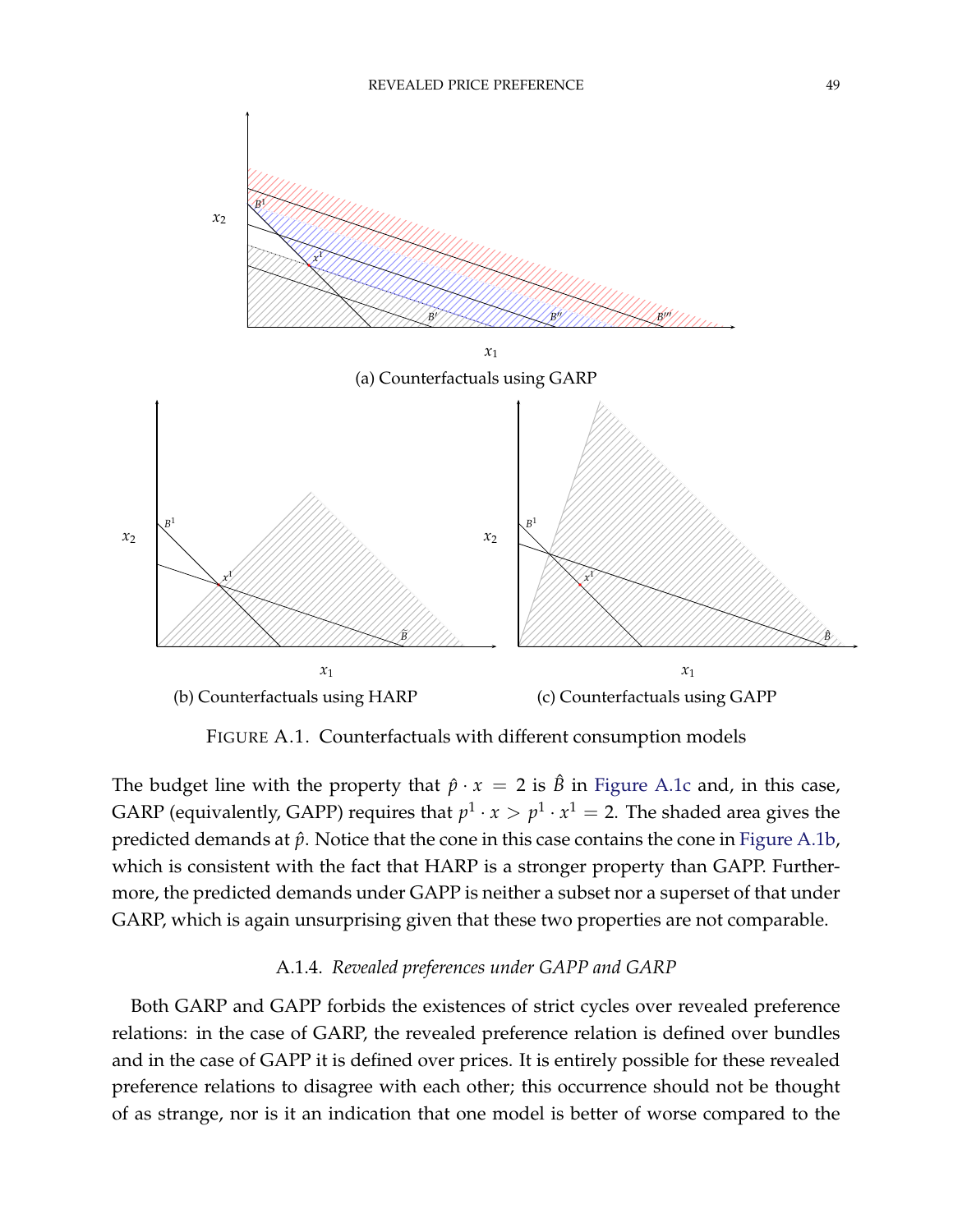other. The two conclusions apply to different objects and either, or both, of them could be interesting to the analyst.

To be precise, suppose that a data  $\mathcal{D} = \{ (p^t, x^t) \}_{t=1}^T$  is collected from a consumer who is maximizing an augmented utility function of the form [\(A.4\)](#page-45-2). Such a data set will obey both GAPP and GARP. It is possible for the price  $p^t$  to be strictly revealed preferred to  $p^s$ (whether directly or indirectly) and for the bundle *x s* to be revealed strictly preferred to *x t* . If this occurs, is the agent better off in observation *t* or in observation *s*? The fact that  $p^t$  is revealed strictly preferred to  $p^s$  means that

$$
U(x^t, -p^t \cdot x^t) > U(x^s, -p^s \cdot x^s)
$$

while the fact that  $x^s$  is revealed strictly preferred to  $x^t$  means that

$$
\widetilde{U}(x^t) < \widetilde{U}(x^s).
$$

In other words, the consumer's augmented utility is higher in observation *t* than in observation *s*, even though her sub-utility on the observed bundles is lower in observation *t*; these two phenomena are not mutually exclusive.

Another observation worth making is that it is sometimes possible to conclude that an out-of-sample price  $\hat{p}$  is superior to some in-sample price  $p^{t_1}$  observed in  $\mathcal{D}$ , even though one has no inkling what the demand will be at  $\hat{p}$ . Indeed,  $\hat{p}$  is revealed preferred to  $p^{t_1}$  whenever  $\hat{p} \cdot x^{t_1} \leq p^{t_1} \cdot x^{t_1}$  (and, more generally, this relation between  $\hat{p}$  and some other in-sample price  $p^t$  can be extended via transitive closure). It follows that at the (unobserved) optimal bundle at  $\hat{p}$ , which we denote by  $\hat{x}$ , we must have

$$
U(\hat{x}, -\hat{p} \cdot \hat{x}) \ge U(x^{t_1}, -\hat{p} \cdot x^{t_1}) > U(x^{t_1}, -p^{t_1} \cdot x^{t_1}).
$$

This is true even though, as we know from [Section](#page-46-0) [A.1.3,](#page-46-0) the predicted demand at  $\hat{p}$ under the augmented utility model can be an arbitrarily small or large bundle. On the other hand, without knowing the agent's expenditure level at  $\hat{p}$ , it is impossible to tell if the sub-utility  $\widetilde{U}(\hat{x})$  is greater or lower than  $\widetilde{U}(x^{t_1})$ . Put another way, while GAPP may allow the observer to rank  $\hat{p}$  with  $p^{t_1}$ , it is impossible to rank the subutility of the demand bundle at these two observation using GARP, without some information or assumption on the expenditure level at  $\hat{p}$ .

**Example A.6.** Suppose  $D$  consists of two observations,

$$
(p^{t_1}, x^{t_1}) = ((2,2), (2,2))
$$
 and  
 $(p^{t_2}, x^{t_2}) = ((1,1), (1,1)).$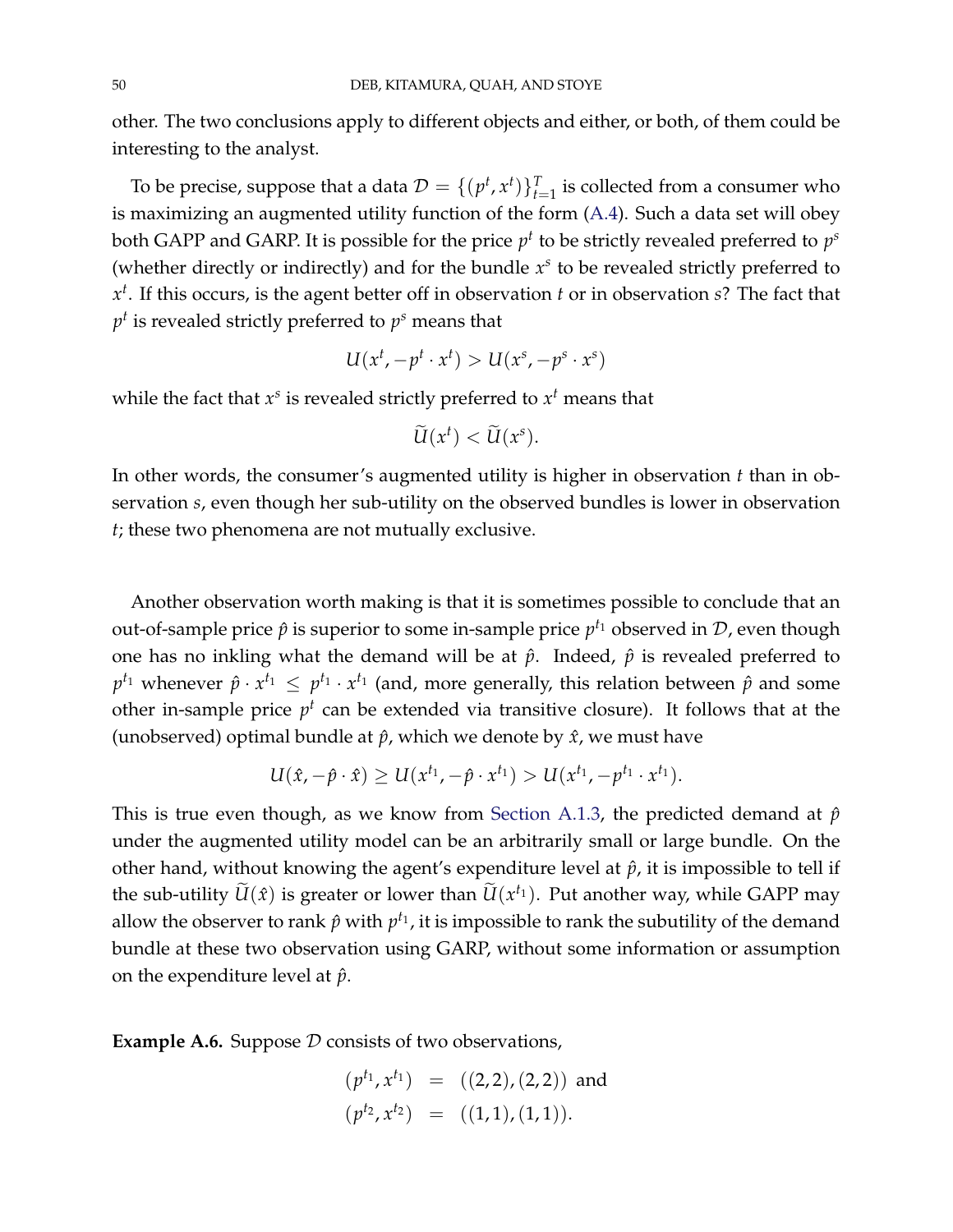It is straightforward to check that this data set can be generated by a consumer maximizing

$$
U(x,-e)=\widetilde{U}(x)-f(e),
$$

for strictly increasing functions  $\widetilde{U}$  and  $f$ . Clearly,  $p^{t_2}$  is revealed preferred to  $p^{t_1}$  and  $x^{t_1}$ is revealed preferred to  $x^{t_2}$ . In this case, the consumer's augmented utility is higher at  $t_2$ compared to  $t_1$ , even though her sub-utility on the observed goods is lower at  $t_2$  compared to  $t_1$ .

Now suppose the data consists of just the observation  $(p^{t_1}, x^{t_1})$ . Obviously, we can still conclude that the consumer prefers  $\hat{p} = (1,1)$  to  $p^{t_1}$  and derives greater augmented utility from  $\hat{p}$  than from  $p^{t_1}$ . However, nothing can be said about the consumer's subutility without further information on expenditure. If the expenditure is lower than the expenditure at  $t_1$ , which is 8, then the subutility achieved at  $\hat{p}$  must be lower than the subutility of *x* <sup>1</sup> and if the expenditure is higher than 8, then the sub-utility achieve must be lower than that of  $x^{t_1}$ .

### APPENDIX A.2. PROOF OF P[ROPOSITION](#page-16-2) [2](#page-16-2)

<span id="page-50-0"></span>(1) We have already shown the 'only if' part of this claim, so we need to show the 'if' part holds. From the proof of [Theorem](#page-6-1) [1,](#page-6-1) we know that for a large *M*, it is the case that  $p^t \succeq_p p^{t'}$  if and only if  $(x^t, M-p^t \cdot x^t) \succeq_x (x^{t'}, M-p^{t'} \cdot x^{t'})$  and hence  $p^t \succeq_p^* p^{t'}$  if and only if  $(x^t, M-p^t\cdot x^t) \succeq_x^* (x^{t'}, M-p^{t'}\cdot x^{t'})$ . If  $p^t \not\succeq_p^* p^{t'}$ , then  $(x^t, M-p^t\cdot x^t) \not\succeq_x^* (x^{t'}, M-p^t\cdot x^t)$  $p^{t'} \cdot x^{t'}$  and hence there is a utility function  $\widetilde{U}: \mathbb{R}^{L+1}_+ \to \mathbb{R}$  rationalizing the augmented data set  $\widetilde{D}$  such that  $\widetilde{U}(x^t, M-p^t\cdot x^t) < \widetilde{U}(x^{t'}, M-p^{t'}\cdot x^{t'})$  (see Remark 2 in [Section](#page-44-1) [A.1.1\)](#page-44-1). This in turn implies that the augmented utility function *U* (as defined by [\(5\)](#page-8-0)), has the property that  $U(x^t, -p^t \cdot x^t) < U(x^{t'}, -p^{t'} \cdot x^{t'})$  or, equivalently,  $V(p^t) < V(p^{t'})$ .

(2) Given part (1), we need only show that if  $p^t \succeq^*_{p} p^{t'}$  but  $p^t \not\succ^*_{p} p^{t'}$ , then there is some augmented utility function *U* such that  $U(x^t, -p^t \cdot x^t) = U(x^{t'}, -p^{t'} \cdot x^{t'})$ . To see that this holds, note that if  $p^t \succeq^*_p p^{t'}$  but  $p^t \not\succ^*_p p^{t'}$ , then  $(x^t, M-p^t\cdot x^t) \succeq^*_x (x^{t'}, M-p^{t'}\cdot x^{t'})$  but  $(x^t, M-p^t \cdot x^t) \not\succ_x^* (x^{t'}, M-p^{t'} \cdot x^{t'})$ . In this case there is a utility function  $\widetilde{U}: \mathbb{R}^{L+1}_+ \to \mathbb{R}$ rationalizing the augmented data set  $\widetilde{D}$  such that  $\widetilde{U}(x^t, M-p^t\cdot x^t)=\widetilde{U}(x^{t'}, M-p^{t'}\cdot x^{t'}).$ This in turn implies that the augmented utility function *U* (as defined by [\(5\)](#page-8-0)) satisfies  $U(x^{t}, -p^{t} \cdot x^{t}) = U(x^{t'}, -p^{t'} \cdot x^{t'})$  and so  $V(p^{t}) = V(p^{t'} \cdot x^{t'})$  $\Box$ 

### APPENDIX A.3. PRICE INDICES TO DEFLATE NOMINAL EXPENDITURE

<span id="page-50-1"></span>In this section, we build on the discussion in [Section](#page-18-0) [3.5.](#page-18-0) Suppose that, at observation *t*, the consumer chooses  $(x^t, y^t)$  to maximize  $\widetilde{U}(x, y)$ , subject to  $p^t \cdot x^t + q^t \cdot y^t \leq M^t$ . We are interested in the conditions under which there is an index  $k^t$ , depending on the prices of the outside goods, such that the deflated data  $\{(p^t/k^t,x^t)\}_{t=1}^T$  obeys GAPP (and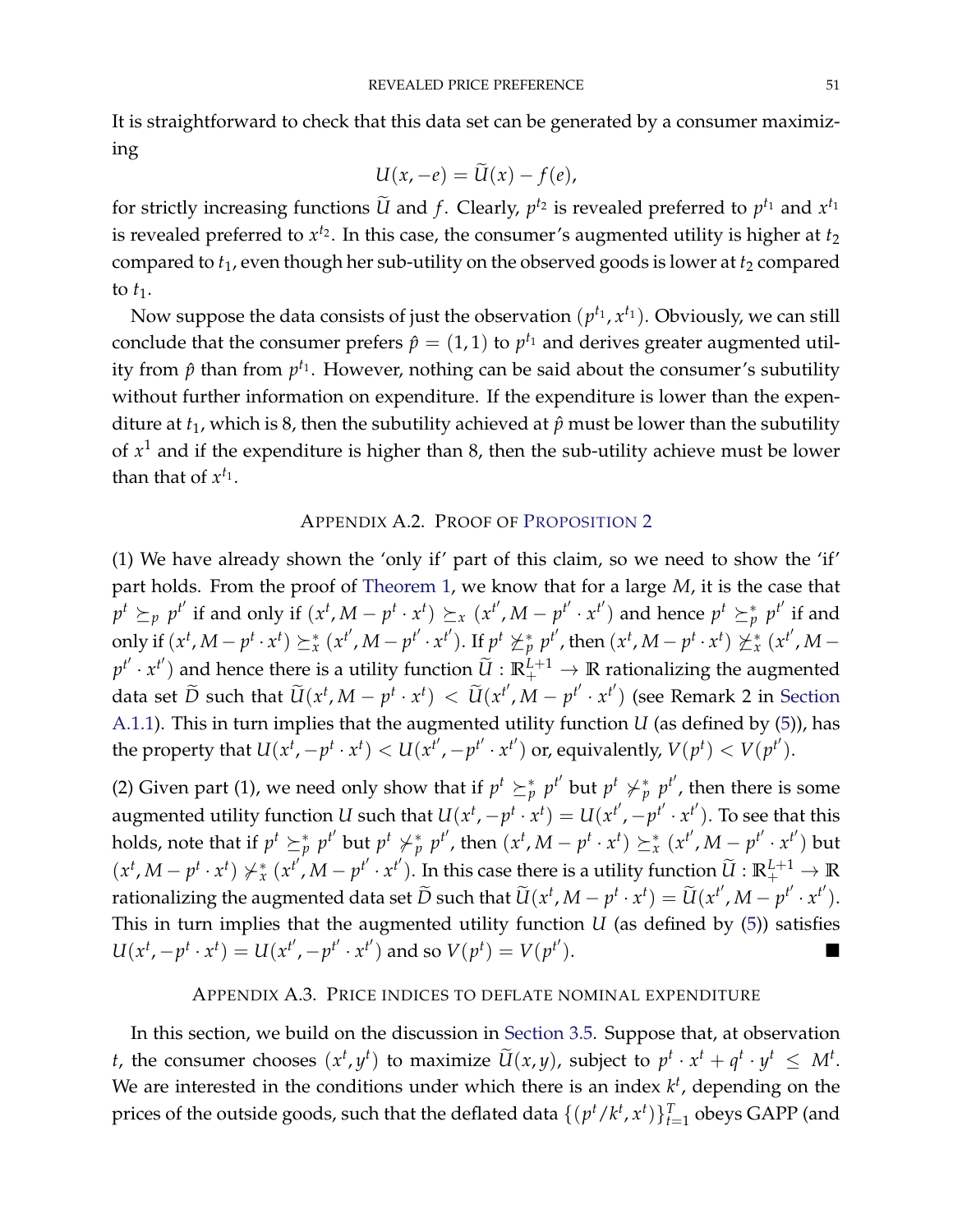hence can be rationalized as maximizing an augmented utility function). In the main paper, we explained that this holds if prices of the outside goods move up and down proportionately (so there is no change to their prices relative to each other). When relative prices *are* allowed to change, it is still possible to obtain a deflator *k <sup>t</sup>* guaranteeing that  $\{(p^t/k^t, x^t)\}_{t=1}^T$  obeys GAPP, but stronger assumptions will have to be imposed on the utility function *U*. We outline a set of sufficient conditions for this to hold.

Suppose that the outside goods are weakly separable from the observed goods, so the overall utility function has the form  $\tilde{U}(x, \tilde{u}(y))$ , where  $\tilde{u}(y)$  is the sub-utility of the bundle *y* of outside goods. Furthermore, we assume that  $\tilde{u}$  has an indirect utility  $\tilde{v}$  of the following form:

$$
\tilde{v}(q,m) = h\left(\frac{m}{f(q)} + b(q), g_1(q), g_2(q), \ldots, g_N(q)\right)
$$

where  $f$ ,  $b$ ,  $g_1$ , ...,  $g_N$  are all real-valued functions of the prices  $q$  of the outside goods, and *m* is the expenditure devoted to those goods. This formulation covers a number of standard functional forms used in empirical analysis. If  $\tilde{v}(q, m) = m/f(q)$  where *f* is one-homogeneous then the preference it generates is homothetic; if  $\tilde{v}(q, m) = (m/f(q)) +$  $b(q)$ , where *b* is zero-homogeneous, then we obtain the [Gorman](#page-70-3) polar form (see Gorman [\(1961\)](#page-70-3)). Another example is the form

<span id="page-51-0"></span>
$$
\ln \tilde{v}(q,m) = \left\{ \left[ \frac{\ln m - \ln f(q)}{g_1(q)} \right]^{-1} + g_2(q) \right\}^{-1}
$$
 (A.5)

where  $g_1$  and  $g_2$  are zero-homogeneous functions. If  $g_2 \equiv 0$ , the form [\(A.5\)](#page-51-0) generates the Price Invariant Generalized Logarithmic (PIGLOG) demand system [\(Muellbauer,](#page-70-4) [1976\)](#page-70-4); if further functional form restrictions are imposed on *f* and *g*1, we obtain the Almost Ideal Demand System (AIDS) of [Deaton and Muellbauer](#page-70-5) [\(1980\)](#page-70-5). The Quadratic Almost Ideal Demand System (QUAIDS) is a generalization of AIDS that has greater flexibility to model empirically relevant Engel curves (see [Banks, Blundell, and Lewbel](#page-70-6) [\(1997\)](#page-70-6)); it is a special case of [\(A.5\)](#page-51-0) with functional form restrictions on *f* , *g*1, and *g*2.

We assume that the consumer's total wealth *M<sup>t</sup>* varies with *t* in such a way that, should the consumer devote all of this wealth to the unobserved goods, then her utility is constant. This captures the idea that the consumer's *real wealth* (as measured by the indirect utility function *v*) is unchanged across observations. While we permit prices of the unobserved goods to change, we require that they change in such a way that  $g_1(q^t)$ ,  $g_2(q^t), \ldots, g_N(q^t)$  remain constant at  $\bar{g}_1, \bar{g}_2 \ldots, \bar{g}_N$  (respectively) for all *t*. Given the form of  $\tilde{v}$ , this implies that  $(M<sup>t</sup>/f(q<sup>t</sup>)) + b(q<sup>t</sup>)$  is constant for all *t*; let this constant be *C*. Thus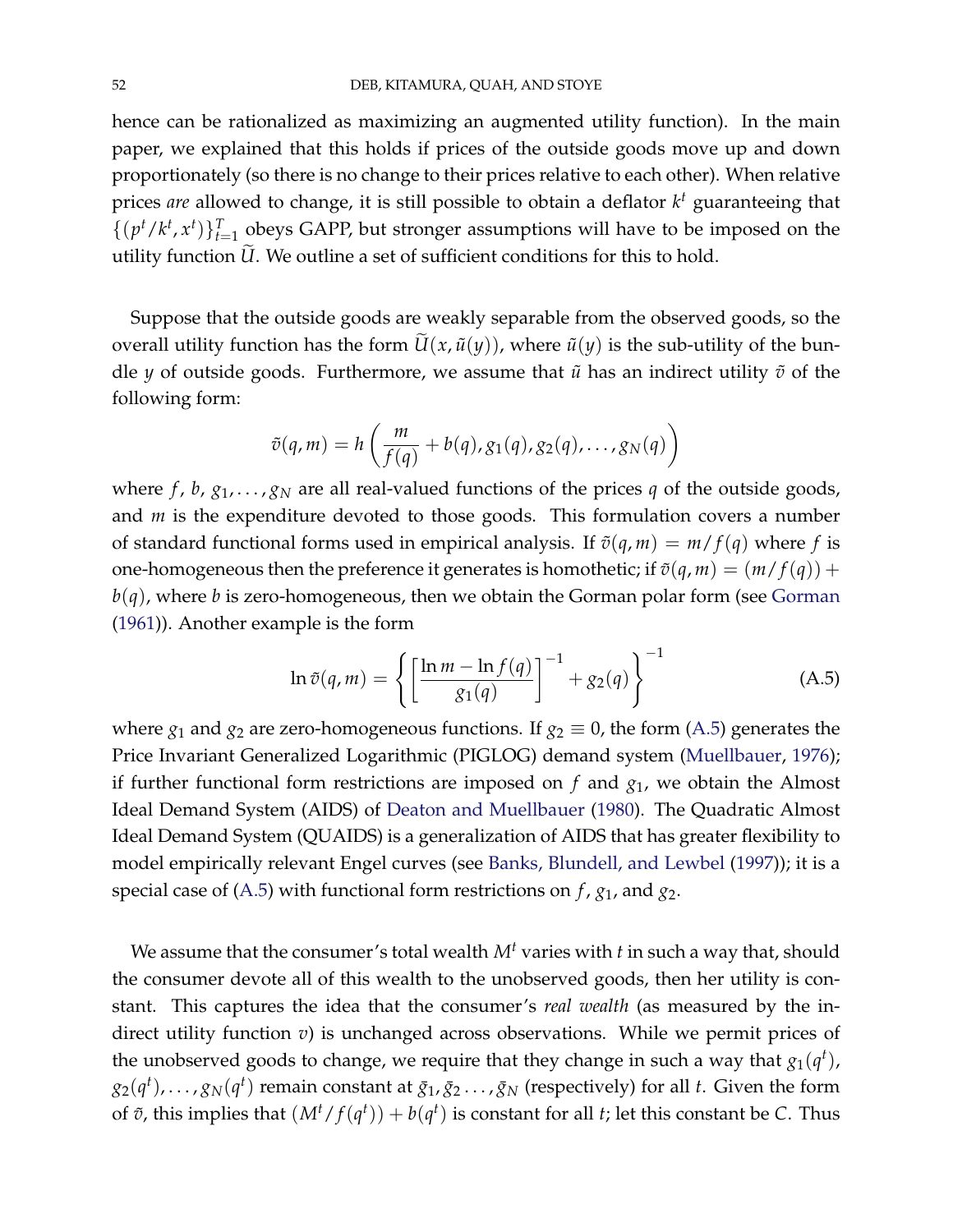we can think of the consumer as choosing  $(x, c)$  to maximize  $\tilde{U}(x, \tilde{v}(c, \bar{g}_1, \bar{g}_2, \ldots, \bar{g}_N))$  subject to  $p^t \cdot x + (c - b(q^t)) f(q^t) \leq (C - b(q^t)) f(q^t)$ . This inequality can be written as

$$
\frac{p^t \cdot x}{f(q^t)} + c \le C.
$$

It follows that the data set  $\{(p^t/f(q^t), x^t)\}_{t=1}^T$  will obey GAPP.

#### APPENDIX A.4. NONLINEAR PRICING, THE RATIONALITY INDEX, AND RELATED TOPICS

In this section, we formulate and prove a rationalization result that allows for both imperfect rationalization and nonlinear pricing. This result generalizes [Theorem](#page-20-1) [2](#page-20-1) and [Theorem](#page-6-1) [1](#page-6-1) by allowing for imperfect rationality. We explain how this result is crucial in helping us to calculate the rationality index (introduced in [Section](#page-18-2) [3.4\)](#page-18-2) and other variations on that index that provide a measure of departures from exact rationality. We also use this result to show that the bounds on the compensating and equivalent variations obtained in [Section](#page-16-0) [3.3](#page-16-0) are tight.

# A.4.1. *ϑ-rationalization*

<span id="page-52-0"></span>We are in the setting of [Section](#page-19-0) [4.](#page-19-0) The consumer chooses her consumption from the space  $X \subseteq \mathbb{R}^L_+$ . A price system is a map  $\psi: X \to \mathbb{R}_+$ , where  $\psi(x)$  is the cost of purchasing  $x \in X$ . Let  $\overline{\theta} = (\theta^1, \theta^2, \dots, \theta^T) \in (0, 1]^T$ . An augmented utility function  $U: X \times \mathbb{R}_+ \to \mathbb{R}$ provides a  $\overline{\vartheta}$ -rationalization of a data set  $\mathcal{D} = \{(\psi^t,x^t)\}_{t=1}^T$  if, at each observation  $t$ ,

$$
U(x^t, -\psi^t(x^t)) \ge U(x, -(\vartheta^t)^{-1}\psi^t(x)) \text{ for all } x \in X.
$$

Note that this definition of  $\overline{\theta}$ -rationalization generalizes the notion introduced in [Section](#page-18-2) [3.4,](#page-18-2) which can be thought of as the special case where  $\vartheta^t = \vartheta^{t'}$  for all  $t, t' \in T$ . The context here is also more general since we allow for nonlinear pricing (as introduced in [Section](#page-19-0) [4\)](#page-19-0). Obviously, if a data set can be exactly rationalized then it is  $\overline{\theta}$ -rationalized with  $\bar{\theta} = (1, 1, \dots, 1)$ ; note also that if a data set can be  $\bar{\theta}$ -rationalized then it can also be  $\overline{\vartheta}'$ -rationalized for  $\overline{\vartheta}'<\overline{\vartheta}$ . A consumer whose observations cannot be exactly rationalized but can be  $\bar{\theta}$ -rationalized for some  $\bar{\theta} < (1, 1, ..., 1)$  exhibits limited rationality in the sense discussed in [Section](#page-18-2) [3.4.](#page-18-2)

The calculation of the rationality index hinges on our ability to ascertain whether a data set  $D$  has a  $\overline{\theta}$ -rationalization for a given  $\overline{\theta}$ . It is possible to characterize those data sets that can be  $\bar{\theta}$ -rationalized using a modified version of the GAPP test, as we now explain.

Let  $\overline{\vartheta}\in (0,1]^T$ . Define the relations  $\succeq_{p,\overline{\vartheta}}$  and  $\succ_{p,\overline{\vartheta}}$  in the following way:

$$
\psi^{t'} \succeq_{p,\overline{\theta}} \psi^t \text{ if } \psi^{t'}(x^t) \leq \theta^{t'} \psi^t(x^t) \text{ and } \psi^{t'} \succ_{p,\overline{\theta}} \psi^t \text{ if } \psi^{t'}(x^t) < \theta^{t'} \psi^t(x^t).
$$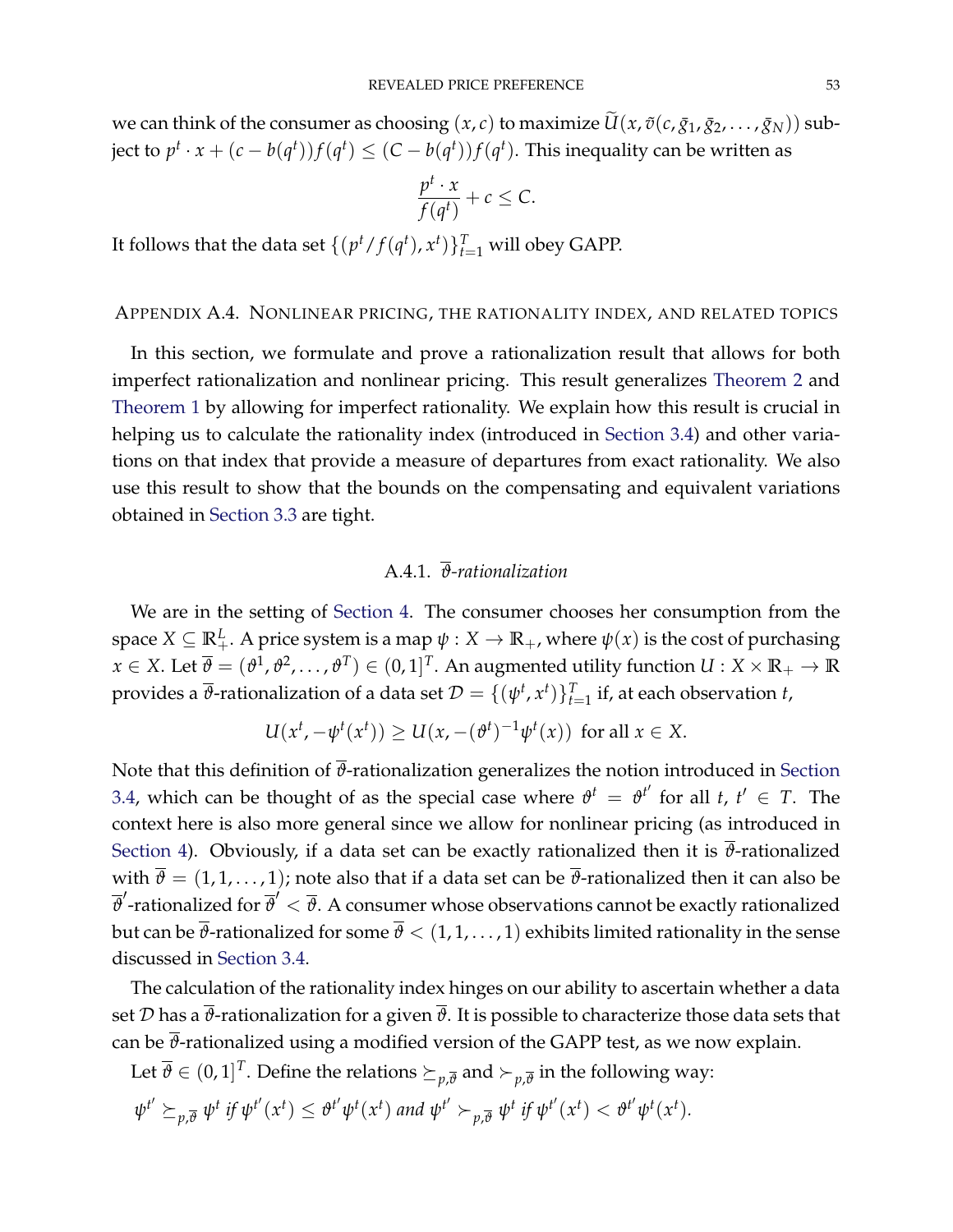Denote the transitive closure of  $\succeq_{p,\overline{\theta}}$  by  $\succeq^*_{p,\overline{\theta}}.$  Obviously these definitions generalize the ones given for revealed preference relations over prices provided in [Section](#page-19-0) [4.](#page-19-0)

The data set D obeys *ϑ-GAPP* if

there do not exist observations  $t, t' \in T$  such that  $\psi^{t'} \succeq^*_{p,\overline{\theta}} \psi^t$  and  $\psi^t \succ_{p,\overline{\theta}} \psi^{t'}$ .

The next result states that  $\overline{\theta}$ -GAPP characterizes  $\overline{\theta}$ -rationalization.

<span id="page-53-0"></span>**Theorem A.4.1.** A data set  $\mathcal{D} = \{(\psi^t, x^t)\}_{t=1}^T$  can be  $\overline{\vartheta}$ -rationalized by an augmented utility function for some  $\overline{\vartheta} \in (0,1]^T$  if and only if it satisfies  $\overline{\vartheta}$ -GAPP.

REMARK 1. This theorem states, in particular, that  $\mathcal{D} = \{(\psi^t, x^t)\}_{t=1}^T$  can be rationalized by an augmented utility function if and only if it satisfies GAPP, which corresponds to the special case where  $\bar{\theta} = (1, 1, \dots, 1)$ . So it covers the first claim in [Theorem](#page-20-1) [2](#page-20-1) (the part before "Furthermore,. . . ") and also the equivalence of statements (1) and (2) in [Theorem](#page-6-1) [1.](#page-6-1) For the proof of the second claim in [Theorem](#page-20-1) [2](#page-20-1) see the end of this subsection. Unlike the proof we gave of [Theorem](#page-6-1) [1](#page-6-1) in the main body of the paper, our proof of [Theorem](#page-53-0) [A.4.1](#page-53-0) does not appeal to [Afriat's Theorem,](#page-44-0) though it is clearly inspired by it. In particular, we show that  $\bar{\theta}$ -GAPP implies that there is a solution to a system of linear inequalities (see [Lemma](#page-54-0) [A.1](#page-54-0) below), analogous to the so-called Afriat inequalities usually derived in the proof of [Afriat's Theorem](#page-44-0) and then use those inequalities to explicitly construct a piecewise linear augmented utility function that rationalizes the data.

REMARK 2. Note that checking whether or not  $\overline{\theta}$ -GAPP holds for a given  $\overline{\theta}$  is computationally undemanding: the relations  $\succeq_{p,\overline{\theta}}$  and  $\succ_{p,\overline{\theta}}$  can be easily constructed; once this has been obtained, we can apply Warshall's algorithm to compute the transitive closure of the revealed preference relations and then check for violations of  $\overline{\vartheta}$ -GAPP.

REMARK 3. Suppose we impose the mild restriction that every bundle that is an observed choice has a strictly positive value under any of the other price observation, that is,  $\psi^{t'}(x^t) > 0$  whenever  $\psi^{t'} \neq \psi^t$ . Then we can choose sufficiently small  $\vartheta > 0$  so that  $\psi^{t'}(x^t) > \vartheta \psi^t(x^t)$  whenever  $\psi^{t'} \neq \psi^t$ . If we let  $\overline{\vartheta} = (\vartheta, \dots, \vartheta)$ , then D must obey  $\overline{\vartheta}$ -GAPP simply because the relation  $\succ_{p,\overline{\theta}}$  is empty. Thus every data set is  $\vartheta$ -rationalizable for  $\vartheta$ sufficiently close to zero.

**Proof of [Theorem](#page-53-0) [A.4.1.](#page-53-0)** Suppose  $D$  can be  $\overline{\theta}$ -rationalized by an augmented utility function for some  $\overline{\vartheta}\in (0,1]^T.$  In that case, if  $\psi^{t'}\succeq_{p,\overline{\vartheta}}\psi^t$ , then  $\psi^{t'}(x^t)\leq \vartheta^{t'}\psi^t(x^t)$  and so

<span id="page-53-1"></span>
$$
U(x^{t'}, -\psi^{t'}(x^{t'})) \ge U(x^{t}, -(\vartheta^{t'})^{-1}\psi^{t'}(x^{t})) \ge U(x^{t}, -\psi^{t}(x^{t})), \tag{A.6}
$$

where the first inequality follows from the (imperfect) optimality of  $x^{t'}$  and the second from the property that  $U$  is strictly decreasing in expenditure. It follows that if  $\psi^{t'}\succeq_{p,\overline{\theta}}^*\psi^t$ ,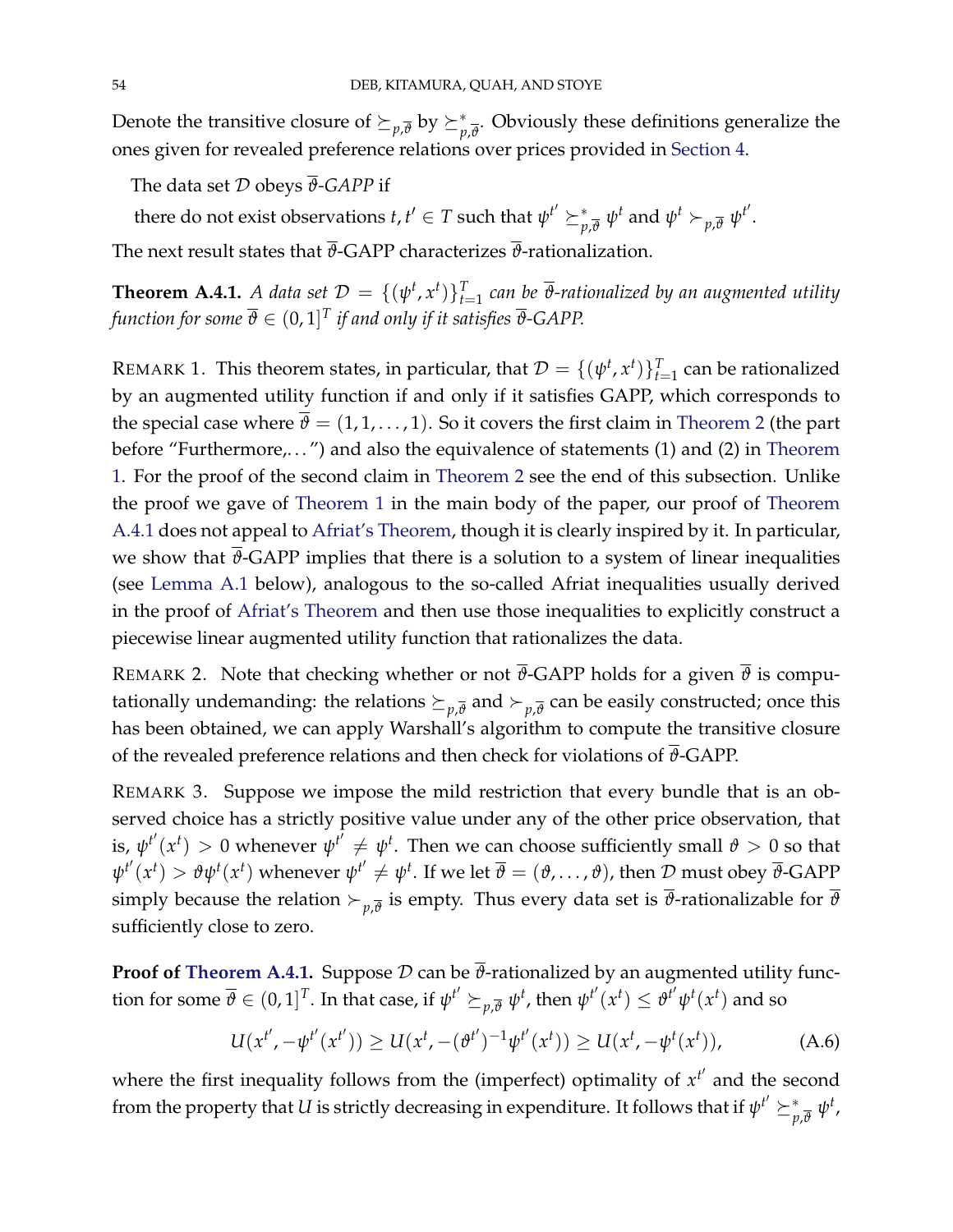then  $U(x^{t'}, -\psi^{t'}(x^{t'})) \geq U(x^{t}, -\psi^{t}(x^{t})).$  Similarly, if  $\psi^{t'} \succ_{p,\overline{\theta}} \psi^{t}$ , then  $\psi^{t'}(x^{t}) < \theta^{t'} \psi^{t}(x^{t})$ and we obtain  $U(x^{t'}, -\psi^{t'}(x^{t'})) > U(x^{t}, -\psi^{t}(x^{t}))$  since the second inequality in [\(A.6\)](#page-53-1) will now be strict. It is then clear that we cannot simultaneously have  $\psi^{t'}\succeq^*_{p,\overline{\theta}}\psi^t$ , and  $\psi^t \succ_{p,\overline{\vartheta}} \psi^{t'}$ , which establishes  $\overline{\vartheta}$ -GAPP.

Conversely, suppose that  $\mathcal D$  obeys  $\overline{\vartheta}$ -GAPP. Then there is a complete preorder  $\succsim$  defined on the set  $\{p^t\}_{t\in T}$  that extends  $\succeq_{p,\overline{\theta}}$  and  $\succ_{p,\overline{\theta}}$  in the sense that such  $\psi^{t'}\succsim\psi^t$  if  $\psi^{t'}\succeq_{p,\overline{\theta}}^*\psi^t$ and  $\psi^{t'} \succ \psi^t$  if  $\psi^{t'} \succ_{p,\overline{\vartheta}} \psi^t$ , where  $\succ$  is the asymmetric part of  $\succsim$ . We first prove the following lemma.

<span id="page-54-0"></span> $\bf{l. emma~A.1.}$  *Suppose*  $\cal{D}$  *obeys*  $\overline{\vartheta}$ *-GAPP and let*  $\succsim$  *be a complete preorder that extends*  $\succeq_{p,\overline{\vartheta}}$  *and*  $\succ_{p,\overline{\vartheta}}$ . Then there are numbers  $\phi^t$  and  $\lambda^t>0$  (for  $t=1,2,\ldots$  , T) with the following properties:

(a) 
$$
\phi^{t'} > \phi^t
$$
 if  $\psi^{t'} > \psi^t$ ;  
\n(b)  $\phi^{t'} = \phi^t$  if  $\psi^{t'} \sim \psi^t$ ; and  
\n(c)  $\phi^{t'} \leq \phi^t + \lambda^t(\psi^t(x^{t'}) - \vartheta^t\psi^{t'}(x^{t'}))$  for all  $t \neq t'$ .

**Proof.** Let  $z^{ij} = \psi^i(x^j) - \theta^i \psi^j(x^j)$  for  $i, j \in T$ . Note that, for  $i \neq j$ ,  $z^{ij} < 0$  implies that  $\psi^i \succ \psi^j$  and  $z^{ij} \leq 0$  implies that  $\psi^i \succsim \psi^j$ . We shall explicitly construct  $\phi^t$  and  $\lambda^t > 0$ that satisfy the required conditions. With no loss of generality, suppose that  $\psi^{t+1} \succsim \psi^t$  for  $t = 1, 2, \ldots, T-1.$ 

First, choose  $\phi^1$  to be any number and  $\lambda^1$  to be any strictly positive number. Suppose  $\psi^2 \succ \psi^1$ . Then  $\min_{j>1} z^{1j} > 0$ , because if  $z^{1j'} = \psi^1(x^{j'}) - \vartheta^1 \psi^{j'}(x^{j'}) \leq 0$  for some  $j' > 1$ , then  $\psi^1 \succsim \psi^{j'}$ , which is a contradiction. So there is  $\phi^2$  such that

<span id="page-54-1"></span>
$$
\phi^1 < \phi^2 < \min_{j > 1} \{ \phi^1 + \lambda^1 z^{1j} \}. \tag{A.7}
$$

If  $\psi^2 \sim \psi^1$  then  $\min_{j>1} z^{1j} \geq 0$  because if  $z^{1j'} = \psi^1(x^{j'}) - \vartheta \psi^{j'}(x^{j'}) < 0$  for some  $j' > 1$ , then  $\psi^1 \succ \psi^{j'}$ , which is a contradiction. Setting  $\phi^2 = \phi^1$ , we obtain

<span id="page-54-2"></span>
$$
\phi^1 = \phi^2 \le \min_{j>1} \{ \phi^1 + \lambda^1 z^{1j} \}.
$$
 (A.8)

We claim that there is  $\lambda^2 > 0$  such that

$$
\phi^1 \leq \phi^2 + \lambda^2 z^{21}.
$$

Clearly this inequality holds if  $z^{21} \ge 0$ . If  $z^{21} = \psi^2(x^1) - \psi^2\psi^1(x^1) < 0$ , then  $\psi^2 > \psi^1$ ; this implies that  $\phi^1<\phi^2$  and thus the inequality holds for  $\lambda^2$  sufficiently small.

We now go on to choose  $\phi^3$  and  $\lambda^3$ . Since  $\psi^j \succsim \psi^i$  for all  $j > 2$  and  $i = 1, 2$ , we obtain  $z^{ij}\geq 0.$  Consider two cases: when  $\psi^3\succ \psi^2\succsim \psi^1$  and  $\psi^3\sim \psi^2\succsim \psi^1.$  In the former case, both  $\min_{j>2} z^{1j} > 0$  and  $\min_{j>2} z^{2j} > 0$ . Therefore

$$
\phi^2 < \min_{j>2} \{ \phi^2 + \lambda^2 z^{2j} \}.
$$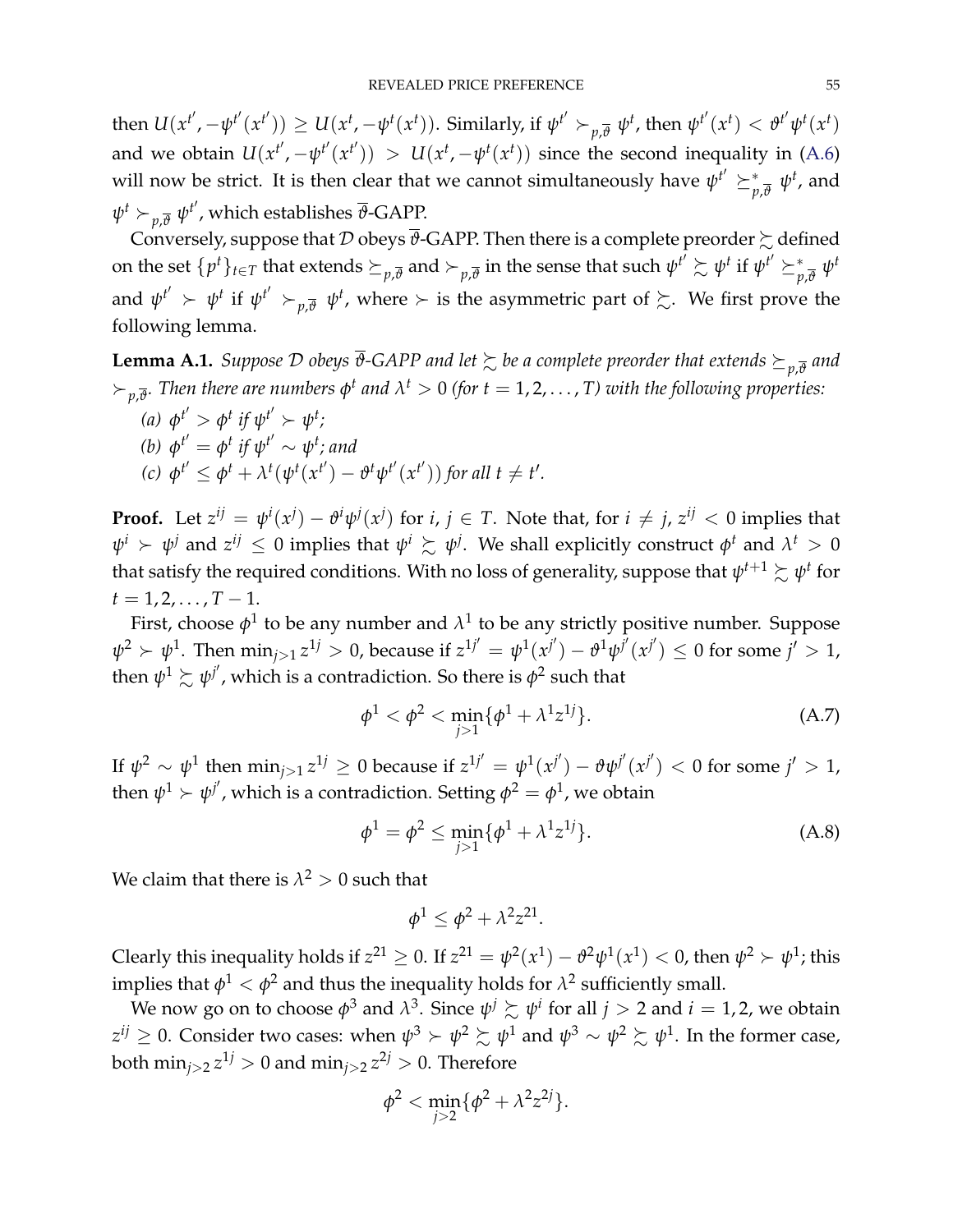If  $\phi^2=\phi^1$ , obviously we also have

$$
\phi^2<\min_{j>2}\{\phi^1+\lambda^1 z^{1j}\};
$$

this inequality also holds if  $\phi^2>\phi^1$  since in that case [\(A.7\)](#page-54-1) holds. It follows that we can find  $\phi^3$  such that

$$
\phi^2 < \phi^3 < \min\left\{\min_{j>2} \{\phi^1 + \lambda^1 z^{1j}\}, \min_{j>2} \{\phi^2 + \lambda^2 z^{2j}\}\right\}.
$$

We turn to the case where  $\psi^3 \sim \psi^2 \succsim \psi^1$ . It follows from [\(A.7\)](#page-54-1) and [\(A.8\)](#page-54-2) that  $\phi^2 \leq$  $\min_{j>2}\{\phi^1+\lambda^1 z^{2j}\}.$  We also know that  $z^{2j}\geq 0$  for all  $j>2.$  Therefore, we can choose  $\phi^3$ such that

$$
\phi^2 = \phi^3 \le \min \left\{ \min_{j>2} \{ \phi^1 + \lambda^1 z^{1j} \}, \min_{j>2} \{ \phi^2 + \lambda^2 z^{2j} \} \right\}.
$$

Now choose  $\lambda^3>0$  sufficiently small so that

$$
\phi^i \leq \phi^3 + \lambda^3 z^{3i} \text{ for } i = 1, 2.
$$

Clearly that this inequality holds for any  $\lambda^3 > 0$  if  $z^{3i} \ge 0$ . If  $z^{3i} < 0$  then  $\psi^3 > \psi^i$ , in which case  $\phi^3 > \phi^i$  and the inequality will be satisfied for  $\lambda^3$  sufficiently small.

Repeating this argument, we choose  $\phi^t$  (for  $t \leq T-1$ ) such that if  $\psi^t \succ \psi^{t-1}$  then

<span id="page-55-0"></span>
$$
\phi^{t-1} < \phi^t < \min_{s \le t-1} \left\{ \min_{j > t-1} \{ \phi^s + \lambda^s z^{sj} \} \right\} \tag{A.9}
$$

and if  $\psi^t \sim \psi^{t-1}$  then

<span id="page-55-1"></span>
$$
\phi^{t-1} = \phi^t \le \min_{s \le t-1} \left\{ \min_{j > t-1} \{ \phi^s + \lambda^s z^{sj} \} \right\};
$$
\n(A.10)

and  $\lambda^t > 0$  (for  $t = 2, 3, \ldots, T$ ) such that

<span id="page-55-2"></span>
$$
\phi^i \le \phi^t + \lambda^t z^{ti} \text{ for } i \le t - 1. \tag{A.11}
$$

For a fixed *t'*, [\(A.9\)](#page-55-0) and [\(A.10\)](#page-55-1) guarantee that  $\phi^{t'} \leq \phi^{t} + \lambda^{t} z^{t t'}$  for  $t < t'$  while [\(A.11\)](#page-55-2) guarantees that this inequality holds for  $t > t'$ . So we have found  $\lambda^t$  and  $\phi^t$  to obey condition (c), while the first two conditions hold by construction.

We now return to the proof that (2) implies (3). Let  $\succeq$  be a complete preorder that extends  $\succeq_{p,\overline{\theta}}$  and  $\succ_{p,\overline{\theta}}$  and let the numbers  $\phi^t$  and  $\lambda^t$   $>$  0 (for  $t$  = 1,2,..., *T*) satisfy properties (a) – (c) in [Lemma](#page-54-0) [A.1.](#page-54-0) Define the function  $U : X \times \mathbb{R}^- \to \mathbb{R}$  by

<span id="page-55-3"></span>
$$
U(x, -e) = \min_{t \in T} \{ \phi^t + \lambda^t (\psi^t(x) - \vartheta^t e) \}.
$$
 (A.12)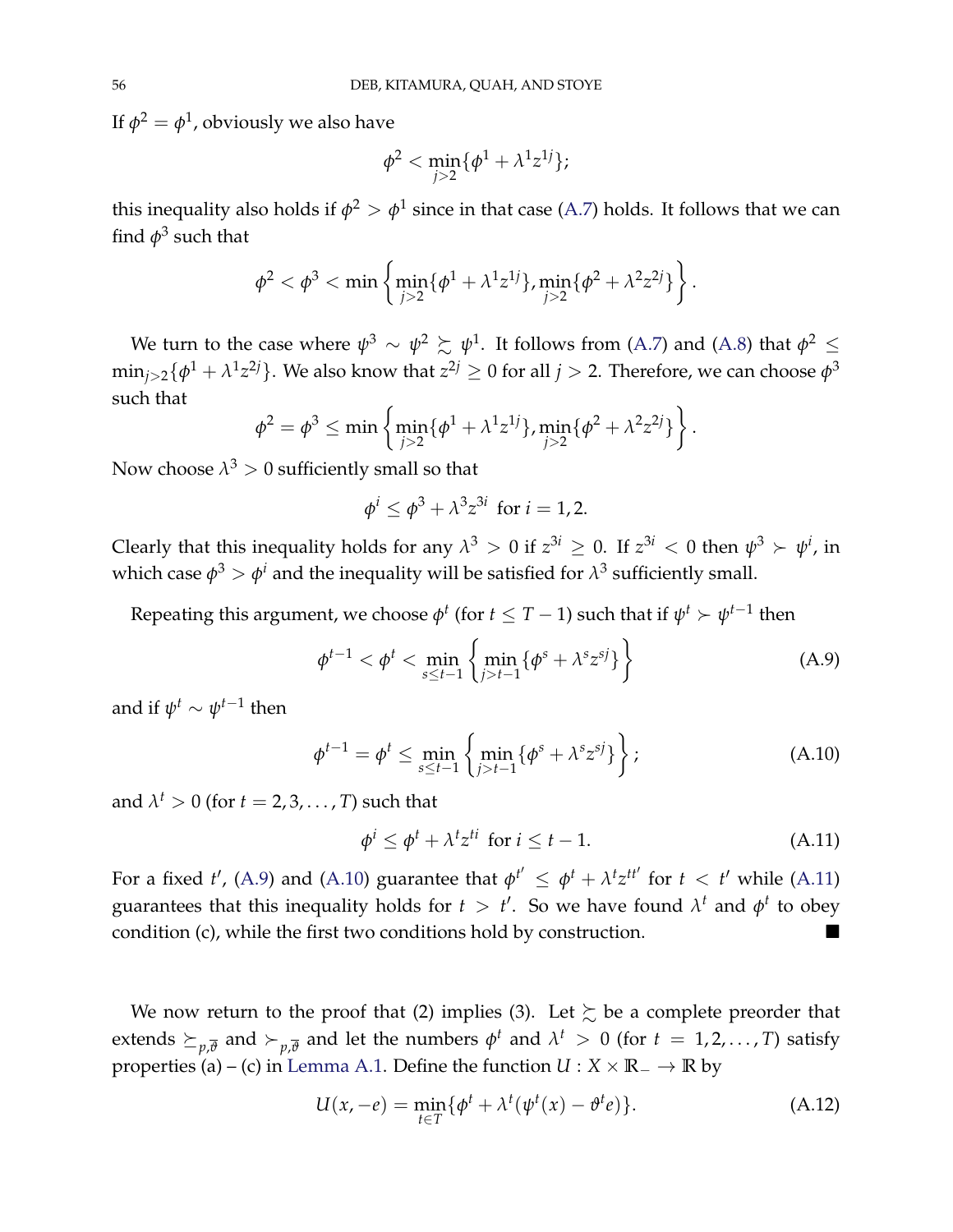This function is an augmented utility function since it is strictly increasing in the last argument. We claim that this function also satisfies the property that, at each  $t \in T$ ,

$$
U(x^t, -\psi^t(x^t)) \ge U(x, -(\vartheta^t)^{-1}\psi^t(x)) \text{ for all } x \in X.
$$

Indeed, at a given observation s, for any  $t \neq s$ , we have  $\phi^t + \lambda^t(\psi^t(x^s) - \theta^t\psi^s(x^s)) \geq \phi^s$  by condition (c); furthermore,  $\phi^s + \lambda^s(\psi^s(x^s) - \theta^s \psi^s(x^s)) \ge \phi^s$  since  $\lambda^s > 0$  and  $\theta^s \in (0,1]$ . Therefore,  $U(x^s, -\psi^s(x^s)) \ge \phi^s$ . On the other hand, by the definition of *U*,

$$
U(x,-(\vartheta^s)^{-1}\psi^s(x)) \leq \varphi^s + \lambda^s(\psi^s(x) - \psi^s(x)) \leq \varphi^s.
$$

So  $U(x^s, -\psi^s(x^s)) \ge U(x, -\vartheta^{-1}\psi^s(x))$  for all *x*. ■

The augmented utility function *U* at the price system *ψ* induces an indirect utility given by  $V(\psi) = \max_{x \in X} U(x, -\psi(x))$ . In the case where GAPP holds and exact rationalization is possible, one could also choose the rationalizing utility function *U* so that its indirect utility *V* agrees with any ordering over  $\{\psi^t\}_{t=1}^T$  that is consistent with the revealed preference relations. (Note that this feature is also present in Afriat's Theorem; see Remark 2 in [Section](#page-44-1) [A.1.1.](#page-44-1)) The following result is used in [Section](#page-61-0) [A.5.](#page-61-0)

<span id="page-56-0"></span>**Theorem A.4.2.** Suppose the data set  $\mathcal{D} = \{(\psi^t, x^t)\}_{t=1}^T$  obeys GAPP and let  $\succsim$  be a complete *preorder on*  $\{\psi^t\}_{t=1}^T$  that extends  $\succeq_p$  and  $\succ_p$ . Then there is an augmented utility function  $U$  :  $X \times \mathbb{R}_+ \to \mathbb{R}$  that rationalizes D such that  $V(\psi^{t'}) = V(\psi^t)$  if  $\psi^{t'} \sim \psi^t$  and  $V(\psi^t) > V(\psi^t)$  if  $\psi^{t'} \succ \psi^{t}$  (where  $\sim$  and  $\succ$  are the symmetric and asymmetric parts of  $\succsim$ ).

**Proof.** From the proof of [Theorem](#page-53-0) [A.4.1,](#page-53-0) we know that  $U(x, -e)$  as given by [\(A.12\)](#page-55-3) (with  $\theta^t = 1$  for all *t*) rationalizes D. We can then conclude that  $V(\psi^t) = U(x^t, -\psi(x^t)) = \phi^t$ because  $\phi^t \leq \phi^{t'} + \lambda^{t'}(\psi^{t'}(x^t) - \psi^t(x^t))$  from part (c) of [Lemma](#page-54-0) [A.1.](#page-54-0) Finally, *V* satisfies the required properties because of (a) and (b) in [Lemma](#page-54-0) [A.1.](#page-54-0)

We end this subsection with the proof of [Theorem](#page-20-1) [2;](#page-20-1) this result is obtained as a corollary of [Theorem](#page-53-0) [A.4.1.](#page-53-0)

**Proof of [Theorem](#page-53-0) [2.](#page-20-1)** Choosing  $\overline{\theta} = (1, 1, \dots, 1)$ , Theorem [A.4.1](#page-53-0) states, in particular, that  $\mathcal{D} = \{(\psi^t, x^t)\}_{t=1}^T$  can be rationalized by an augmented utility function if and only if it satisfies GAPP. It remains for us to show that, under assumptions (i), (ii), and (iii), this utility function could be extended to one defined on a closed set *Y* containing *X* and that is increasing in  $x_K$ . We know from the proof of [Theorem](#page-20-1) [2](#page-20-1) that the function  $U: X \to \mathbb{R}$ given by

$$
U(x,-e) = \min_{t \in T} \{ \phi^t + \lambda^t (\psi^t(x) - e) \}.
$$

rationalizes the data (see [A.12\)](#page-55-3). It suffices to show that each function  $\psi^t$ , which is defined on *X* could be extended to a continuous function on *Y* that is strictly increasing in *xK*, in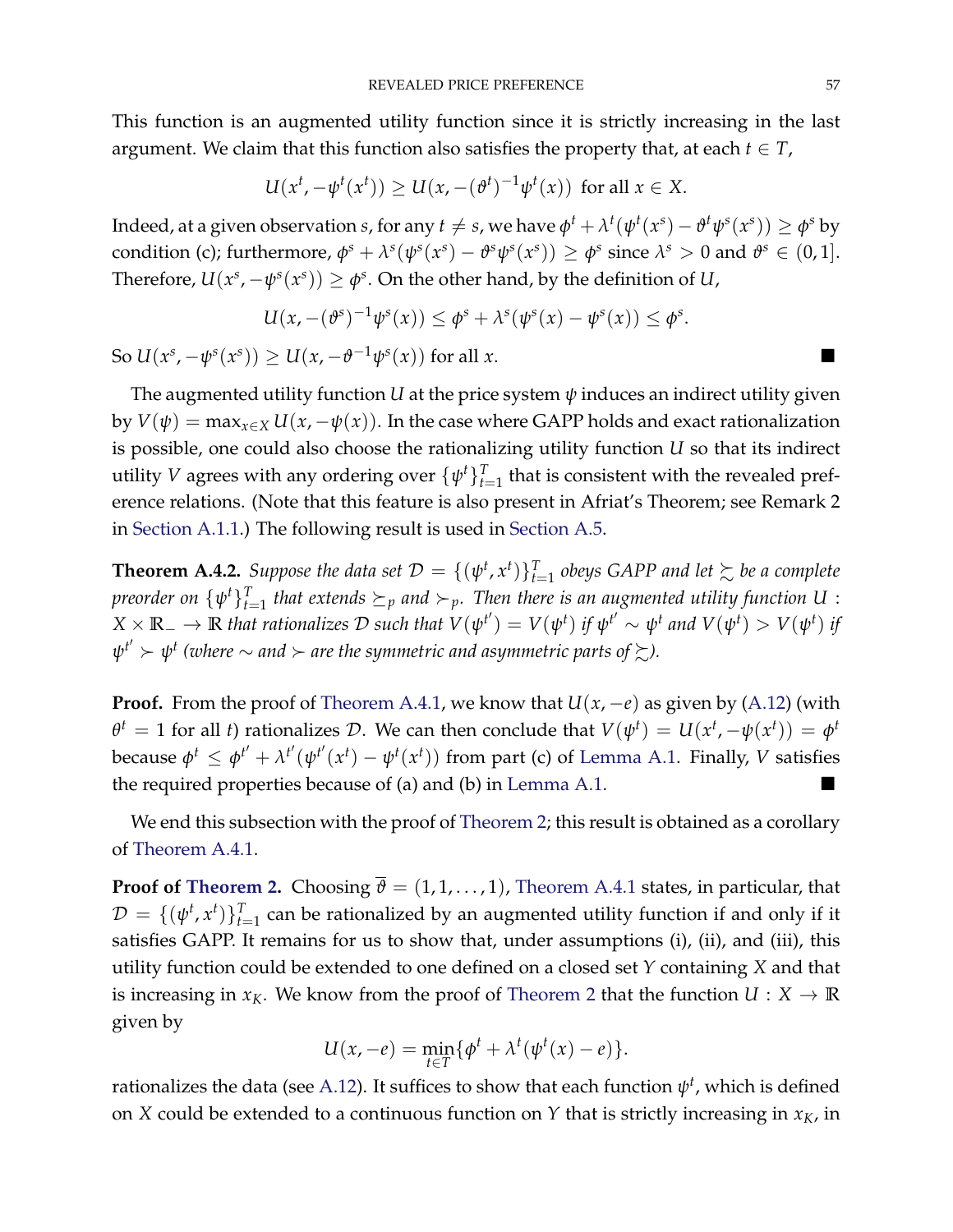which case we could correspondingly extend *U* and the extension would be continuous and strictly increasing in  $x_K$  (since  $\lambda^T > 0$ ).

That *ψ <sup>t</sup>* admits such an extension is guaranteed by (i), (ii), and (iii). A quick way of arriving at this conclusion is to appeal to Levin's Theorem, which is a version of Szpilrajn's Theorem for closed preorders (see [Nishimura, Ok, and Quah](#page-70-7) [\(2017\)](#page-70-7) for a proof of Levin's Theorem). Since  $\psi^t$  is continuous, it induces a closed preorder  $\succsim'$  on  $X$  and therefore also on  $Y^{42}$  $Y^{42}$  $Y^{42}$  For  $K \subset L$ , let  $\geq_K$  be the partial order on  $Y$  such that, for  $x'$  and  $x$  in  $\mathbb{R}^L$ , we have  $x' \geq_K x$  if  $x'_i \geq x_i$  for all  $i \in K$  and  $x'_i = x_i$  for  $i \notin K$ . It is straightforward to check that, for any number *M*, the set

{
$$
x \in Y
$$
: there is  $\tilde{x} \in X$  with  $\tilde{x} \geq_K x$  and  $M \geq \psi^t(\tilde{x})$ }

is a compact set in *Y*. (Recall that *Y* is closed, contains *X*, and is contained in  $\mathbb{R}_{+}^{L}$ .) Using this property, one could check that  $\succsim''$ , defined as the transitive closure of  $\succsim'$  and  $\geq_K$ , is also a closed prorder on *Y*. Levin's Theorem then guarantees that there is a *complete* and closed preorder  $\succsim$  on *Y* that extends  $\succsim$ <sup>*''*</sup> and has a continuous representation *V* : *Y*  $\rightarrow$  **R**. In particular, *V* must be strictly increasing in  $x_K$  and satisfies the following property:  $V(x') \ge (>) V(x)$  if  $\psi^t(x') \ge (>) \psi^t(x)$ , for  $x', x \in X$ . Furthermore, our assumptions guarantee that that  $\{V(x) : x \in X\} \subseteq \mathbb{R}$  is a closed set. These properties guarantee that we could choose a strictly increasing transformation *h* defined on the range of *V*, i.e., the set  $\{V(x) : x \in Y\}$ , so that  $h(V(x)) = \psi^t(x)$  for all  $x \in X$ . Therefore the function  $h \circ V : Y \to \mathbb{R}$  is a continuous extension of  $\psi^t : X \to \mathbb{R}$  that is strictly increasing in  $x_K$ .

### A.4.2. *Rationality indices and their computation*

<span id="page-57-0"></span>Given a data set  $\mathcal{D} = \{(\psi^t, x^t)\}_{t=1}^T$ , we know that it admits a  $(\vartheta, \vartheta, \ldots, \vartheta)$ -rationalization for some *ϑ* > 0 (see Remark 3 following [Theorem](#page-53-0) [A.4.1\)](#page-53-0). This guarantees that the *rationality index*, given by

$$
\vartheta^* = \sup \{ \vartheta \in (0,1] : \mathcal{D} \text{ has a } (\vartheta, \vartheta, \ldots, \vartheta) \text{-rationalization} \},
$$

is well-defined. Note that this definition generalizes the definition provided in [Section](#page-18-2) [3.4](#page-18-2) of the main paper, which applies to the linear price environment. A data set that can be rationalized exactly has a rationality index of 1 and we could use the closeness of  $\vartheta^*$  to 1 as a measure of the data set's closeness to exactly rationality.

Given the characterization of  $\overline{\theta}$ -rationality stated in [Theorem](#page-53-0) [A.4.1,](#page-53-0) we also have

<span id="page-57-1"></span>
$$
\vartheta^* = \sup \{ \vartheta \in (0,1] : \mathcal{D} \text{ satisfies } (\vartheta, \vartheta, \dots, \vartheta) \text{-GAPP} \}. \tag{A.13}
$$

This identity provides us with a practical way of calculating *ϑ* ∗ . Indeed, *ϑ* ∗ can be obtained through a binary search algorithm that works as follows. We first set the lower

 $^{42}$ A preorder  $\succsim'$  defined on a set *X* is closed if  $\{(a, b) \in X \times X : a \succsim' b\}$  is a closed subset of  $X \times X$ .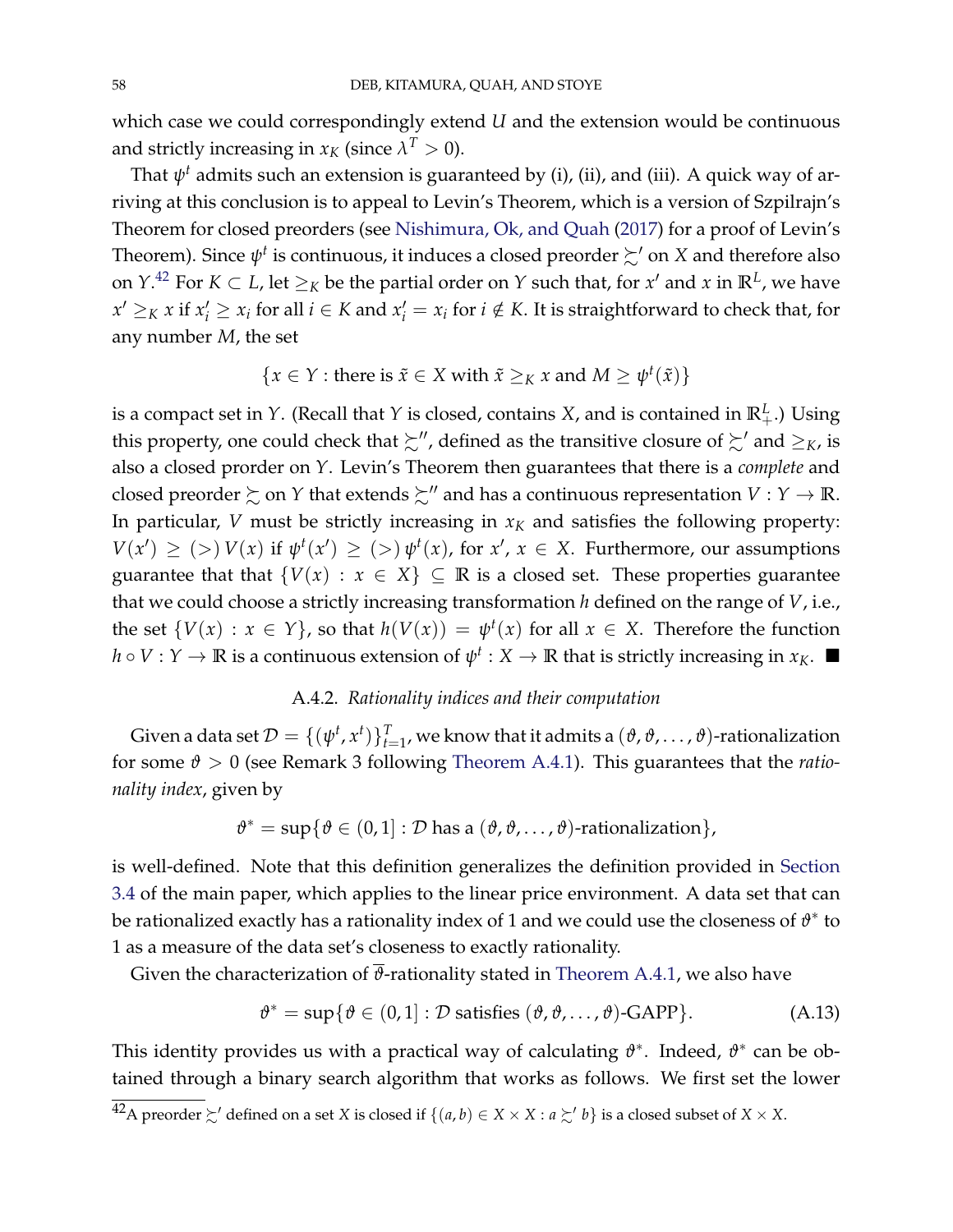and upper bounds on  $\vartheta^*$  to be  $\vartheta^L\,=\,0$  and  $\vartheta^H\,=\,1.$  We then check (by checking  $\overline{\vartheta}$ -GAPP) whether the data set passes or fails the test at  $\vartheta = (\vartheta^L + \vartheta^H)/2$  (to be precise, at *ϑ* = (*ϑ*, *ϑ*, . . . , *ϑ*)); if it passes the test, then we update both *ϑ* ∗ and its lower bound to  $(\vartheta^L + \vartheta^H)/2$ ; if it fails the test, then we update  $\vartheta^*$  to  $\vartheta^L$  and the upper bound on  $\vartheta^*$  to  $(\vartheta^L + \vartheta^H)/2$ . We then repeat the procedure, selecting and testing the new midpoint of the updated lower and upper bounds. The algorithm terminates when the lower and upper bounds are sufficiently close.

There are other plausible variations on the rationality index, based on the way one aggregates  $\vartheta^t$  across observations. Let  $F : (0,1]^T \to \mathbb{R}_+$  be any weakly increasing function taking nonnegative values such that  $F(1, 1, \ldots, 1) = 1$ . We can then construct a generalized rationality index

$$
F^* = \sup \{ F(\overline{\vartheta}) : \mathcal{D} \text{ has a } \overline{\vartheta} \text{-rationalization} \}.
$$

The rationality index *ϑ* ∗ corresponds to the case where *F* is defined by

$$
F(\overline{\theta}) = \min\{\theta^1, \theta^2, \ldots, \theta^T\}.
$$

As an alternative to this, one could choose

$$
F(\overline{\vartheta}) = 1 - \sqrt{(1 - \vartheta^1)^2 + (1 - \vartheta^2)^2 + \ldots + (1 - \vartheta^T)^2},
$$

which leads to a measure of rationality based on the sum of square differences from the case of exact rationality (where  $\overline{\theta} = (1, 1, \dots, 1)$ ).

Computing these generalized rationality indices can be more demanding than computing the (basic) rationality index *ϑ* ∗ since in searching for those values of *ϑ* that *ϑ*rationalizes the data and maximizes  $F(\overline{\theta})$ , we would not in general be able to confine ourselves to the the case where  $\vartheta^t = \vartheta^{t'}$  for all *t, t'*. In the literature on measuring GARP violations, there are indices, such as the one proposed by [Varian](#page-70-8) [\(1990\)](#page-70-8), that involve solving a maximization problem with the same mathematical structure. (In that case the problem is to find the best way to break up revealed preference cycles over consumption bundles rather than over price vectors.) Algorithms that have been devised to compute Varian's index (see [Halevy, Persitz, and Zrill](#page-70-9) [\(2018\)](#page-70-9) and [Polisson, Quah, and Renou](#page-70-10) [\(2020\)](#page-70-10)) can also be used to compute *F* ∗ .

# A.4.3. *ϑ-GAPP and ϑ-GARP*

<span id="page-58-0"></span>We confine our discussion to the environment where prices are linear, so the data set has the form  $\mathcal{D} = \{(p^t,x^t)\}_{t=1}^T.$  Let  $\overline{\vartheta}\in (0,1]^T.$  We say that a utility function  $\widetilde{U}:\mathbb{R}_+^L\to\mathbb{R}$  $\overline{\vartheta}$ -rationalizes  $\cal D$  *in the sense of Afriat if*  $\widetilde{U}(x^t) \geq \widetilde{U}(x)$  *for all*  $x \in B^t_{\vec{t}}$  $\frac{t}{\vartheta}$ , where

$$
B_{\overline{\vartheta}}^t = \{ x \in \mathbb{R}_+^L : p^t \cdot x \leq \vartheta^t p^t \cdot x^t \}.
$$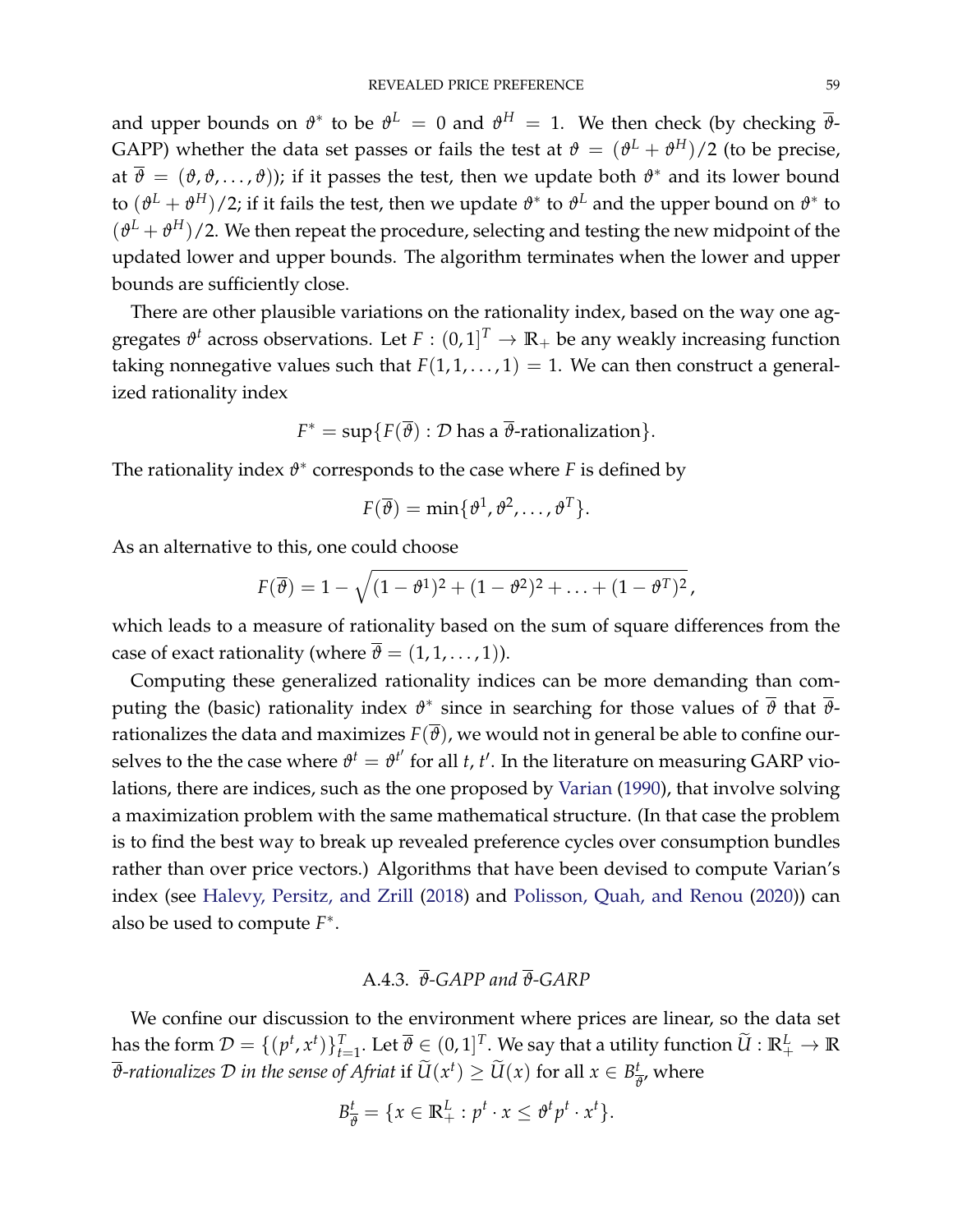*ϑ*-rationalization in this sense admits a characterization similar to the one we gave for  $\overline{\theta}$ -rationalization in the augmented utility model.

Define the relations  $\succeq_{x,\overline{\theta}}$  and  $\succ_{x,\overline{\theta}}$  on the set  $\{x^t\}_{t=1}^T$  in the following way:

$$
x^{t'} \succeq_{x,\vartheta} x^t \text{ if } p^{t'} \cdot x^t \leq \vartheta^{t'} p^{t'} \cdot x^{t'} \text{ and } x^{t'} \succ_{x,\vartheta} x^t \text{ if } p^{t'} \cdot x^t < \vartheta^{t'} p^{t'} \cdot x^{t'}
$$

Denote the transitive closure of  $\succeq_{x,\overline{\theta}}$  by  $\succeq^*_{x,\overline{\theta}}.$  Obviously these definitions generalize the ones given for the revealed preference relations over bundles (see [Section](#page-6-0) [2.2](#page-6-0) of the main paper). With these definitions in place, we can also generalize the definition of GARP. We say that the data set  $D$  obeys  $\overline{\theta}$ -GARP if

there do not exist observations  $t, t' \in T$  such that  $x^{t'} \succeq_{x,\overline{\theta}}^* x^t$  and  $x^t \succ_{x,\overline{\theta}} x^{t'}$ .

It is straightforward to show that  $\bar{\theta}$ -GARP is necessary for the  $\bar{\theta}$ -rationalization of  $\mathcal D$ (in the sense of Afriat) by a locally nonsatiated utility function  $\widetilde{U} : \mathbb{R}_+^L \to \mathbb{R}$ . It is also known (see [Halevy, Persitz, and Zrill](#page-70-9) [\(2018\)](#page-70-9)) that  $\overline{\theta}$ -GARP is sufficient to guarantee the  $\overline{\theta}$ -rationalization of  $D$  (in Afriat's sense) by a continuous, strictly increasing and concave utility function  $\widetilde{U}:\mathbb{R}^L_+\to\mathbb{R}^{A3}$  By definition, the critical cost efficiency index  $c^*$  satisfies

 $c^* = \sup\{\theta \in (0,1]: \mathcal{D}$  has a  $(\vartheta,\vartheta,\ldots,\vartheta)$ -rationalization in the sense of Afriat}

and since  $\overline{\theta}$ -rationalization in Afriat's sense can be characterized by  $\overline{\theta}$ -GARP, we obtain

<span id="page-59-0"></span>
$$
c^* = \sup \{ \vartheta \in (0,1] : \mathcal{D} \text{ satisfies } (\vartheta, \vartheta, \dots, \vartheta) \text{-GARP} \}. \tag{A.14}
$$

With these observations in place, the proof of [Proposition](#page-18-1) [3](#page-18-1) is now straightforward.

**Proof of [Proposition](#page-18-1) [3.](#page-18-1)** First we note that there is a generalization to Proposition [1:](#page-14-0) it is straightforward to check  $p^{t'}\succeq_{p,\overline{\theta}} p^t$  if and only if  $\check{x}^{t'}\succeq_{x,\overline{\theta}} \check{x}^t$  and  $p^{t'}\succ_{p,\overline{\theta}} p^t$  if and only if  $\check x^{t'}\succ_{x,\overline \theta}\check x^t$ . Thus,  ${\cal D}$  satisfies  $\overline\vartheta$ -GAPP if and only if  $\check {\cal D}$  satisfies  $\overline\vartheta$ -GARP. Then it follows immediately from [\(A.13\)](#page-57-1) and [\(A.14\)](#page-59-0) that the critical cost efficiency index of  $\check{\mathcal{D}}$  is equal to the rationality index of  $D$ .

$$
U(x) = \min_{t \in T} \{ \phi^t + \lambda^t p^t \cdot (x - \theta^t x^t) \}
$$

 $^{43}$ Indeed, we could obtain this result by modifying our proof of [Theorem](#page-53-0) [A.4.1.](#page-53-0) First,  $\overline{\theta}$ -GARP guarantees that there is a complete preorder  $\succsim$  on  $\{x^t\}_{t=1}^T$  that extends  $\succeq_{x,\overline{\theta}}$  and  $\succ_{x,\overline{\theta}}$ . Then, by mimicking the proof of [Lemma](#page-54-0) [A.1,](#page-54-0) one could guarantee the existence of numbers  $\phi^t$  and  $\lambda^t > 0$  (for  $t = 1, 2, ..., T$ ) with the following properties: (a)  $\phi^{t'} > \phi^t$  if  $x^{t'} > x^t$ ; (b)  $\phi^{t'} = \phi^t$  if  $x^{t'} \sim x^t$ ; and (c)  $\phi^{t'} \leq \phi^t + \lambda^t p^t \cdot (x^{t'} - \theta^t x^t)$  for all  $t \neq t'$ . The utility function  $\widetilde{U}:\mathbb{R}^L_+ \to \mathbb{R}$  given by

is a continuous, concave, and strictly increasing. It is straightforward to check that property (c) guarantee that  $\tilde{U}$  rationalizes  $D$  in Afriat's sense.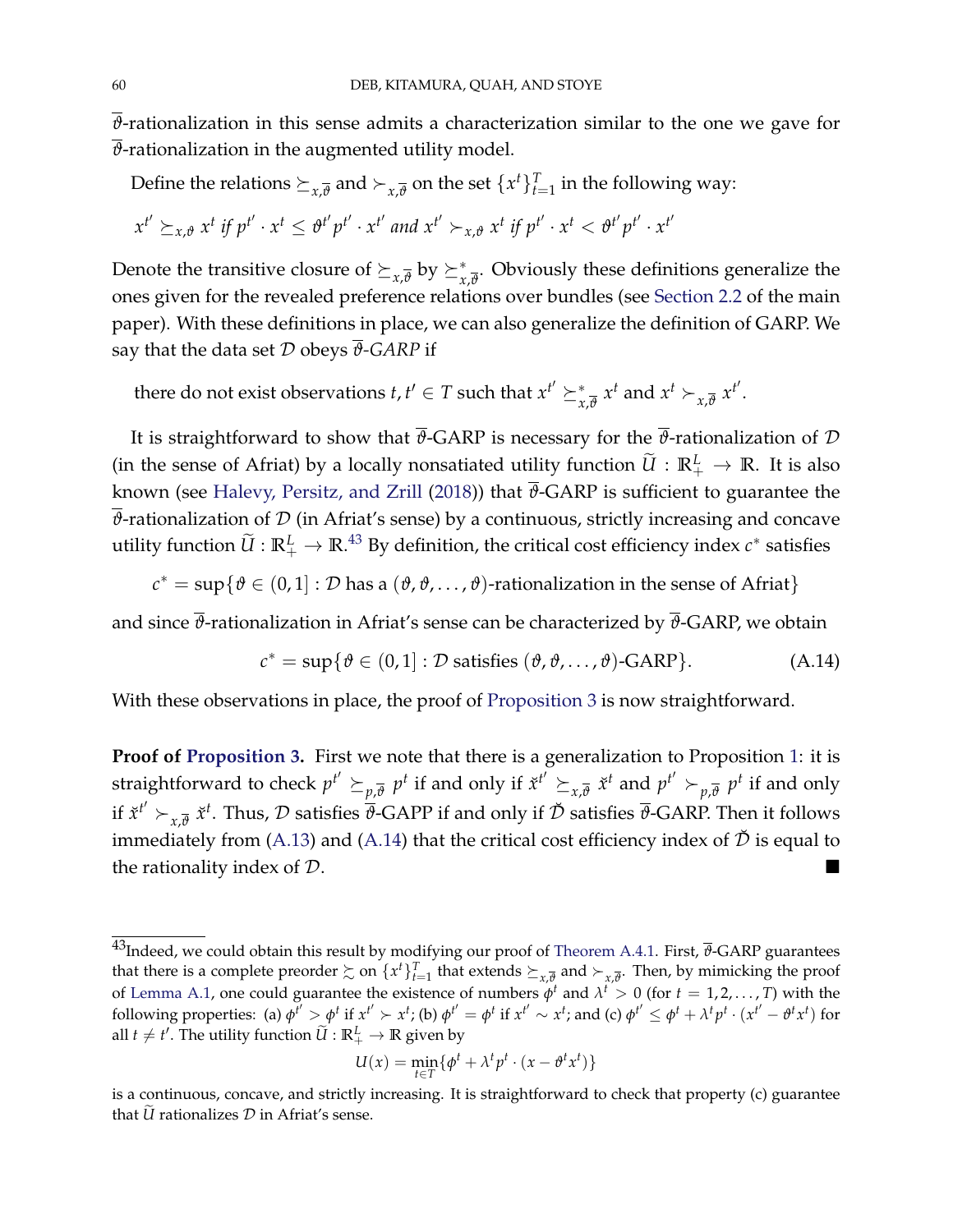### A.4.4. *Allowing for variation in product characteristics across observations*

<span id="page-60-0"></span>In [Section](#page-21-0) [4.1\(](#page-21-0)3) we considered a model of differentiated goods, where each product is represented by a vector of product characteristics in the space  $\mathbb{R}^L_+$ . We assumed in that section that the set of available goods, *X*, is fixed across observations but that assumption is not crucial to our model or test. We now allow the range of products available to the consumer to vary across observations.

The changes we have in mind include the introduction of new products and also changes to characteristics of an existing product. The latter could be a substantive change — for example, a change to the formula for a breakfast cereal — or it could be a change (say) to the amount of money spent on advertising that alters a product's utility (in the broad sense). All these cases could be formally captured by a data set  $\mathcal{D} = \{(\psi^t, x^t, X^t)\}_{t=1}^T$ where  $X^t$  is the set of products available at observation  $t$ ,  $x^t$  (as usual) is the product chosen, and  $\psi^t: X^t \to \mathbb{R}_+$  is the price system as observation *t*. Notice that the price system at observation *t* is defined on *X t* (the set of available products at observation *t*). An augmented utility function  $U: Y \times \mathbb{R}_- \to \mathbb{R}$ , where  $Y$  is a subset of  $\mathbb{R}_+^L$  containing  $\cup_{t \in T} X^t$ rationalizes D if, at each observation *t*,

$$
U(xt, -\psit(xt)) \ge U(x, -\psit(x)) \text{ for all } x \in Xt;
$$

in other words*,*  $x^t$  and its associated expenditure gives greater utility than any other product available at observation *t*. Sometimes, there is universal agreement that certain product characteristics  $K \subset L$  will always make the product more desirable; in this case, we would also like the rationalizing utility function to be increasing in *xK*.

Developing a test of whether  $\mathcal{D} = \{(\psi^t, x^t, X^t)\}_{t=1}^T$  can be rationalized by an augmented utility function that is increasing in  $x_K$  requires a modification of the notion of revealed preference.

We say that  $\psi^{t'}$  is *directly revealed preferred* to  $\psi^t$ , and denote it by  $\psi^{t'}\succeq_{vp} \psi^t$  if  $\psi^{t'}(\hat{x})\leq$  $\psi^t(x^t)$  where  $\hat{x} \in X^{t'}$  and  $\hat{x} \geq_K x^{t.44}$  $\hat{x} \geq_K x^{t.44}$  $\hat{x} \geq_K x^{t.44}$  In other words,  $\psi^{t'}$  is directly revealed preferred to  $ψ$ <sup>t</sup> if there is a product *x*̂ available at *t'* that is weakly superior to  $x$ <sup>t</sup> in the dimensions belonging to  $K$ , the same in the other dimensions, and costs less than  $x^t$ . We say that  $\psi^{t'}$  is *directly strictly revealed preferred to*  $\psi^t$ *,* and denote it by  $\psi^{t'}\succ_{vp} \psi^t$  if  $\psi^{t'}$  is directly revealed preferred to  $\psi^t$  and, either  $\psi^{t'}(\hat{x}) < \psi^t(x^t)$  or  $\hat{x} >_K x^t$ . We denote the transitive closure of  $\succeq_{vp}$  by  $\succeq^*_{vp}$ , that is,  $\psi^{t'} \succeq^*_{vp} \psi^t$  if there are  $t_1, t_2, \ldots, t_N$  in  $T$  such that  $\psi^{t'} \succeq_{vp} \psi^{t_1}$ ,  $\psi^{t_1}\succeq_{vp} \psi^{t_2},\ldots,\psi^{t_{N-1}}\succeq_{vp} \psi^{t_N}$ , and  $\psi^{t_N}\succeq_{vp} \psi^{t'}$ ; in this case we say that  $\psi^{t'}$  is *revealed*  $\emph{preferred}$  to  $\psi^t.$  If anywhere along this sequence, it is possible to replace  $\succeq_{vp}$  with  $\succ_{vp}$  then we denote that relation by  $\psi^{t'} \succ_{vp}^* \psi^t$  and say that  $\psi^{t'}$  is *strictly revealed preferred* to  $\psi^t.$ 

 $^{44}$ The partial order  $\geq_K$  is defined as follows:  $x'' \geq_K x'$  if  $x''_{-K} = x'_{-K}$  and  $x''_K \geq x'_K$ .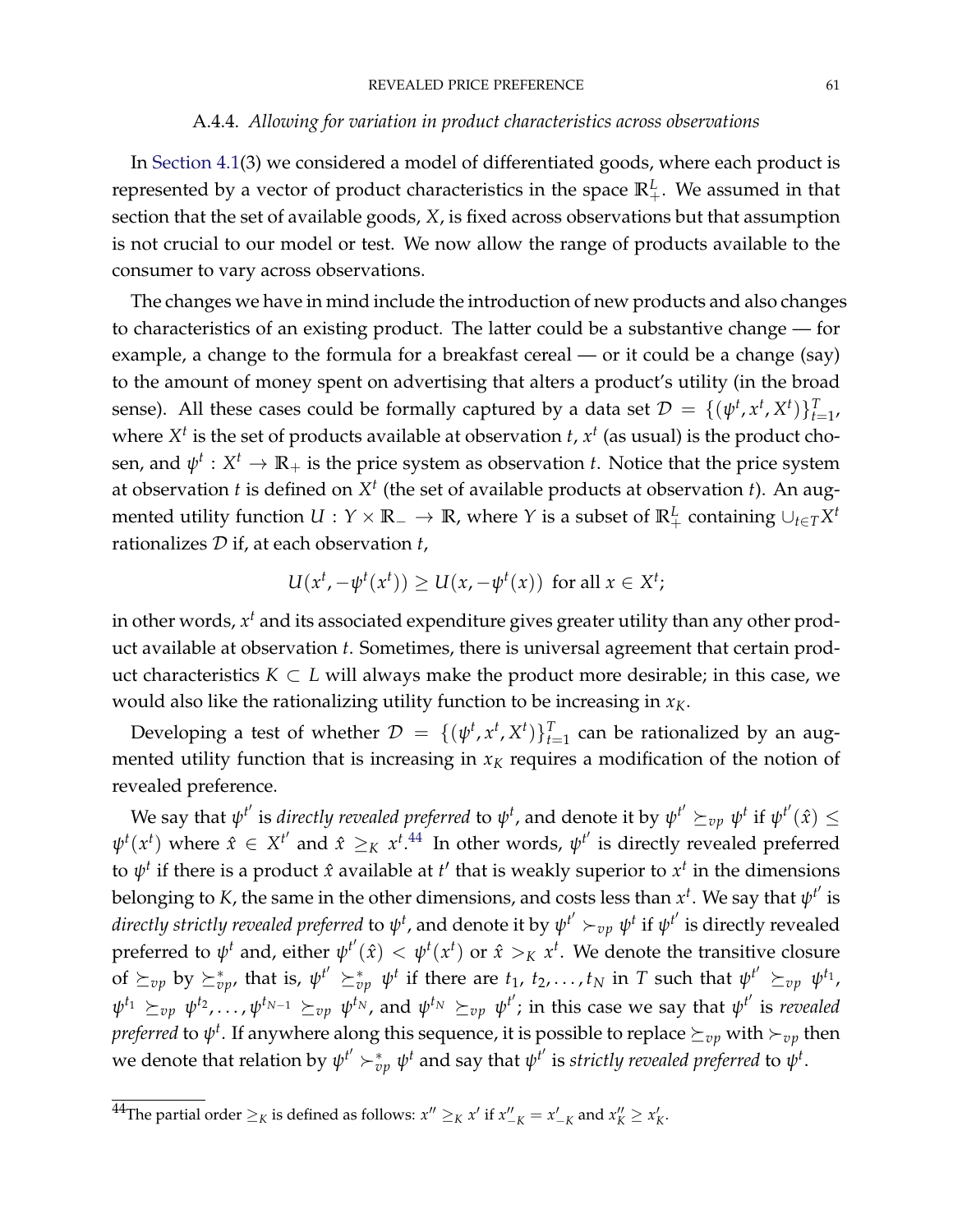It is straightforward to check that if  $D$  can be rationalized by an augmented utility function that is strictly increasing in  $x_K$  then it obeys *GAPP with respect to*  $\succeq^*_{vp}$  *and*  $\succ^*_{vp}$ *,* in the following sense:

there do not exist observations  $t, t' \in T$  such that  $\psi^{t'} \succeq_{vp}^* \psi^t$  and  $\psi^t \succ_{vp}^* \psi^{t'}$ . The following theorem asserts that the converse is also true.

**Theorem A.4.3.** Let the data set be  $\mathcal{D} = \{(\psi^t, x^t, X^t)\}_{t=1}^T$ , where  $X^t$  is finite for all  $t \in T$  and  $\psi^t: X^t \to \mathbb{R}_+$  *is strictly increasing in x<sub>K</sub>, i.e., if*  $x'' >_K x'$  *and both*  $x''$  *and*  $x'$  *are in*  $X^t$ *, then*  $\psi^t(x'') > \psi^t(x')$ . Let Y be a closed set in  $\mathbb{R}^L_+$  containing ∪<sub>t∈</sub>*TX*<sup>*t*</sup>.

*Then* D *can be rationalized by an augmented utility function U* : *Y* × **R**<sup>−</sup> → **R** *that is strictly* increasing in  $x_K$  if and only if satisfies GAPP with respect to  $\succeq_{vp}^*$  and  $\succ_{vp}^*$ .

**Proof.** We skip the proof of the necessity of GAPP, which is straightforward, and turn to establishing its sufficiency. Let  $X = \cup_{t \in T} X^t$ . We claim that we can extend the function  $\psi^t$  :  $X^t$   $\rightarrow$   $\mathbb{R}_+$  to a function  $\underline{\psi}^t$  :  $X$   $\rightarrow$   $\mathbb{R}$  that is increasing in  $x_K$  and such that  $\underline{\mathcal{D}}$  =  $\{(\underline{\psi}^t, x^t)\}_{t=1}^T$  satisfies GAPP (with respect to the revealed preference orders  $\succeq_p^*$  and  $\succ_p^*$ induced by  $D$ ). Then an application of [Theorem](#page-20-1) [2](#page-20-1) will guarantee that  $D$ , and thus also D, can be rationalized by an augmented utility function *U* : *Y* × **R**<sup>−</sup> → **R** that is strictly increasing in  $x_K$ .

To guarantee that  $\underline{\mathcal{D}}$  satisfies GAPP, with respect to  $\succeq^*_p$  and  $\succ^*_{p'}$ , we need to specify  $\underline{\psi}^t(x)$ , for  $x \in X \setminus X^t$ , in such a way that  $\succeq_p^* = \succeq_{vp}^*$  and  $\succ_p^* = \succ_{vp}^*$ . Then GAPP holds with respect to  $\succeq^*_p$  and  $\succ^*_p$  because GAPP holds with respect to  $\succeq^*_{vp}$  and  $\succ^*_{vp}.$  Because X is finite, such an extension  $\psi^t$  can be obtained with no technical difficulty. For  $x \in X \setminus X^t$ , if there is no  $x' \in X^t$  such that  $x' >_K x$ , we choose  $\underline{\psi}^t(x) > \max\{\psi^s(x^s) : s \in T\}$ , while making sure that  $\underline{\psi}^t$  remains increasing in  $x_K$ . If there is  $x' \in X^t$  such that  $x' >_K x$ , then choose  $\psi^t(x)$  to be strictly lower than  $\psi^t(x')$ , but if  $x = x^s$  for some observation *s*, then choose  $\underline{\psi}^t(x)=\underline{\psi}^t(x^s)>\psi^s(x^s)$  if  $\psi^t(x')>\psi^s(x^s).$  In this way, we guarantee  $\succeq^*_p=\succeq^*_{vp}$ and  $\succ_p^*=\succ_p^*$ *vp*.

#### APPENDIX A.5. MORE ON COMPENSATING VARIATION

<span id="page-61-0"></span>Our objective is to prove equation [\(11\)](#page-17-1) from the body of the paper:

<span id="page-61-1"></span>
$$
\inf(\mu_c) = \max\{m_c^s : m_c^s \text{ satisfies (10) for some } s \in S\}
$$
 (A.15)

where [\(10\)](#page-17-0) requires  $p^{t_2}x^s + m_c^s = p^s x^s$ .

**Proof.** Since *S* is a finite set, there is  $\bar{s} \in S$  that achieves the maximum on the right of [\(A.15\)](#page-61-1). We have already shown that  $inf(\mu_c) \geq m_c^{\bar{s}}$ , so it remains to show that they are equal. We shall do this by producing, for any  $\epsilon > 0$ , an augmented utility function rationalizing  $\mathcal D$  for which the compensating variation is smaller than  $m_c^{\bar{s}}+\epsilon.$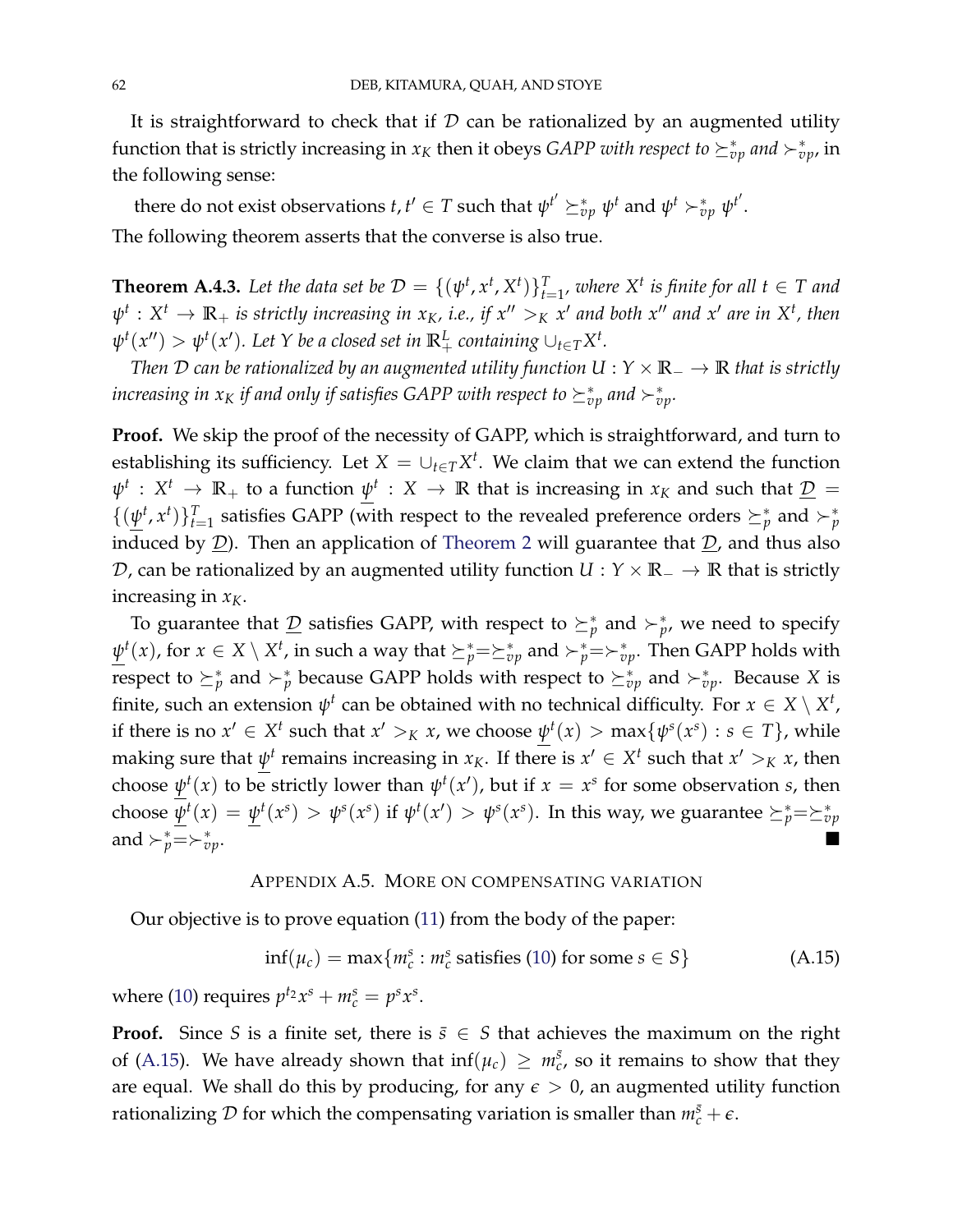To this end, let *U* be any augmented utility function that rationalizes  $\mathcal{D} = \{(p^t, x^t)\}_{t=1}^T$ ; we know that *U* exists since  $D$  obeys GAPP by assumption. Let  $\hat{\psi}: X \to \mathbb{R}_+$  be the nonlin- $\text{ear price system given by } \hat{\psi}(x) = p^{t_2} \cdot x + m_c^{\bar{s}} + \epsilon \text{ and suppose that } \hat{x} \in \text{argmax}_{x \in X} U(x, -\hat{\psi}(x)).$ Now consider the data set  $\mathcal{D}' = \mathcal{D} \cup \{(\hat{\psi}, \hat{x})\}$ . Obviously this data set can be rationalized (in fact it is rationalized by *U*). Furthermore,  $\hat{\psi} \not\geq_p p^s$  for any  $s \in S$ . This is because

$$
\hat{\psi}(x^s) = p^{t_2}x^s + m_c^{\bar{s}} + \epsilon > p^{t_2} \cdot x^s + m_c^s = p^s x^s
$$

for any  $s \in S$ . (Recall that, be definition,  $m_c^{\bar{s}} \ge m_c^s$  for all  $s \in S$ .) Thus there is a complete preorder  $\succsim$  on  $\{p^t\}_{t=1}^T \cup \{\hat{\psi}\}$ , completing the revealed preference relations on  $\mathcal{D}'$  such that  $p^{t_1} \succ \hat{\psi}$ . By [Theorem](#page-56-0) [A.4.2,](#page-56-0) there is an augmented utility  $\hat{U}$  rationalizing  $\mathcal{D}'$  such that its indirect utility  $\hat{V}$  satisfies  $\hat{V}(p^{t_1}) > \hat{V}(\hat{\psi}).$  In other words,

$$
\hat{V}(\hat{\psi}) = \max_{x \in X} \hat{U}(x, -p^{t_2} \cdot x - m_c^{\bar{s}} - \epsilon) < \hat{U}(x^{t_1}, -p^{t_1} \cdot x^{t_1}).
$$

So for the augmented utility function  $\hat{U}$ , the compensating variation must be smaller than  $m_c^{\bar{s}}+\epsilon$ .  $\frac{\bar{s}}{c} + \epsilon$ .

Our treatment of the compensating and equivalent variations can be easily extended to allow for nonlinear pricing. We give a sketch of the procedure for calculating a bound on the compensating variation and leave the reader to fill in the details; this procedure is completely analogous to the one for linear prices described in [Section](#page-16-0) [3.3](#page-16-0)

Let *U* be the consumer's augmented utility function. Suppose that the initial price is  $\psi^{t_1}$  and it changes to  $\psi^{t_2}$ , leading to a change in consumption from  $x^{t_1}$  to  $x^{t_2}$ . Then the compensating variation  $\mu_c$  is, by definition, the variable that solves the equation

<span id="page-62-0"></span>
$$
\max_{x \in \mathbb{R}_+^L} U(x, -\psi^{t_2}(x) - \mu_c) = V(\psi^{t_1}) = U(x^{t_1}, -\psi^{t_1}(x^{t_1})). \tag{A.16}
$$

Note that  $\mu_c$  is unique since  $U$  is strictly increasing in the last argument. We could think of *µ<sup>c</sup>* as the lump sum transferred *from* the consumer (if it is positive) or *to* the consumer (if it is negative) after the price change that will make her indifferent between the two situations.

Now suppose a data set  $D$  obeys GAPP and contains the observation  $(\psi^{t_1}, x^{t_1})$ . How can we form a lower bound of the compensating variation of a price change from  $\psi^{t_1}$  to  $ψ$ <sup>*t*2?</sup> (Note that our discussion is valid whether or not  $ψ$ <sup>*t*2</sup> is an observed price system in the D.) Formally, we wish to find

 $\inf\{\mu_c : \mu_c$  solves [\(A.16\)](#page-62-0) for some augmented utility function *U* that rationalizes  $\mathcal{D}\}$ .

Abusing terminology somewhat, we shall denote this term by  $\inf(\mu_c)$ .

We now describe how to compute this bound. Let  $S \subset T$  be the set of observations such that  $s \in S$  if  $\psi^s \succeq^*_{p} \psi^{t_1}$ . This set is nonempty since it contains  $p^{t_1}$  itself. For each  $s \in S$ ,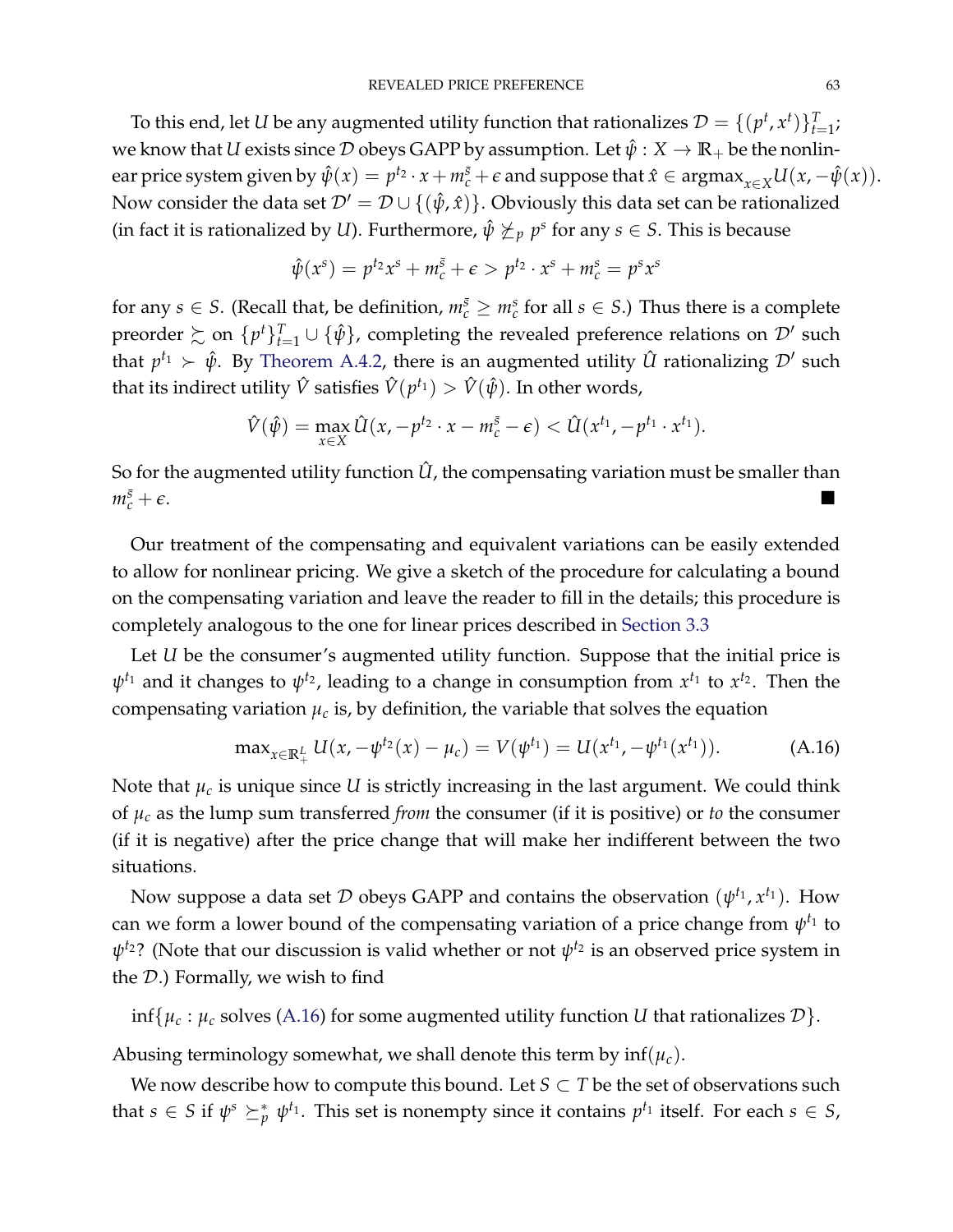there is  $m_c^s$  such that

<span id="page-63-0"></span>
$$
\psi^{t_2}(x^s) + m_c^s = \psi^s(x^s). \tag{A.17}
$$

For any *U* that rationalizes  $D$ , the compensating variation  $\mu_c \geq m_c^s$ . Indeed, if  $m < m_c^s$ , then  $m \neq \mu_c$  for any utility function rationalizing D because

$$
\max_{x \in \mathbb{R}_+^L} U(x, -\psi^{t_2}(x) - m) \ge U(x^s, -\psi^{t_2}(x^s) - m) > U(x^s, -\psi^{t_2}(x^s) - m_c^s)
$$
  
=  $U(x^s, -\psi^s(x^s)) \ge U(x^{t_1}, -\psi^{t_1}(x^{t_1})) = V(\psi^{t_1}).$ 

Thus  $\inf(\mu_c) \geq m_c^s$  for all  $s \in S$ . In fact, by adapting the argument we provided for the case of linear prices in the earlier part of this section, we could show that

$$
\inf(\mu_c) = \max\{m_c^s : m_c^s \text{ satisfies (A.17) for some } s \in S\}. \tag{A.18}
$$

Since the right side of this equation can be computed from the data, we have found a practical way of calculating inf(*µc*).

Notice that if  $\psi^{t_2}$  is revealed preferred to  $\psi^{t_1}$ , in the sense that there is  $s' \in S$  such that  $m_c^{s'} \geq 0$ , then  $\inf(\mu_c) \geq 0$ ; in other words, a lump sum *tax* of  $\inf(\mu_c)$  will leave the agent no worse off than at  $t_1$  and potentially better off. On the other hand, if  $\psi^{t_2}$  is *not* revealed preferred to  $\psi^{t_1}$ , that is, for every  $s \in S$ , we have  $m_c^s < 0$ , then  $\inf(\mu_c) < 0$ ; in other words, at  $\psi = \psi^{t_2}$ , a lump sum *transfer* of  $\inf(\mu_c)$  to the agent will guarantee that the agent no worse off than at  $t_1$  and potentially better off.

### APPENDIX A.6. PROOF OF T[HEOREM](#page-28-1) [3](#page-28-1)

Given a deterministic data set of the form  $\mathcal{D} = \{(p^t, x^t)\}_{t=1}^T$ , we can construct its *isoexpenditure version*  $\check{\mathcal{D}} = \{(p^t, \check{x}^t)\}_{t=1}^T$ *, where*  $\check{x}^t = x^t/p^t \cdot x^t$  *(so*  $p^t \cdot \check{x}^t = 1$  *for all t). Suppose* that  $\check{x}^t$  does not lie on the intersection of budget planes, that is, there is  $i^t$  such that  $\check{x}^t \in$  $int(B^{i^t,t})$ . We make two observations. First, [Proposition](#page-14-0) [1](#page-14-0) tells us that  $\mathcal D$  satisfies GAPP if and only if  $\check{\mathcal{D}}$  satisfies GARP. Second, if  $\mathcal{D}$  satisfies GAPP then so does  $\mathcal{D}' = \{(p^t, y^t)\}_{t \in T}$ if  $y^t$  has the property that its re-scaled version  $\ddot{y}^t$  satisfies  $\ddot{y}^t \in \text{int}(B^{i^t,t})$ ; this is because the revealed preference relations (over the bundles  $\tilde{y}^t$ ) are determined only by where  $\check{y}^t$  lies on the budget set relative to its intersection with another budget. It follows from these observations that we may classify deterministic data sets that obey GAPP according to the patch occupied by the scaled bundle  $\check{x}^t$  at each  $B^t$ . Formally, each  $\mathcal D$  that obeys GAPP is associated with an iso-expenditure  $\check{\mathcal{D}}$  that obeys GARP, which is in turn associated with a vector  $a = (a^{1,1}, \ldots, a^{I_T,T}) \in A$  (as defined in Section [5.2](#page-25-2) of the main paper).

Given a repeated cross-sectional data set  $\mathscr{D}$ , we can construct  $\mathcal A$  and the matrix  $A$ . (Recall that *A* denotes the matrix whose columns consist of every  $a \in A$ , arranged in an arbitrary order.) Suppose that this data set can be rationalized by some distribution *µ*. Let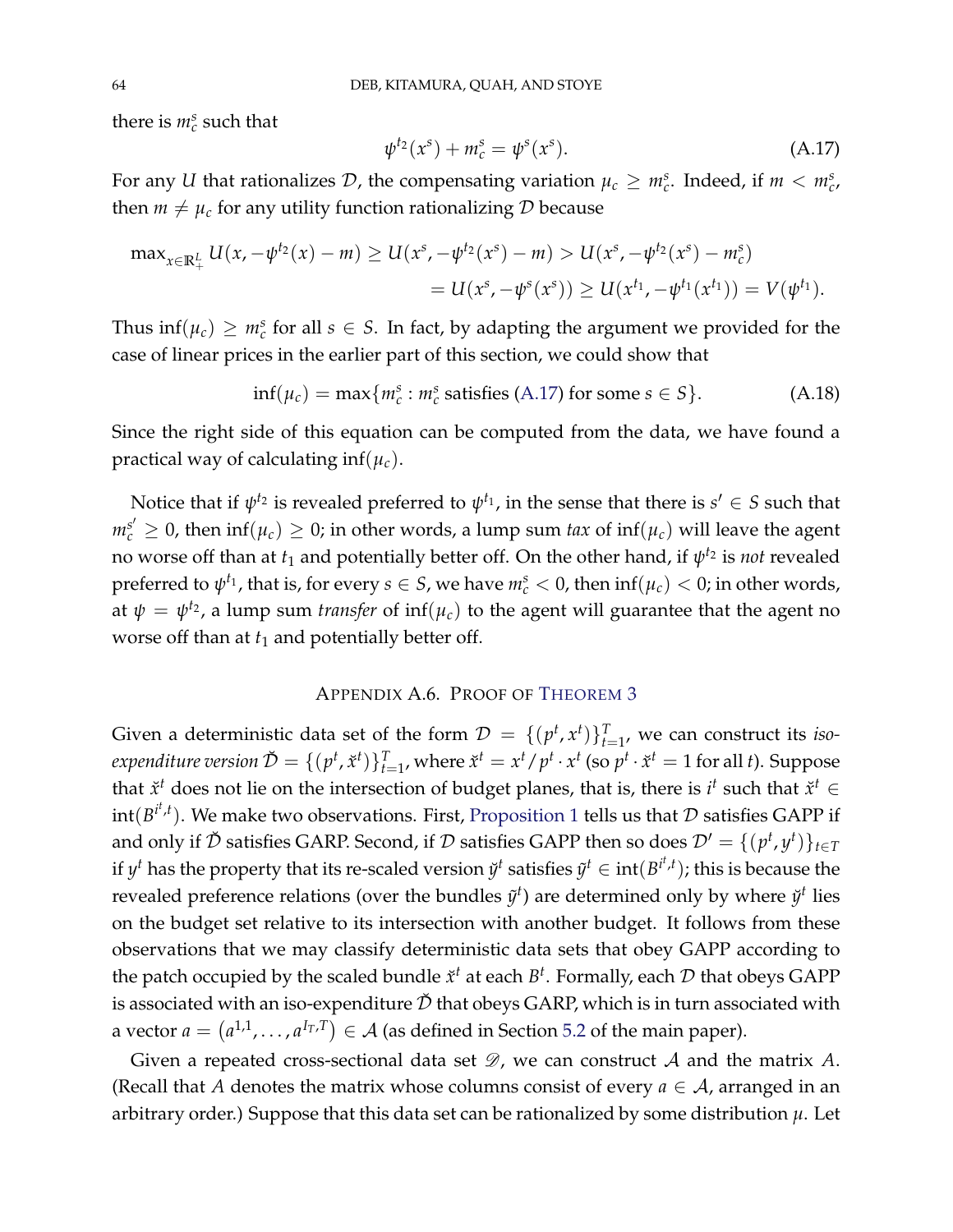$\nu_a$  denote the mass of consumers of type *a* in the population, that is

$$
\nu_a = \mu\left(\left\{\omega \in \Omega : \frac{\chi^t(\omega)}{p^t \cdot \chi^t(\omega)} \in B^{i_t,t} \text{ if } a^{i_t,t} = 1 \text{, for all } t \in T\right\}\right).
$$

At a given observation *t*, let  $A^{i_t,t} = \{a : a^{i_t,t} = 1\}$ ; this is the subset of GARP-consistent types that have their re-scaled demands in the patch *B it* ,*<sup>t</sup>* at observation *t*. The proportion of the population whose types belong to  $\mathcal{A}^{i_t,t}$  is

$$
\mu\left(\left\{\omega\in\Omega:\frac{\chi^t(\omega)}{p^t\cdot\chi^t(\omega)}\in B^{i_t,t}\right\}\right)=\sum_{a\in\mathcal{A}^{i_t,t}}\nu_a=\sum_{a\in\mathcal{A}}\nu_a a^{i_t,t}.
$$

Since  $\mathscr{D}$  is rationalized by  $\mu$ ,

<span id="page-64-2"></span>
$$
\hat{\pi}^t(Y) = \mu(\{\omega \in \Omega : \chi^t(\omega) \in Y\}) \text{ for any measurable } Y \subset \mathbb{R}_+^L. \tag{A.19}
$$

Setting  $Y = \{x \in \mathbb{R}^L_+ : x/(p^t \cdot x) \in B^{i_t, t}\}\)$ , we obtain

<span id="page-64-0"></span>
$$
\pi^{i_t,t} = \sum_{a \in \mathcal{A}} v_a a^{i_t,t} \tag{A.20}
$$

where  $\pi^{i_t,t}$  is defined by equation [\(17\)](#page-27-0) (in the main paper). In other words, the observed probability of choices that land on  $B^{i_t,t}$  after scaling must equal to the mass of GARPconsistent types implied by  $\mu$ . This condition must hold for all patches  $B^{i_t,t}$ , so [\(A.20\)](#page-64-0) can be more succinctly written as  $Av = \pi$ , where *ν* is the column vector  $(v_a)_{a \in \mathcal{A}}$ . (Recall that  $\pi$  is the vector of observed patch probabilities.) So we have established that if  $\mathscr{D}$  can be RAUM-rationalized then there is a distribution  $\nu \in \Delta^{|\mathcal{A}|}$  that solves  $A\nu = \pi$ .

It remains for us to show the converse. Given  $\mathring{\pi}^t$ , we define  $\tilde{\pi}^{i_t,t}$  to be the conditional distribution of demand at observation *t* when it restricted to the cone  $K^{i_t,t} = \{r \cdot x : x \in$  $B^{i_t,t}$ ,  $r > 0$ }. Thus, if *Y* is a measurable subset of  $\mathbb{R}^L_+$ , then

$$
\mathring{\pi}^t(Y \cap K^{i_t,t}) = \pi^{i_t,t} \, \tilde{\pi}^{i_t,t}(Y).
$$

(Recall that, by definition,  $\pi^{i_t,t} = \mathring{\pi}^t(K^{i_t,t})$ .) Of course, if  $Y \cap K^{i_t,t} = \emptyset$  then  $\tilde{\pi}^{i_t,t}(Y) = 0$ .

Given *a* and *t*, there is a unique  $i'_t$  such that  $a^{i'_t,t} = 1$ ; let  $K_a^t = K^{i'_t,t}$  and let  $\tilde{\pi}_a^t$  be the probability measure on  $\mathbb{R}^L_+$  such that  $\tilde{\pi}^t_a = \tilde{\pi}^{i'_t,t}$ . Obviously,  $\tilde{\pi}^t_a(K^t_a) = 1$ .

Let  $\lambda_a$  be the product measure on  $(\mathbb{R}^L_+)^T$  given by  $\lambda_a = \times_{t \in T} \tilde{\pi}_a^t$ . It follows from the definition of *a* that

$$
\times_{t \in T} K_a^t \subset \left\{ x \in (\mathbb{R}_+^L)^T : \{ (p^t, x^t) \}_{t \in T} \text{ satisfies GAPP} \right\}
$$

and since  $\tilde{\pi}_a^t(K_a^t) = 1$  for all *t*, we obtain

<span id="page-64-1"></span>
$$
\lambda_a\left(\left\{x \in (\mathbb{R}^L_+)^T : \left\{(p^t, x^t)\right\}\right\}_{t \in T} \text{ satisfies GAPP}\right\}\right) = 1. \tag{A.21}
$$

Note that  $x^t$  refers to the *t*th entry of *x*).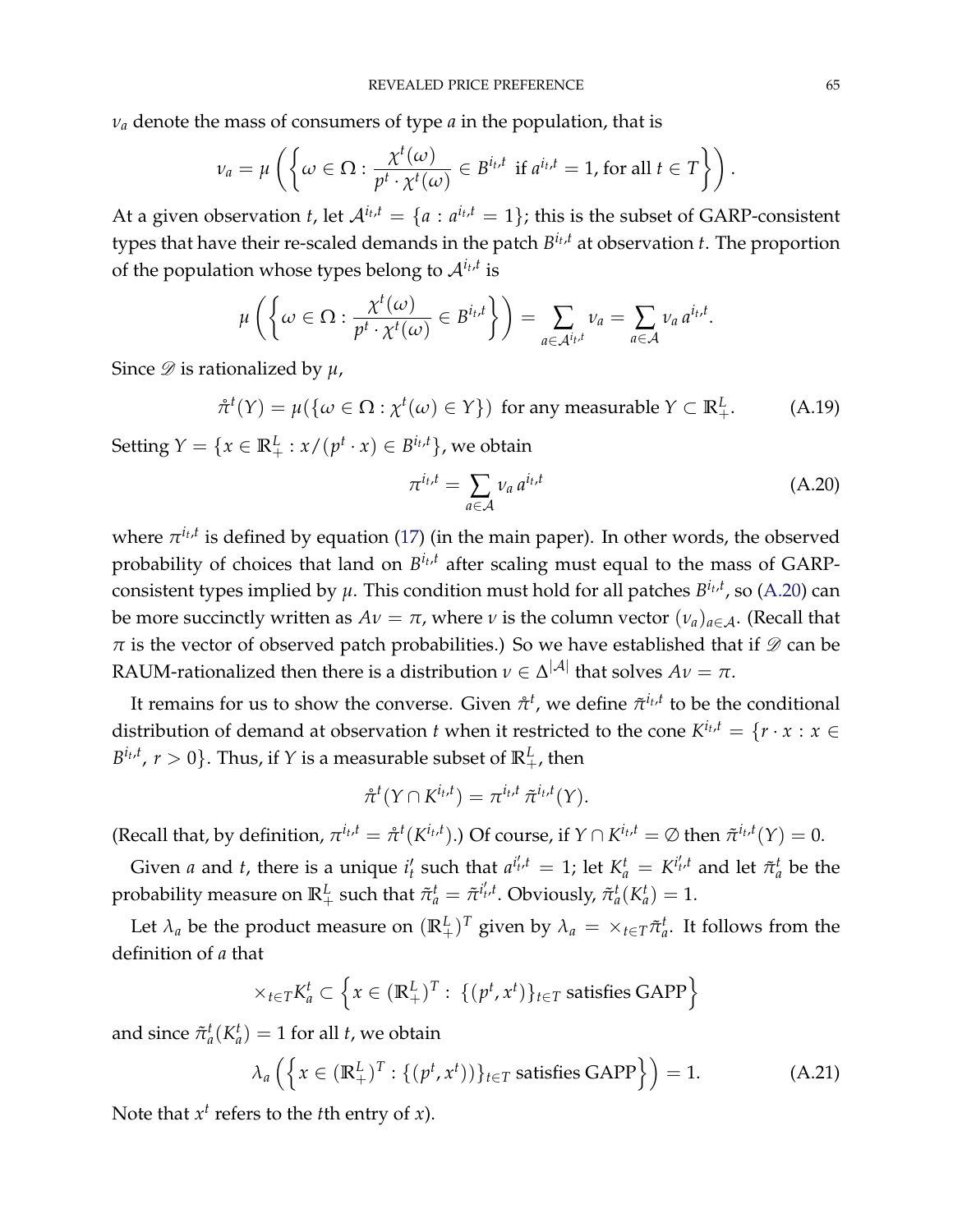Define  $\Omega = \mathcal{A} \times (\mathbb{R}^L_+)^T$  and the probability measure  $\mu$  on  $\Omega$  by  $\mu({a} \times Y) = \nu_a \lambda_a(Y)$ for any measurable set  $Y \subseteq (\mathbb{R}^L_+)^T$ , where  $\nu_a$  refers to the *a*th entry of  $\nu$ . Lastly, define  $\chi : \Omega \to (\mathbb{R}^L_+)^T$  by  $\chi((a, x)) = x$ . Then, using [\(A.21\)](#page-64-1), we obtain

$$
\mu\left(\left\{(a,x)\in\Omega:\left\{(p^t,\chi^t(a,x))\right\}_{t\in T} \text{ satisfies GAPP }\right\}\right)
$$
  
=  $\sum_{a\in A} \nu_a \lambda_a \left(\left\{x\in (\mathbb{R}_+^L)^T:\left\{(p^t,\chi^t(a,x))\right\}_{t\in T} \text{ satisfies GAPP }\right\}\right) = \sum_{a\in A} \nu_a = 1.$ 

It remains for us to show that [\(A.19\)](#page-64-2) holds. Let  $Y$  be a measurable set in  $\mathbb{R}^L_+$ . For any  $K^{i_t,t}$ ,

$$
\mu(\{(a,x)\in\Omega:\chi^t(a,x)\in\Upsilon\cap K^{i_t,t}\}) = \sum_{a\in\mathcal{A}} \nu_a \lambda_a(\{x\in(\mathbb{R}^L_+)^T:\chi^t(a,x)\in\Upsilon\cap K^{i_t,t}\})
$$
  

$$
= \sum_{a\in\mathcal{A}} \nu_a \lambda_a(\{x\in(\mathbb{R}^L_+)^T:x^t\in\Upsilon\cap K^{i_t,t}\})
$$
  

$$
= \sum_{a\in\mathcal{A}} \nu_a \tilde{\pi}_a^t(\{x^t\in\mathbb{R}^L_+ : x^t\in\Upsilon\cap K^{i_t,t}\})
$$

Recall that  $\mathcal{A}^{i_t,t} = \{a \in \mathcal{A} : a^{i_t,t} = 1\}$ , so  $\tilde{\pi}_a^t(\{x^t \in \mathbb{R}^L_+ : x^t \in Y \cap K^{i_t,t}\}) = 0$  for any  $a \notin \mathcal{A}^{i_t,t}$ . Thus

$$
\sum_{a \in \mathcal{A}} \nu_a \tilde{\pi}_a^t (\{x^t \in \mathbb{R}^L_+ : x^t \in Y \cap K^{i_t, t}\}) = \sum_{a \in \mathcal{A}^{i_t, t}} \nu_a \tilde{\pi}_a^t (\{x^t \in \mathbb{R}^L_+ : x^t \in Y \cap K^{i_t, t}\})
$$
\n
$$
= \frac{\tilde{\pi}^t (Y \cap K^{i_t, t})}{\pi^{i_t, t}} \sum_{a \in \mathcal{A}^{i_t, t}} \nu_a
$$
\n
$$
= \tilde{\pi}^t (Y \cap K^{i_t, t}),
$$

where the last equation follows from  $Av = \pi$ . Thus we have shown that, for all  $K^{i_t,t}$ ,

$$
\mu(\{(a,x)\in\Omega:\chi^t(a,x)\in\Upsilon\cap K^{i_t,t}\})=\mathring{\pi}^t(\Upsilon\cap K^{i_t,t}).
$$

<span id="page-65-0"></span>This in turn guarantees that [\(A.19\)](#page-64-2) holds.

### APPENDIX A.7. OMITTED DETAILS FROM S[ECTION](#page-30-3) [6](#page-30-3)

In this section, we formally develop our bootstrap procedure from [Section](#page-30-1) [6.2.](#page-30-1) We begin by describing Weyl-Minkowski duality<sup>[45](#page-0-0)</sup>which is used for the equivalent (dual) restatement [\(26\)](#page-31-2) of our test [\(24\)](#page-31-0). As we mentioned earlier, we will also appeal to this duality in the proof of the asymptotic validity of our testing procedure.

<span id="page-65-2"></span>**Theorem A.7.1.** *(Weyl-Minkowski Theorem for Cones) A subset* <sup>C</sup> *of* **<sup>R</sup>***<sup>I</sup> is a finitely generated cone*

<span id="page-65-1"></span>
$$
C = \{v_1 a_1 + \dots + v_{|\mathcal{A}|} a_{|\mathcal{A}|} : v_h \ge 0\} \text{ for some } A = [a_1, ..., a_H] \in \mathbb{R}^{I \times |\mathcal{A}|} \tag{A.22}
$$

<sup>45</sup>See, for example, Theorem 1.3 in [Ziegler](#page-70-11) [\(1995\)](#page-70-11).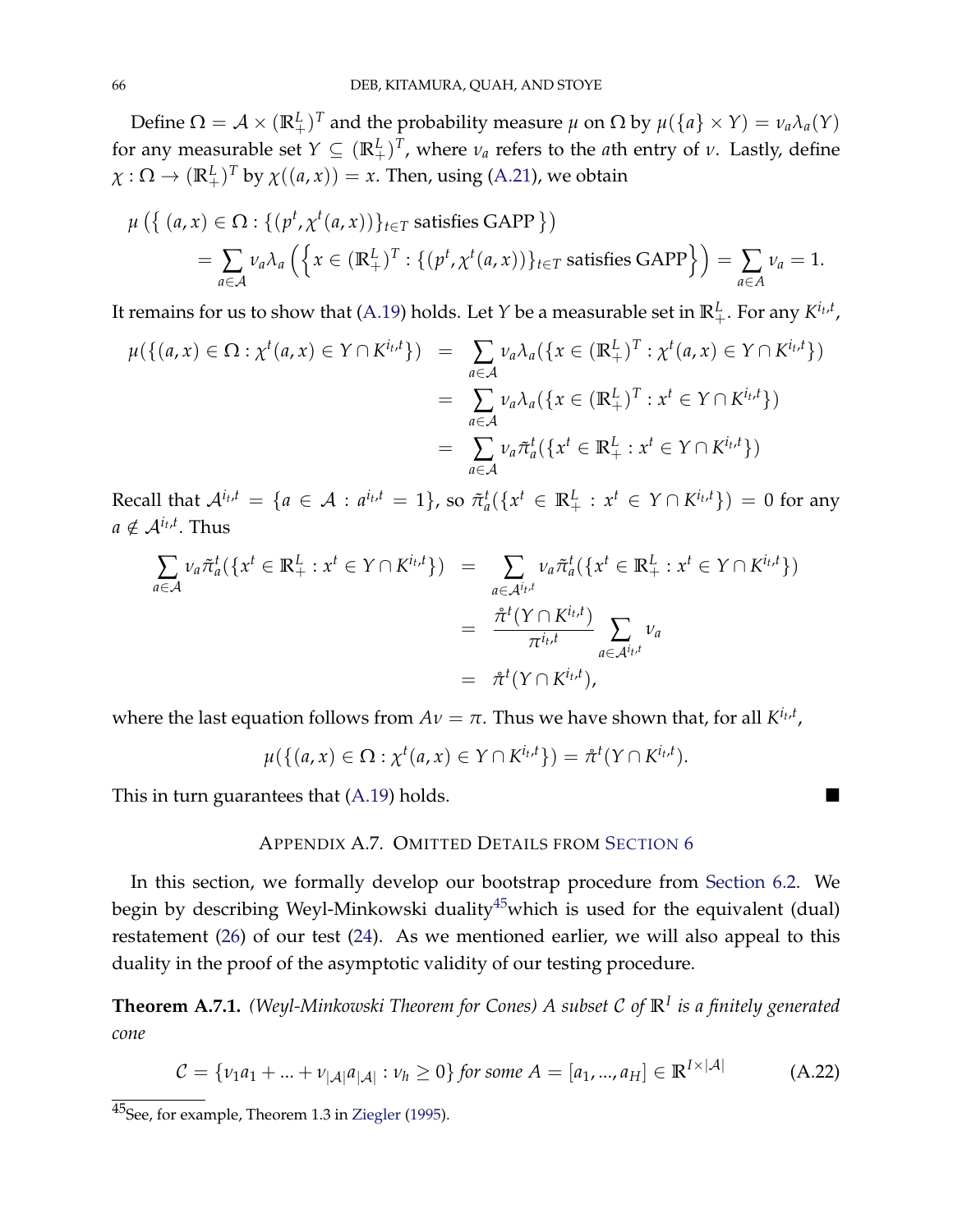*if, and only if, it is a finite intersection of closed half spaces*

<span id="page-66-0"></span>
$$
C = \{ t \in \mathbb{R}^I | Bt \le 0 \} \text{ for some } B \in \mathbb{R}^{m \times I}. \tag{A.23}
$$

The expressions in [\(A.22\)](#page-65-1) and [\(A.23\)](#page-66-0) are called a  $V$ -representation (as in "vertices") and a  $H$ -representation (as in "half spaces") of  $C$ , respectively. In what follows, we use an *H*-representation of cone(*A*) corresponding to a  $m \times I$  matrix *B* as implied by [Theorem](#page-65-2) [A.7.1.](#page-65-2)

We are now in a position to show that the bootstrap procedure defined in [Section](#page-30-1) [6.2](#page-30-1) is asymptotically valid. Note first that  $\Theta = [\underline{\theta}, \overline{\theta}]$ , where

$$
\bar{\theta} = \max_{\nu \in \Delta^{|\mathcal{A}|-1}} \rho \cdot \nu = \max_{1 \le j \le |\mathcal{A}|} \rho_j \tag{A.24}
$$

$$
\underline{\theta} = \min_{\nu \in \Delta^{|\mathcal{A}|-1}} \rho \cdot \nu = \min_{1 \le j \le |\mathcal{A}|} \rho_j,\tag{A.25}
$$

where *ρ*<sup>*j*</sup> denotes the *j*th component of *ρ*. We normalize (*ρ*, *θ*) such that  $Θ = [θ, θ + 1]$ . Next, define

<span id="page-66-1"></span>
$$
\mathcal{H} := \{1, 2, ..., |\mathcal{A}|\}\tag{A.26}
$$

$$
\overline{\mathcal{H}} := \{ j \in \mathcal{H} \mid \rho_j = \overline{\theta} \}
$$
 (A.27)

$$
\underline{\mathcal{H}} := \{ j \in \mathcal{H} \mid \rho_j = \underline{\theta} \} \tag{A.28}
$$

$$
\mathcal{H}_0 := \mathcal{H} \setminus (\overline{\mathcal{H}} \cup \underline{\mathcal{H}}). \tag{A.29}
$$

 $R$ ecall that  $\tau_N$  is a tuning parameter chosen such that  $\tau_N\downarrow 0$  and  $\sqrt{N}\tau_N\uparrow\infty.$  For  $\theta\in\Theta_I$ , we now formally define the *τN*-tightened version of S as

$$
\mathcal{S}_{\tau_N}(\theta) := \{ A \nu \mid \rho \nu = \theta, \nu \in \mathcal{V}_{\tau_N}(\theta) \},
$$

where

$$
\mathcal{V}_{\tau_N}(\theta) := \left\{ v \in \Delta^{|\mathcal{A}|-1} \; \left| \; \begin{array}{l} v_j \geq \frac{(\bar{\theta}-\theta)\tau_N}{|\mathcal{H} \cup \mathcal{H}_0|}, j \in \mathcal{H}, \; v_{j'} \geq \frac{(\theta-\theta)\tau_N}{|\mathcal{H} \cup \mathcal{H}_0|}, \; j' \in \mathcal{H}, \\ v_{j''} \geq \left[1 - \frac{(\bar{\theta}-\theta)|\mathcal{H}|}{|\mathcal{H} \cup \mathcal{H}_0|} - \frac{(\theta-\theta)|\mathcal{H}|}{|\mathcal{H} \cup \mathcal{H}_0|}\right] \frac{\tau_N}{|\mathcal{H}_0|}, \; j'' \in \mathcal{H}_0 \end{array} \right\}.
$$

In applications where *ρ* is binary, the above notation simplifies. Specifically, in our empirical application on deriving the welfare bounds,  $ρ = 1\!\!1_{t \succeq p t'}$  and  $θ = \mathcal{N}_{t \succeq p t'}$ . Here,  $\bar{\theta} = 1$ ,  $\underline{\theta} = 0$ , and  $\bar{\theta} - \underline{\theta} = 1$  holds without any normalization. Also,  $\bar{\mathcal{H}}$  ( $\underline{\mathcal{H}}$ ) is just the set of indices for the types that (do not) prefer price  $p^t$  compared to  $p^{t'}$ , while  $\mathcal{H}_0$  is empty. We then have:

$$
\mathcal{S}_{\tau_N}(\mathcal{N}_{t\geq p t'})=\left\{A\nu\ \left|\ \mathbb{1}'_{t\geq p t'}\nu=\mathcal{N}_{t\geq p t'},\nu\in\mathcal{V}_{\tau_N}(\mathcal{N}_{t\geq p t'})\right.\right\},\
$$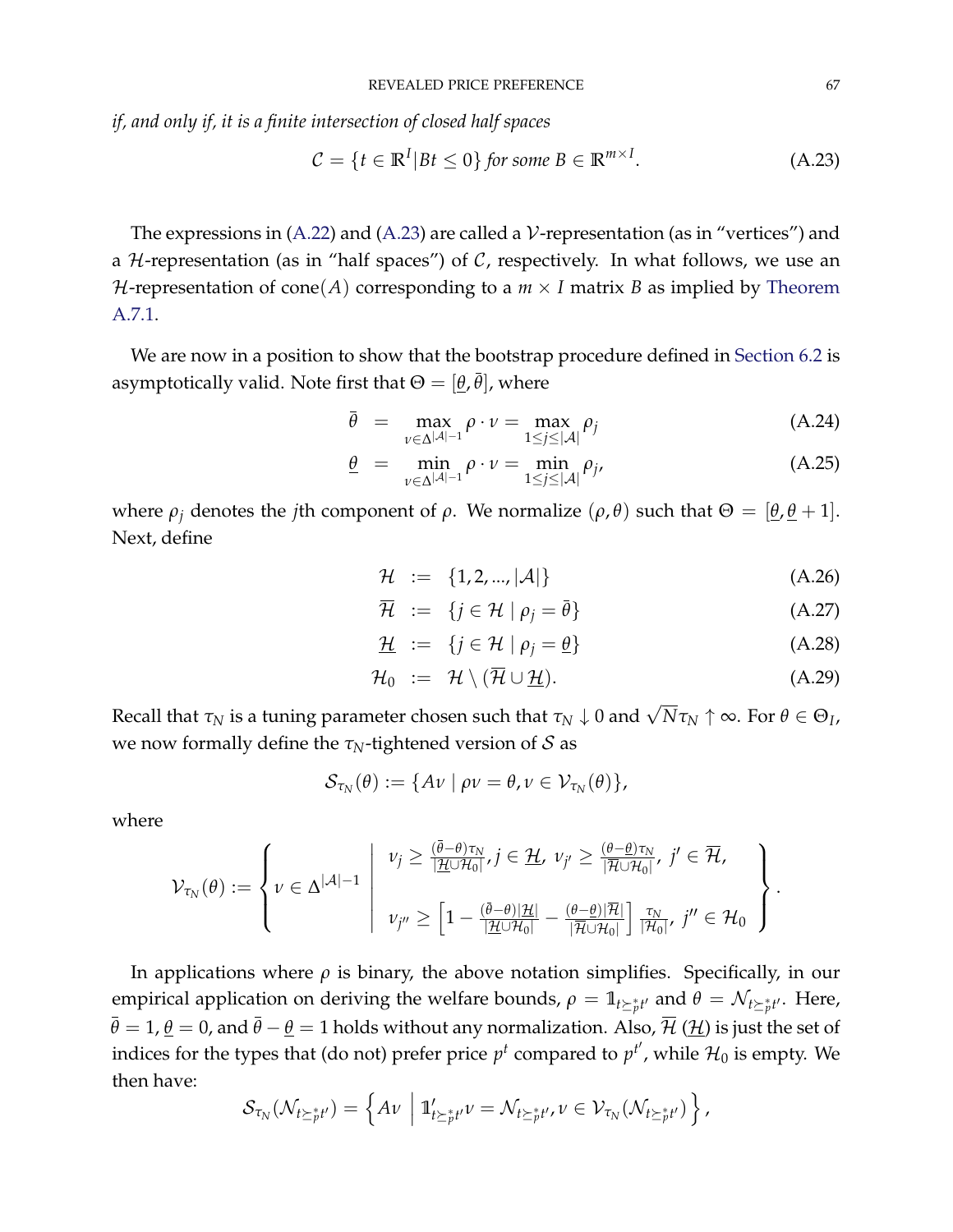where

$$
\mathcal{V}_{\tau_N}(\mathcal{N}_{t\geq_p^*t'})=\left\{\nu\in\Delta^{|\mathcal{A}|-1}\;\left|\; \nu_j\geq \frac{(1-\mathcal{N}_{t\geq_p^*t'})\tau_N}{|\mathcal{H}|},j\in\mathcal{H},\; \nu_{j'}\geq \frac{\mathcal{N}_{t\geq_p^*t'}\tau_N}{|\mathcal{H}|},\;j'\in\mathcal{\overline{H}}\right.\right\}.
$$

We now state the mild data assumptions.

<span id="page-67-1"></span>**Assumption 2.** For all  $t = 1, ..., T$ ,  $\frac{N_t}{N} \to \kappa_t$  as  $N \to \infty$ , where  $\kappa_t > 0$ ,  $1 \le t \le T$ .

<span id="page-67-2"></span>**Assumption 3.** The econometrician observes *T* independent cross-sections of i.i.d. samples  $\{x_i^t\}$ *n*(*t*)  $\bigcap_{t=1}^{N_t}$  $\hat{f}_{n(t)=1}$ ,  $t=1,...,T$  of consumers' choices corresponding to the known price vectors  $\{p_t\}_{t=1}^T$ .

Next, let **d** *i*,*t*  $\mathbf{1}_{n(t)}^{i,t} := \mathbf{1}\{x_r^t\}$  $\mathbf{d}_{n(t)}^{t} \in B^{i,t}\}$ ,  $\mathbf{d}_{n(t)}^{t} = [\mathbf{d}_{n(t)}^{1,t}]$  $\mathbf{d}_{n(t)}^{1,t}$ , ...,  $\mathbf{d}_{n(t)}^{I_t,t}$  $\mathbf{d}_{n(t)}^{I_t,t}$ ], and  $\mathbf{d}_{n}^{t} = [\mathbf{d}_{n}^{1,t},...,\mathbf{d}_{n}^{I_t,t}].$  Let  $\mathbf{d}_{t}$ denote the choice vector of a consumer facing price  $p^t$  (we can, for example, let  $\mathbf{d}_t = \mathbf{d}_1^t$  $_{1}^{t}$ ). Define  $\mathbf{d} = [\mathbf{d}'_1, ..., \mathbf{d}'_T]$ ': note, E $[\mathbf{d}] = \pi$  holds by definition. Among the rows of *B* some of them correspond to constraints that hold trivially by definition, whereas some are for non-trivial constraints. Let  $K^R$  be the index set for the latter. Finally, let

$$
g = Bd
$$
  
= [g<sub>1</sub>,...,g<sub>m</sub>]'

With these definitions, consider the following requirement:

<span id="page-67-0"></span>**Condition 1.** For each  $k \in \mathcal{K}^R$ ,  $var(g_k) > 0$  and  $E[|g_k/\sqrt{var(g_k)}|^{2+c_1}] < c_2$  hold, where  $c_1$  and  $c_2$  are positive constants.

This guarantees the Lyapunov condition for the triangular array CLT used in establishing asymptotic uniform validity. This type of condition has been used widely in the literature of moment inequalities; see [Andrews and Soares](#page-70-12) [\(2010\)](#page-70-12).

**PROOF OF T[HEOREM](#page-33-1) [4.](#page-33-1)** Define  $C = \text{cone}(A)$  and

$$
\mathcal{T}(\theta) = \{ \pi = A \nu : \rho' \nu = \theta, \nu \in \mathbb{R}^{|\mathcal{A}|} \},
$$

an affine subspace of  $\mathbb{R}^I$ . It is convenient to rewrite  $\mathcal{T}(\theta)$  as  $\mathcal{T}(\theta) = \{t \in \mathbb{R}^I : \tilde{B}t = d(\theta)\}$  $\forall x$  where  $\tilde{B} \in \tilde{m} \times \mathbb{R}^I$ ,  $d(\cdot) \in \tilde{m} \times 1$ , and  $\tilde{m}$  all depend on  $(\rho, A)$ . We let  $\tilde{b}_j$  denote the *j*-th row of  $\tilde{B}$ . Then

$$
\mathcal{S}(\theta) = \mathcal{C} \cap \Delta^{|\mathcal{A}| - 1} \cap \mathcal{T}(\theta).
$$

By [Theorem](#page-65-2) [A.7.1,](#page-65-2)  $C = {\pi : B\pi \le 0}$ , therefore

<span id="page-67-3"></span>
$$
\mathcal{S}(\theta) = \{t \in \mathbb{R}^{|\mathcal{A}|} : Bt \le 0, \tilde{B}t = d(\theta), \mathbf{1}'_{H}t = 1\}.
$$
 (A.30)

Let

$$
\psi(\theta) = [\psi_1(\theta), ..., \psi_H(\theta)]' \quad \theta \in \Theta
$$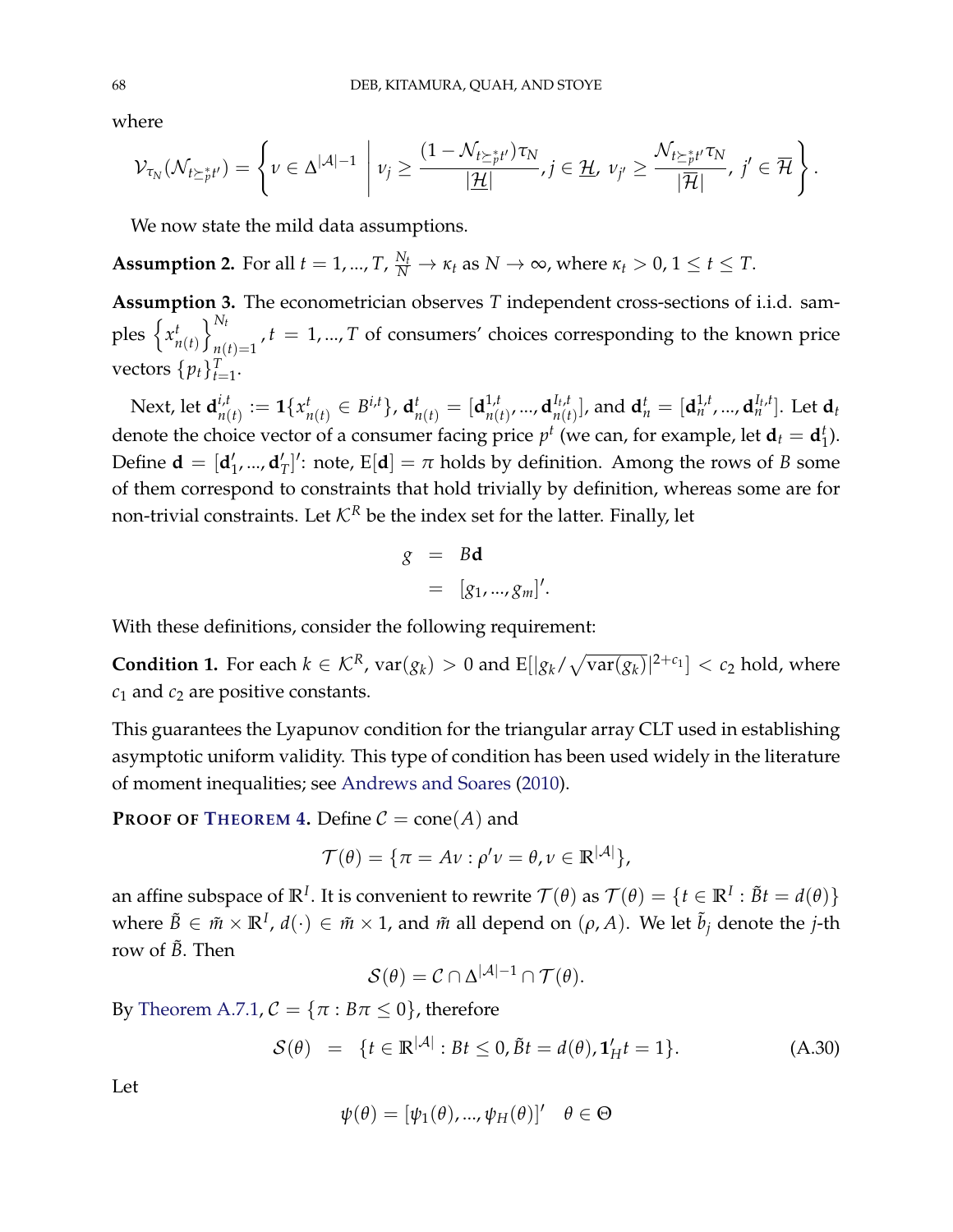with

$$
\psi_j(\theta) = \begin{cases}\n\frac{(\bar{\theta} - \theta)}{|\mathcal{H} \cup \mathcal{H}_0|} & \text{if } j \in \mathcal{H}, \\
\frac{(\bar{\theta} - \bar{\theta})}{|\mathcal{H} \cup \mathcal{H}_0|} & \text{if } j \in \mathcal{H}, \\
\left[1 - \frac{(\bar{\theta} - \theta)|\mathcal{H}|}{|\mathcal{H} \cup \mathcal{H}_0|} - \frac{(\theta - \theta)|\mathcal{H}|}{|\mathcal{H} \cup \mathcal{H}_0|}\right] \frac{1}{|\mathcal{H}_0|} & \text{if } j \in \mathcal{H}_0,\n\end{cases}
$$

where terms are defined in [\(A.26\)](#page-66-1)-[\(A.29\)](#page-66-1). Then

$$
\mathcal{S}_{\tau_N}(\theta) = \{ \pi = A \nu : \nu \geq \tau_N \psi(\theta), \nu \in \Delta^{|\mathcal{A}|-1}, \rho' \nu = \theta \}.
$$

Finally, let

$$
\mathcal{C}_{\tau_N}=\{\pi=A\nu:\nu\geq\tau_N\psi(\theta)\}.
$$

Then

$$
{\mathcal S}_{\tau_N}(\theta) = {\mathcal C}_{\tau_N} \cap \Delta^{|{\mathcal A}|-1} \cap {\mathcal T}(\theta).
$$

Proceeding as in the proof of Lemma 4.1 in [KS,](#page-42-5) we can express the set  $\mathcal{C}_{\tau_N}$  as

$$
\mathcal{C}_{\tau_N} = \{t : Bt \leq -\tau_N \phi(\theta)\}
$$

where

$$
\phi(\theta) = -BA\psi(\theta).
$$

As in Lemma 4.1 in [KS,](#page-42-5) let the first  $\bar{m}$  rows of *B* represent inequality constraints and the rest equalities, and also let  $\Phi_{kh}$  the  $(k, h)$ -element of the matrix  $-BA$ . We have

$$
\phi_k = \sum_{h=1}^{|\mathcal{A}|} \Phi_{kh} \psi_h(\theta)
$$

where, for each  $k \leq \bar{m}$ ,  $\{\Phi_{kh}\}_{h=1}^{|\mathcal{A}|}$  are all nonnegative, with at least some of them being strictly positive, and  $\Phi_{kh} = 0$  for all *h* if  $\bar{m} < k \le m$ . Since  $\psi_h(\theta) > 0, 1 \le h \le |\mathcal{A}|$  for every  $\theta \in \Theta$  by definition, we have  $\phi_j(\theta) \geq C$ ,  $1 \leq j \leq \bar{m}$  for some positive constant *C*, and  $\phi_i(\theta) = 0$ ,  $\bar{m} < j \le m$  for every  $\theta \in \Theta$ . Putting these together, we have

$$
\mathcal{S}_{\tau_N}(\theta) = \{t \in \mathbb{R}^{|\mathcal{A}|} : Bt \le -\tau_N \phi(\theta), \tilde{B}t = d(\theta), \mathbf{1}_H't = 1\}
$$

where  $\mathbf{1}_H$  denotes the  $|\mathcal{A}|$ -vector of ones. Define the  $\mathbb{R}^I$ -valued random vector

$$
\pi_{\tau_N}^* := \frac{1}{\sqrt{N}} \zeta + \hat{\eta}_{\tau_N}, \ \zeta \sim N(0, \hat{S})
$$

where  $\hat{S}$  is a consistent estimator for the asymptotic covariance matrix of  $\sqrt{N}(\hat{\pi}-\pi)$ . Then (conditional on the data) the distribution of

$$
\delta^*(\theta) := N \min_{\eta \in \mathcal{S}_{\tau_N}(\theta)} [\pi^*_{\tau_N} - \eta]' \Omega[\pi^*_{\tau_N} - \eta]
$$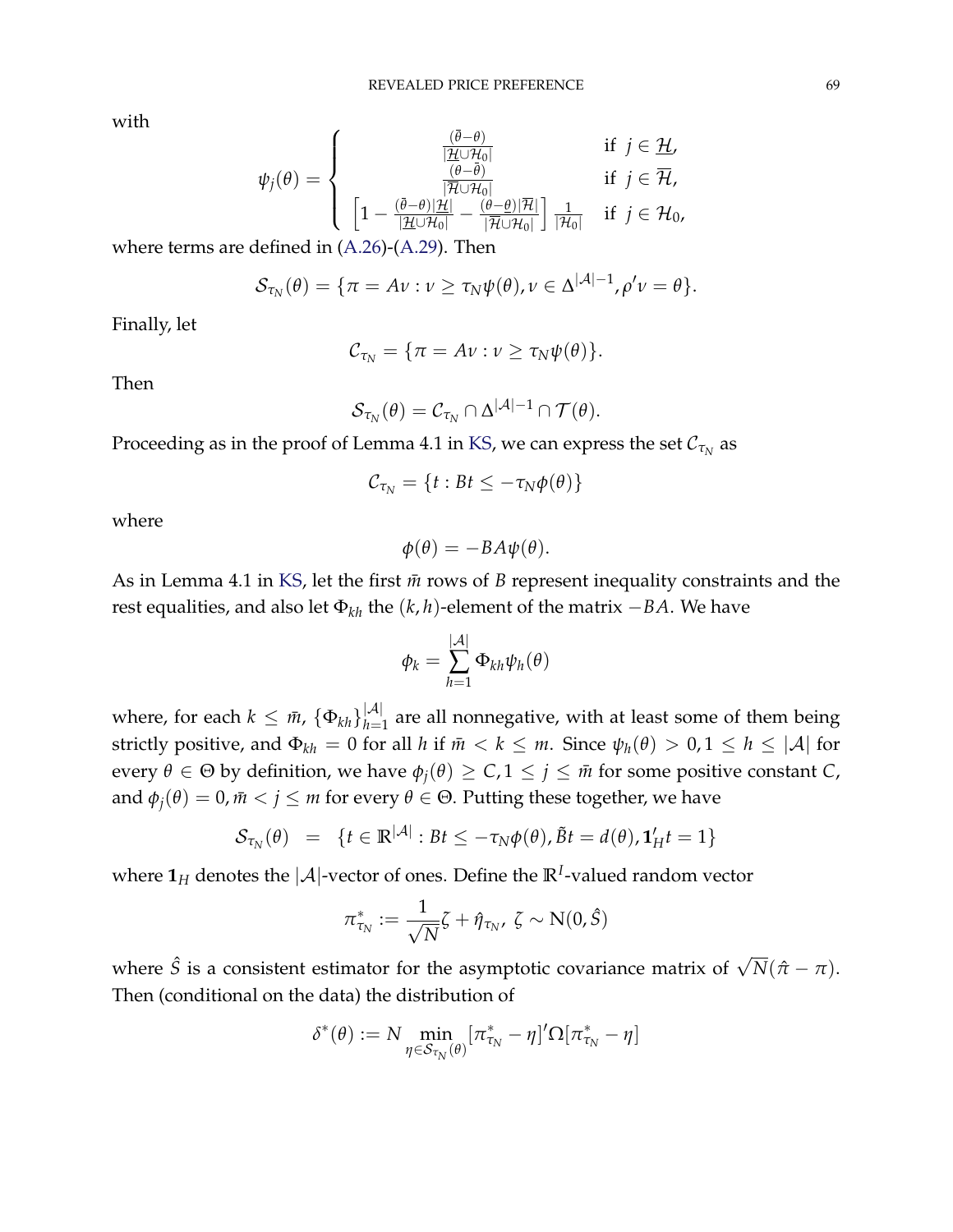corresponds to that of the bootstrap test statistics. Let

$$
B_* := \begin{bmatrix} B \\ \tilde{B} \\ \mathbf{1}_H' \end{bmatrix}
$$

Define  $\ell$  = rank( $B_*$ ) for the augmented matrix  $B_*$  instead of *B* in [KS,](#page-42-5) and let the  $\ell \times m$ matrix *K* be such that *KB*<sup>∗</sup> is a matrix whose rows consist of a basis of the row space row ( $B_*$ ). Also let *M* be an ( $I - \ell$ ) × *I* matrix whose rows form an orthonormal basis of  $\ker B_* = \ker(KB_*)$ , and define  $P = \binom{KB_*}{M}$ . Finally, let  $\hat{g} = B_*\hat{\pi}$ .

Define

$$
T(x,y) := {x \choose y}' P^{-1} \Omega P^{-1} {x \choose y}, \quad x \in \mathbb{R}^{\ell}, y \in \mathbb{R}^{I-\ell}
$$
  
\n
$$
t(x) := \min_{y \in \mathbb{R}^{I-\ell}} T(x,y)
$$
  
\n
$$
s(g) := \min_{\gamma = [\gamma^{\leq'}, \gamma^{='}]', \gamma^{\leq} \leq 0, \gamma' \in \text{col}(B)} t(K[g - \gamma])
$$

with

$$
\gamma^= = \begin{bmatrix} \mathbf{0}_{m-\bar{m}} \\ d(\theta) \\ 1 \end{bmatrix}
$$

where  $\mathbf{0}_{m-\bar{m}}$  denotes the  $(m-\bar{m})$ -vector of zeros. It is easy to see that  $t : \mathbb{R}^{\ell} \to \mathbb{R}_+$  is a positive definite quadratic form. By [\(A.30\)](#page-67-3), we can write  $\delta_N(\theta) = N s(\hat{g}) = s(\sqrt{N}\hat{g})$ . Likewise, for the bootstrapped version of *δ* we have

$$
\delta^*(\theta) = N \min_{\eta \in S_{\tau_N}(\theta)} [\pi_{\tau_N}^* - \eta]' \Omega[\pi_{\tau_N}^* - \eta]
$$
  
=  $s(\varphi_N(\hat{\xi}) + \zeta),$ 

where  $\hat{\zeta} = B_* \hat{\pi} / \tau_N$ . Note the function  $\varphi_N(\xi) = [\varphi_N^1]$ *N* (*ξ*), ..., *ϕ m N*</sub>(*ξ*)] for *ξ* = (*ξ*<sub>1</sub>, ..., *ξ<sub>m</sub>*)<sup>*i*</sup> ∈ col(*B*∗). Moreover, its *k*-th element *ϕ k*  $\frac{k}{N}$  for  $k \leq \bar{m}$  satisfies

$$
\varphi_N^k(\xi)=0
$$

if  $|\xi^k| \leq \delta$  and  $\xi^j \leq \delta, 1 \leq j \leq m$ ,  $\delta > 0$ , for large enough N and  $\varphi^k_N$  $N^K_N(\xi) = 0$  for  $k > m$ . This follows (we use some notation in the proof of Theorem 4.2 in [KS,](#page-42-5) which the reader is referred to) by first noting that it suffices to show that for small enough  $\delta > 0$ , every element  $x^*$  that fulfills equation (9.2) in [KS](#page-42-5) with its RHS intersected with  $\cap_{j=1}^{\tilde{m}}\tilde{S}_j(\delta), \tilde{S}_j(\delta)=\{x: |\tilde{b}'_j x - d_j(\theta)|\leq \tau\delta\}$  satisfies

$$
x^*|\mathcal{S}(\theta) \in \cap_{j=1}^q H_j^{\tau} \cap L \cap \mathcal{T}(\theta).
$$